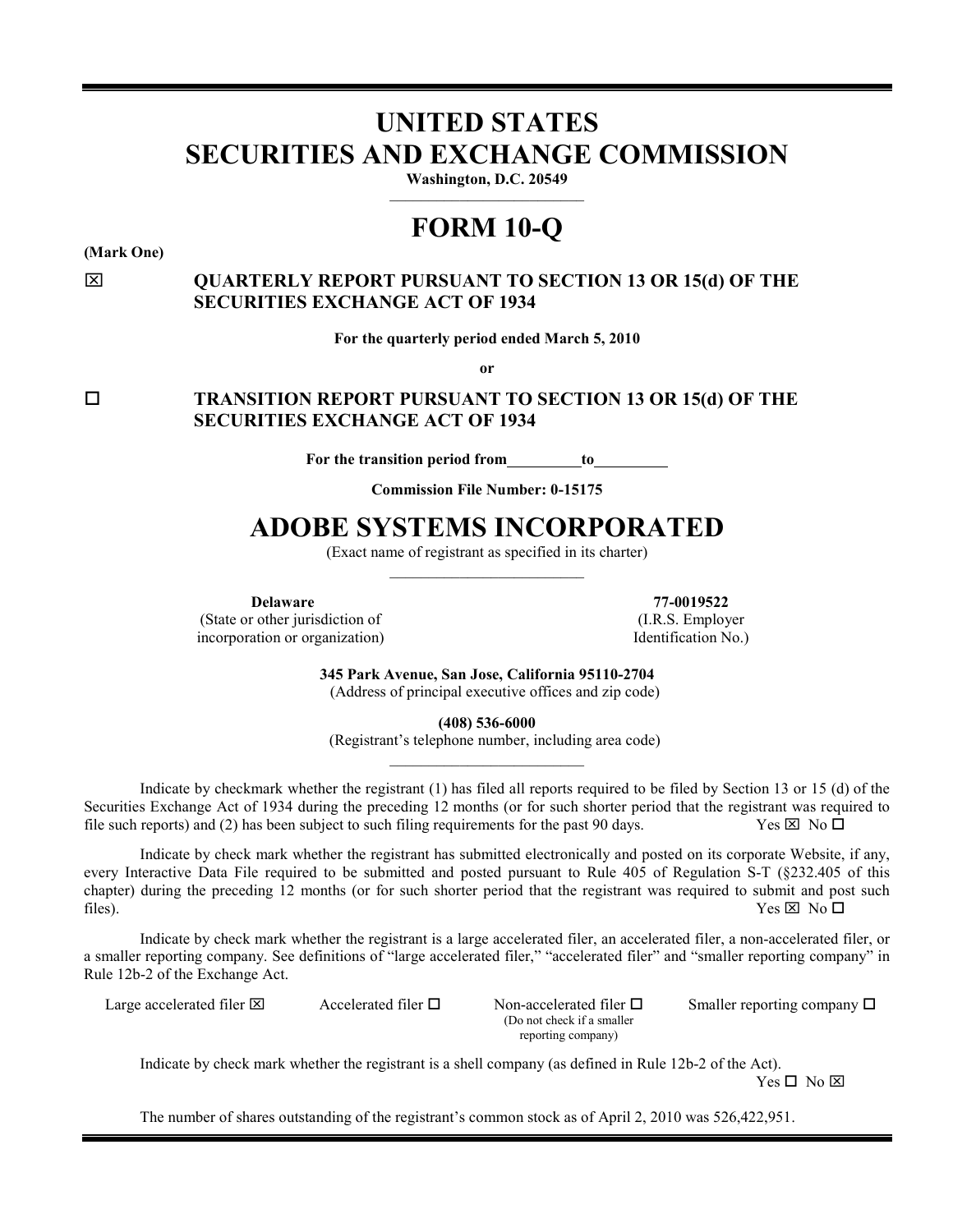# **ADOBE SYSTEMS INCORPORATED FORM 10-Q**

# **TABLE OF CONTENTS**

|         |                                                                                       | Page No. |
|---------|---------------------------------------------------------------------------------------|----------|
|         | <b>PART I-FINANCIAL INFORMATION</b>                                                   |          |
| Item 1. |                                                                                       | 3        |
|         | Condensed Consolidated Balance Sheets                                                 |          |
|         | Condensed Consolidated Statements of Income                                           | 4        |
|         | Condensed Consolidated Statements of Cash Flows                                       |          |
|         |                                                                                       | 6        |
| Item 2. | Management's Discussion and Analysis of Financial Condition and Results of Operations | 31       |
| Item 3. |                                                                                       | 45       |
| Item 4. |                                                                                       | 46       |

# **[PART II—OTHER INFORMATION](#page-45-0)**

|          | 46 |
|----------|----|
| Item 1A. | 46 |
| Item 2.  | 57 |
| Item 6.  | 58 |
|          | 68 |
|          | 69 |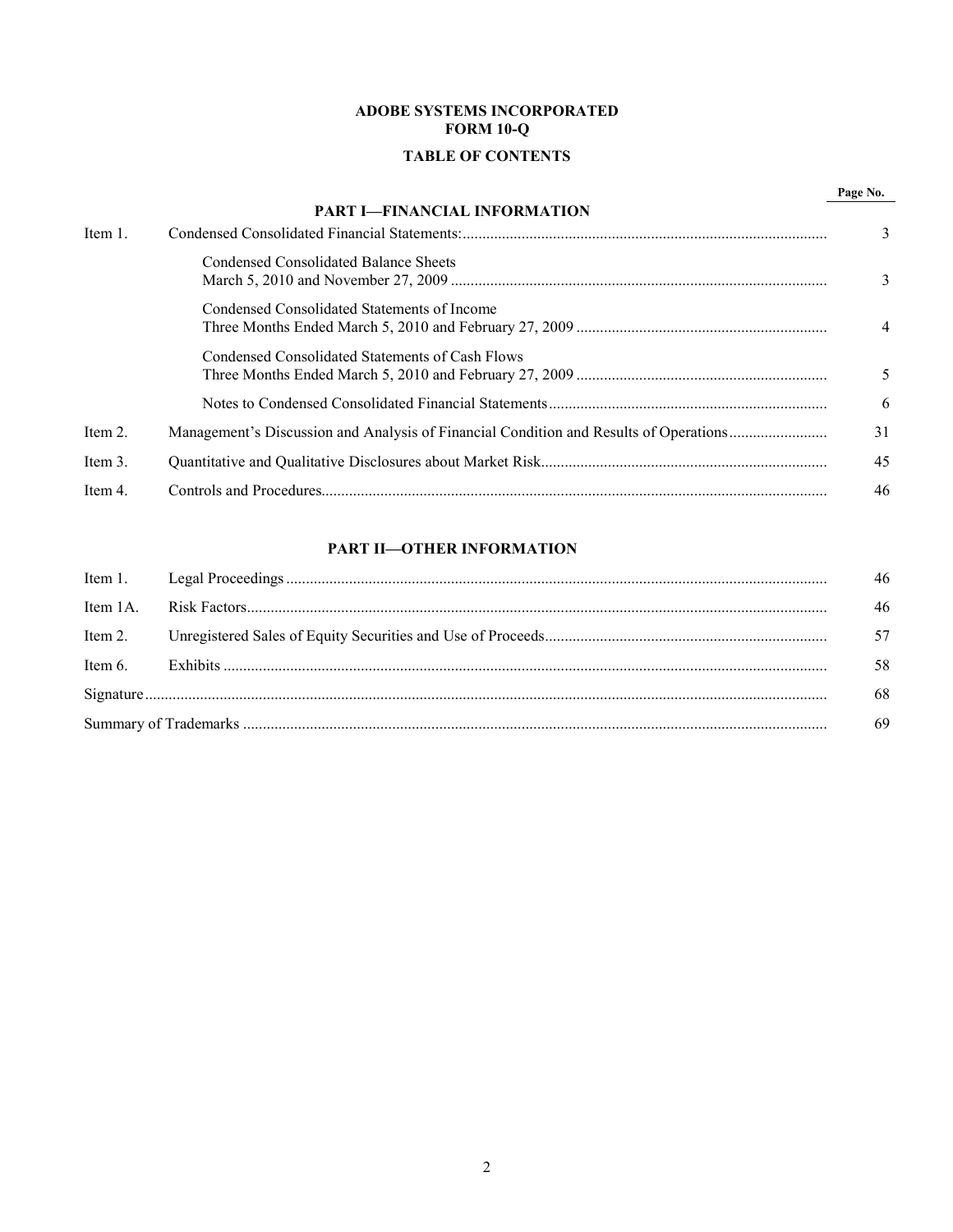# <span id="page-2-0"></span>**PART I—FINANCIAL INFORMATION**

# **ITEM 1. CONDENSED CONSOLIDATED FINANCIAL STATEMENTS**

# **ADOBE SYSTEMS INCORPORATED**

# **CONDENSED CONSOLIDATED BALANCE SHEETS**

### **(In thousands, except par value)**

# **(Unaudited)**

|                                                                                      | March 5,<br>2010 | November 27,<br>2009 |
|--------------------------------------------------------------------------------------|------------------|----------------------|
| <b>ASSETS</b>                                                                        |                  |                      |
| Current assets:                                                                      |                  |                      |
|                                                                                      | 1,589,442        | \$<br>999,487        |
|                                                                                      | 1,082,942        | 904,986              |
| Trade receivables, net of allowances for doubtful accounts of \$14,602               |                  |                      |
|                                                                                      | 350,577          | 410,879              |
|                                                                                      | 67,265           | 77,417               |
|                                                                                      | 86,993           | 80,855               |
|                                                                                      | 3,177,219        | 2,473,624            |
|                                                                                      | 386,205          | 388,132              |
|                                                                                      | 3,494,073        | 3,494,589            |
|                                                                                      | 487,605          | 527,388              |
|                                                                                      | 207,239          | 207,239              |
|                                                                                      | 192,728          | 191,265              |
|                                                                                      | 7,945,069        | \$<br>7,282,237      |
| <b>LIABILITIES AND STOCKHOLDERS' EQUITY</b>                                          |                  |                      |
| Current liabilities:                                                                 |                  |                      |
|                                                                                      | 44.188           | \$<br>58,904         |
|                                                                                      | 364,437          | 419,646              |
|                                                                                      | 19,773           | 37,793               |
|                                                                                      | 151,841          | 46,634               |
|                                                                                      | 320,535          | 281,576              |
|                                                                                      | 900,774          | 844,553              |
| Long-term liabilities:                                                               |                  |                      |
|                                                                                      | 1,493,546        | 1,000,000            |
|                                                                                      | 39,208           | 36,717               |
|                                                                                      | 6,104            | 6,921                |
|                                                                                      | 224,273          | 223,528              |
|                                                                                      | 79,670           | 252,486              |
|                                                                                      | 30,074           | 27,464               |
|                                                                                      | 2,773,649        | 2,391,669            |
| Stockholders' equity:                                                                |                  |                      |
| Preferred stock, \$0.0001 par value; 2,000 shares authorized, none issued            |                  |                      |
| Common stock, \$0.0001 par value; 900,000 shares authorized; 600,834                 |                  |                      |
|                                                                                      | 61               | 61                   |
|                                                                                      | 2,339,965        | 2,390,061            |
|                                                                                      | 5,427,068        | 5,299,914            |
|                                                                                      | 29,109           | 24,446               |
| Treasury stock, at cost (75,052 and 78,177 shares, respectively), net of reissuances | (2,624,783)      | (2,823,914)          |

*See accompanying Notes to Condensed Consolidated Financial Statements.*

Total stockholders' equity ............................................................................................ 5,171,420 4,890,568 Total liabilities and stockholders' equity ..................................................................... \$ 7,945,069 \$ 7,282,237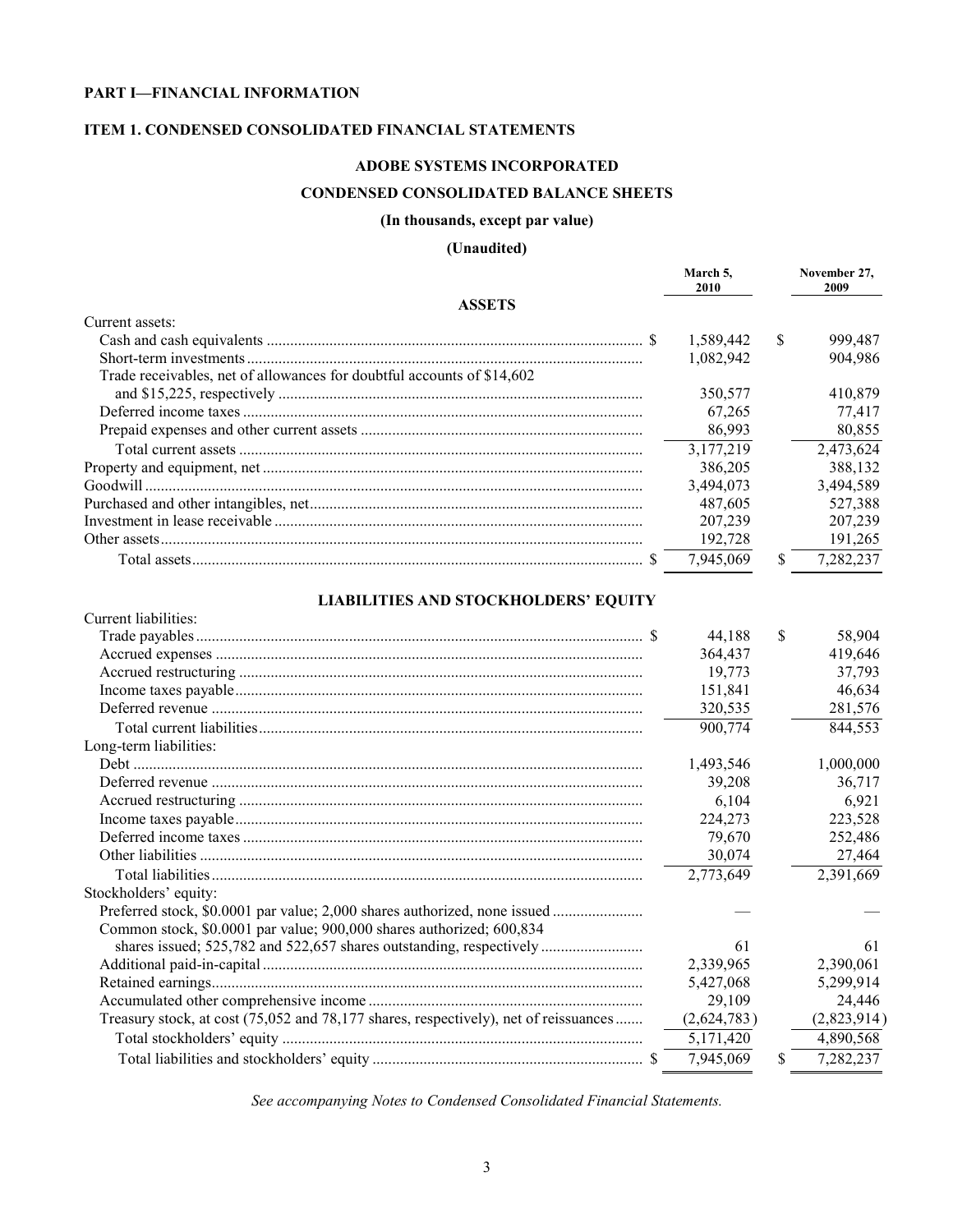# CONDENSED CONSOLIDATED STATEMENTS OF INCOME

# (In thousands, except per share data)

# (Unaudited)

<span id="page-3-0"></span>

|                                 |              | <b>Three Months Ended</b> |   |                      |
|---------------------------------|--------------|---------------------------|---|----------------------|
|                                 |              | March 5,<br>2010          |   | February 27,<br>2009 |
| Revenue:                        |              |                           |   |                      |
|                                 | <sup>S</sup> | 703,938                   | S | 729,861              |
|                                 |              | 95,507                    |   | 12,338               |
|                                 |              | 59,255                    |   | 44,191               |
|                                 |              | 858,700                   |   | 786,390              |
| Cost of revenue:                |              |                           |   |                      |
|                                 |              | 23,510                    |   | 51,435               |
|                                 |              | 45,735                    |   | 7,483                |
|                                 |              | 20,123                    |   | 18,435               |
|                                 |              | 89,368                    |   | 77,353               |
|                                 |              | 769,332                   |   | 709,037              |
| Operating expenses:             |              |                           |   |                      |
|                                 |              | 174,340                   |   | 149,917              |
|                                 |              | 297,294                   |   | 249,491              |
|                                 |              | 91,046                    |   | 74,051               |
|                                 |              | 11,622                    |   | 12,270               |
|                                 |              | 18,197                    |   | 15,392               |
|                                 |              | 592,499                   |   | 501,121              |
|                                 |              | 176,833                   |   | 207,916              |
| Non-operating income (expense): |              |                           |   |                      |
|                                 |              | 611                       |   | 13,284               |
|                                 |              | (7,695)                   |   | (792)                |
|                                 |              | (3, 534)                  |   | (17,246)             |
|                                 |              | (10,618)                  |   | (4,754)              |
|                                 |              | 166,215                   |   | 203,162              |
|                                 |              | 39,061                    |   | 46,727               |
|                                 |              | 127,154                   | S | 156,435              |
|                                 |              | 0.24                      |   | 0.30                 |
|                                 |              | 524,173                   |   | 524,268              |
|                                 |              | 0.24                      | S | 0.30                 |
|                                 |              | 532,645                   |   | 527,830              |

See accompanying Notes to Condensed Consolidated Financial Statements.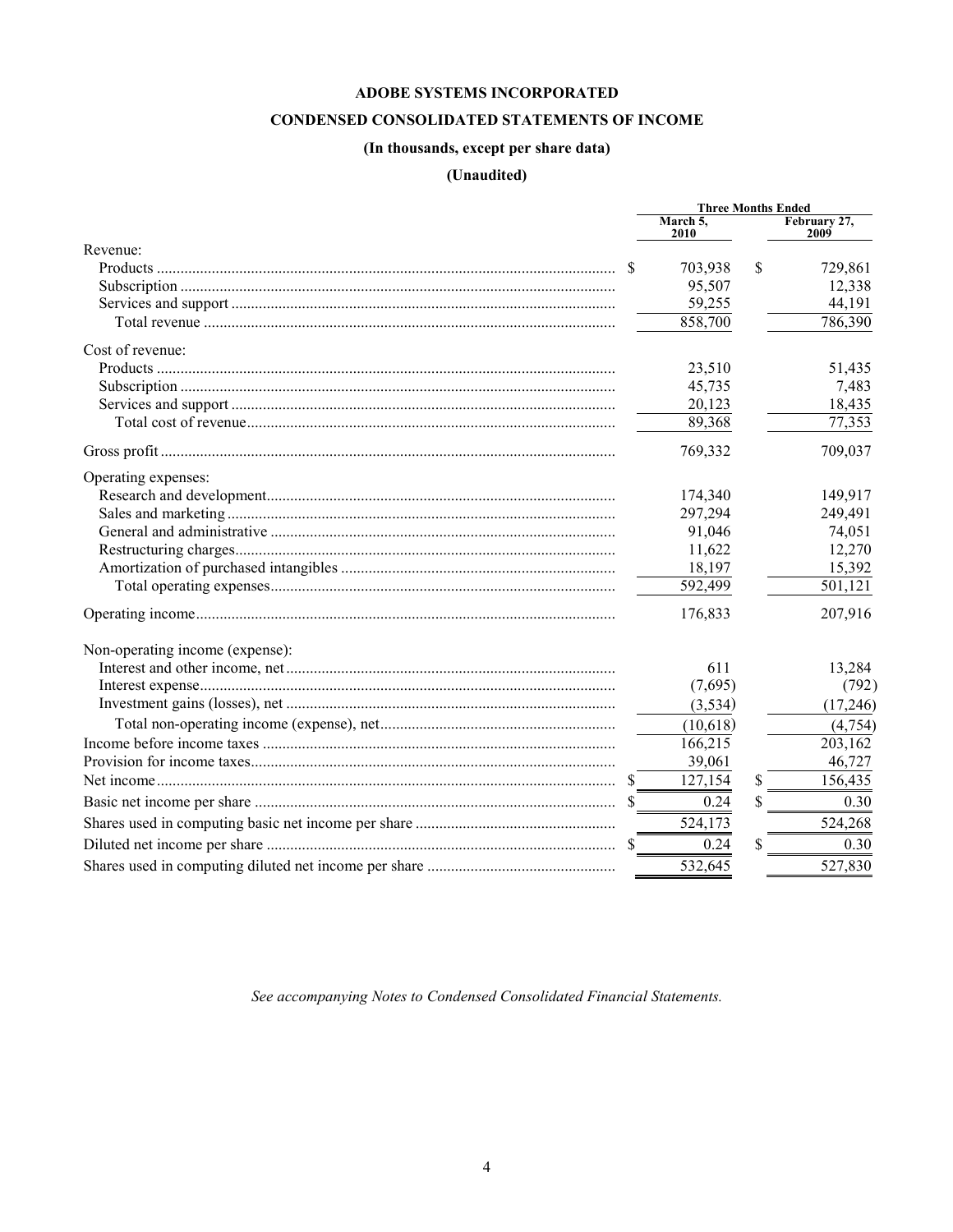# **CONDENSED CONSOLIDATED STATEMENTS OF CASH FLOWS**

# **(In thousands)**

# **(Unaudited)**

<span id="page-4-0"></span>

| February 27,<br>March 5,<br>2010<br>2009<br>Cash flows from operating activities:<br>127,154<br>\$<br>156,435<br>Adjustments to reconcile net income to net cash provided by operating activities:<br>68,740<br>68,581<br>64,480<br>45,618<br>(157, 932)<br>26,518<br>15,784<br>2,331<br>130<br>3,157<br>2,711<br>35,609<br>2,701<br>816<br>5,025<br>1,567<br>(7,058)<br>Changes in operating assets and liabilities, net of acquired assets and assumed<br>liabilities:<br>164,484<br>59,601<br>7,859<br>4,180<br>(14,716)<br>(59,008)<br>(53,098)<br>(18,716)<br>(16, 656)<br>106,740<br>4,465<br>42,586<br>(50,034)<br>365,743<br>259,803<br>Cash flows from investing activities:<br>(400, 054)<br>(435, 171)<br>140,611<br>137,900<br>78,958<br>189,432<br>(25, 547)<br>(15,916)<br>(9,201)<br>(5,747)<br>719<br>1,394<br>2,341<br>(208, 719)<br>(131, 562)<br>Cash flows from financing activities:<br>(20)<br>28,604<br>49,824<br>7,058<br>84<br>1,493,439<br>Proceeds from debt.<br>(1,000,000)<br>(10, 142)<br>28,675<br>540,159<br>(1,288)<br>(381)<br>589,955<br>262,475<br>999,487<br>886,450<br>1,589,442<br>1,148,925<br>\$<br>Supplemental disclosures:<br>54,664<br>S<br>4,631<br>2,617<br><sup>S</sup><br>892<br>\$ |  | <b>Three Months Ended</b> |  |           |
|--------------------------------------------------------------------------------------------------------------------------------------------------------------------------------------------------------------------------------------------------------------------------------------------------------------------------------------------------------------------------------------------------------------------------------------------------------------------------------------------------------------------------------------------------------------------------------------------------------------------------------------------------------------------------------------------------------------------------------------------------------------------------------------------------------------------------------------------------------------------------------------------------------------------------------------------------------------------------------------------------------------------------------------------------------------------------------------------------------------------------------------------------------------------------------------------------------------------------------------|--|---------------------------|--|-----------|
|                                                                                                                                                                                                                                                                                                                                                                                                                                                                                                                                                                                                                                                                                                                                                                                                                                                                                                                                                                                                                                                                                                                                                                                                                                      |  |                           |  |           |
|                                                                                                                                                                                                                                                                                                                                                                                                                                                                                                                                                                                                                                                                                                                                                                                                                                                                                                                                                                                                                                                                                                                                                                                                                                      |  |                           |  |           |
|                                                                                                                                                                                                                                                                                                                                                                                                                                                                                                                                                                                                                                                                                                                                                                                                                                                                                                                                                                                                                                                                                                                                                                                                                                      |  |                           |  |           |
|                                                                                                                                                                                                                                                                                                                                                                                                                                                                                                                                                                                                                                                                                                                                                                                                                                                                                                                                                                                                                                                                                                                                                                                                                                      |  |                           |  |           |
|                                                                                                                                                                                                                                                                                                                                                                                                                                                                                                                                                                                                                                                                                                                                                                                                                                                                                                                                                                                                                                                                                                                                                                                                                                      |  |                           |  |           |
|                                                                                                                                                                                                                                                                                                                                                                                                                                                                                                                                                                                                                                                                                                                                                                                                                                                                                                                                                                                                                                                                                                                                                                                                                                      |  |                           |  |           |
|                                                                                                                                                                                                                                                                                                                                                                                                                                                                                                                                                                                                                                                                                                                                                                                                                                                                                                                                                                                                                                                                                                                                                                                                                                      |  |                           |  |           |
|                                                                                                                                                                                                                                                                                                                                                                                                                                                                                                                                                                                                                                                                                                                                                                                                                                                                                                                                                                                                                                                                                                                                                                                                                                      |  |                           |  |           |
|                                                                                                                                                                                                                                                                                                                                                                                                                                                                                                                                                                                                                                                                                                                                                                                                                                                                                                                                                                                                                                                                                                                                                                                                                                      |  |                           |  |           |
|                                                                                                                                                                                                                                                                                                                                                                                                                                                                                                                                                                                                                                                                                                                                                                                                                                                                                                                                                                                                                                                                                                                                                                                                                                      |  |                           |  |           |
|                                                                                                                                                                                                                                                                                                                                                                                                                                                                                                                                                                                                                                                                                                                                                                                                                                                                                                                                                                                                                                                                                                                                                                                                                                      |  |                           |  |           |
|                                                                                                                                                                                                                                                                                                                                                                                                                                                                                                                                                                                                                                                                                                                                                                                                                                                                                                                                                                                                                                                                                                                                                                                                                                      |  |                           |  |           |
|                                                                                                                                                                                                                                                                                                                                                                                                                                                                                                                                                                                                                                                                                                                                                                                                                                                                                                                                                                                                                                                                                                                                                                                                                                      |  |                           |  | (84)      |
|                                                                                                                                                                                                                                                                                                                                                                                                                                                                                                                                                                                                                                                                                                                                                                                                                                                                                                                                                                                                                                                                                                                                                                                                                                      |  |                           |  |           |
|                                                                                                                                                                                                                                                                                                                                                                                                                                                                                                                                                                                                                                                                                                                                                                                                                                                                                                                                                                                                                                                                                                                                                                                                                                      |  |                           |  |           |
|                                                                                                                                                                                                                                                                                                                                                                                                                                                                                                                                                                                                                                                                                                                                                                                                                                                                                                                                                                                                                                                                                                                                                                                                                                      |  |                           |  |           |
|                                                                                                                                                                                                                                                                                                                                                                                                                                                                                                                                                                                                                                                                                                                                                                                                                                                                                                                                                                                                                                                                                                                                                                                                                                      |  |                           |  | (14, 424) |
|                                                                                                                                                                                                                                                                                                                                                                                                                                                                                                                                                                                                                                                                                                                                                                                                                                                                                                                                                                                                                                                                                                                                                                                                                                      |  |                           |  |           |
|                                                                                                                                                                                                                                                                                                                                                                                                                                                                                                                                                                                                                                                                                                                                                                                                                                                                                                                                                                                                                                                                                                                                                                                                                                      |  |                           |  |           |
|                                                                                                                                                                                                                                                                                                                                                                                                                                                                                                                                                                                                                                                                                                                                                                                                                                                                                                                                                                                                                                                                                                                                                                                                                                      |  |                           |  |           |
|                                                                                                                                                                                                                                                                                                                                                                                                                                                                                                                                                                                                                                                                                                                                                                                                                                                                                                                                                                                                                                                                                                                                                                                                                                      |  |                           |  |           |
|                                                                                                                                                                                                                                                                                                                                                                                                                                                                                                                                                                                                                                                                                                                                                                                                                                                                                                                                                                                                                                                                                                                                                                                                                                      |  |                           |  |           |
|                                                                                                                                                                                                                                                                                                                                                                                                                                                                                                                                                                                                                                                                                                                                                                                                                                                                                                                                                                                                                                                                                                                                                                                                                                      |  |                           |  |           |
|                                                                                                                                                                                                                                                                                                                                                                                                                                                                                                                                                                                                                                                                                                                                                                                                                                                                                                                                                                                                                                                                                                                                                                                                                                      |  |                           |  |           |
|                                                                                                                                                                                                                                                                                                                                                                                                                                                                                                                                                                                                                                                                                                                                                                                                                                                                                                                                                                                                                                                                                                                                                                                                                                      |  |                           |  |           |
|                                                                                                                                                                                                                                                                                                                                                                                                                                                                                                                                                                                                                                                                                                                                                                                                                                                                                                                                                                                                                                                                                                                                                                                                                                      |  |                           |  |           |
|                                                                                                                                                                                                                                                                                                                                                                                                                                                                                                                                                                                                                                                                                                                                                                                                                                                                                                                                                                                                                                                                                                                                                                                                                                      |  |                           |  |           |
|                                                                                                                                                                                                                                                                                                                                                                                                                                                                                                                                                                                                                                                                                                                                                                                                                                                                                                                                                                                                                                                                                                                                                                                                                                      |  |                           |  |           |
|                                                                                                                                                                                                                                                                                                                                                                                                                                                                                                                                                                                                                                                                                                                                                                                                                                                                                                                                                                                                                                                                                                                                                                                                                                      |  |                           |  |           |
|                                                                                                                                                                                                                                                                                                                                                                                                                                                                                                                                                                                                                                                                                                                                                                                                                                                                                                                                                                                                                                                                                                                                                                                                                                      |  |                           |  |           |
|                                                                                                                                                                                                                                                                                                                                                                                                                                                                                                                                                                                                                                                                                                                                                                                                                                                                                                                                                                                                                                                                                                                                                                                                                                      |  |                           |  |           |
|                                                                                                                                                                                                                                                                                                                                                                                                                                                                                                                                                                                                                                                                                                                                                                                                                                                                                                                                                                                                                                                                                                                                                                                                                                      |  |                           |  |           |
|                                                                                                                                                                                                                                                                                                                                                                                                                                                                                                                                                                                                                                                                                                                                                                                                                                                                                                                                                                                                                                                                                                                                                                                                                                      |  |                           |  |           |
|                                                                                                                                                                                                                                                                                                                                                                                                                                                                                                                                                                                                                                                                                                                                                                                                                                                                                                                                                                                                                                                                                                                                                                                                                                      |  |                           |  | (13)      |
|                                                                                                                                                                                                                                                                                                                                                                                                                                                                                                                                                                                                                                                                                                                                                                                                                                                                                                                                                                                                                                                                                                                                                                                                                                      |  |                           |  |           |
|                                                                                                                                                                                                                                                                                                                                                                                                                                                                                                                                                                                                                                                                                                                                                                                                                                                                                                                                                                                                                                                                                                                                                                                                                                      |  |                           |  |           |
|                                                                                                                                                                                                                                                                                                                                                                                                                                                                                                                                                                                                                                                                                                                                                                                                                                                                                                                                                                                                                                                                                                                                                                                                                                      |  |                           |  |           |
|                                                                                                                                                                                                                                                                                                                                                                                                                                                                                                                                                                                                                                                                                                                                                                                                                                                                                                                                                                                                                                                                                                                                                                                                                                      |  |                           |  |           |
|                                                                                                                                                                                                                                                                                                                                                                                                                                                                                                                                                                                                                                                                                                                                                                                                                                                                                                                                                                                                                                                                                                                                                                                                                                      |  |                           |  |           |
|                                                                                                                                                                                                                                                                                                                                                                                                                                                                                                                                                                                                                                                                                                                                                                                                                                                                                                                                                                                                                                                                                                                                                                                                                                      |  |                           |  |           |
|                                                                                                                                                                                                                                                                                                                                                                                                                                                                                                                                                                                                                                                                                                                                                                                                                                                                                                                                                                                                                                                                                                                                                                                                                                      |  |                           |  |           |
|                                                                                                                                                                                                                                                                                                                                                                                                                                                                                                                                                                                                                                                                                                                                                                                                                                                                                                                                                                                                                                                                                                                                                                                                                                      |  |                           |  |           |
|                                                                                                                                                                                                                                                                                                                                                                                                                                                                                                                                                                                                                                                                                                                                                                                                                                                                                                                                                                                                                                                                                                                                                                                                                                      |  |                           |  |           |
|                                                                                                                                                                                                                                                                                                                                                                                                                                                                                                                                                                                                                                                                                                                                                                                                                                                                                                                                                                                                                                                                                                                                                                                                                                      |  |                           |  |           |
|                                                                                                                                                                                                                                                                                                                                                                                                                                                                                                                                                                                                                                                                                                                                                                                                                                                                                                                                                                                                                                                                                                                                                                                                                                      |  |                           |  |           |
|                                                                                                                                                                                                                                                                                                                                                                                                                                                                                                                                                                                                                                                                                                                                                                                                                                                                                                                                                                                                                                                                                                                                                                                                                                      |  |                           |  |           |
|                                                                                                                                                                                                                                                                                                                                                                                                                                                                                                                                                                                                                                                                                                                                                                                                                                                                                                                                                                                                                                                                                                                                                                                                                                      |  |                           |  |           |

*See accompanying Notes to Condensed Consolidated Financial Statements.*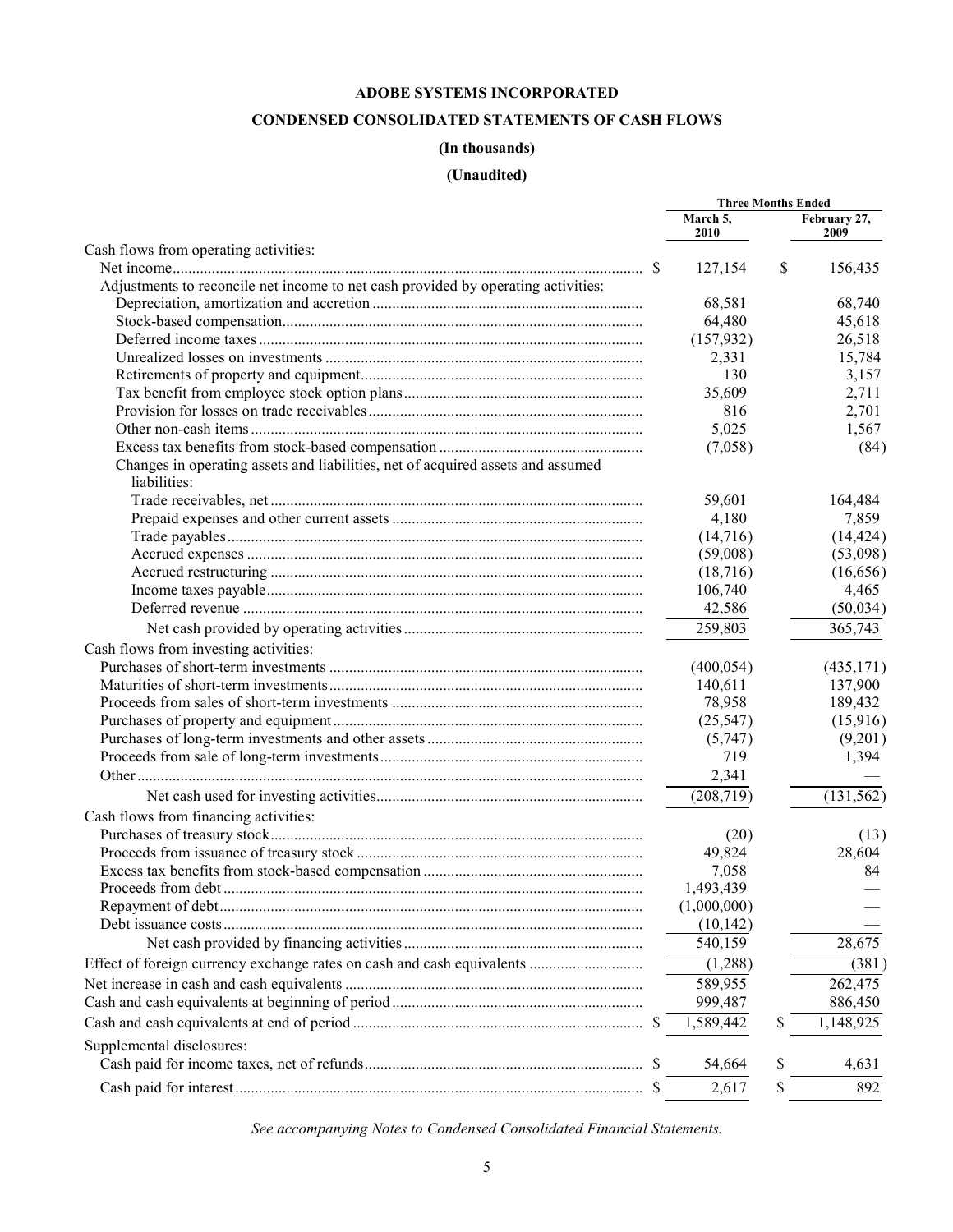# **NOTES TO CONDENSED CONSOLIDATED FINANCIAL STATEMENTS**

#### **(Unaudited)**

# <span id="page-5-0"></span>**NOTE 1. SUMMARY OF SIGNIFICANT ACCOUNTING POLICIES**

We have prepared the accompanying unaudited Condensed Consolidated Financial Statements pursuant to the rules and regulations of the Securities and Exchange Commission (the "SEC"). Pursuant to these rules and regulations, we have condensed or omitted certain information and footnote disclosures we normally include in our annual consolidated financial statements prepared in accordance with accounting principles generally accepted in the United States of America ("GAAP"). In management's opinion, we have made all adjustments (consisting only of normal, recurring adjustments, except as otherwise indicated) necessary to fairly present our financial position, results of operations and cash flows. Our interim period operating results do not necessarily indicate the results that may be expected for any other interim period or for the full fiscal year. These financial statements and accompanying notes should be read in conjunction with the consolidated financial statements and notes thereto in our Annual Report on Form 10-K for the fiscal year ended November 27, 2009 on file with the SEC. Our first quarter fiscal 2010 financial results benefitted from an extra week in the quarter due to our 52/53 week financial calendar whereby fiscal 2010 is a 53-week year compared with fiscal 2009 which was a 52-week year.

With the exception of the adoption of an accounting pronouncement related to revenue recognition, discussed below, there have been no material changes to our significant accounting policies, as compared to the significant accounting policies described in our Annual Report on Form 10-K for the fiscal year ended November 27, 2009.

#### *Recent Accounting Pronouncements*

There have also been no new recent accounting pronouncements or changes in accounting pronouncements during the three months ended March 5, 2010, with the exception of those discussed below, as compared to the recent accounting pronouncements described in our Annual Report on Form 10-K for the fiscal year ended November 27, 2009, that are of significance, or potential significance, to us.

#### *Revenue Recognition*

In October 2009, the FASB amended the accounting standards for certain multiple deliverable revenue arrangements to:

- provide updated guidance on whether multiple deliverables exist, how the deliverables in an arrangement should be separated, and how the consideration should be allocated;
- require an entity to allocate revenue in an arrangement using the best estimated selling price ("BESP") of deliverables if a vendor does not have vendor-specific objective evidence ("VSOE") of selling price or third-party evidence ("TPE") of selling price; and
- eliminate the use of the residual method and require an entity to allocate revenue using the relative selling price method.

We elected to early adopt this accounting guidance at the beginning of our first quarter of fiscal 2010 on a prospective basis for applicable transactions originating or materially modified after November 27, 2009.

#### *Multiple Element Arrangements*

We enter into multiple element revenue arrangements in which a customer may purchase a combination of software, upgrades, hosting services, maintenance and support, and consulting.

For multiple element arrangements that contain non-software related elements, for example our software as a service ("SaaS") offerings, we allocate revenue to each non-software element based upon the relative selling price of each and if software and software-related elements are also included in the arrangement, to those elements as a group based on our BESP for the group. When applying the relative selling price method, we determine the selling price for each deliverable using VSOE of selling price, if it exists, or TPE of selling price. If neither VSOE nor TPE of selling price exist for a deliverable, we use our BESP for that deliverable. Revenue allocated to each element is then recognized when the basic revenue recognition criteria is met for each element. The manner in which we account for multiple element arrangements that contain only software and software-related elements remains unchanged.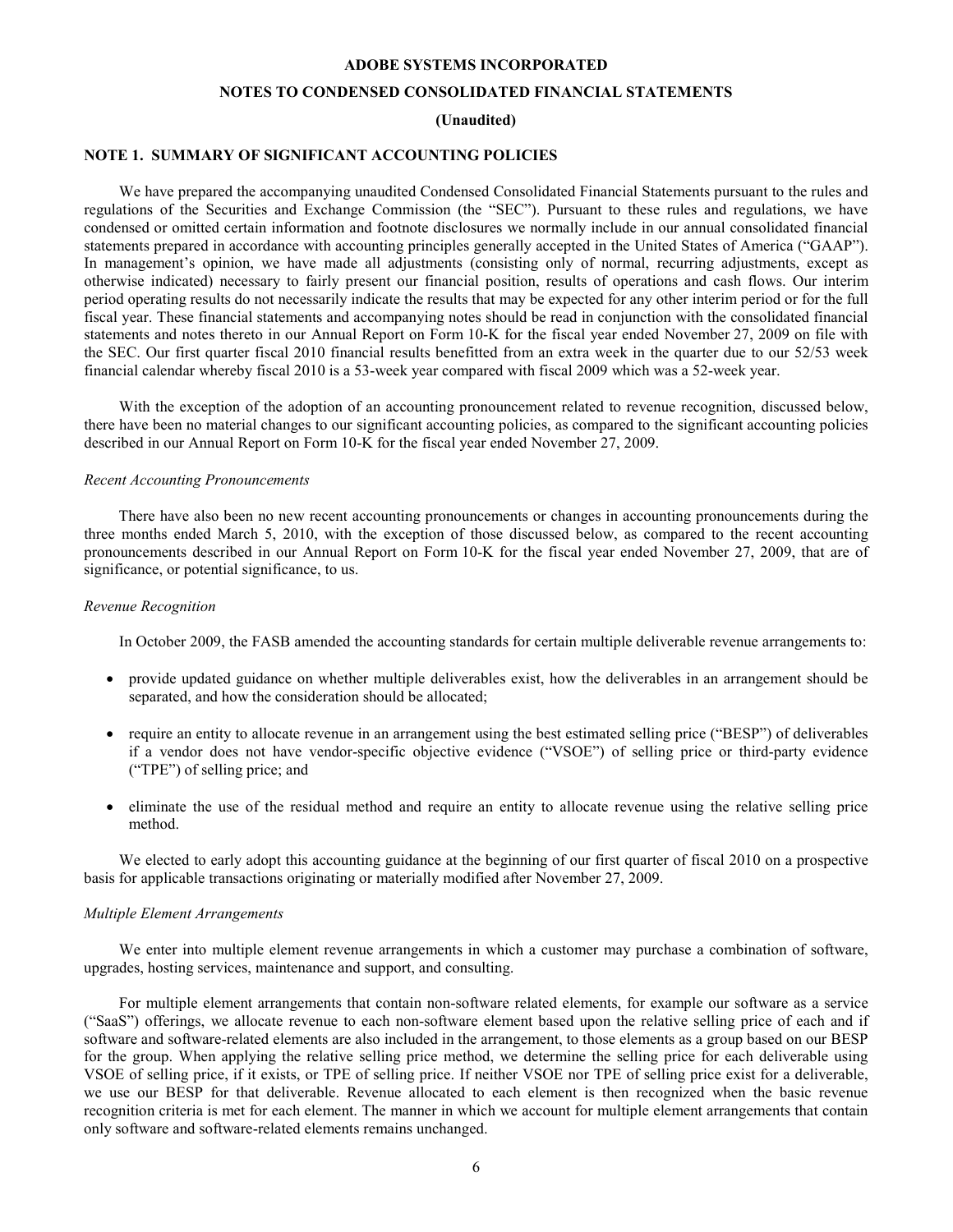# **NOTES TO CONDENSED CONSOLIDATED FINANCIAL STATEMENTS (Continued)**

# **(Unaudited)**

Consistent with our methodology under previous accounting guidance, we determine VSOE of fair value for each element based on historical stand-alone sales to third-parties or from the stated renewal rate for the elements contained in the initial software license arrangement.

In certain instances, we were not able to establish VSOE for all deliverables in an arrangement with multiple elements. This may be due to us infrequently selling each element separately, not pricing products or services within a narrow range, or only having a limited sales history. When VSOE cannot be established, we attempt to establish the selling price of each element based on TPE. TPE is determined based on competitor prices for similar deliverables when sold separately. Generally, our offerings contain significant differentiation such that the comparable pricing of products with similar functionality cannot be obtained. Furthermore, we are unable to reliably determine what similar competitor products' selling prices are on a stand-alone basis. Therefore, we typically are not able to obtain TPE of selling price.

When we are unable to establish selling prices using VSOE or TPE, we use BESP in our allocation of arrangement consideration. The objective of BESP is to determine the price at which we would transact a sale if the product or service were sold on a stand-alone basis. BESP is generally used for offerings that are not typically sold on a stand-alone basis or for new or highly customized offerings.

We determine BESP for a product or service by considering multiple factors including, but not limited to, geographies, market conditions, competitive landscape, internal costs, gross margin objectives and pricing practices. The determination of BESP is made through consultation with and formal approval by our management, taking into consideration our go-to-market strategy.

We regularly review VSOE and have established a review process for TPE and BESP and maintain internal controls over the establishment and updates of these estimates. There was no material impact to revenue during the three months ended March 5, 2010 resulting from changes in VSOE, TPE or BESP, nor do we expect a material impact from such changes in the near term.

Given the nature of our transactions, which are primarily software and software-related, our go-to-market strategies and our pricing practices, total net revenue as reported during the three months ended March 5, 2010 is materially consistent with total net revenue that would have been reported if the transactions entered into or materially modified after November 27, 2009 were subject to previous accounting guidance.

The new accounting standards for revenue recognition, if applied in the same manner to the year ended November 27, 2009, would not have had a material impact on total net revenues for that fiscal year. In terms of the timing and pattern of revenue recognition, the new accounting guidance for revenue recognition is not expected to have a significant effect on total net revenues in periods after the initial adoption.

#### *Variable Interest Entities*

In June 2009, the FASB issued amended standards for determining whether to consolidate a variable interest entity. These new standards amend the evaluation criteria to identify the primary beneficiary of a variable interest entity and requires ongoing reassessment of whether an enterprise is the primary beneficiary of the variable interest entity. The provisions of the new standards are effective for annual reporting periods beginning after November 15, 2009 and interim periods within those fiscal years. These standards were effective for us beginning in the first quarter of fiscal 2010. The adoption of the new standards did not have an impact on our consolidated financial position, results of operations and cash flows.

#### *Intangible Assets Useful Lives*

In April 2008, the FASB issued new standards which provided guidance on how to determine the useful life of intangible assets by amending the factors an entity should consider in developing renewal or extension assumptions used in determining the useful life of recognized intangible assets. This new guidance applies prospectively to intangible assets that are acquired individually or with a group of other assets in business combinations and asset acquisitions. These standards are effective for financial statements issued for fiscal years beginning after December 15, 2008 and interim periods within those fiscal years and was effective for us beginning in the first quarter of fiscal 2010. There was no impact to our current consolidated financial statements as we did not purchase any intangible assets during the quarter.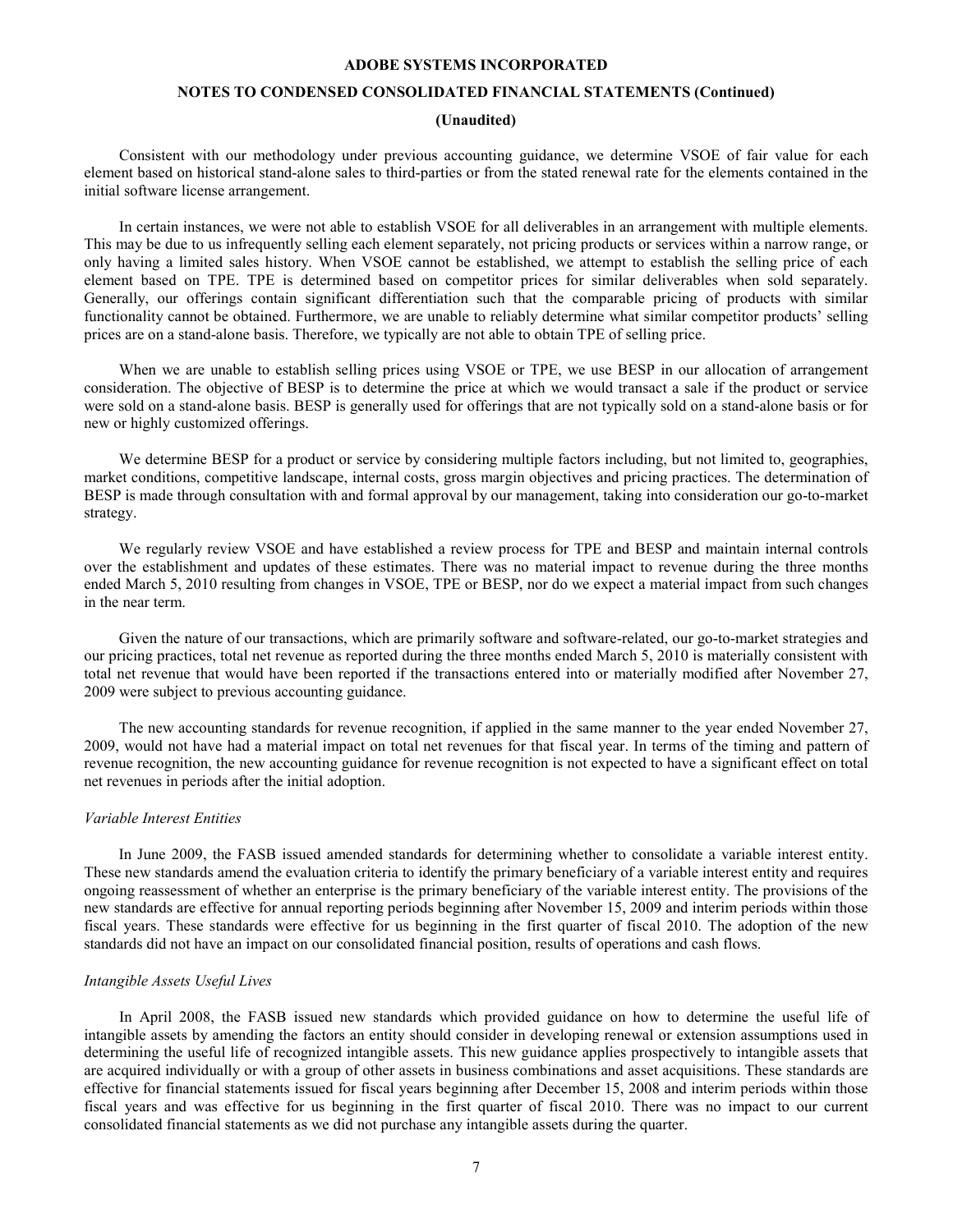# **NOTES TO CONDENSED CONSOLIDATED FINANCIAL STATEMENTS (Continued)**

**(Unaudited)**

#### <span id="page-7-0"></span>*Business Combinations and Non-Controlling Interests*

In December 2007, the FASB revised their guidance for business combinations and non-controlling interests. The new standards change how business acquisitions are accounted for and impact financial statements both on the acquisition date and in subsequent periods. The changes also impact the accounting and reporting for minority interests, which are recharacterized as non-controlling interests and classified as a component of equity. The new standards were effective for us beginning in the first quarter of fiscal 2010. We currently believe that depending on the size and frequency of acquisitions, the adoption of these standards may have a material effect on our future consolidated financial statements. There was no impact to our current consolidated financial statements as we did not have any business combinations during the quarter.

### **NOTE 2. ACQUISITIONS**

On October 23, 2009, we completed the acquisition of Omniture, Inc. ("Omniture"), an industry leader in Web analytics and online business optimization based in Orem, Utah, for approximately \$1.8 billion. Under the terms of the agreement, we completed our tender offer to acquire all of the outstanding shares of Omniture common stock at a price of \$21.50 per share, net to the seller in cash, without interest. Acquiring Omniture accelerates our strategy of delivering more effective solutions for assembling, delivering, targeting and optimizing Web content and applications. The transaction was accounted for using the purchase method of accounting. We have included the financial results of Omniture in our Condensed Consolidated Financial Statements beginning on the acquisition date. Following the closing, we integrated Omniture as a new reportable segment for financial reporting purposes.

The total purchase price for Omniture was approximately \$1.8 billion which consisted of \$1.7 billion in cash paid for outstanding common stock, \$85.0 million for the estimated fair value of earned stock options and restricted stock units assumed and converted and \$14.4 million for direct transaction costs. The preliminary allocation of the purchase price was based upon a preliminary valuation and our estimates and assumptions. In the first quarter of fiscal 2010, adjustments were made to the preliminary purchase price allocation to reflect the finalization of the valuation of intangible assets and deferred revenue. Additional adjustments were also made to restructuring liabilities, taxes and residual goodwill. Of the total purchase price, a preliminary estimate of \$1.3 billion has been allocated to goodwill, \$436.1 million to identifiable intangible assets, \$35.0 million to net tangible assets and \$11.7 million to restructuring liabilities. We also expensed \$4.6 million for in-process research and development charges. The primary areas of the purchase price allocation that are not yet finalized relate to certain restructuring liabilities, income and non-income based taxes and residual goodwill.

The following table presents the results of Adobe and Omniture for the three months ended February 27, 2009, on a pro forma basis, as though the companies had been combined as of the beginning fiscal 2009. The pro forma financial information is presented for informational purposes only and is not indicative of the results of operations that would have been achieved if the acquisition had taken place at the beginning of fiscal 2009 or of results that may occur in the future.

|  | <b>Three Months Ended</b> |
|--|---------------------------|
|  | <b>February 27, 2009</b>  |
|  | 843,706                   |
|  | 120,929                   |
|  | 0.23                      |
|  | 524,268                   |
|  | 0.23                      |
|  | 529,305                   |

# **NOTE 3. CASH, CASH EQUIVALENTS AND SHORT-TERM INVESTMENTS**

Cash equivalents consist of instruments with remaining maturities of three months or less at the date of purchase. We classify all of our cash equivalents and short-term investments as "available-for-sale." These investments are free of trading restrictions. We carry these investments at fair value, based on quoted market prices or other readily available market information. Unrealized gains and losses, net of taxes, are included in accumulated other comprehensive income, which is reflected as a separate component of stockholders' equity in our Condensed Consolidated Balance Sheets. Gains and losses are recognized when realized in our Condensed Consolidated Statements of Income. When we have determined that an other-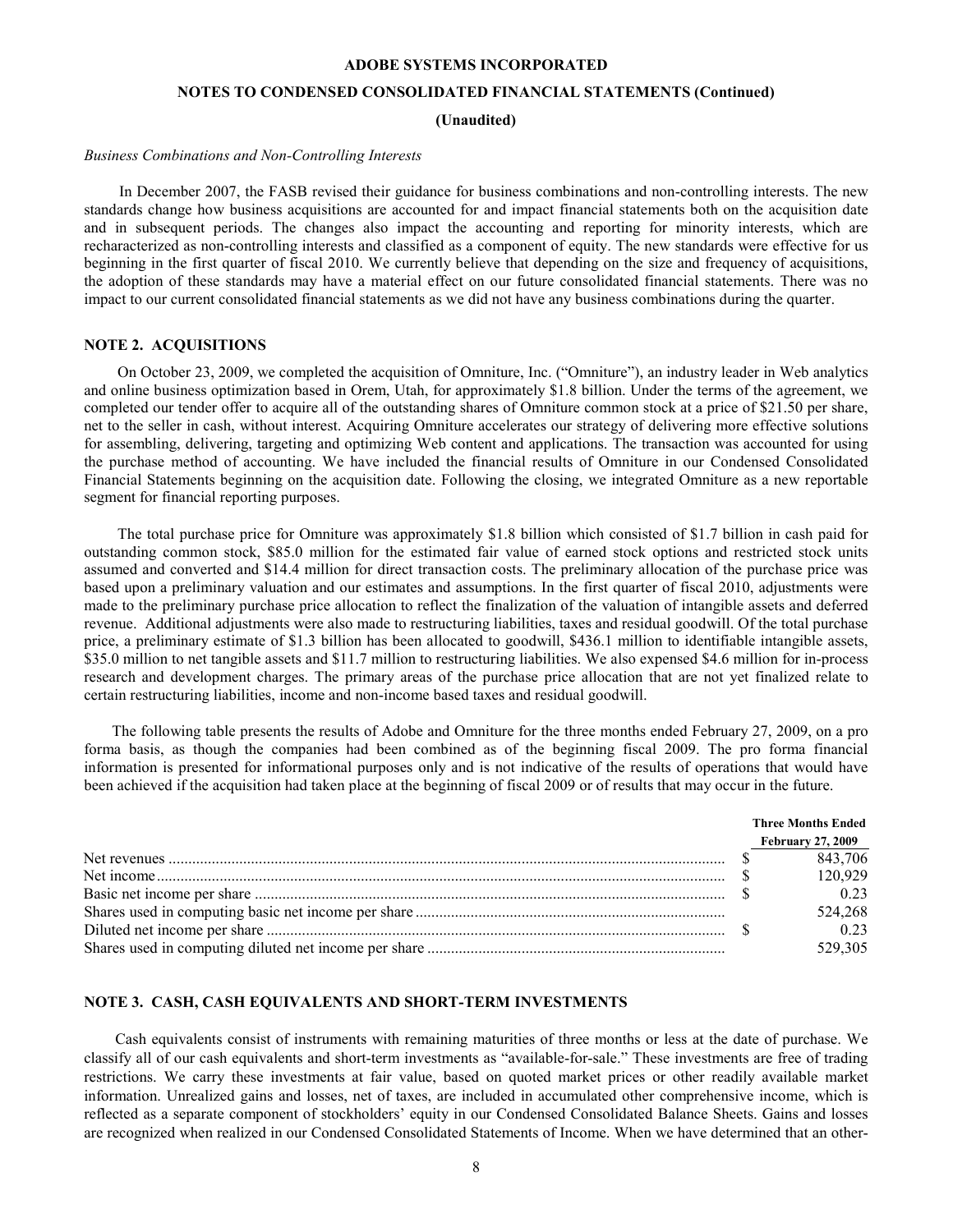# **NOTES TO CONDENSED CONSOLIDATED FINANCIAL STATEMENTS (Continued)**

# **(Unaudited)**

than-temporary decline in fair value has occurred, the amount of the decline that is related to a credit loss is recognized in earnings. Gains and losses are determined using the specific identification method.

Cash, cash equivalents and short-term investments consisted of the following as of March 5, 2010 (in thousands):

|                                                         |    | <b>Amortized</b><br>Cost | <b>Unrealized</b><br>Gains |        |     | <b>Unrealized</b><br>Losses |    | <b>Estimated</b><br><b>Fair Value</b> |  |
|---------------------------------------------------------|----|--------------------------|----------------------------|--------|-----|-----------------------------|----|---------------------------------------|--|
| Current assets:                                         |    |                          |                            |        |     |                             |    |                                       |  |
| $Cash$                                                  | S. | 81,729                   | S.                         |        | \$. |                             | S  | 81,729                                |  |
| Cash equivalents:                                       |    |                          |                            |        |     |                             |    |                                       |  |
|                                                         |    | 1,444,137                |                            |        |     |                             |    | 1,444,137                             |  |
|                                                         |    | 47,701                   |                            |        |     |                             |    | 47,701                                |  |
|                                                         |    | 6,999                    |                            |        |     |                             |    | 6,999                                 |  |
| United States local government municipal bonds          |    | 1,500                    |                            |        |     |                             |    | 1,500                                 |  |
|                                                         |    | 4,999                    |                            |        |     |                             |    | 4,999                                 |  |
|                                                         |    | 2,379                    |                            |        |     | (2)                         |    | 2,377                                 |  |
|                                                         |    | 1,507,715                |                            |        |     | (2)                         |    | 1,507,713                             |  |
|                                                         |    | 1,589,444                |                            |        |     | (2)                         |    | 1,589,442                             |  |
| Short-term investments:                                 |    |                          |                            |        |     |                             |    |                                       |  |
|                                                         |    | 392,963                  |                            | 2,243  |     | (12)                        |    | 395,194                               |  |
|                                                         |    | 87,626                   |                            | 257    |     | (13)                        |    | 87,870                                |  |
| United States local government municipal bonds          |    | 88,451                   |                            | 4      |     |                             |    | 88,455                                |  |
|                                                         |    | 214,081                  |                            | 2,641  |     | (10)                        |    | 216,712                               |  |
|                                                         |    | 240,423                  |                            | 3,783  |     | (47)                        |    | 244,159                               |  |
|                                                         |    | 30,869                   |                            | 307    |     |                             |    | 31,176                                |  |
|                                                         |    | 11,333                   |                            | 189    |     |                             |    | 11,522                                |  |
|                                                         |    | 1,065,746                |                            | 9,424  |     | (82)                        |    | 1,075,088                             |  |
|                                                         |    | 2,508                    |                            | 5,346  |     |                             |    | 7,854                                 |  |
|                                                         |    | 1,068,254                |                            | 14,770 |     | (82)                        |    | 1,082,942                             |  |
| Total cash, cash equivalents and short-term investments | S. | 2,657,698                | S                          | 14,770 | S.  | (84)                        | \$ | 2,672,384                             |  |

Cash, cash equivalents and short-term investments consisted of the following as of November 27, 2009 (in thousands):

|                                                         | Amortized<br>Cost | <b>Unrealized</b><br>Gains | <b>Unrealized</b><br>Losses | <b>Estimated</b><br><b>Fair Value</b> |
|---------------------------------------------------------|-------------------|----------------------------|-----------------------------|---------------------------------------|
| Current assets:                                         |                   |                            |                             |                                       |
|                                                         | 75,110            | S.                         | <sup>S</sup>                | 75,110<br>S                           |
| Cash equivalents:                                       |                   |                            |                             |                                       |
|                                                         | 884,240           |                            |                             | 884,240                               |
|                                                         | 40,137            |                            |                             | 40,137                                |
|                                                         | 924,377           |                            |                             | 924,377                               |
|                                                         | 999,487           |                            |                             | 999,487                               |
| Short-term investments:                                 |                   |                            |                             |                                       |
|                                                         | 373,180           | 3,199                      | (1)                         | 376,378                               |
|                                                         | 59,447            | 273                        |                             | 59,720                                |
|                                                         | 221,730           | 3,409                      | (1)                         | 225,138                               |
|                                                         | 185,735           | 4,702                      |                             | 190,437                               |
|                                                         | 23,022            | 397                        |                             | 23,419                                |
|                                                         | 24,598            | 269                        |                             | 24,867                                |
| Subtotal.                                               | 887,712           | 12,249                     | (2)                         | 899,959                               |
|                                                         | 2,527             | 2,500                      |                             | 5,027                                 |
|                                                         | 890,239           | 14,749                     | (2)                         | 904,986                               |
| Total cash, cash equivalents and short-term investments | 1,889,726         | 14,749<br>S                | (2)                         | 1,904,473<br>S                        |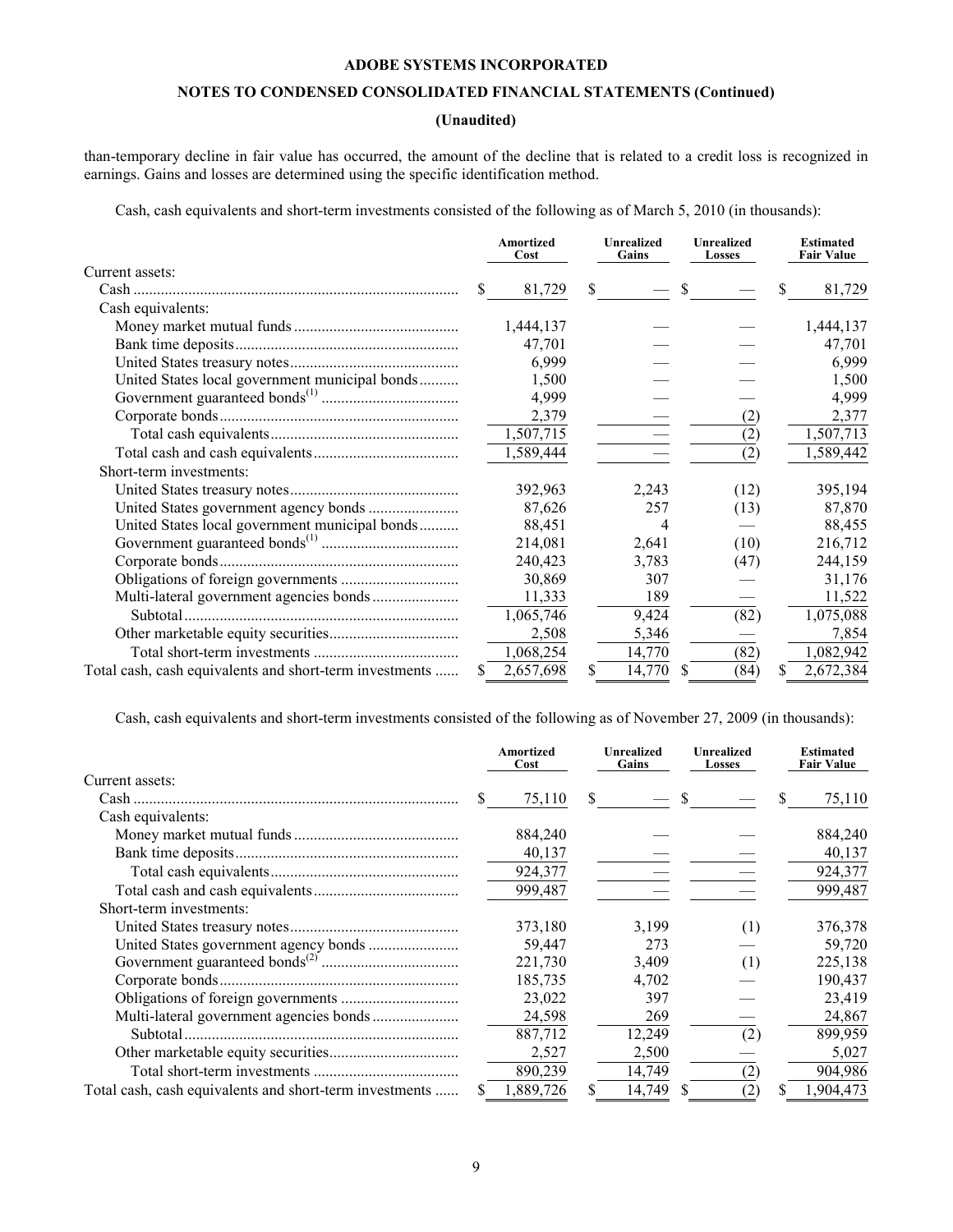# **NOTES TO CONDENSED CONSOLIDATED FINANCIAL STATEMENTS (Continued)**

# **(Unaudited)**

- (1) Includes approximately 86% in U.S. government guaranteed corporate bonds and 14% in foreign government guaranteed corporate bonds.
- (2) Includes approximately 85% in U.S. government guaranteed corporate bonds and 15% in foreign government guaranteed corporate bonds.

*[See Note 4 for further information regarding the fair value of our financial instruments.](#page-10-0)*

 $\mathcal{L}_\text{max}$  and  $\mathcal{L}_\text{max}$  and  $\mathcal{L}_\text{max}$  and  $\mathcal{L}_\text{max}$  and  $\mathcal{L}_\text{max}$ 

The following table summarizes the fair value and gross unrealized losses related to available-for-sale securities, aggregated by investment category that have been in a continuous unrealized loss position for less than twelve months, as of March 5, 2010 and November 27, 2009 (in thousands):

|                                                   | 2010          |  |                               | 2009          |  |                                      |  |
|---------------------------------------------------|---------------|--|-------------------------------|---------------|--|--------------------------------------|--|
|                                                   | Fair<br>Value |  | Gross<br>Unrealized<br>Losses | Fair<br>Value |  | Gross<br><b>Unrealized</b><br>Losses |  |
| United States treasury notes and agency bonds  \$ | 72,841        |  | 25)                           | 11.179        |  |                                      |  |
|                                                   | 5,033         |  |                               | 5.041         |  |                                      |  |
|                                                   | 4,774         |  |                               |               |  |                                      |  |
|                                                   | 44.490        |  | (49)                          |               |  |                                      |  |
| Total                                             | 127.138       |  | (84)                          |               |  |                                      |  |

As of March 5, 2010 and November 27, 2009, there were no securities in a continuous unrealized loss position for more than twelve months. There were 34 securities and 4 securities that were in an unrealized loss position at March 5, 2010 and at November 27, 2009, respectively.

The following table summarizes the cost and estimated fair value of debt securities classified as short-term investments based on stated maturities as of March 5, 2010 (in thousands):

|       | Amortized<br>Cost | <b>Estimated</b><br><b>Fair Value</b> |
|-------|-------------------|---------------------------------------|
|       | 599.178           | 600.819                               |
|       | 266,888           | 270,525                               |
|       | 148 113           | 150.220                               |
|       | 51.567            | 53.524                                |
| Total | .065.746          | 1.075.088                             |

As of March 5, 2010, we did not consider any of our investments to be other-than-temporarily impaired.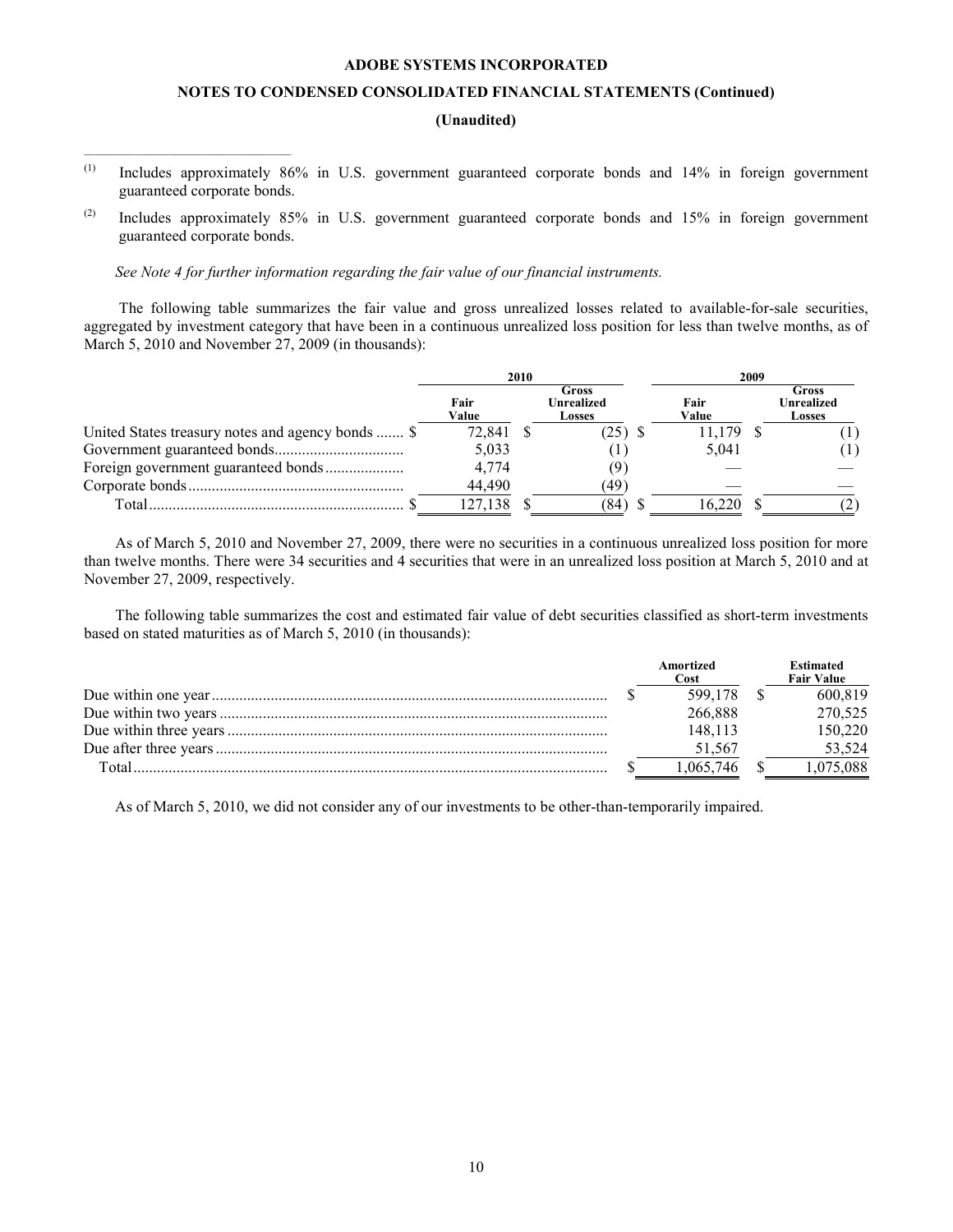# **NOTES TO CONDENSED CONSOLIDATED FINANCIAL STATEMENTS (Continued)**

# **(Unaudited)**

# <span id="page-10-0"></span>**NOTE 4. FAIR VALUE MEASUREMENTS**

We measure certain financial assets and liabilities at fair value on a recurring basis. The fair value of these financial assets and liabilities was determined using the following inputs at March 5, 2010 (in thousands):

|                                                                          | <b>Fair Value Measurements at Reporting Date Using</b> |      |                                                                                    |    |                                              |  |                                              |  |  |  |
|--------------------------------------------------------------------------|--------------------------------------------------------|------|------------------------------------------------------------------------------------|----|----------------------------------------------|--|----------------------------------------------|--|--|--|
|                                                                          |                                                        |      | <b>Ouoted Prices</b><br>in Active<br><b>Markets</b> for<br><b>Identical Assets</b> |    | Significant<br>Other<br>Observable<br>Inputs |  | Significant<br>Unobservable<br><b>Inputs</b> |  |  |  |
|                                                                          | Total                                                  |      | (Level 1)                                                                          |    | (Level 2)                                    |  | (Level 3)                                    |  |  |  |
| Current assets:                                                          |                                                        |      |                                                                                    |    |                                              |  |                                              |  |  |  |
| Money market funds and overnight deposits <sup><math>(1)</math></sup> \$ | 1,491,837 \$                                           |      | 1,491,837 \$                                                                       |    |                                              |  |                                              |  |  |  |
| Fixed income available-for-sale securities <sup>(2)</sup>                | 1,090,964                                              |      |                                                                                    |    | 1,090,964                                    |  |                                              |  |  |  |
| Available-for-sale equity securities <sup>(3)</sup>                      | 7,854                                                  |      | 7,854                                                                              |    |                                              |  |                                              |  |  |  |
|                                                                          | 2,590,655                                              |      | 1,499,691                                                                          |    | 1,090,964                                    |  |                                              |  |  |  |
| Non-current assets:                                                      |                                                        |      |                                                                                    |    |                                              |  |                                              |  |  |  |
|                                                                          | 33,855                                                 |      |                                                                                    |    |                                              |  | 33,855                                       |  |  |  |
|                                                                          | 18,645                                                 |      |                                                                                    |    | 18,645                                       |  |                                              |  |  |  |
| Deferred compensation plan assets <sup>(4)</sup> :                       |                                                        |      |                                                                                    |    |                                              |  |                                              |  |  |  |
|                                                                          | 716                                                    |      | 716                                                                                |    |                                              |  |                                              |  |  |  |
| Equity and fixed income mutual funds                                     | 8,456                                                  |      |                                                                                    |    | 8,456                                        |  |                                              |  |  |  |
| Subtotal for deferred compensation plan                                  |                                                        |      |                                                                                    |    |                                              |  |                                              |  |  |  |
|                                                                          | 9,172                                                  |      | 716                                                                                |    | 8,456                                        |  |                                              |  |  |  |
|                                                                          | 61,672                                                 |      | 716                                                                                |    | 27,101                                       |  | 33,855                                       |  |  |  |
|                                                                          | 2,652,327 \$                                           |      | 1,500,407                                                                          | -S | 1,118,065 \$                                 |  | 33,855                                       |  |  |  |
| Liabilities:                                                             |                                                        |      |                                                                                    |    |                                              |  |                                              |  |  |  |
|                                                                          | 462 \$                                                 |      |                                                                                    |    | 462 \$                                       |  |                                              |  |  |  |
|                                                                          | 462                                                    | - \$ |                                                                                    |    | 462 \$                                       |  |                                              |  |  |  |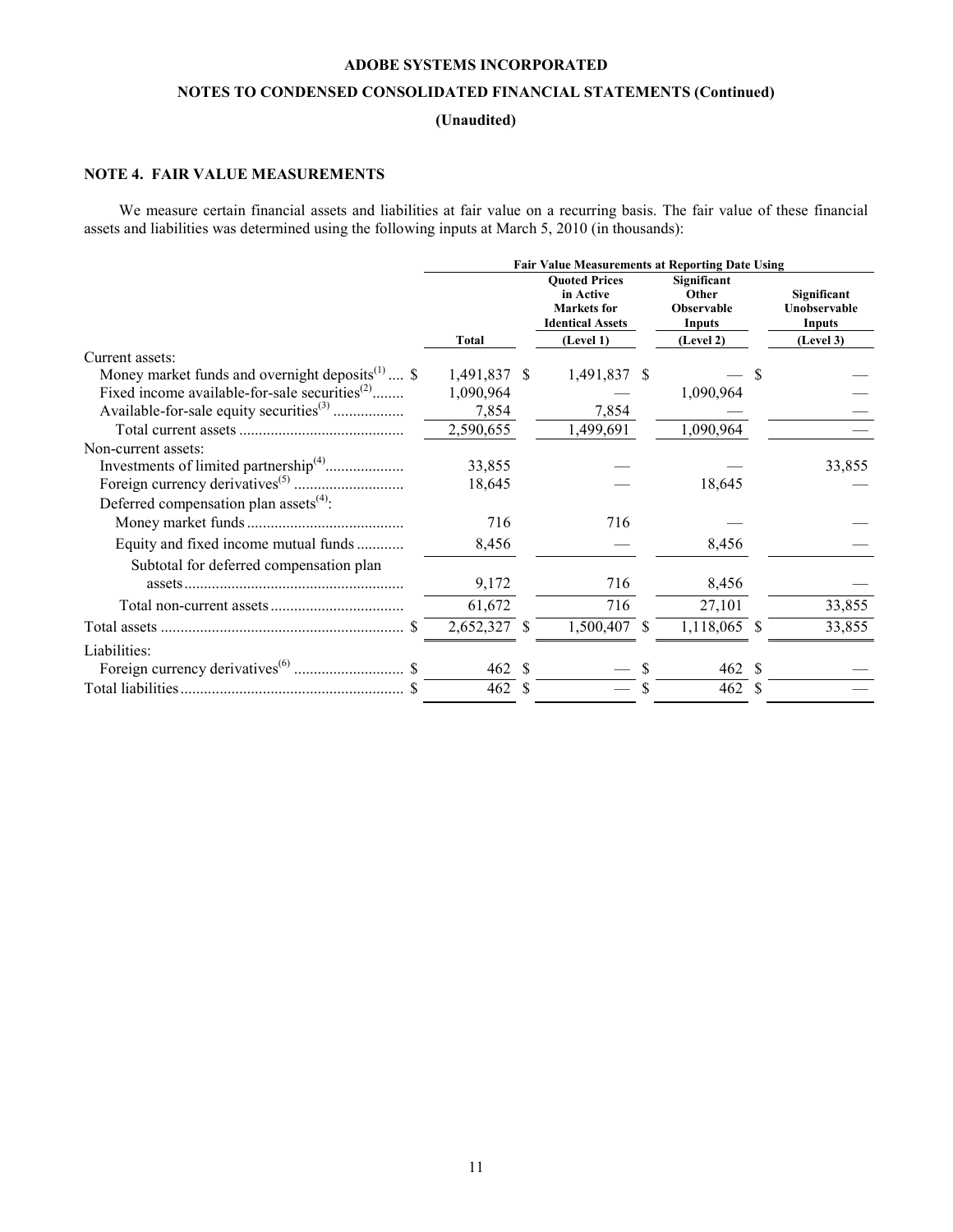# **NOTES TO CONDENSED CONSOLIDATED FINANCIAL STATEMENTS (Continued)**

# **(Unaudited)**

We measure certain financial assets and liabilities at fair value on a recurring basis. The fair value of these financial assets and liabilities was determined using the following inputs at November 27, 2009 (in thousands):

|                                                                          | <b>Fair Value Measurements at Reporting Date Using</b> |  |                                                                                    |    |                                                     |  |                                              |  |
|--------------------------------------------------------------------------|--------------------------------------------------------|--|------------------------------------------------------------------------------------|----|-----------------------------------------------------|--|----------------------------------------------|--|
|                                                                          |                                                        |  | <b>Quoted Prices</b><br>in Active<br><b>Markets</b> for<br><b>Identical Assets</b> |    | Significant<br>Other<br><b>Observable</b><br>Inputs |  | Significant<br>Unobservable<br><b>Inputs</b> |  |
|                                                                          | <b>Total</b>                                           |  | (Level 1)                                                                          |    | (Level 2)                                           |  | (Level 3)                                    |  |
| Current assets:                                                          |                                                        |  |                                                                                    |    |                                                     |  |                                              |  |
| Money market funds and overnight deposits <sup><math>(1)</math></sup> \$ | 924,378 \$                                             |  | 924,378                                                                            | -S |                                                     |  |                                              |  |
| Fixed income available-for-sale securities <sup><math>(2)</math></sup>   | 899,960                                                |  |                                                                                    |    | 899,960                                             |  |                                              |  |
|                                                                          | 5,026                                                  |  | 5,026                                                                              |    |                                                     |  |                                              |  |
|                                                                          | 1,829,364                                              |  | 929,404                                                                            |    | 899,960                                             |  |                                              |  |
| Non-current assets:                                                      |                                                        |  |                                                                                    |    |                                                     |  |                                              |  |
|                                                                          | 37,121                                                 |  |                                                                                    |    |                                                     |  | 37,121                                       |  |
|                                                                          | 4,307                                                  |  |                                                                                    |    | 4,307                                               |  |                                              |  |
| Deferred compensation plan assets <sup>(4)</sup> :                       |                                                        |  |                                                                                    |    |                                                     |  |                                              |  |
|                                                                          | 717                                                    |  | 717                                                                                |    |                                                     |  |                                              |  |
| Equity and fixed income mutual funds                                     | 8,328                                                  |  |                                                                                    |    | 8,328                                               |  |                                              |  |
| Subtotal for deferred compensation plan                                  |                                                        |  |                                                                                    |    |                                                     |  |                                              |  |
|                                                                          | 9,045                                                  |  | 717                                                                                |    | 8,328                                               |  |                                              |  |
|                                                                          | 50,473                                                 |  | 717                                                                                |    | 12,635                                              |  | 37,121                                       |  |
|                                                                          | 1,879,837 \$                                           |  | 930,121                                                                            |    | 912,595 \$                                          |  | 37,121                                       |  |
| Liabilities:                                                             |                                                        |  |                                                                                    |    |                                                     |  |                                              |  |
|                                                                          | 1,589 \$                                               |  |                                                                                    | -S | 1,589 \$                                            |  |                                              |  |
|                                                                          | 1,589 \$                                               |  |                                                                                    |    | 1,589 \$                                            |  |                                              |  |

(1) Included in cash and cash equivalents on our Condensed Consolidated Balance Sheets.

<sup>(2)</sup> Included in either cash and cash equivalents or short-term investments on our Condensed Consolidated Balance Sheets.

(3) Included in short-term investments on our Condensed Consolidated Balance Sheets.

 $(4)$  Included in other assets on our Condensed Consolidated Balance Sheets.

 $\mathcal{L}_\text{max} = \mathcal{L}_\text{max} = \mathcal{L}_\text{max} = \mathcal{L}_\text{max} = \mathcal{L}_\text{max} = \mathcal{L}_\text{max}$ 

(5) Included in prepaid expenses and other current assets on our Condensed Consolidated Balance Sheets.

(6) Included in accrued expenses on our Condensed Consolidated Balance Sheets.

# *[See Note 3 for further information regarding the fair value of our financial instruments.](#page-7-0)*

Fixed income available-for-sale securities include U.S. treasury securities, Agency or U.S. government guaranteed securities, or U.S. municipal bonds (71% of total), corporate bonds (23% of total), obligations of foreign governments and their agencies (5% of total), and obligations of multi-lateral government agencies (1% of total) at March 5, 2010 and U.S. treasury securities, Agency or U.S. government guaranteed securities (70% of total), corporate bonds (21% of total), obligations of foreign governments and their agencies (6% of total), and obligations of multi-lateral government agencies (3% of total) at November 27, 2009. These are all high quality, investment grade securities with a minimum credit rating of A- and a weighted average credit rating of AA+. We value these securities based on pricing from pricing vendors, who may use quoted prices in active markets for identical assets (Level 1 inputs) or inputs other than quoted prices that are observable either directly or indirectly (Level 2 inputs) in determining fair value. However, we classify all of our fixed income availablefor-sale securities as having Level 2 inputs. Our procedures include controls to ensure that appropriate fair values are recorded such as comparing prices obtained from multiple independent sources.

The investments of limited partnership relate to our interest in Adobe Ventures IV L.P. ("Adobe Ventures"), which are consolidated in our Condensed Consolidated Financial Statements. The Level 3 investments consist of investments in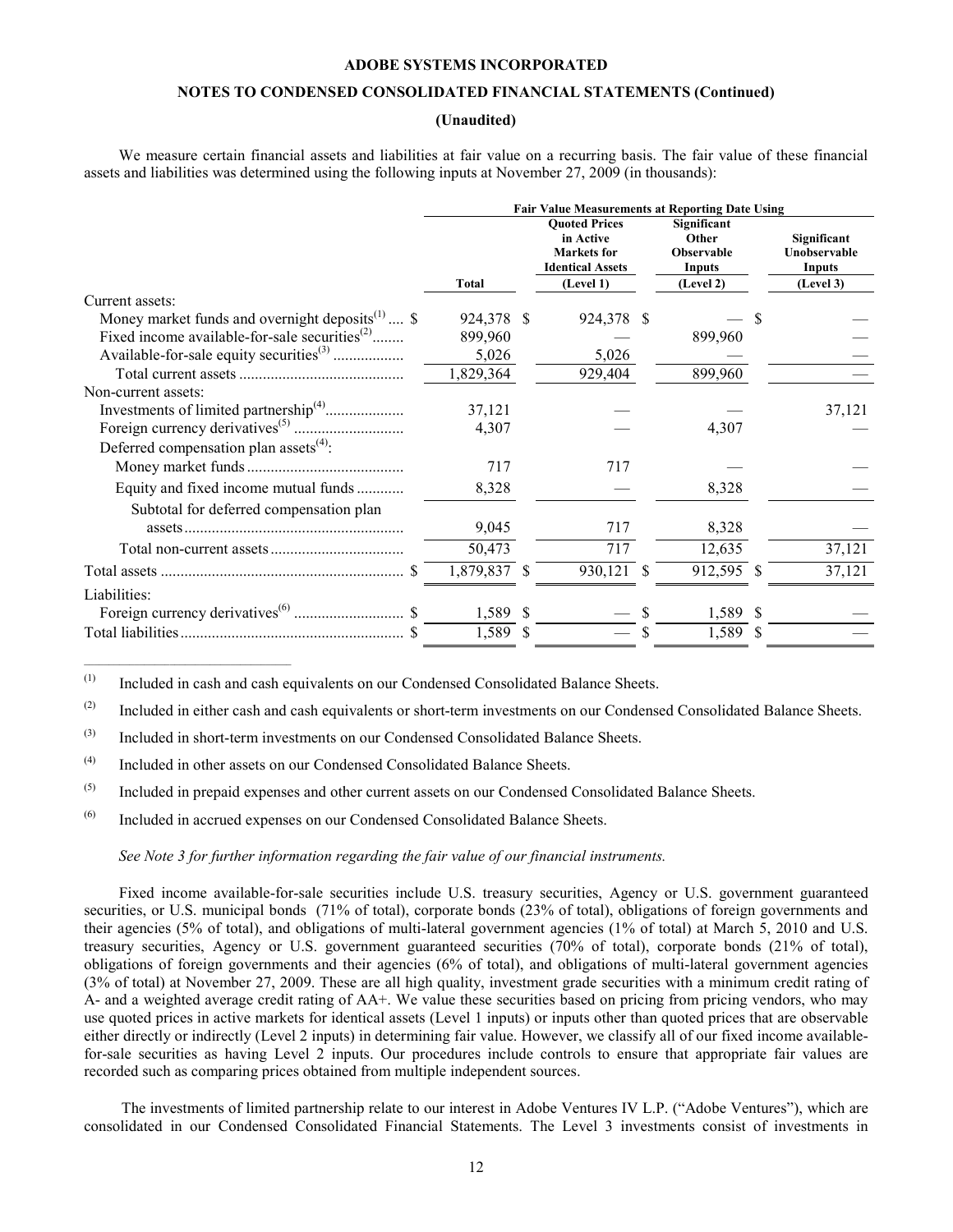# **NOTES TO CONDENSED CONSOLIDATED FINANCIAL STATEMENTS (Continued)**

# **(Unaudited)**

privately-held companies. These investments are remeasured at fair value each period with any gains or losses recognized in investment gains (losses), net in our Condensed Consolidated Statements of Income. We estimated fair value of the Level 3 investments by considering available information such as pricing in recent rounds of financing, current cash positions, earnings and cash flow forecasts, recent operational performance and any other readily available market data.

A reconciliation of the beginning and ending balances for investments of limited partnership using significant unobservable inputs (Level 3) as of March 5, 2010 and November 27, 2009 was as follows (in thousands):

| 38.753 |
|--------|
| 1.921  |
|        |
| 37.121 |
| 268    |
|        |
| 33.855 |

We also have direct investments in privately-held companies accounted for under the cost method, which are periodically assessed for other-than-temporary impairment. If we determine that an other-than-temporary impairment has occurred, we write-down the investment to its fair value. We estimate fair value of our cost method investments considering available information such as pricing in recent rounds of financing, current cash positions, earnings and cash flow forecasts, recent operational performance and any other readily available market data. For the three months ended March 5, 2010, we determined that there were no other-than-temporary impairments on our cost method investments.

*See Note 7 [for further information regarding our limited partnership interest in Adobe Ventures and our cost method](#page-15-0)  investments.*

# **NOTE 5. DERIVATIVES AND HEDGING ACTIVITIES**

In countries outside the U.S., we transact business in U.S. dollars and in various other currencies. Therefore, we are subject to exposure from movements in foreign currency rates. We may use foreign exchange option contracts or forward contracts to hedge certain operational ("cash flow") exposures resulting from changes in foreign currency exchange rates. These foreign exchange contracts, carried at fair value, may have maturities between one and twelve months. The maximum original duration of any contract is twelve months. We enter into these foreign exchange contracts to hedge a portion of our forecasted foreign currency denominated revenue in the normal course of business and accordingly, they are not speculative in nature.

We recognize derivative instruments and hedging activities as either assets or liabilities on the balance sheet and measure them at fair value. Gains and losses resulting from changes in fair value are accounted for depending on the use of the derivative and whether it is designated and qualifies for hedge accounting. To receive hedge accounting treatment, all hedging relationships are formally documented at the inception of the hedge, and the hedges must be highly effective in offsetting changes to future cash flows on hedged transactions. We record changes in the intrinsic value of these cash flow hedges in accumulated other comprehensive income on our Condensed Consolidated Balance Sheets, until the forecasted transaction occurs. When the forecasted transaction occurs, we reclassify the related gain or loss on the cash flow hedge to revenue. In the event the underlying forecasted transaction does not occur, or it becomes probable that it will not occur, we reclassify the gain or loss on the related cash flow hedge from accumulated other comprehensive income to interest and other income, net on our Condensed Consolidated Statements of Income at that time.

We also hedge our net recognized foreign currency assets and liabilities with foreign exchange forward contracts to reduce the risk that our earnings and cash flows will be adversely affected by changes in exchange rates. These derivative instruments hedge assets and liabilities that are denominated in foreign currencies and are carried at fair value with changes in the fair value recorded to interest and other income, net on our Condensed Consolidated Statement of Income. These derivative instruments do not subject us to material balance sheet risk due to exchange rate movements because gains and losses on these derivatives are intended to offset gains and losses on the assets and liabilities being hedged.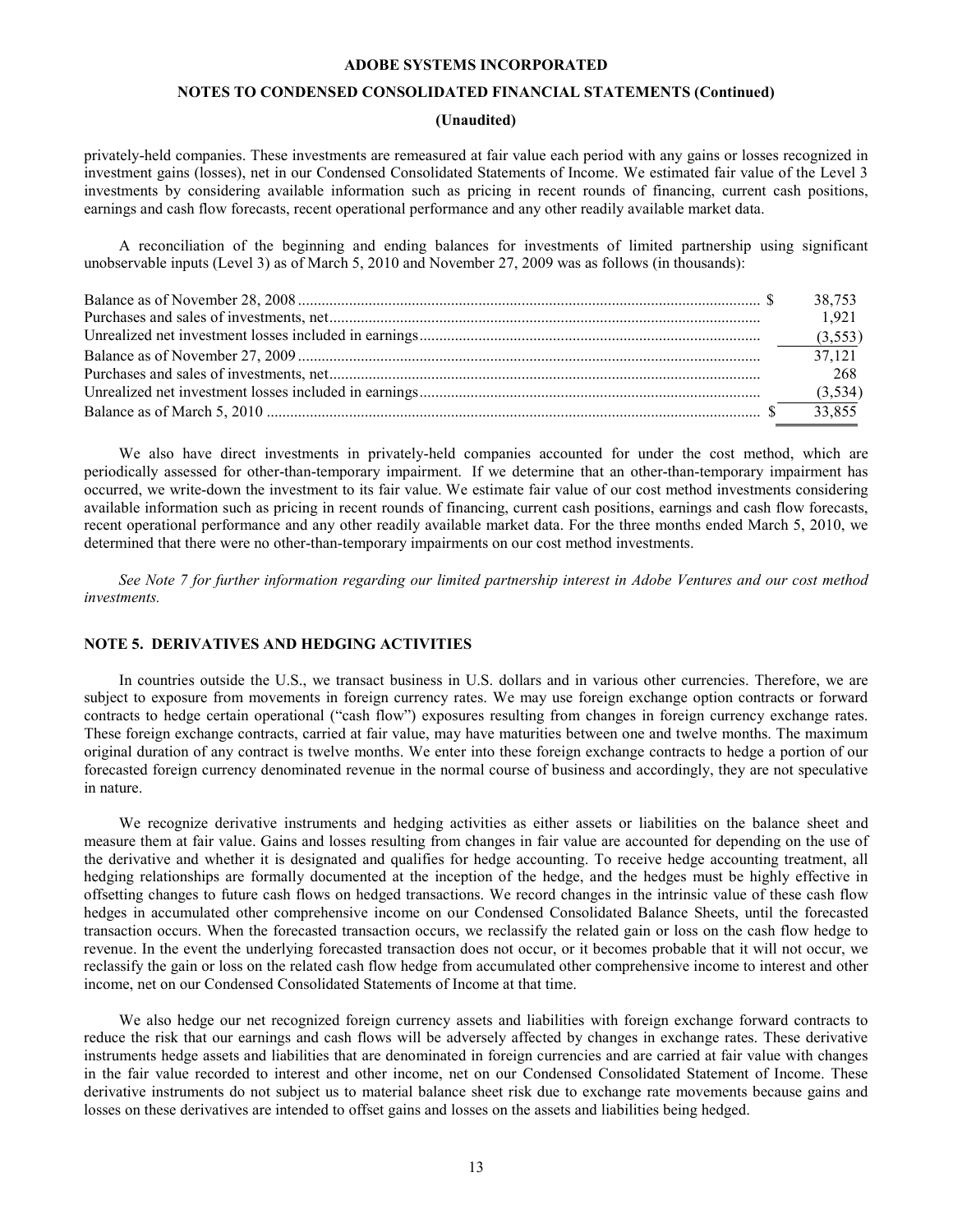# **NOTES TO CONDENSED CONSOLIDATED FINANCIAL STATEMENTS (Continued)**

# **(Unaudited)**

We mitigate concentration of risk related to foreign currency hedges as well as interest rate hedges through a policy that establishes counterparty limits. The bank counterparties in these contracts expose us to credit-related losses in the event of their nonperformance. However, to mitigate that risk, we only contract with counterparties who meet our minimum requirements under our counterparty risk assessment process. In addition, our hedging policy establishes maximum limits for each counterparty. We monitor ratings, credit spreads and potential downgrades on at least a quarterly basis. Based on our on-going assessment of counterparty risk, we will adjust our exposure to various counterparties.

The aggregate fair value of derivative instruments in net asset positions as of March 5, 2010 and November 27, 2009 was \$18.6 million and \$4.3 million, respectively. These amounts represent the maximum exposure to loss at the reporting date as a result of all of the counterparties failing to perform as contracted. This exposure could be reduced by up to \$0.5 million and \$1.6 million, respectively, of liabilities included in master netting arrangements with those same counterparties.

The fair value of derivative instruments on our Condensed Consolidated Balance Sheets as of March 5, 2010 and November 27, 2009 were as follows (in thousands):

|                                                       | 2010                                                     |  |                                                     | 2009                                            |     |                                                                           |  |
|-------------------------------------------------------|----------------------------------------------------------|--|-----------------------------------------------------|-------------------------------------------------|-----|---------------------------------------------------------------------------|--|
|                                                       | <b>Fair Value</b><br>Asset<br>Derivatives <sup>(1)</sup> |  | <b>Fair Value</b><br>Liability<br>Derivatives $(2)$ | <b>Fair Value</b><br>Asset<br>Derivatives $(1)$ |     | <b>Fair Value</b><br>Liability<br>Derivatives <sup><math>(2)</math></sup> |  |
| Derivatives designated as hedging<br>instruments:     |                                                          |  |                                                     |                                                 |     |                                                                           |  |
|                                                       | 15,711 \$                                                |  |                                                     | 4.175                                           | - S |                                                                           |  |
| Derivatives not designated as hedging<br>instruments: |                                                          |  |                                                     |                                                 |     |                                                                           |  |
| Foreign exchange forward contracts                    | 2,934                                                    |  | 462                                                 | 132                                             |     | 1,589                                                                     |  |
|                                                       | 18,645                                                   |  | 462                                                 | 4,307                                           |     | 1,589                                                                     |  |

(1) Included in prepaid expenses and other current assets on our Condensed Consolidated Balance Sheets.

(2) Included in accrued expenses on our Condensed Consolidated Balance Sheets.

 $\mathcal{L}_\text{max} = \mathcal{L}_\text{max} = \mathcal{L}_\text{max} = \mathcal{L}_\text{max} = \mathcal{L}_\text{max} = \mathcal{L}_\text{max}$ 

(3) Hedging effectiveness expected to be recognized to income within the next twelve months.

The effect of derivative instruments designated as cash flow hedges and of derivative instruments not designated as hedges in our Condensed Consolidated Statements of Income for three months ended March 5, 2010 and February 27, 2009 was as follows (in thousands):

|                                                           |                                            | 2010 |                                             |   | 2009                                       |               |                                             |
|-----------------------------------------------------------|--------------------------------------------|------|---------------------------------------------|---|--------------------------------------------|---------------|---------------------------------------------|
|                                                           | Foreign<br>Exchange<br>Option<br>Contracts |      | Foreign<br>Exchange<br>Forward<br>Contracts |   | Foreign<br>Exchange<br>Option<br>Contracts |               | Foreign<br>Exchange<br>Forward<br>Contracts |
| Derivatives in cash flow hedging                          |                                            |      |                                             |   |                                            |               |                                             |
| relationships:                                            |                                            |      |                                             |   |                                            |               |                                             |
| Net gain (loss) recognized in OCI, net<br>of tax $^{(1)}$ | 10,364                                     | \$   |                                             | S | (5,450)                                    | -S            |                                             |
| Net gain (loss) reclassified from                         |                                            |      |                                             |   |                                            |               |                                             |
| accumulated OCI into income, net                          |                                            |      |                                             |   | 20,476                                     | \$            |                                             |
| Net gain (loss) recognized in                             |                                            |      |                                             |   |                                            |               |                                             |
| income <sup>(3)</sup>                                     | (3,921)                                    | S    |                                             | S | (1,632)                                    | <sup>\$</sup> |                                             |
| Derivatives not designated as hedging<br>relationships:   |                                            |      |                                             |   |                                            |               |                                             |
| Net gain (loss) recognized in<br>income $^{(4)}$ .        |                                            |      | 11,040                                      | S |                                            |               | (3,245)                                     |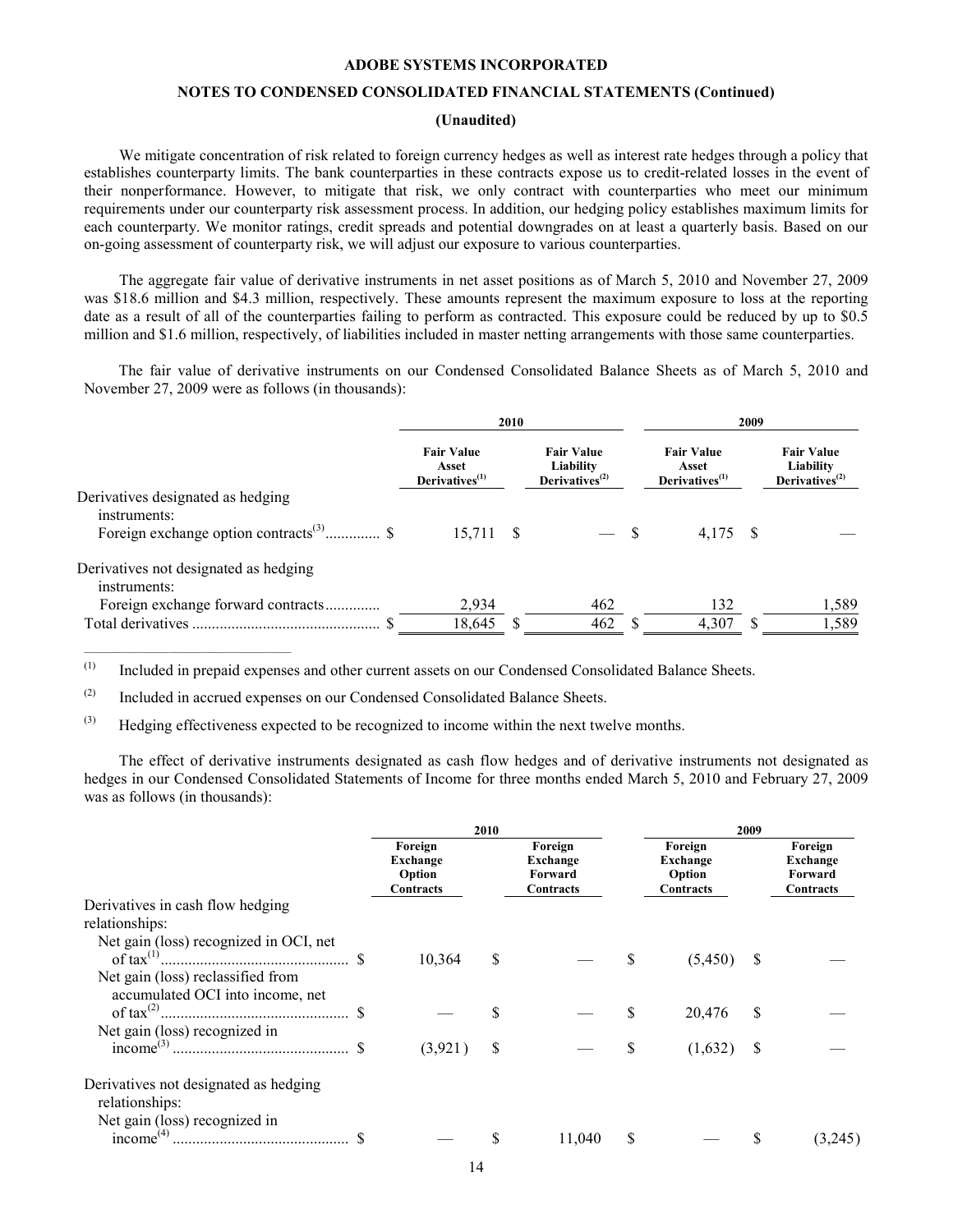### **NOTES TO CONDENSED CONSOLIDATED FINANCIAL STATEMENTS (Continued)**

# **(Unaudited)**

(1) Net change in the fair value of the effective portion classified in other comprehensive income ("OCI").

(2) Effective portion classified as revenue.

 $\mathcal{L}_\text{max}$  and  $\mathcal{L}_\text{max}$  and  $\mathcal{L}_\text{max}$  and  $\mathcal{L}_\text{max}$  and  $\mathcal{L}_\text{max}$ 

- (3) Ineffective portion and amount excluded from effectiveness testing classified in interest and other income, net.
- (4) Classified in interest and other income, net.

# **NOTE 6. GOODWILL AND PURCHASED AND OTHER INTANGIBLES**

Goodwill as of March 5, 2010 and November 27, 2009 was \$3.494 billion and \$3.495 billion, respectively. The change includes adjustments to our Omniture purchase price allocation in addition to foreign currency translation adjustments.

Purchased and other intangible assets subject to amortization as of March 5, 2010 were as follows (in thousands):

|  | Cost        | Accumulated<br>Amortization | <b>Net</b> |
|--|-------------|-----------------------------|------------|
|  | 220.272     | (31.094)                    | 189,178    |
|  | $10,948$ \$ | (2,175)                     | 8,773      |
|  | 172,020     | (112,820)                   | 59,200     |
|  | 364,369     | (168,392)                   | 195,977    |
|  | 47.162      | (12,685)                    | 34,477     |
|  | 594,499     | (296,072)                   | 298,427    |
|  | 814.771     | (327, 166)                  | 487,605    |

Purchased and other intangible assets subject to amortization as of November 27, 2009 were as follows (in thousands):

| Cost         | Accumulated<br>Amortization | <b>Net</b> |
|--------------|-----------------------------|------------|
| 586,952 \$   | (387,731)                   | 199,221    |
| $20,284$ \$  | (15,222)                    | 5,062      |
| 172,030      | (104, 953)                  | 67,077     |
| 363,922      | (159, 450)                  | 204,472    |
| 54,535       | (2,979)                     | 51,556     |
| 610,771 \$   | (282, 604)                  | 328,167    |
| 1,197,723 \$ | (670.335)                   | 527,388    |

During the three months ended March 5, 2010, purchased and other intangible assets from prior acquisitions, primarily Macromedia, became fully amortized and were removed from the balance sheet. Amortization expense related to purchased and other intangible assets was \$36.9 million and \$39.0 million for the three months ended March 5, 2010 and February 27, 2009, respectively. Of these amounts, \$18.7 million and \$23.6 million was included in cost of sales for the three months ended March 5, 2010 and February 27, 2009, respectively.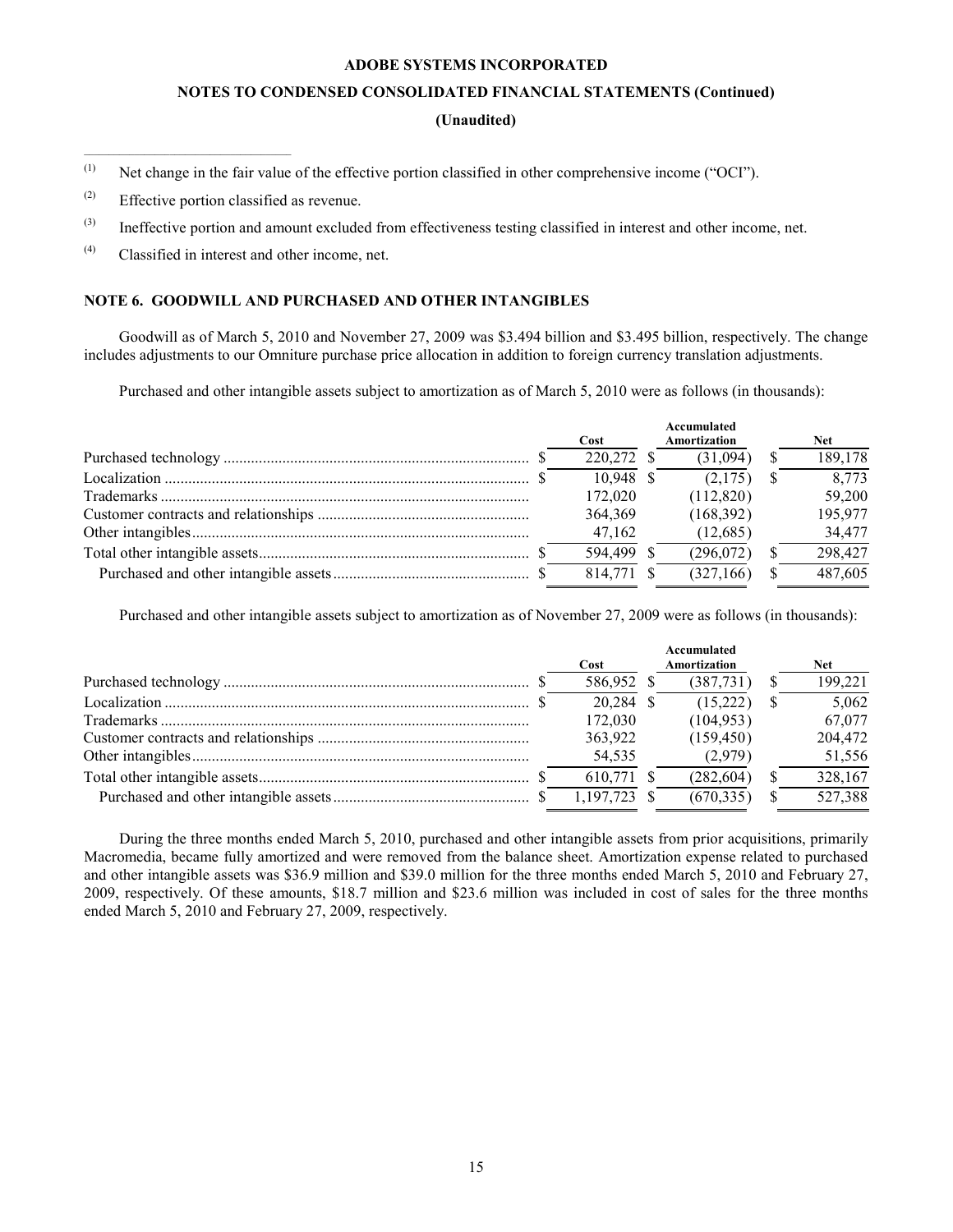# **NOTES TO CONDENSED CONSOLIDATED FINANCIAL STATEMENTS (Continued)**

# **(Unaudited)**

<span id="page-15-0"></span>As of March 5, 2010, we expect amortization expense in future periods to be as follows (in thousands):

| <b>Fiscal Year</b> | Purchased<br>Technology | <b>Other Intangible</b><br>Assets |
|--------------------|-------------------------|-----------------------------------|
|                    | 26 968                  | 74.161                            |
|                    | 32.573                  | 54,693                            |
|                    | 30.967                  | 22,407                            |
|                    | 27,008                  | 21,681                            |
| 2014               | 25.293                  | 21,281                            |
|                    | 46.369                  | 104.204                           |
|                    | 189 178                 | 298 427                           |

#### **NOTE 7. OTHER ASSETS**

Other assets as of March 5, 2010 and November 27, 2009 consisted of the following (in thousands):

|  | 2010    | 2009    |
|--|---------|---------|
|  | 81.299  | 84,313  |
|  | 60.760  | 63,526  |
|  | 11.067  | 11.692  |
|  | 11.536  | 12.059  |
|  | 10.598  |         |
|  | 9.172   | 9,045   |
|  | 2.308   | 4.650   |
|  | 3.200   | 3.209   |
|  | 1 229   | 1.377   |
|  | 1.559   | 1.394   |
|  | 192.728 | 191.265 |

Included in investments are our indirect investments through our limited partnership interest in Adobe Ventures of approximately \$33.9 million and \$37.1 million as of March 5, 2010 and November 27, 2009, respectively. We consolidate Adobe Ventures in accordance with the provisions for consolidating variable interest entities as we have determined we have the power to direct the activities that most significantly impact the entity's economic performance and we have the obligation to absorb losses or the right to receive benefits through our limited partnership interest in Adobe Ventures. The partnership is controlled by Granite Ventures, an independent venture capital firm and sole general partner of Adobe Ventures. We are the primary beneficiary of Adobe Ventures and bear virtually all of the risks and rewards related to our ownership*.* Our investment in Adobe Ventures does not have a significant impact on our consolidated financial position, results of operations or cash flows.

The primary purpose of our limited partnership interest in Adobe Ventures is to invest in securities of private companies which either operate in, or are expected to operate in, industries where technology and business model trends are expected to have an impact on our core business. Our maximum capital commitment to Adobe Ventures is \$104.6 million, of which, approximately \$95.0 million has been invested.

Adobe Ventures carries its investments in equity securities at estimated fair value and investment gains and losses are included in our Condensed Consolidated Statements of Income. Substantially all of the investments held by Adobe Ventures at March 5, 2010 and November 27, 2009 are not publicly traded and, therefore, there is no established market for these securities. In order to determine the fair value of these investments, we use the most recent round of financing involving new non-strategic investors or estimates of fair value made by Granite Ventures. We evaluate the fair value of these investments held by Adobe Ventures on a regular basis. This evaluation includes, but is not limited to, reviewing each company's cash position, financing needs, earnings and revenue outlook, operational performance, management and ownership changes and competition. In the case of privately-held companies, this evaluation is based on information that we request from these companies. This information is not subject to the same disclosure regulations as U.S. publicly traded companies and as such, the basis for these evaluations is subject to the timing and the accuracy of the data received from these companies.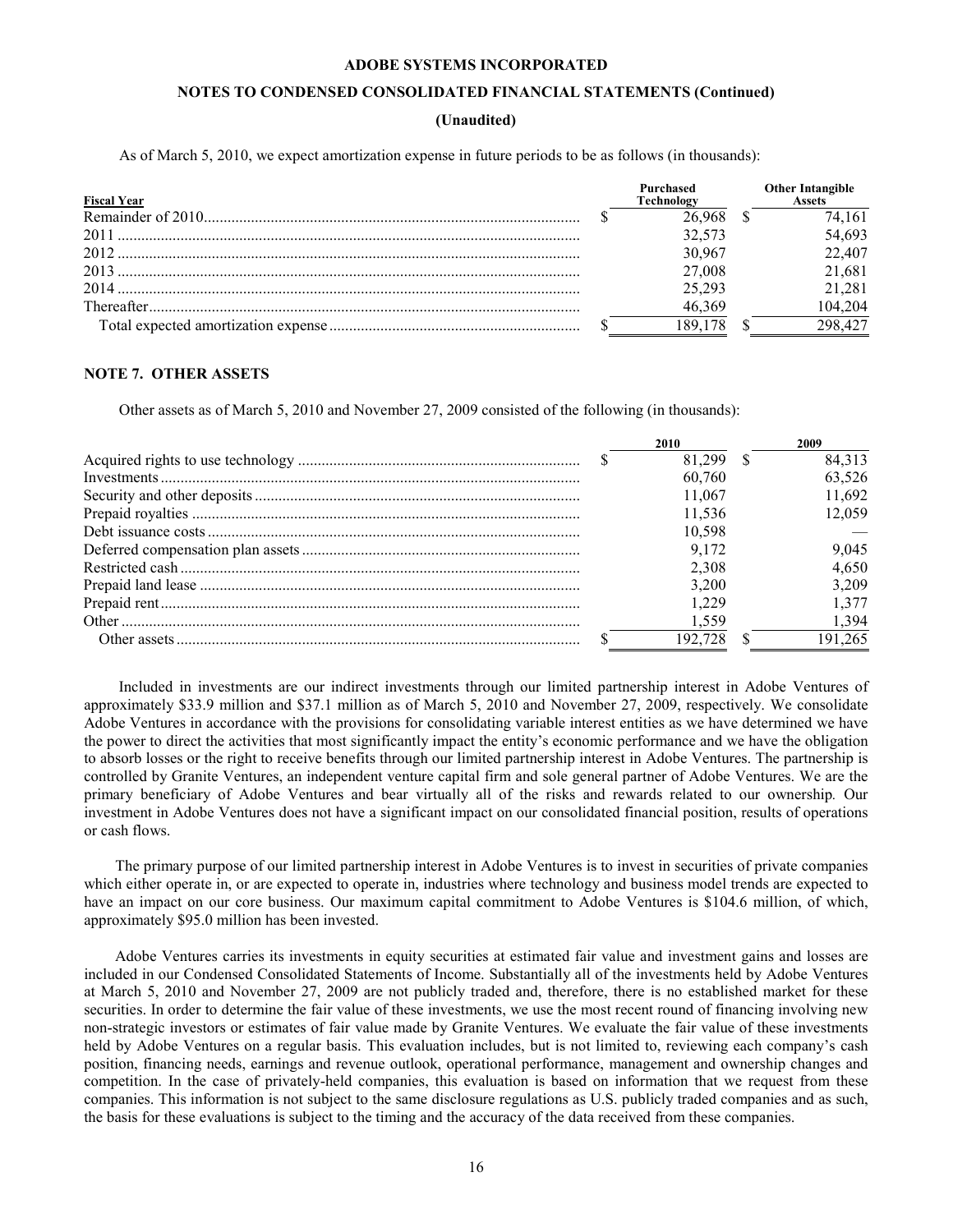# **NOTES TO CONDENSED CONSOLIDATED FINANCIAL STATEMENTS (Continued)**

# **(Unaudited)**

Also included in investments are our direct investments in privately-held companies of approximately \$26.9 million and \$26.4 million as of March 5, 2010 and November 27, 2009, respectively, which are accounted for based on the cost method. We assess these investments for impairment in value as circumstances dictate.

#### **NOTE 8. ACCRUED EXPENSES**

Accrued expenses as of March 5, 2010 and November 27, 2009 consisted of the following (in thousands):

|       | 2010    | 2009    |
|-------|---------|---------|
|       | 133 044 | 64.352  |
|       | 9474    | 1 879   |
|       | 28 4 19 | 32.774  |
| Other | 193.500 | 210.641 |
|       | 364.43  | 419 646 |

Other primarily includes general corporate accruals for corporate marketing programs, local and regional expenses, and technical support. Other is also comprised of deferred rent related to office locations with rent escalations, accrued royalties, foreign currency derivatives and accrued interest on our outstanding debt.

# **NOTE 9. INCOME TAXES**

The gross liability for unrecognized tax benefits at March 5, 2010 was \$217.5 million, exclusive of interest and penalties. If the total unrecognized tax benefits at March 5, 2010 were recognized in the future, \$200.2 million of unrecognized tax benefits would decrease the effective tax rate, which is net of an estimated \$17.3 million federal benefit related to deducting certain payments on future tax returns.

As of March 5, 2010, the combined amount of accrued interest and penalties related to tax positions taken on our tax returns was approximately \$16.2 million. This amount is included in non-current income taxes payable.

The timing of the resolution of income tax examinations is highly uncertain as are the amounts and timing of tax payments that are part of any audit settlement process. These events could cause large fluctuations in the balance sheet classification of current and non-current assets and liabilities. We believe that within the next 12 months, it is reasonably possible that either certain audits will conclude or statutes of limitations on certain income tax examination periods will expire, or both. Given the uncertainties described, we can only determine a range of estimated potential decreases in underlying unrecognized tax benefits equal to \$0 to approximately \$13 million. These amounts would decrease income tax expense as a result of our adoption of new accounting standards related to business combinations in fiscal 2010*.* 

In December 2009, we repatriated \$700 million of undistributed foreign earnings for which a deferred tax liability had been previously accrued. As such, a long-term deferred tax liability of approximately \$200 million was reclassified from deferred income taxes to income taxes payable.

# **NOTE 10. STOCK-BASED COMPENSATION**

The assumptions used to value option grants during the three months ended March 5, 2010 and February 27, 2009 were as follows:

| 2010          | 2009          |
|---------------|---------------|
| $38 - 41$     | $37 - 38$     |
| $31 - 36\%$   | $50 - 57\%$   |
| $176 - 197\%$ | $116 - 140\%$ |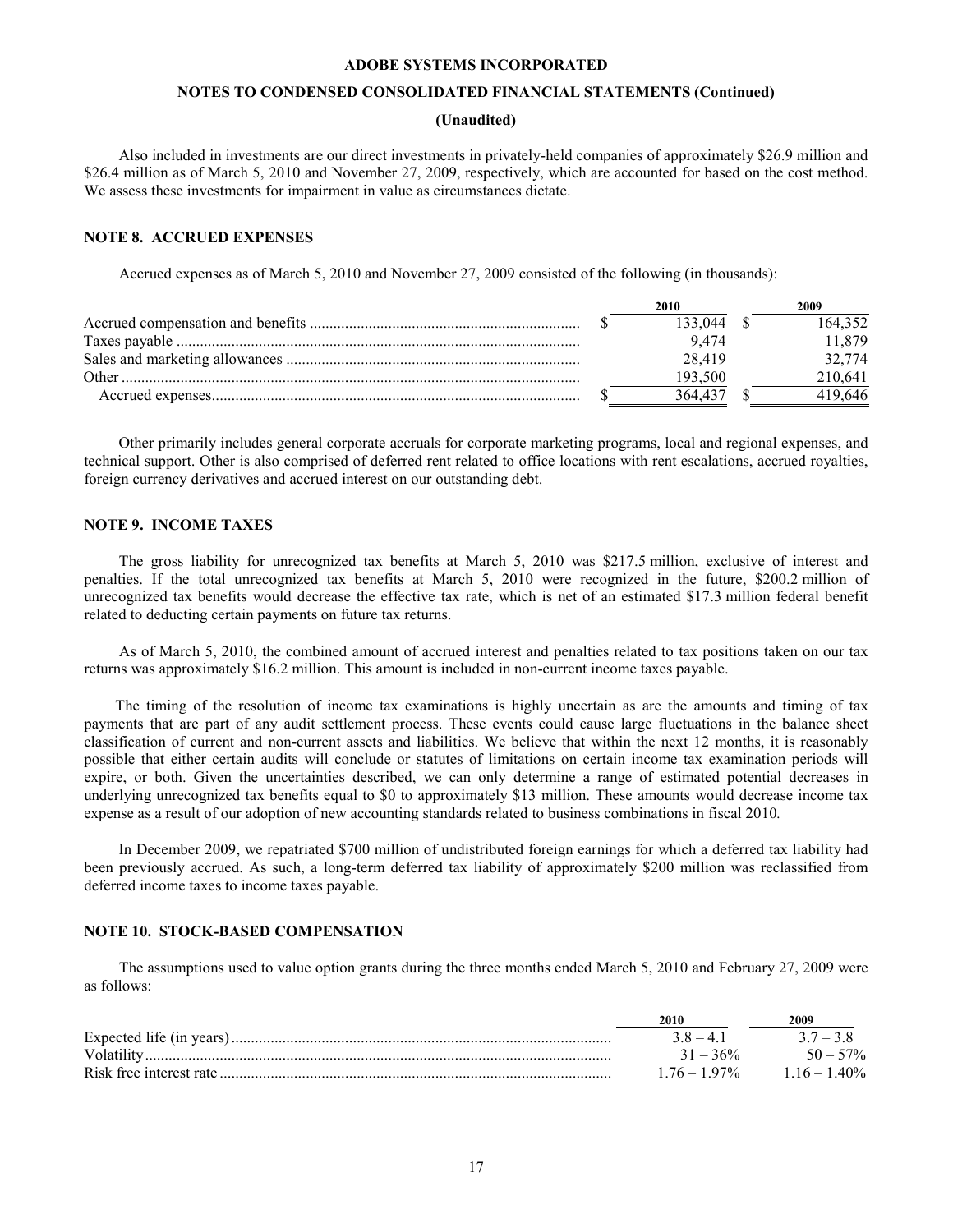# **NOTES TO CONDENSED CONSOLIDATED FINANCIAL STATEMENTS (Continued)**

# **(Unaudited)**

The expected term of employee stock purchase plan ("ESPP") shares is the average of the remaining purchase periods under each offering period. The assumptions used to value employee stock purchase rights during the three months ended March 5, 2010 and February 27, 2009 were as follows:

|             | 2010            | 2009            |
|-------------|-----------------|-----------------|
|             | $0.5 - 2.0$     | $0.5 - 2.0$     |
| Volatility. | 32%             | $49 - 57\%$     |
|             | $0.18 - 1.09\%$ | $0.27 - 0.88\%$ |

#### *Summary of Stock Options*

Option activity for the three months ended March 5, 2010 and the fiscal year ended November 27, 2009 was as follows (in thousands):

| 2010    | 2009    |
|---------|---------|
| 41.251  | 40.704  |
| 3,027   | 5,758   |
| (2,300) | (7,560) |
| (622    | (3,160) |
|         | 5,509   |
| 41 356  |         |

Information regarding stock options outstanding at March 5, 2010 and February 27, 2009 is summarized below:

|      | Number of<br><b>Shares</b><br>(thousands) | Weighted<br>Average<br><b>Exercise</b><br>Price | Weighted<br>Average<br>Remaining<br>Contractual<br>Life<br>(years) |    | Aggregate<br><b>Intrinsic</b><br>$Value(*)$<br>(millions) |
|------|-------------------------------------------|-------------------------------------------------|--------------------------------------------------------------------|----|-----------------------------------------------------------|
| 2010 |                                           |                                                 |                                                                    |    |                                                           |
|      | 41.356 \$                                 | 30.27                                           | 4.29                                                               | S  | 254.7                                                     |
|      | 39,258 \$                                 | 30.32                                           | 4.19                                                               | S  | 241.2                                                     |
|      | 26.270 \$                                 | 30.55                                           | 3.39                                                               | \$ | 158.9                                                     |
| 2009 |                                           |                                                 |                                                                    |    |                                                           |
|      | 42.773 \$                                 | 28.96                                           | 4.12                                                               | S  | 18.8                                                      |
|      | $40,561$ \$                               | 28.90                                           | 4.00                                                               | \$ | 18.8                                                      |
|      | 27,635 \$                                 | 27.40                                           | 3.19                                                               | \$ | 18.8                                                      |

(\*) The intrinsic value is calculated as the difference between the market value as of the end of the fiscal period and the exercise price of the shares. As reported by the NASDAQ Global Select Market, the market values as of March 5, 2010 and February 27, 2009 were \$35.16 and \$16.70, respectively.

# *Summary of Employee Stock Purchase Plan Shares*

 $\mathcal{L}_\text{max}$  and  $\mathcal{L}_\text{max}$  and  $\mathcal{L}_\text{max}$  and  $\mathcal{L}_\text{max}$  and  $\mathcal{L}_\text{max}$ 

Employees purchased 1.3 million shares at an average price of \$20.20 and 1.2 million shares at an average price of \$18.10 for the three months ended March 5, 2010 and February 27, 2009, respectively. The intrinsic value of shares purchased during the three months ended March 5, 2010 and February 27, 2009 was \$21.4 million and \$3.7 million, respectively. The intrinsic value is calculated as the difference between the market value on the date of purchase and the purchase price of the shares.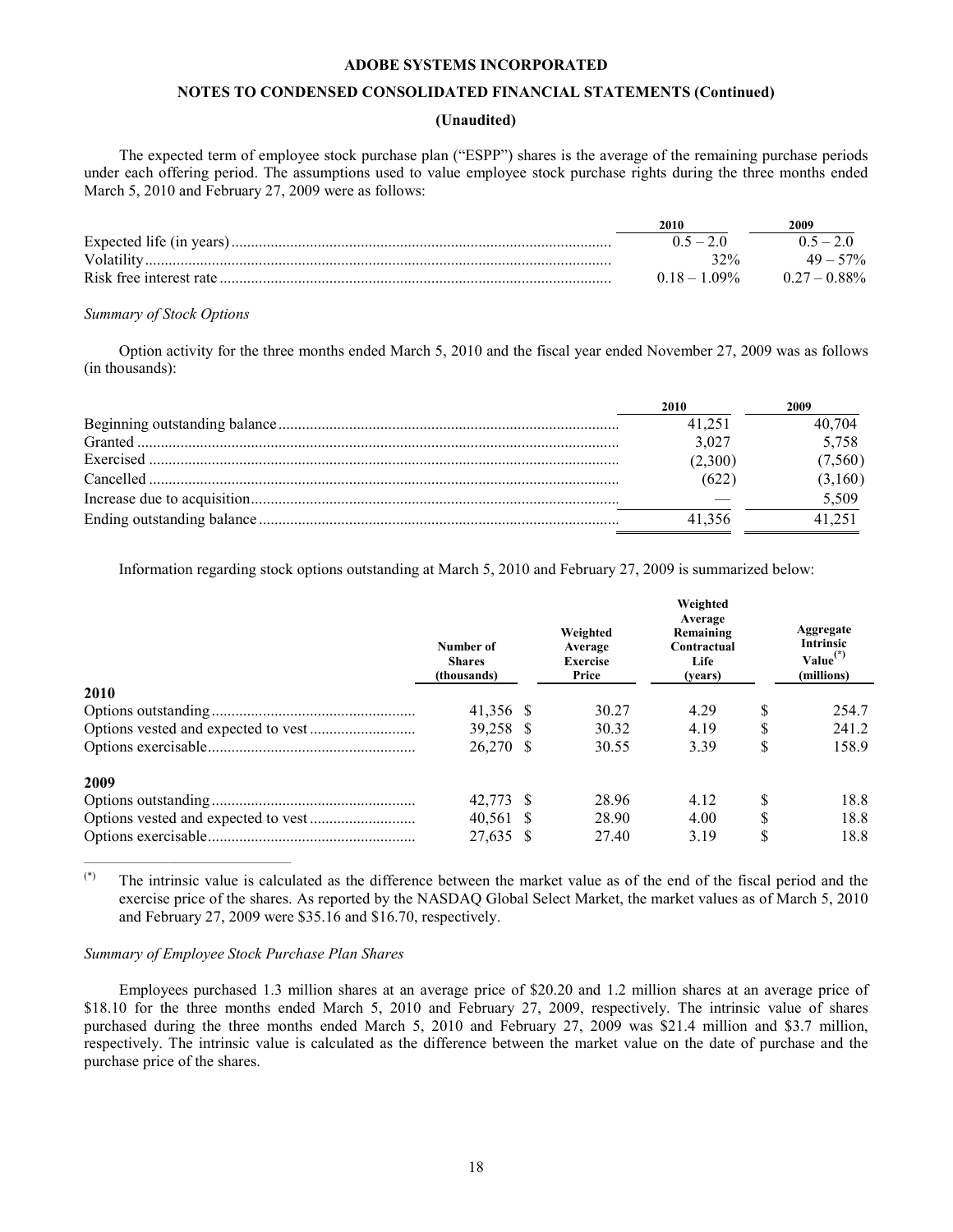# **NOTES TO CONDENSED CONSOLIDATED FINANCIAL STATEMENTS (Continued)**

# **(Unaudited)**

# *Summary of Restricted Stock Units*

Restricted stock unit activity for the three months ended March 5, 2010 and the fiscal year ended November 27, 2009 was as follows (in thousands):

| 2010     | 2009    |
|----------|---------|
| 10.433   | 4.261   |
| 5,548    | 6.176   |
| (1, 523) | (1,162) |
| (316)    | (401)   |
|          | 1.559   |
| 14 142   | 10 433  |
|          |         |

Information regarding restricted stock units outstanding at March 5, 2010 and February 27, 2009 is summarized below:

|             | Number of<br><b>Shares</b><br>(thousands) | Weighted<br>Average<br>Remaining<br>Contractual<br>Life<br>(vears) | Aggregate<br>Intrinsic<br>$Value(*)$<br>(millions) |
|-------------|-------------------------------------------|--------------------------------------------------------------------|----------------------------------------------------|
| <b>2010</b> |                                           |                                                                    |                                                    |
|             | 14,142                                    | 2.08                                                               | 497.2                                              |
|             | 10.527                                    | 1.90                                                               | \$<br>369.8                                        |
| 2009        |                                           |                                                                    |                                                    |
|             | 6,269                                     | 2.13                                                               | 104.7                                              |
|             | 4,638                                     | 1.94                                                               | \$<br>77.4                                         |

(\*) The intrinsic value is calculated as the market value as of the end of the fiscal period. As reported by the NASDAQ Global Select Market, the market values as of March 5, 2010 and February 27, 2009 were \$35.16 and \$16.70, respectively.

# *Summary of Performance Shares*

 $\mathcal{L}_\text{max}$  and  $\mathcal{L}_\text{max}$  and  $\mathcal{L}_\text{max}$  and  $\mathcal{L}_\text{max}$  and  $\mathcal{L}_\text{max}$ 

Effective January 25, 2010, the Executive Compensation Committee adopted the 2010 Performance Share Program (the "2010 Program"). The purpose of the 2010 Program is to align key management and senior leadership with stockholders' interests and to retain key employees. The measurement period for the 2010 Program is our fiscal 2010 year. All members of our executive management and other key senior leaders are participating in the 2010 Program. Awards granted under the 2010 Program were granted in the form of performance shares pursuant to the terms of our 2003 Equity Incentive Plan. If pre-determined performance goals are met, shares of stock will be granted to the recipient, with one third vesting on the later of the date of certification of achievement or the first anniversary date of the grant, and the remaining two thirds vesting evenly on the following two annual anniversary dates of the grant, contingent upon the recipient's continued service to Adobe. Participants in the 2010 Program have the ability to receive up to 150% of the target number of shares originally granted.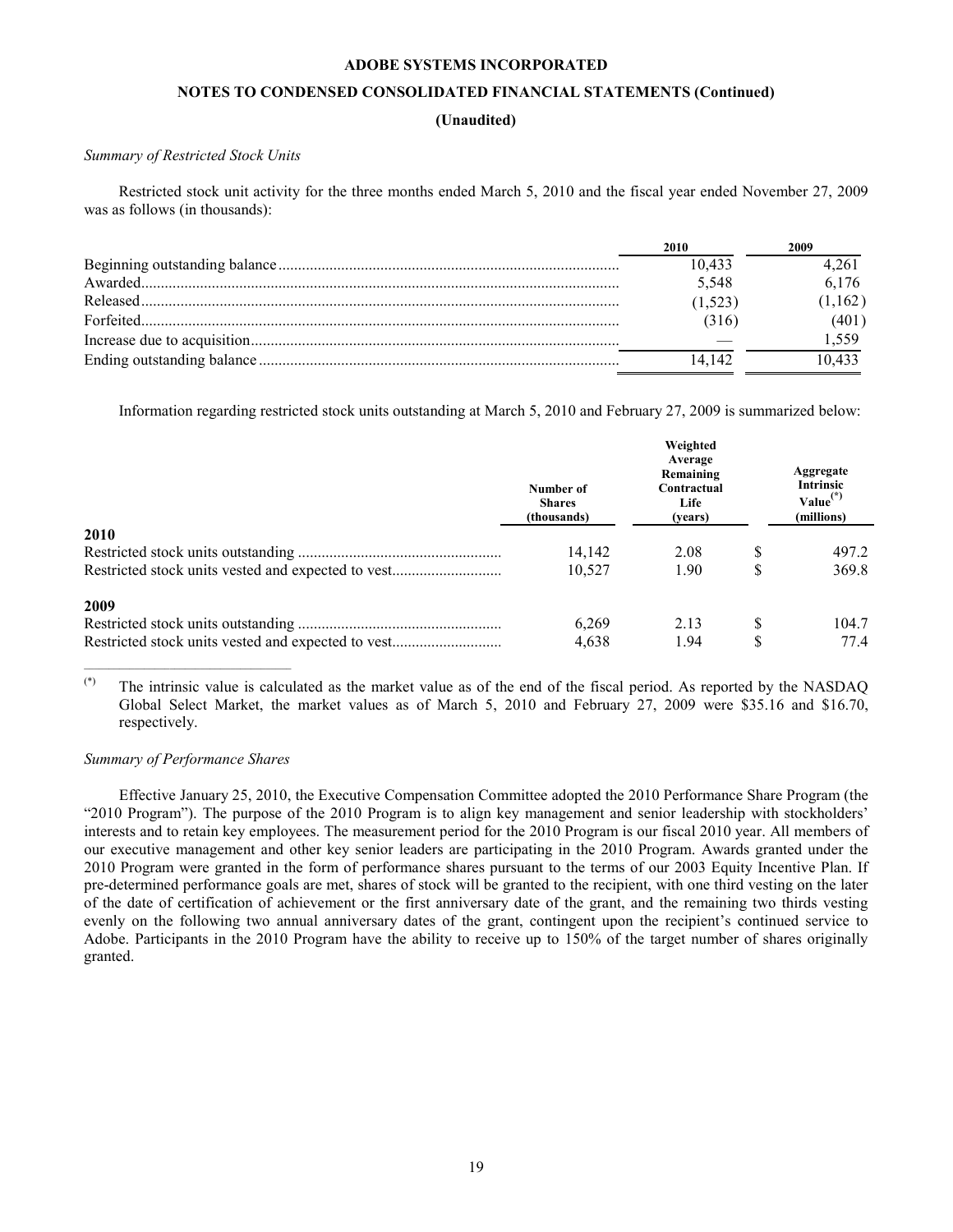# **NOTES TO CONDENSED CONSOLIDATED FINANCIAL STATEMENTS (Continued)**

# **(Unaudited)**

The following table sets forth the summary of performance share activity under our 2010 Program for the three months ended March 5, 2010 (in thousands):

|           | <b>Shares</b><br>Granted | <b>Maximum</b><br><b>Shares Eligible</b><br>to Receive |
|-----------|--------------------------|--------------------------------------------------------|
|           |                          |                                                        |
|           | 263                      | 394                                                    |
| Forfeited |                          |                                                        |
|           |                          | 394                                                    |

The performance metrics under the 2009 Performance Share Program were not achieved and therefore no shares were awarded. The following table sets forth the summary of performance share activity under our 2007 and 2008 programs, based upon share awards actually achieved, for the three months ended March 5, 2010 and the fiscal year ended November 27, 2009 (in thousands):

| 2010 | 2009 |
|------|------|
|      |      |
|      | 022  |
|      | 382) |
|      |      |
|      |      |

Information regarding performance shares outstanding at March 5, 2010 and February 27, 2009 is summarized below:

|                                                | Number of<br><b>Shares</b><br>(thousands) | Weighted<br>Average<br>Remaining<br>Contractual<br>Life<br>(vears) | Aggregate<br><b>Intrinsic</b><br>$Value^{(*)}$<br>(millions) |
|------------------------------------------------|-------------------------------------------|--------------------------------------------------------------------|--------------------------------------------------------------|
| 2010                                           |                                           |                                                                    |                                                              |
|                                                | 607                                       | 1.28                                                               | 21.3                                                         |
| Performance shares vested and expected to vest | 505                                       | 1.23                                                               | \$<br>17.6                                                   |
| 2009                                           |                                           |                                                                    |                                                              |
|                                                | 1,045                                     | 1.76                                                               | 17.5                                                         |
| Performance shares vested and expected to vest | 811                                       | 1.67                                                               | \$<br>13.5                                                   |

 $(*)$  The intrinsic value is calculated as the market value as of the end of the fiscal period. As reported by the NASDAQ Global Select Market, the market values as of March 5, 2010 and February 27, 2009 were \$35.16 and \$16.70, respectively.

#### *Compensation Costs*

\_\_\_\_\_\_\_\_\_\_\_\_\_\_\_\_\_\_\_\_\_\_\_\_\_\_\_\_\_\_\_\_\_\_\_\_\_\_\_\_\_

As of March 5, 2010, there was \$438.5 million of unrecognized compensation cost, adjusted for estimated forfeitures, related to non-vested stock-based awards which will be recognized over a weighted average period of 2.9 years. Total unrecognized compensation cost will be adjusted for future changes in estimated forfeitures.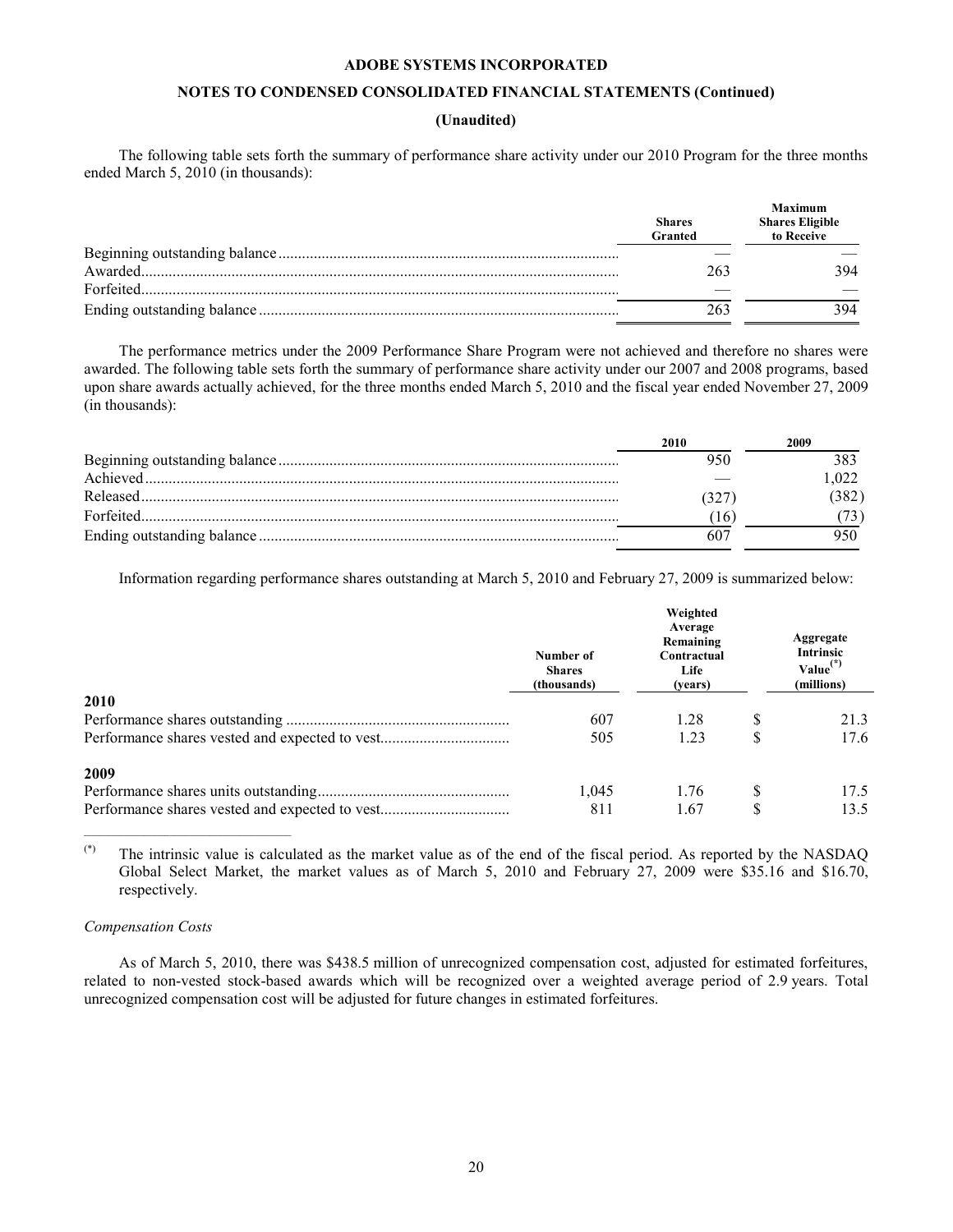# **NOTES TO CONDENSED CONSOLIDATED FINANCIAL STATEMENTS (Continued)**

# **(Unaudited)**

<span id="page-20-0"></span>Total stock-based compensation costs that have been included in our Condensed Consolidated Statements of Income for the three months ended March 5, 2010 and February 27, 2009 were as follows (in thousands):

|                                         | 2010                                                                        |  |                                                                                                               |  | 2009                                                             |  |                                                                                                  |
|-----------------------------------------|-----------------------------------------------------------------------------|--|---------------------------------------------------------------------------------------------------------------|--|------------------------------------------------------------------|--|--------------------------------------------------------------------------------------------------|
| <b>Income Statement Classifications</b> | Option<br><b>Grants</b><br>and Stock<br>Purchase<br>$\mathbf{RightS}^{(1)}$ |  | <b>Restricted</b><br><b>Stock and</b><br>Performance<br><b>Share</b><br>Awards <sup><math>(1)(2)</math></sup> |  | Option<br><b>Grants</b><br>and Stock<br>Purchase<br>Rights $(1)$ |  | <b>Restricted</b><br><b>Stock and</b><br>Performance<br><b>Share</b><br>Awards <sup>(1)(2)</sup> |
|                                         | 417                                                                         |  | 531                                                                                                           |  | (91)                                                             |  | 194                                                                                              |
|                                         | 12,054                                                                      |  | 15,361                                                                                                        |  | 14,132                                                           |  | 8.444                                                                                            |
|                                         | 12,086                                                                      |  | 12,435                                                                                                        |  | 8,867                                                            |  | 5,237                                                                                            |
|                                         | 5,610                                                                       |  | 5,986                                                                                                         |  | 6,188                                                            |  | 2,866                                                                                            |
|                                         | 30,167                                                                      |  | 34,313                                                                                                        |  | 29,096                                                           |  | 16,741                                                                                           |

 $(1)$  For the three months ended March 5, 2010, there were no amounts associated with cash recoveries of fringe benefit tax from employees in India. For the three months ended February 27, 2009, we recorded \$0.2 million associated with cash recoveries of fringe benefit tax from employees in India.

(2) For the three months ended March 5, 2010, we recorded \$0.5 million associated with the performance shares awarded under the 2010 Program. For the three months ended February 27, 2009 we recorded \$0.4 million associated with the performance shares awarded under the 2009 Program. These shares are liability-classified for financial statement purposes until the metrics under the program have been achieved.

# **NOTE 11. RESTRUCTURING CHARGES**

# *Fiscal 2009 Restructuring Plan*

\_\_\_\_\_\_\_\_\_\_\_\_\_\_\_\_\_\_\_\_\_\_\_\_\_\_\_\_\_\_\_\_\_\_\_\_\_\_\_\_\_

On November 10, 2009, in order to appropriately align our costs in connection with our fiscal 2010 operating plan, we initiated a restructuring plan consisting of reductions of up to approximately 630 full-time positions worldwide and the consolidation of facilities. In connection with this restructuring plan, in the fourth quarter of fiscal 2009, we recorded restructuring charges of approximately \$25.5 million related to ongoing termination benefits for the elimination of approximately 340 of these full-time positions worldwide. As of November 27, 2009, approximately \$2.5 million was paid. The restructuring activities related to this program affected only those employees that were associated with Adobe prior to the acquisition of Omniture on October 23, 2009.

In the first quarter of fiscal 2010, we continued to implement restructuring activities under this program. We vacated approximately 8,000 square feet of sales facilities in Australia, Canada, Denmark and the U.S. We accrued \$0.4 million for the fair value of our future contractual obligations under these operating leases and we expect to pay these facility related liabilities through fiscal 2011. We also recorded charges of \$11.9 million for termination benefits for the elimination of approximately 159 of the remaining full-time positions expected to be terminated worldwide. The remaining accrual associated with these ongoing termination benefits is expected to be paid during fiscal 2010.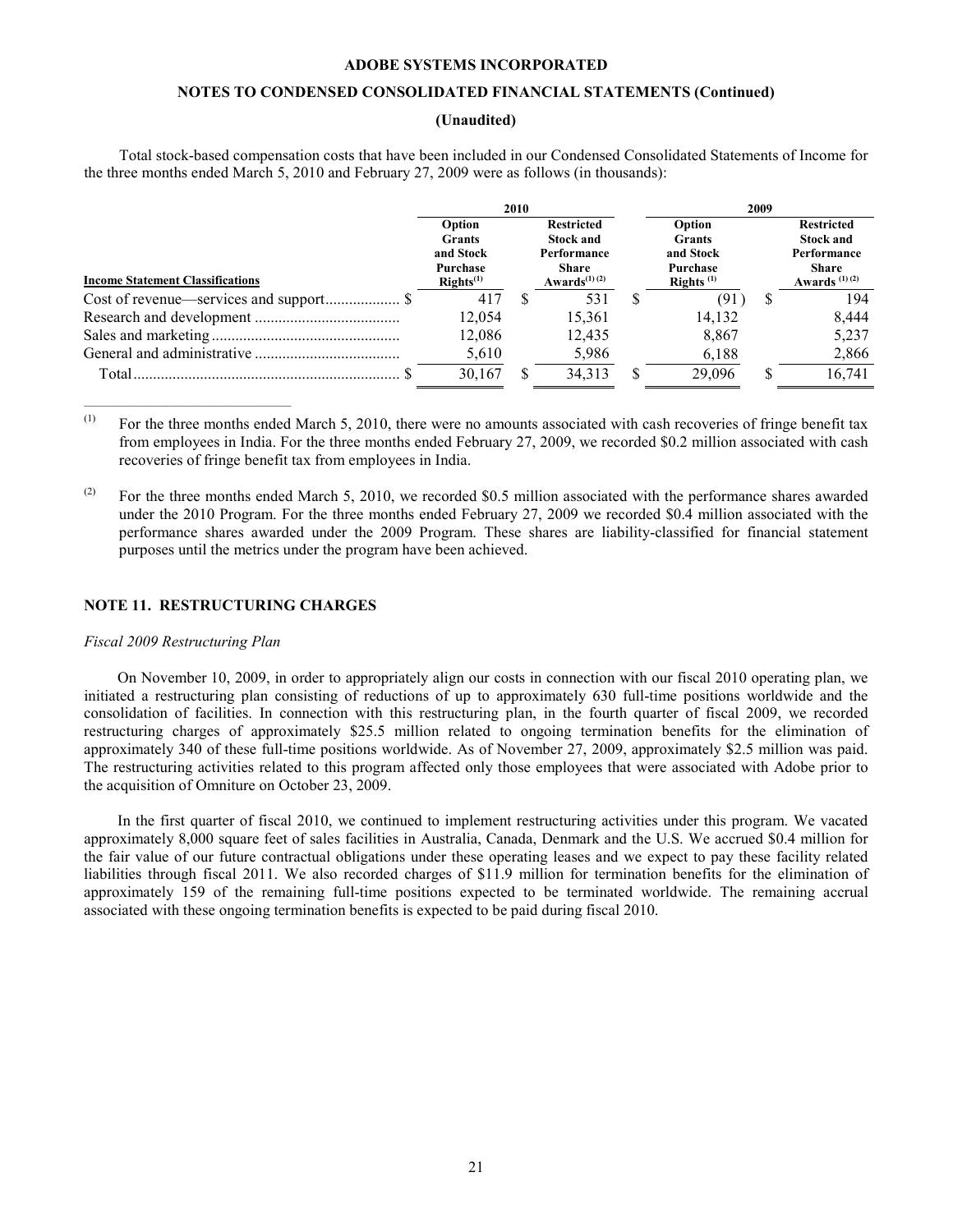# **NOTES TO CONDENSED CONSOLIDATED FINANCIAL STATEMENTS (Continued)**

# **(Unaudited)**

The following table sets forth a summary of restructuring activities during the three months ended March 5, 2010 related to our fiscal 2009 Restructuring Plan (in thousands):

|                                                   | November 27,<br>2009 | Costs<br>Incurred | Cash<br><b>Payments</b> | Other<br><b>Adjustments</b> | March 5,<br>2010 |
|---------------------------------------------------|----------------------|-------------------|-------------------------|-----------------------------|------------------|
| Termination benefits<br>Cost of closing redundant | 22.984               | $11,925$ \$       | (24.035)                | (1.118)                     | 9.756            |
| facilities.                                       |                      | 37 <sup>7</sup>   | $.29^{\circ}$           |                             | 350              |
| Total                                             | 22.984               | 12.302            | (24.064)                | (1.116)                     | 10.106           |

Accrued restructuring charges of approximately \$10.1 million at March 5, 2010, was recorded in accrued restructuring, current on our Condensed Consolidated Balance Sheets. Total costs incurred to date and expected to be incurred for closing redundant facilities are \$0.4 million and \$15.1 million, respectively. We expect to pay the accrued termination benefits and facilities-related liabilities through fiscal 2010 and fiscal 2011, respectively.

Included in the other adjustments column are \$0.7 million related to changes to previous estimates and \$0.4 million related to foreign currency translation adjustments.

#### *Omniture Restructuring Plan*

We completed our acquisition of Omniture on October 23, 2009. In the fourth quarter of fiscal 2009, we initiated a plan to restructure the pre-merger operations of Omniture to eliminate certain duplicative activities, focus our resources on future growth opportunities and reduce our cost structure. In connection with this restructuring plan, we accrued a total of approximately \$10.6 million in costs related to termination benefits for the elimination of approximately 100 regular positions and for the closure of duplicative facilities. We also accrued approximately \$0.2 million in costs related to the cancellation of certain contracts associated with the wind-down of subsidiaries and other service contracts held by Omniture. These costs were recorded as a part of the purchase price allocation, as discussed in *Note 2*.

Additionally, approximately \$1.5 million of restructuring costs related to facilities were included in the liabilities assumed by us upon acquisition of Omniture on October 23, 2009 for which subsequent payments of \$0.1 million were made during the fourth quarter of fiscal 2009.

The following table sets forth a summary of restructuring activities during the three months ended March 5, 2010 related to our Omniture Restructuring Plan (in thousands):

|                           | November 27,<br>2009 | <b>Costs</b><br><b>Recorded</b> | Cash<br><b>Payments</b> | Other<br><b>Adjustments</b> | March 5,<br>2009 |
|---------------------------|----------------------|---------------------------------|-------------------------|-----------------------------|------------------|
| Termination benefits      | 6.712                |                                 | (4,1)                   | 129                         | 2,472            |
| Cost of closing redundant |                      |                                 |                         |                             |                  |
| facilities.               | 5,324                |                                 | 141)                    | 301                         | 5,484            |
| Contract termination      | 242                  |                                 | 127                     | 275                         | 390              |
| Total.                    |                      |                                 | (4,379)                 | 447                         | 8,346            |

Accrued restructuring charges of approximately \$8.3 million at March 5, 2010 include \$6.0 million recorded in accrued restructuring, current and \$2.3 million related to long-term facilities obligations recorded in accrued restructuring, noncurrent on our Condensed Consolidated Balance Sheets. We expect to pay the accrued termination benefits and facilitiesrelated liabilities through fiscal 2010 and fiscal 2013, respectively.

Included in the other adjustments column are purchase price allocation adjustments for restructuring charges related to termination benefits, closing redundant facilities and contract terminations aggregating \$0.8 million as an adjustment to Omniture goodwill offset in part by small foreign currency translation adjustments.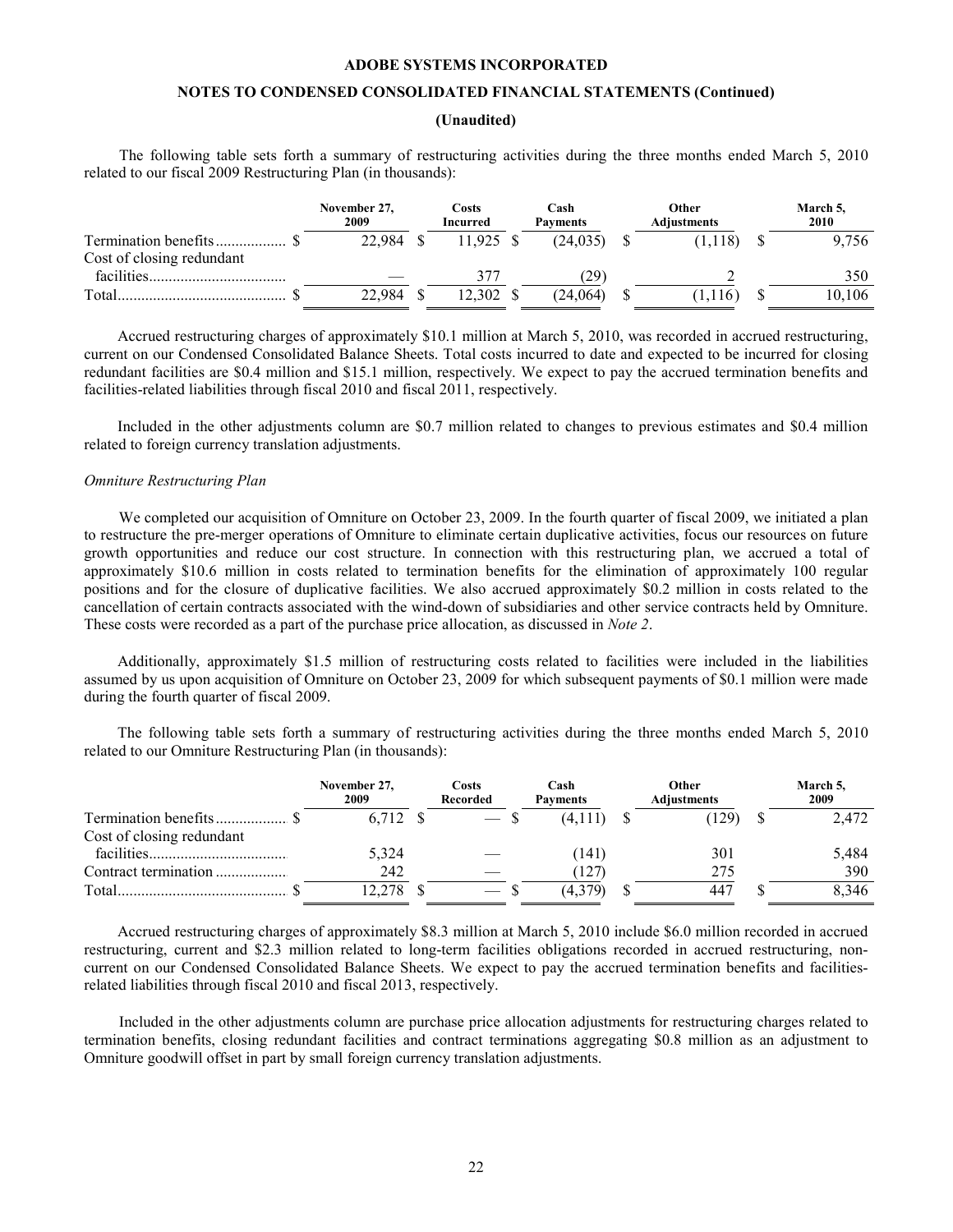# **NOTES TO CONDENSED CONSOLIDATED FINANCIAL STATEMENTS (Continued)**

**(Unaudited)**

#### *Fiscal 2008 Restructuring Plan*

In the fourth quarter of fiscal 2008, we initiated a restructuring program, consisting of reductions in workforce of approximately 560 full-time positions globally and the consolidation of facilities, in order to reduce our operating costs and focus our resources on key strategic priorities. In connection with this restructuring program, we recorded restructuring charges in the fourth quarter of fiscal 2008 totaling \$29.2 million related to ongoing termination benefits for the elimination of approximately 460 of the 560 full-time positions globally. As of November 28, 2008, \$0.4 million was paid.

During fiscal 2009, we continued to implement restructuring activities under this program. We vacated approximately 89,000 square feet of research and development and sales facilities in the U.S., the United Kingdom and Canada. We accrued \$8.5 million for the fair value of our future contractual obligations under these operating leases using our credit-adjusted riskfree interest rate, estimated at approximately 6% as of the date we ceased to use the leased properties. This amount is net of the fair value of future estimated sublease income of approximately \$4.4 million. We also recorded additional charges of \$6.7 million for termination benefits for the elimination of substantially all of the remaining 100 full-time positions expected to be terminated.

The following table sets forth a summary of restructuring activities during the three months ended March 5, 2010 related to our fiscal 2008 Restructuring Plan (in thousands):

|                           | November 27,<br>2009 | Costs<br>Incurred | Cash<br><b>Payments</b> | Other<br><b>Adjustments</b> | March 5,<br>2010 |
|---------------------------|----------------------|-------------------|-------------------------|-----------------------------|------------------|
| Cost of closing redundant | .057                 |                   | 196                     | (56)                        | 805              |
| facilities.               | 3.382                |                   | (526)                   | (83)                        |                  |
| Total                     | 4.439                |                   | (722)                   | 139                         | 3,578            |

Accrued restructuring charges of approximately \$3.6 million at March 5, 2010 include \$1.2 million recorded in accrued restructuring, current and \$2.4 million related to long-term facilities obligations recorded in accrued restructuring, noncurrent on our Condensed Consolidated Balance Sheets. Total costs incurred to date and expected to be incurred for closing redundant facilities are \$8.7 million and \$9.1 million, respectively. We paid substantially all of the accrued termination benefits during fiscal 2009. We paid \$0.7 million in the first quarter of fiscal 2010 and expect to pay the remaining amount in the second quarter of fiscal 2010. We expect to pay facilities-related liabilities through fiscal 2013. Included in the other adjustments column are foreign currency translation adjustments of \$0.1 million.

# *Macromedia Restructuring Plan*

We completed our acquisition of Macromedia on December 3, 2005. In connection with this acquisition, we initiated plans to restructure both the pre-merger operations of Adobe and Macromedia to eliminate certain duplicative activities, focus our resources on future growth opportunities and reduce our cost structure. In connection with the worldwide restructuring plan, we recognized costs related to termination benefits for employee positions that were eliminated and for the closure of duplicative facilities. We also recognized costs related to the cancellation of certain contracts associated with the wind-down of subsidiaries and other service contracts held by Macromedia. Costs for termination benefits and contract terminations were completed during fiscal 2007. Total costs incurred were \$27.0 million and \$3.2 million, respectively.

The following table sets forth a summary of restructuring activities during the three months ended March 5, 2010 related to our Macromedia Restructuring Plan (in thousands):

|       | November 27,<br>2009 | Cash<br><b>Payments</b> | Other<br>Adjustments | March 5,<br>2010 |
|-------|----------------------|-------------------------|----------------------|------------------|
| Other | 5.006 \$             | 1,155)                  |                      | 3,840            |
| Total | 5.014                | $56^{\circ}$            |                      | 3,847            |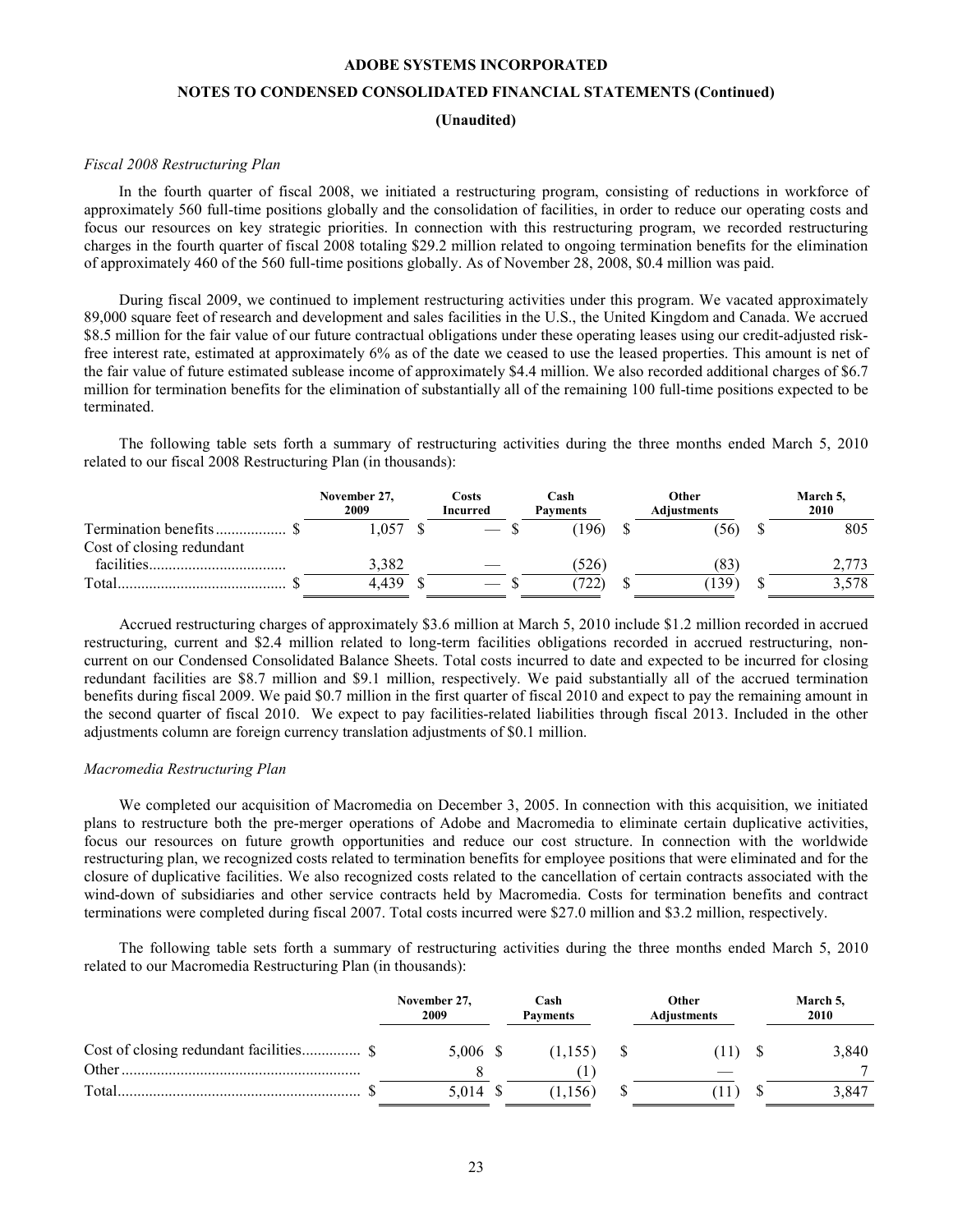### **NOTES TO CONDENSED CONSOLIDATED FINANCIAL STATEMENTS (Continued)**

# **(Unaudited)**

<span id="page-23-0"></span>Accrued restructuring charges of approximately \$3.8 million at March 5, 2010 related to facilities obligations include \$2.3 million recorded in accrued restructuring, current and \$1.5 million recorded in accrued restructuring, non-current on our Condensed Consolidated Balance Sheets. We expect to pay these liabilities through fiscal 2012. Included in the other adjustments column are small foreign currency translation adjustments.

# **NOTE 12. STOCKHOLDERS' EQUITY**

To facilitate our stock repurchase program, designed to return value to our stockholders and minimize dilution from stock issuances, we repurchase shares in the open market and also enter into structured repurchases with third-parties.

We did not enter into any new structured repurchase agreements during the three months ended March 5, 2010 and February 27, 2009. We have previously entered into these agreements in order to take advantage of repurchasing shares at a guaranteed discount to the Volume Weighted Average Price ("VWAP") of our common stock over a specified period of time. We only enter into such transactions when the discount that we receive is higher than the foregone return on our cash prepayments to the financial institutions. There were no explicit commissions or fees on these structured repurchases. Under the terms of the agreements, there is no requirement for the financial institutions to return any portion of the prepayment to us.

The financial institutions agree to deliver shares to us at monthly intervals during the contract term. The parameters used to calculate the number of shares deliverable are: the total notional amount of the contract, the number of trading days in the contract, the number of trading days in the interval and the average VWAP of our stock during the interval less the agreed upon discount. During the three months ended March 5, 2010, we repurchased approximately 1.7 million shares at an average price of \$36.21 through structured repurchase agreements entered into during fiscal 2009. During the three months ended February 27, 2009, we repurchased approximately 5.0 million shares at an average price of \$22.79 through structured repurchase agreements entered into during fiscal 2008.

As of March 5, 2010 and November 27, 2009, the prepayments were classified as treasury stock on our Condensed Consolidated Balance Sheets at the payment date, though only shares physically delivered to us by the financial statement date are excluded from the denominator in the computation of earnings per share. As of March 5, 2010, there were no upfront payments remaining under the agreements. As of February 27, 2009, approximately \$19.7 million of up-front payments remained under the agreements.

Subsequent to March 5, 2010, as part of our stock repurchase program, we entered into a structured stock repurchase agreement with a large financial institution whereupon we provided them with a prepayment of \$250.0 million. This amount will be classified as treasury stock on our Condensed Consolidated Balance Sheets. *See Note [19 for further discussion of our](#page-29-0)  [stock repurchase program.](#page-29-0)*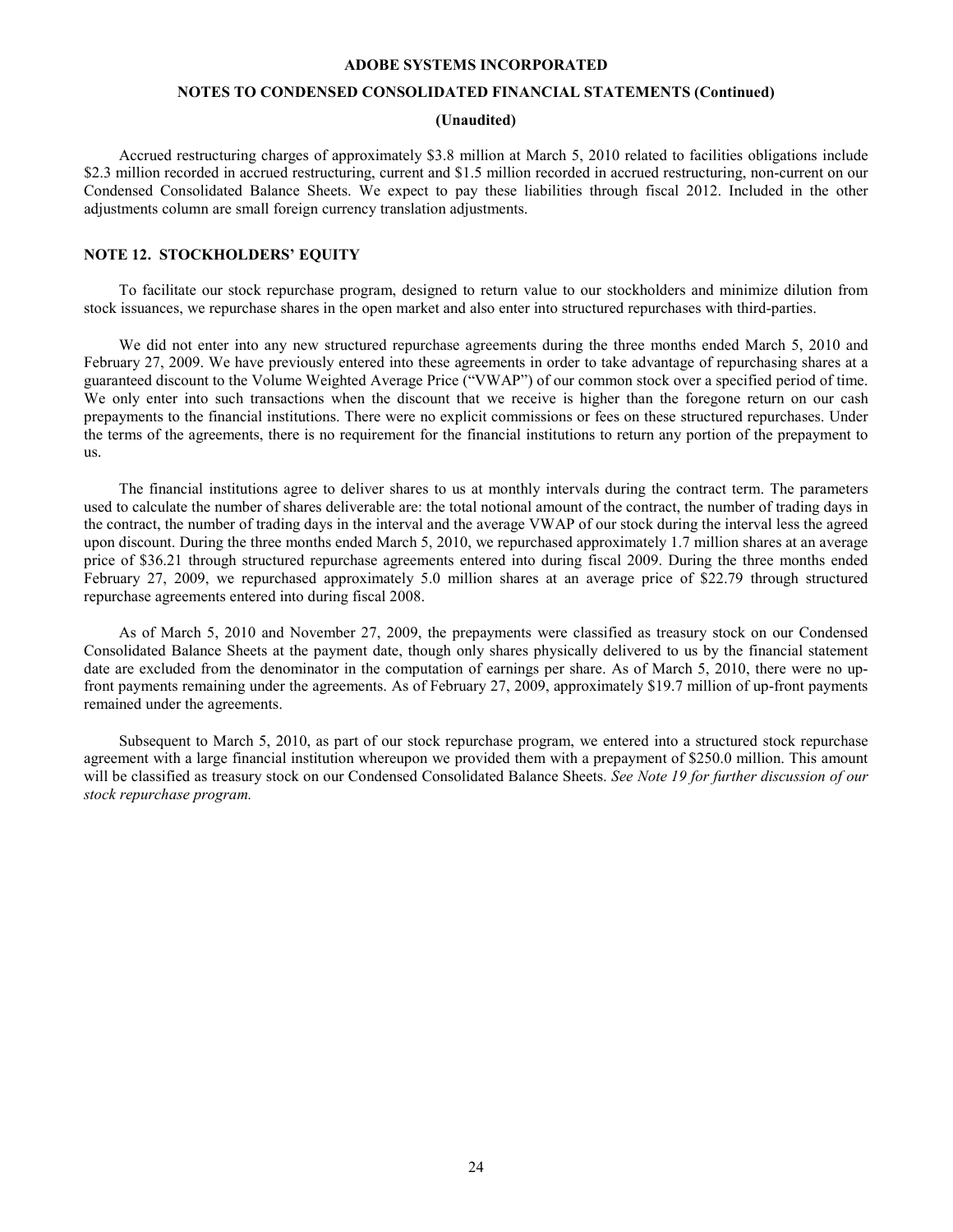# **NOTES TO CONDENSED CONSOLIDATED FINANCIAL STATEMENTS (Continued)**

# **(Unaudited)**

# **NOTE 13. COMPREHENSIVE INCOME (LOSS)**

The following table sets forth the activity for each component of comprehensive income, net of related taxes, for the three months ended March 5, 2010 and February 27, 2009 (in thousands):

|                                                                        | 2010     | 2009      |
|------------------------------------------------------------------------|----------|-----------|
|                                                                        | 127,154  | 156,435   |
| Other comprehensive income (loss):                                     |          |           |
| Available-for-sale securities:                                         |          |           |
| Unrealized losses on available-for-sale securities, net of taxes       | (758)    | (1,969)   |
| Reclassification adjustment for gains on available-for-sale securities |          |           |
|                                                                        | (344)    | (1,310)   |
|                                                                        | (1,102)  | (3,279)   |
| Derivative instruments:                                                |          |           |
|                                                                        | 10.364   | (5,450)   |
| Reclassification adjustment for gains on derivative instruments        |          |           |
|                                                                        |          | (20, 476) |
|                                                                        | 10,364   | (25, 926) |
|                                                                        | (4, 599) | (2,922)   |
|                                                                        | 4,663    | (32, 127) |
|                                                                        | 131,817  | 124,308   |

The following table sets forth the components of accumulated other comprehensive income, net of related taxes, as of March 5, 2010 and November 27, 2009 (in thousands):

|                                                        | 2010   | 2009   |
|--------------------------------------------------------|--------|--------|
| Net unrealized gains on available-for-sale securities: |        |        |
|                                                        | 12.798 | 13,818 |
|                                                        | (84)   |        |
|                                                        | 12,714 | 13,816 |
|                                                        | 10,358 |        |
|                                                        | 6,037  | 10,635 |
|                                                        | 29.109 | 24,446 |

# **NOTE 14. NET INCOME PER SHARE**

The following table sets forth the computation of basic and diluted net income per share for the three months ended March 5, 2010 and February 27, 2009 (in thousands, except per share data):

|                                   | 2010       | 2009    |
|-----------------------------------|------------|---------|
|                                   | 127,154 \$ | 156,435 |
|                                   | 524.173    | 524,268 |
| Dilutive potential common shares: |            |         |
|                                   | 3,078      | 854     |
|                                   | 5,394      | 2,708   |
|                                   | 532,645    | 527,830 |
|                                   | 0.24       | 0.30    |
|                                   | 0.24       | 0,30    |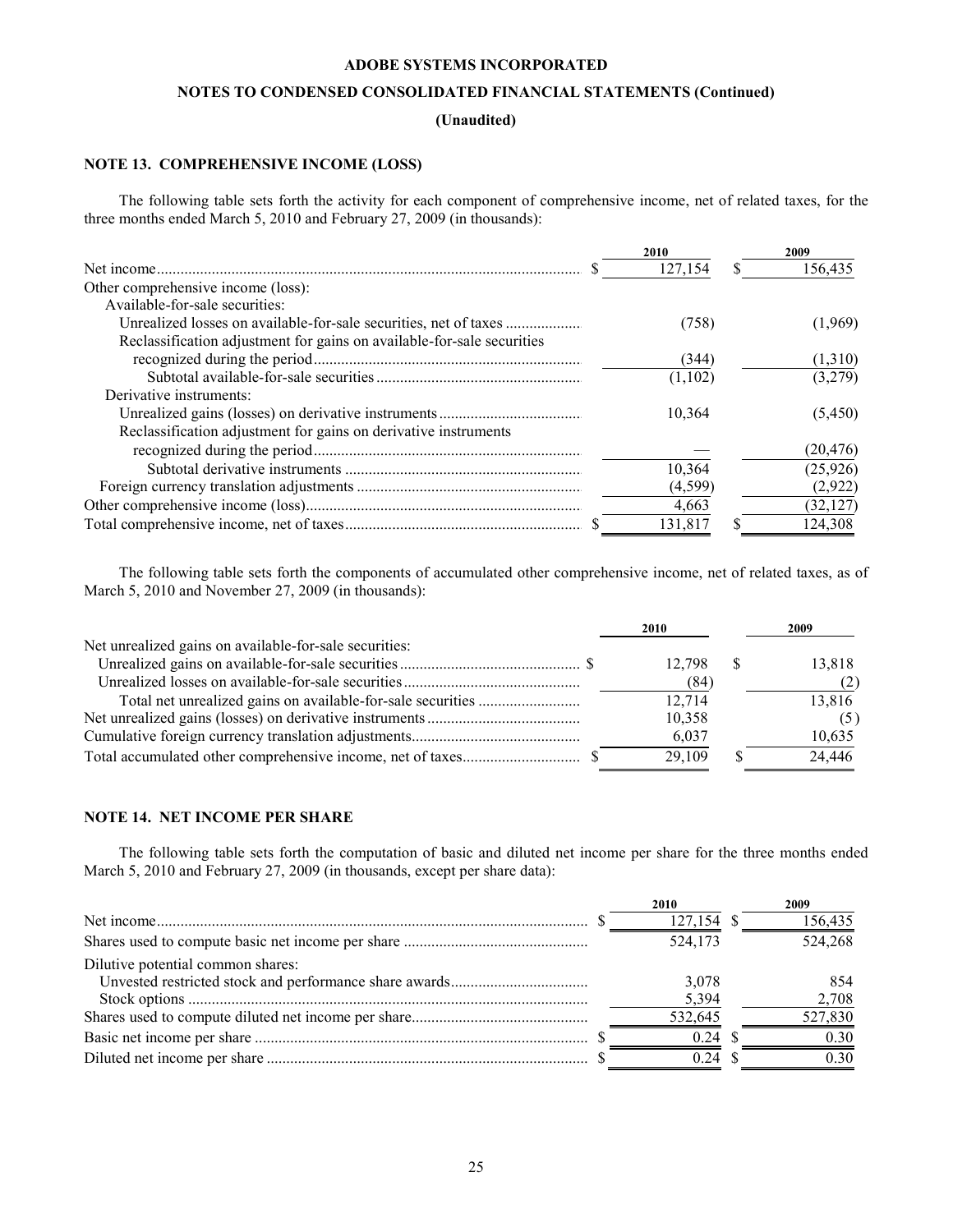# **NOTES TO CONDENSED CONSOLIDATED FINANCIAL STATEMENTS (Continued)**

#### **(Unaudited)**

<span id="page-25-0"></span>For the three months ended March 5, 2010, options to purchase approximately 17.5 million shares of common stock with exercise prices greater than the average fair market value of our stock of \$35.13 were not included in the calculation because the effect would have been anti-dilutive. Comparatively, for the three months ended February 27, 2009, options to purchase approximately 32.2 million shares of common stock with exercise prices greater than the average fair market value of our stock of \$20.98 were not included in the calculation because the effect would have been anti-dilutive.

### **NOTE 15. COMMITMENTS AND CONTINGENCIES**

#### *Lease Commitments*

We occupy three office buildings in San Jose, California where our corporate headquarters are located. We reference these office buildings as the Almaden Tower and the East and West Towers.

In August 2004, we extended the lease agreement for our East and West Towers for an additional five years with an option to extend for an additional five years solely at our election. In June 2009, we submitted notice to the lessor that we intended to exercise our option to renew this agreement for an additional five years effective August 2009. As stated in the original lease agreement, in conjunction with the lease renewal, we were required to obtain a standby letter of credit for approximately \$16.5 million which enabled us to secure a lower interest rate and reduce the number of covenants. As defined in the lease agreement, the standby letter of credit primarily represents the lease investment balance equity which is callable in the event of default. In March 2007, the Almaden Tower lease was extended for five years, with a renewal option for an additional five years solely at our election. As part of the lease extensions, we purchased the lease receivable from the lessor of the East and West Towers for \$126.8 million and a portion of the lease receivable from the lessor of the Almaden Tower for \$80.4 million, both of which are recorded as investments in lease receivables on our Condensed Consolidated Balance Sheets. This purchase may be credited against the residual value guarantee if we purchase the properties or will be repaid from the sale proceeds if the properties are sold to third-parties. Under the agreement for the East and West Towers and the agreement for the Almaden Tower, we have the option to purchase the buildings at anytime during the lease term for approximately \$143.2 million and \$103.6 million, respectively. The residual value guarantees under the East and West Towers and the Almaden Tower obligations are \$126.8 million and \$89.4 million, respectively.

These two leases are both subject to standard covenants including certain financial ratios that are reported to the lessors quarterly. As of March 5, 2010, we were in compliance with all covenants. In the case of a default, the lessor may demand we purchase the buildings for an amount equal to the lease balance, or require that we remarket or relinquish the buildings. Both leases qualify for operating lease accounting treatment and, as such, the buildings and the related obligations are not included on our Condensed Consolidated Balance Sheets. We utilized this type of financing in order to access bank-provided funding at the most favorable rates and to provide the lowest total cost of occupancy for the headquarter buildings. At the end of the lease term, we can extend the lease for an additional five year term, purchase the buildings for the lease balance, remarket or relinquish the buildings. If we choose to remarket or are required to do so upon relinquishing the buildings, we are bound to arrange the sale of the buildings to an unrelated party and will be required to pay the lessor any shortfall between the net remarketing proceeds and the lease balance, up to the residual value guarantee amount.

#### *Guarantees*

The lease agreements for our corporate headquarters provide for residual value guarantees as noted above. The fair value of a residual value guarantee in lease agreements entered into after December 31, 2002, must be recognized as a liability on our Condensed Consolidated Balance Sheets. As such, we recognized \$5.2 million and \$3.0 million in liabilities, related to the extended East and West Towers and Almaden Tower leases, respectively. These liabilities are recorded in other long-term liabilities with the offsetting entry recorded as prepaid rent in other assets. The balance will be amortized to the income statement over the life of the leases. As of March 5, 2010 and November 27, 2009, the unamortized portion of the fair value of the residual value guarantees, for both leases, remaining in other long-term liabilities and prepaid rent was \$1.2 million and \$1.3 million, respectively.

#### *Royalties*

We have royalty commitments associated with the shipment and licensing of certain products. Royalty expense is generally based on a dollar amount per unit shipped or a percentage of the underlying revenue.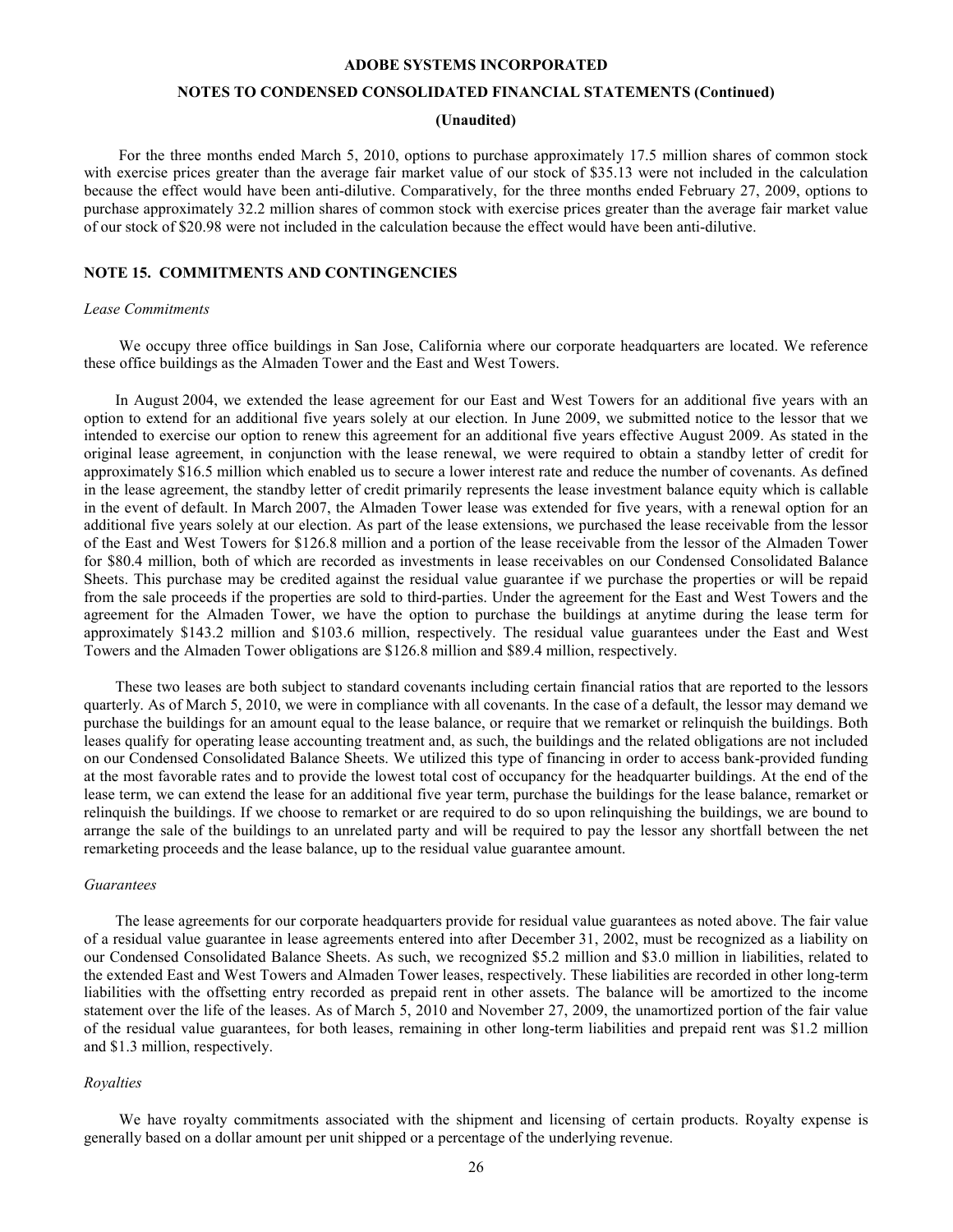# **NOTES TO CONDENSED CONSOLIDATED FINANCIAL STATEMENTS (Continued)**

**(Unaudited)**

#### *Indemnifications*

In the ordinary course of business, we provide indemnifications of varying scope to customers against claims of intellectual property infringement made by third-parties arising from the use of our products. Historically, costs related to these indemnification provisions have not been significant and we are unable to estimate the maximum potential impact of these indemnification provisions on our future results of operations.

To the extent permitted under Delaware law, we have agreements whereby we indemnify our officers and directors for certain events or occurrences while the officer or director is, or was serving, at our request in such capacity. The indemnification period covers all pertinent events and occurrences during the officer's or director's lifetime. The maximum potential amount of future payments we could be required to make under these indemnification agreements is unlimited; however, we have director and officer insurance coverage that reduces our exposure and enables us to recover a portion of any future amounts paid. We believe the estimated fair value of these indemnification agreements in excess of applicable insurance coverage is minimal.

As part of our limited partnership interests in Adobe Ventures, we have provided a general indemnification to Granite Ventures, an independent venture capital firm and sole general partner of Adobe Ventures, for certain events or occurrences while Granite Ventures is, or was serving, at our request in such capacity provided that Granite Ventures acts in good faith on behalf of the partnership. We are unable to develop an estimate of the maximum potential amount of future payments that could potentially result from any hypothetical future claim, but believe the risk of having to make any payments under this general indemnification to be remote.

#### *Legal Proceedings*

Between September 23, 2009 and September 25, 2009, three putative class action lawsuits were filed in the Fourth Judicial District Court for Utah County, Provo Department, State of Utah, seeking to enjoin Adobe's acquisition of Omniture, Inc. and to recover damages in the event the transaction were to close. The cases were captioned Miner v. Omniture, Inc., et. al., (the "Miner"), Barrell v. Omniture, Inc. et. al., (the "Barrell"), and Lodhia v. Omniture, Inc. et al., (the "Lodhia"). At a hearing on October 20, 2009, the court consolidated the Miner, Barrell, and Lodhia cases into a single case under the Lodhia caption and denied the plaintiffs' motion to preliminarily enjoin the closing of the transaction. On December 30, 2009, the plaintiffs served the defendants with a consolidated amended complaint for damages arising out of the closing of the transaction. In the consolidated amended complaint, plaintiffs allege that the members of Omniture's board of directors breached their fiduciary duties to Omniture's stockholders by failing to seek the highest possible price for Omniture and that both Adobe and Omniture induced or aided and abetted in the alleged breach. The plaintiffs also allege that the Schedule 14D-9 Solicitation/Recommendation Statement filed by Omniture on September 24, 2009 in connection with the transaction contained inadequate disclosures and was materially misleading. Plaintiffs seek unspecified damages on behalf of the former public stockholders of Omniture. On March 8, 2010, Adobe and the other defendants moved to dismiss the complaint for failure to state a claim. Adobe intends to defend the lawsuits vigorously. As of March 5, 2010, no amounts have been accrued as a loss is not probable or estimable.

In October 2009, Eolas Technologies Incorporated filed a complaint against us and 22 other companies for patent infringement in the United States District Court for the Eastern District of Texas. The complaint alleges, among other things, that a number of our Web pages and products infringe two patents owned by plaintiff purporting to cover "Distributed Hypermedia Method for Automatically Invoking External Application Providing Interaction and Display of Embedded Objects within a Hypermedia Document" (U.S. Patent No. 5,838,906) and "Distributed Hypermedia Method and System for Automatically Invoking External Application Providing Interaction and Display of Embedded Objects within a Hypermedia Document" (U.S. Patent No. 7,599,985) and seeks injunctive relief, monetary damages, costs and attorneys fees. We dispute these claims and intend to vigorously defend ourselves in this matter. As of March 5, 2010, no amounts have been accrued as a loss is not probable or estimable.

In September 2008, ThinkVillage-Kiwi LLC filed a complaint against Adobe and Adobe Macromedia Software LLC, a wholly-owned subsidiary of Adobe, in the United States District Court for the Northern District of California alleging misappropriation of trade secrets under California state law, unfair competition under federal and state law, and breach of fiduciary duty. An amended complaint was filed in April 2009, which added claims for breach of confidence under state law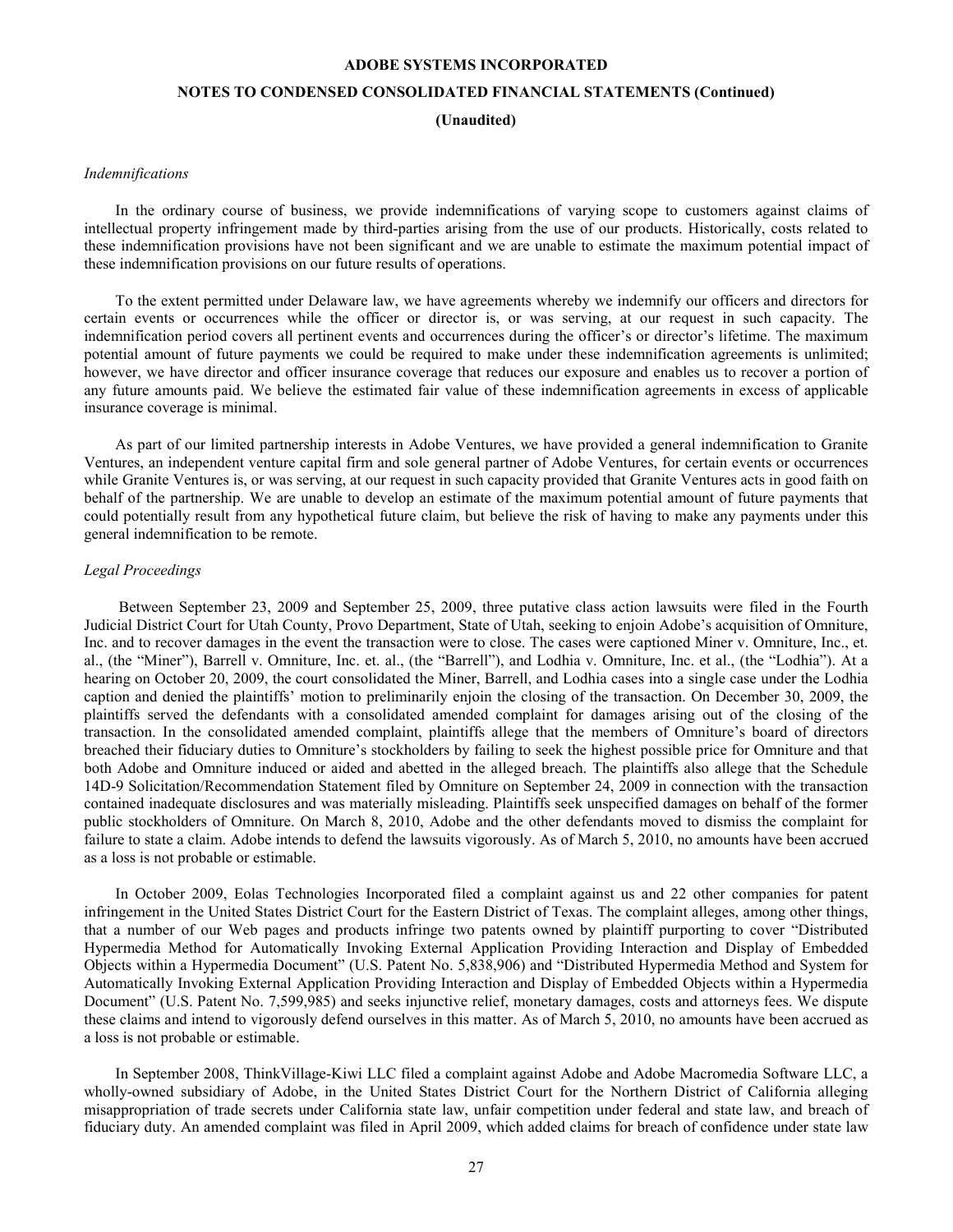### **NOTES TO CONDENSED CONSOLIDATED FINANCIAL STATEMENTS (Continued)**

# **(Unaudited)**

<span id="page-27-0"></span>(a claim which was later dismissed with prejudice by the court) and a claim for common law misappropriation. The amended complaint seeks monetary damages for asserted unjust enrichment, punitive damages, and injunctive relief. In November 2009, the court denied defendants' motion for summary judgment. Trial is currently scheduled for June 2010. We believe the suit is without merit and we have valid defenses to all of the asserted claims. As of March 5, 2010, no amounts have been accrued as a loss is not probable or estimable.

In connection with our anti-piracy efforts, conducted both internally and through organizations such as the Business Software Alliance, from time to time we undertake litigation against alleged copyright infringers. Such lawsuits may lead to counter-claims alleging improper use of litigation or violation of other local laws. We believe we have valid defenses with respect to such counter-claims; however, it is possible that our consolidated financial position, cash flows or results of operations could be affected in any particular period by the resolution of one or more of these counter-claims.

From time to time, Adobe is subject to legal proceedings, claims and investigations in the ordinary course of business, including claims of alleged infringement of third-party patents and other intellectual property rights, commercial, employment and other matters. Adobe makes a provision for a liability when it is both probable that a liability has been incurred and the amount of the loss can be reasonably estimated. These provisions are reviewed at least quarterly and adjusted to reflect the impacts of negotiations, settlements, rulings, advice of legal counsel and other information and events pertaining to a particular case. Litigation is inherently unpredictable. However, we believe that we have valid defenses with respect to the legal matters pending against Adobe. It is possible, nevertheless, that our consolidated financial position, cash flows or results of operations could be negatively affected by an unfavorable resolution of one or more of such proceedings, claims or investigations.

### **NOTE 16. DEBT**

#### *Notes*

In February 2010, we issued \$600.0 million of 3.25% senior notes due February 1, 2015 (the "2015 Notes") and \$900.0 million of 4.75% senior notes due February 1, 2020 (the "2020 Notes" and, together with the 2015 Notes, the "Notes"). Our proceeds were approximately \$1.494 billion which is net of an issuance discount of \$6.561 million. The Notes rank equally with our other unsecured and unsubordinated indebtedness. In addition, we incurred issuance costs of approximately \$10.7 million. Both the discount and issuance costs are being amortized to interest expense over the respective terms of the Notes using the effective interest method. Interest is payable semi-annually, in arrears, on February 1 and August 1, commencing on August 1, 2010. The proceeds from this offering are available for general corporate purposes, including repayment of any balance outstanding on our credit facility. As of March 5, 2010, the amount outstanding under the Notes was \$1.494 billion, which is included in long-term liabilities on our Condensed Consolidated Balance Sheets. Based on quoted market prices, the fair value of the Notes was approximately \$1.502 billion as of March 5, 2010.

We may redeem the Notes at any time, subject to a make whole premium. In addition, upon the occurrence of certain change of control triggering events, we may be required to repurchase the Notes, at a price equal to 101% of their principal amount, plus accrued and unpaid interest to the date of repurchase. The Notes also include covenants that limit our ability to grant liens on assets and to enter into sale and leaseback transactions, subject to significant allowances. As of March 5, 2010, we were in compliance with all the covenants.

#### *Credit Agreement*

In August 2007, we entered into an Amendment to our Credit Agreement dated February 2007 (the "Amendment"), which increased the total senior unsecured revolving facility from \$500.0 million to \$1.0 billion. The Amendment also permits us to request one-year extensions effective on each anniversary of the closing date of the original agreement, subject to the majority consent of the lenders. We also retain an option to request an additional \$500.0 million in commitments, for a maximum aggregate facility of \$1.5 billion.

In February 2008, we entered into a Second Amendment to the Credit Agreement dated February 26, 2008, which extended the maturity date of the facility by one year to February 16, 2013. The facility would terminate at this date if no additional extensions have been requested and granted. All other terms and conditions remain the same.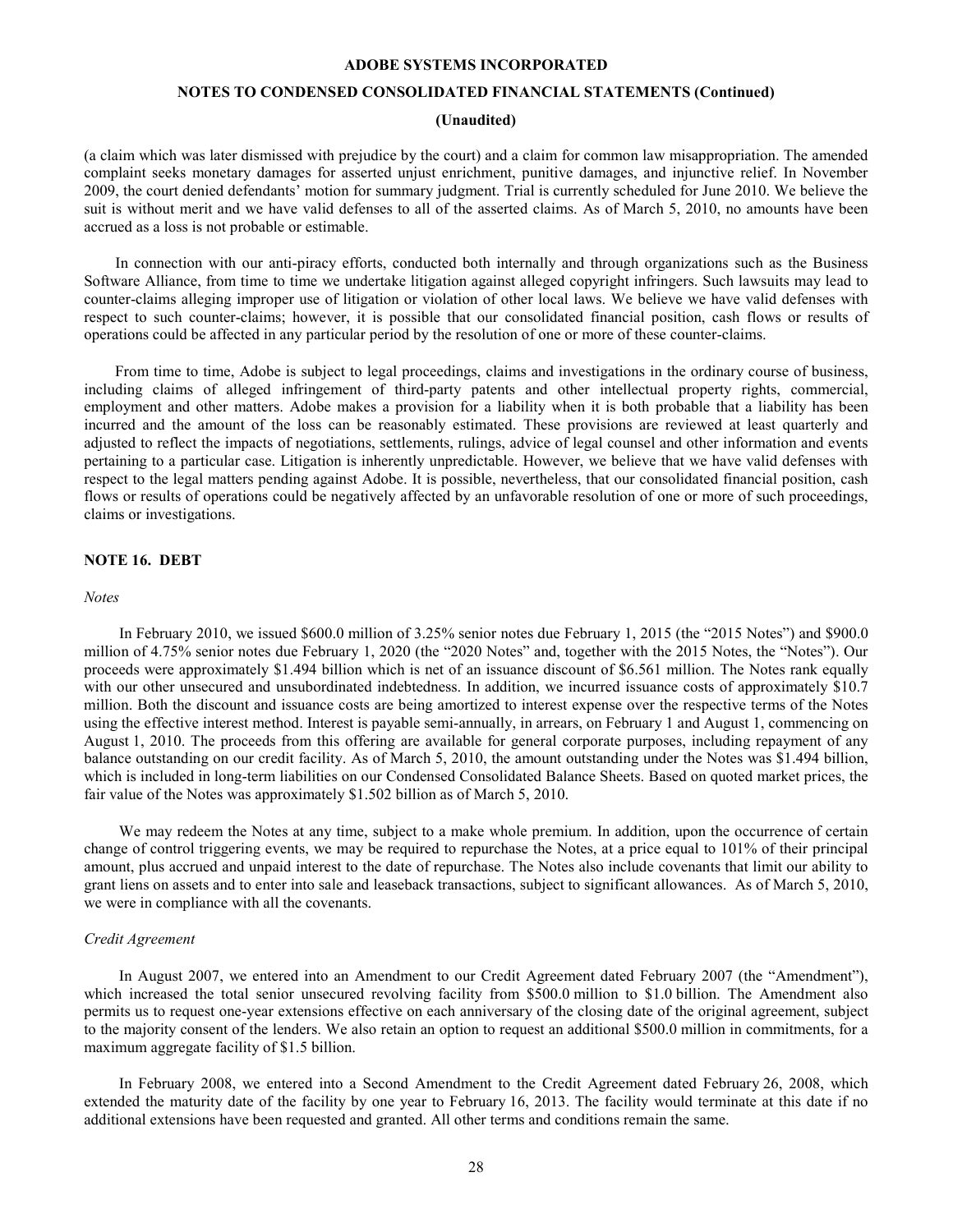# **NOTES TO CONDENSED CONSOLIDATED FINANCIAL STATEMENTS (Continued)**

#### **(Unaudited)**

<span id="page-28-0"></span>The facility contains a financial covenant requiring us not to exceed a certain maximum leverage ratio. At our option, borrowings under the facility accrue interest based on either the London interbank offered rate ("LIBOR") for one, two, three or six months, or longer periods with bank consent, plus a margin according to a pricing grid tied to this financial covenant, or a base rate. The margin is set at rates between 0.20% and 0.475%. Commitment fees are payable on the facility at rates between 0.05% and 0.15% per year based on the same pricing grid. The facility is available to provide loans to us and certain of our subsidiaries for general corporate purposes. At November 27, 2009, the amount outstanding under the credit facility was \$1.0 billion, which is included in long-term liabilities on our Condensed Consolidated Balance Sheets. The carrying value of the outstanding liability at November 27, 2009 approximated fair value. On February 1, 2010, we paid the outstanding balance on the credit facility and as of March 5, 2010 this facility has no outstanding balance.

# **NOTE 17. NON-OPERATING INCOME (EXPENSE)**

Non-operating income (expense) for the three months ended March 5, 2010 and February 27, 2009 included the following (in thousands):

|                                 | 2010     |               | 2009      |  |
|---------------------------------|----------|---------------|-----------|--|
| Interest and other income, net: |          |               |           |  |
|                                 | 5,105    | <sup>\$</sup> | 11.118    |  |
|                                 | (5,084)  |               | 634       |  |
|                                 | 342      |               | 1.312     |  |
|                                 |          |               | (1)       |  |
|                                 | 248      |               | 221       |  |
|                                 | 611      |               | 13,284    |  |
|                                 | (7.695)  |               | (792)     |  |
| Investment gains (losses), net: |          |               |           |  |
|                                 | 183      | <sup>\$</sup> | 103       |  |
|                                 | 222      |               | 124       |  |
|                                 | (405)    |               | (1,295)   |  |
|                                 | (3,534)  |               | (16, 178) |  |
|                                 | (3,534)  |               | (17,246)  |  |
|                                 | (10,618) |               | (4,754)   |  |

(\*) During the three months ended March 5, 2010 and February 27, 2009, we recorded \$0.2 million and \$0.9 million, respectively, in unrealized holding gains and losses associated with our deferred compensation plan assets (classified as trading securities).

#### **NOTE 18. SEGMENTS**

 $\mathcal{L}_\text{max} = \mathcal{L}_\text{max} = \mathcal{L}_\text{max} = \mathcal{L}_\text{max} = \mathcal{L}_\text{max} = \mathcal{L}_\text{max}$ 

We have the following reportable segments: Creative Solutions, Knowledge Worker, Enterprise, Omniture, Platform, and Print and Publishing. Our Creative Solutions segment focuses on delivering a complete professional line of integrated tools for a full range of creative and developer tasks to an extended set of customers. The Knowledge Worker segment focuses on the needs of knowledge worker customers, providing essential applications and services to help them share information and collaborate. This segment contains revenue generated by our Acrobat family of products. Our Enterprise segment provides server-based Customer Interaction Solutions for the enterprise and collaboration and conferencing solutions. This segment contains revenue generated by our LiveCycle and Adobe Connect lines of products. Our Omniture segment provides web analytics and online business optimization products and services to manage and enhance online, offline and multi-channel business initiatives. The Platform segment includes client and developer technologies, such as Adobe Flash Player, Adobe Flash Lite, Adobe AIR, Adobe Flex and Adobe Flash Builder, ColdFusion, and also encompasses products and technologies created and managed in other Adobe segments. Finally, the Print and Publishing segment addresses market opportunities ranging from the diverse publishing needs of technical and business publishing, to our legacy type and OEM printing businesses.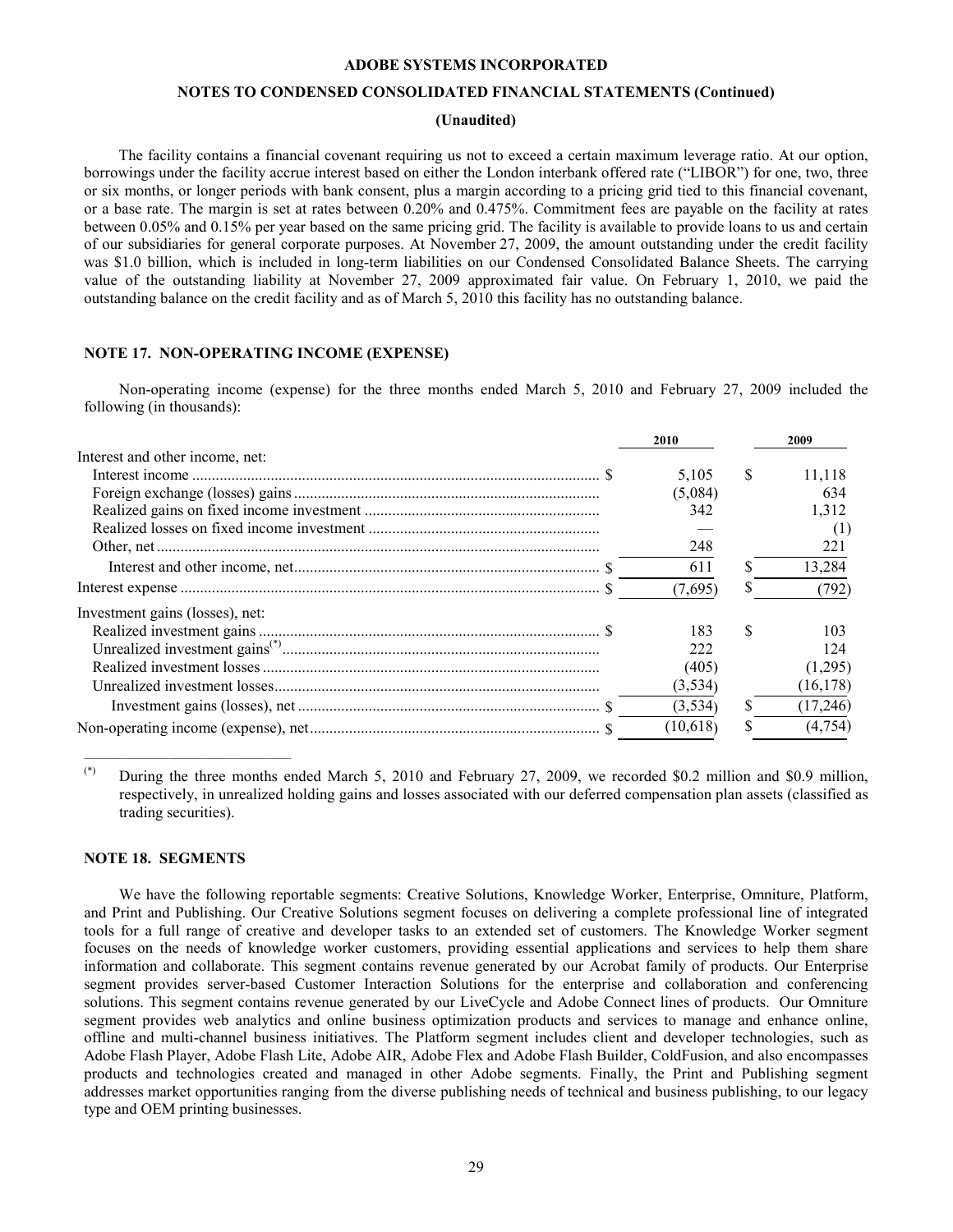# **NOTES TO CONDENSED CONSOLIDATED FINANCIAL STATEMENTS (Continued)**

# **(Unaudited)**

<span id="page-29-0"></span>Effective in the first quarter of fiscal 2010, to better align our marketing efforts and go-to-market strategies, we moved management responsibility for the Connect Solutions product line from our Knowledge Worker segment to our Enterprise segment. Prior year information in the table below has been reclassified to reflect this change.

We report segment information based on the "management" approach. The management approach designates the internal reporting used by management for making decisions and assessing performance as the source of our reportable segments.

Our chief operating decision maker reviews revenue and gross margin information for each of our reportable segments. Operating expenses are not reviewed on a segment by segment basis. In addition, with the exception of goodwill and intangible assets, we do not identify or allocate our assets by the reportable segments.

| (in thousands)                                 | <b>Creative</b><br><b>Solutions</b> |     | Knowledge<br>Worker | <b>Enterprise</b> |              | Omniture $(*)$      | <b>Platform</b>          |    | <b>Print and</b><br>Publishing |     | Total             |
|------------------------------------------------|-------------------------------------|-----|---------------------|-------------------|--------------|---------------------|--------------------------|----|--------------------------------|-----|-------------------|
| Three months ended<br><b>March 5, 2010</b>     |                                     |     |                     |                   |              |                     |                          |    |                                |     |                   |
|                                                | 432,023<br>22,835                   | \$. | 165,862 \$<br>4,641 | 79,900<br>15,243  | -S           | 87,672 \$<br>42,085 | $46,636$ \$<br>2,227     |    | 46.607<br>2,337                | \$. | 858,700<br>89,368 |
| S                                              | 409,188                             | \$  | 161,221             | 64,657            |              | 45,587 \$           | 44,409                   |    | 44,270                         |     | 769,332           |
| Gross profit as a percentage                   | 95%                                 |     | 97%                 | 81%               |              | 52%                 | 95%                      |    | 95%                            |     | 90%               |
| Three months ended<br><b>February 27, 2009</b> |                                     |     |                     |                   |              |                     |                          |    |                                |     |                   |
|                                                | 460,728<br>42,750                   | S.  | 149.945 \$<br>7,765 | 77.040<br>15,497  | <sup>8</sup> |                     | \$<br>52,299 \$<br>6,056 |    | 46,378<br>5,285                | S   | 786,390<br>77,353 |
| <sup>S</sup>                                   | 417,978                             | \$  | 142.180 \$          | 61,543            | S            |                     | 46,243                   | -S | 41,093                         |     | 709,037           |
| Gross profit as a percentage.                  | 91%                                 |     | 95%                 | 80%               |              |                     | 88%                      |    | 89%                            |     | 90%               |

 $(*)$  The three months ended March 5, 2010 includes the integration of Omniture as a new reportable segment. The three months ended February 27, 2009 does not include the impact of our acquisition of Omniture. Of the \$87.7 million in revenue from our Omniture segment, approximately \$77 million represents subscription revenue and the remaining amount represents professional services and support.

# **NOTE 19. SUBSEQUENT EVENTS**

\_\_\_\_\_\_\_\_\_\_\_\_\_\_\_\_\_\_\_\_\_\_\_\_\_\_\_\_\_\_\_\_\_\_\_\_\_\_\_\_\_

Subsequent to March 5, 2010, as part of our stock repurchase program, we entered into a structured stock repurchase agreement with a large financial institution whereupon we provided them with a prepayment of \$250.0 million. This amount will be classified as treasury stock on our Condensed Consolidated Balance Sheets. *See Note [12 for further discussion of our](#page-23-0)  [stock repurchase program.](#page-23-0)*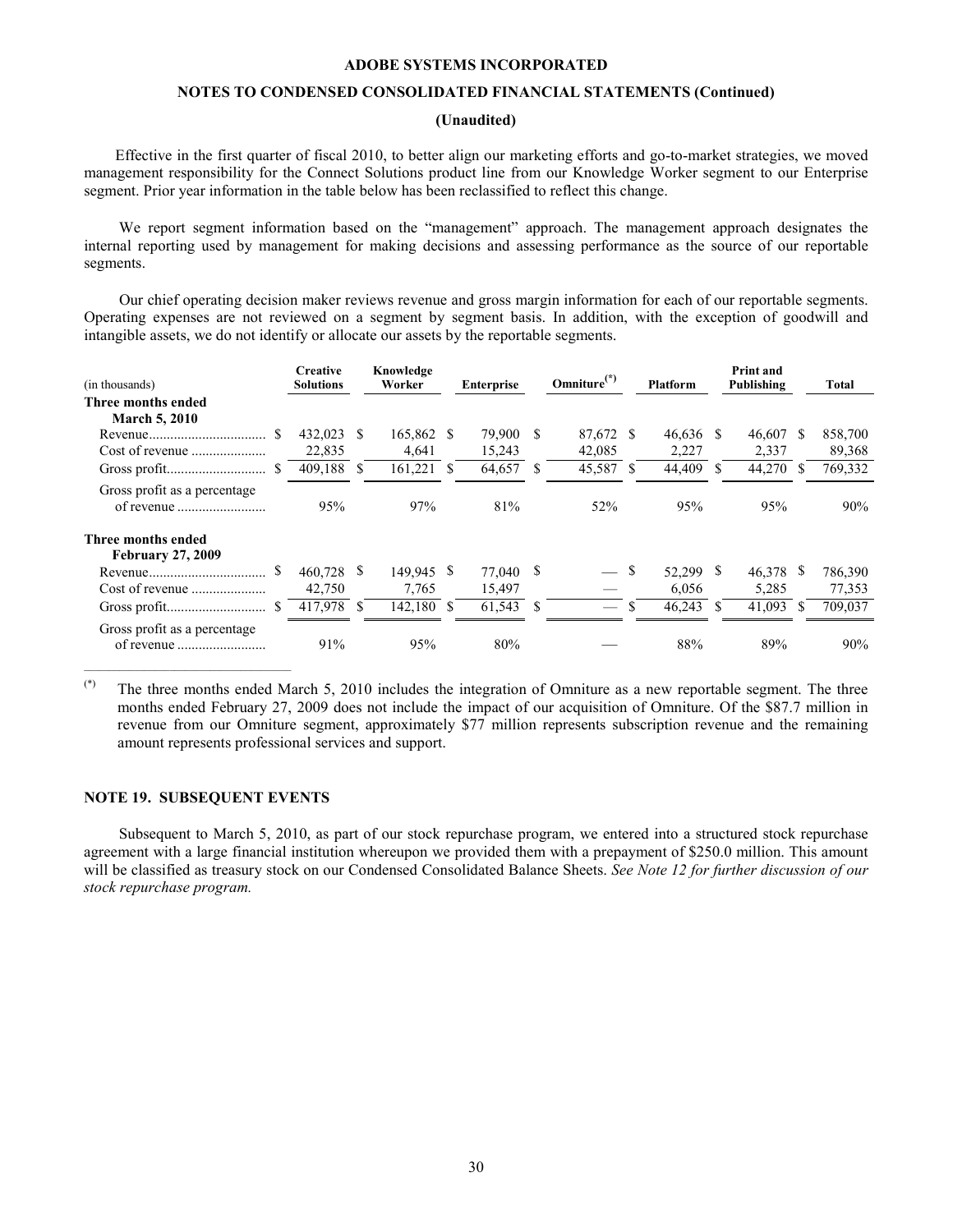# <span id="page-30-0"></span>**ITEM 2. MANAGEMENT'S DISCUSSION AND ANALYSIS OF FINANCIAL CONDITION AND RESULTS OF OPERATIONS**

*The following discussion should be read in conjunction with the Condensed Consolidated Financial Statements and Notes thereto.*

*In addition to historical information, this Quarterly Report on Form 10-Q contains forward-looking statements, including statements regarding product plans, future growth and market opportunities, which involve risks and uncertainties that could cause actual results to differ materially from these forward-looking statements. Factors that might cause or contribute to such differences include, but are not limited to, those discussed in the section entitled "Risk Factors" in Part II, Item 1A of this report. You should carefully review the risks described herein and in other documents we file from time to time with the Securities and Exchange Commission (the "SEC"), including our Annual Report on Form 10-K for fiscal 2009. When used in this report, the words "expects," "could," "would," "may," "anticipates," "intends," "plans," "believes," "seeks," "targets," "estimates," "looks for," "looks to" and similar expressions, as well as statements regarding our focus for the future, are generally intended to identify forward-looking statements. You should not place undue reliance on these forward-looking statements, which speak only as of the date of this Quarterly Report on Form 10-Q. We undertake no obligation to publicly release any revisions to the forward-looking statements or reflect events or circumstances after the date of this document.*

# **BUSINESS OVERVIEW**

Founded in 1982, Adobe Systems Incorporated is one of the largest and most diversified software companies in the world. We offer a line of creative, business, Web and mobile software and services used by creative professionals, knowledge workers, consumers, original equipment manufacturers ("OEMs"), developers and enterprises for creating, managing, delivering, optimizing and engaging with compelling content and experiences across multiple operating systems, devices and media. We distribute our products through a network of distributors, value-added resellers ("VARs"), systems integrators, independent software vendors ("ISVs") and OEMs, direct to end users and through our own Website at www.adobe.com. We also license our technology to hardware manufacturers, software developers and service providers, and we offer integrated software solutions to businesses of all sizes. We have operations in the Americas, Europe, Middle East and Africa ("EMEA") and Asia. Our software runs on personal computers with Microsoft Windows, Apple Mac OS, Linux, UNIX and various non-PC platforms, depending on the product.

We maintain executive offices and principal facilities at 345 Park Avenue, San Jose, California 95110-2704. Our telephone number is 408-536-6000. We maintain a Website at www.adobe.com. Investors can obtain copies of our SEC filings from this site free of charge, as well as from the SEC Website at www.sec.gov.

# **ACQUISITION OF OMNITURE**

On October 23, 2009, we completed the acquisition of Omniture, Inc. ("Omniture"), an industry leader in Web analytics and online business optimization based in Orem, Utah, for approximately \$1.8 billion. We expect the acquisition to have a significant impact on our consolidated financial position, results of operations and cash flows. We expect our revenues, cost of revenues and operating expenses to increase in the future, but we also anticipate revenue and cost saving synergies. Coinciding with the integration of Omniture, we created a new reportable segment for financial reporting purposes. The discussions in this section of the Quarterly Report on Form 10-Q, as well as the financial statements contained herein, reflect the impact of the acquisition. *[See Note 2 of our Notes to Condensed Consolidated Financial Statements for further](#page-7-0)  [information regarding this acquisition](#page-7-0)*.

### **OPERATIONS OVERVIEW**

Effective in the first quarter of fiscal 2010, to better align our marketing efforts and go-to-market strategies, we moved management responsibility for the Connect Solutions product line from our Knowledge Worker segment to our Enterprise segment. Prior year information has been updated to reflect this change.

During the first quarter of fiscal 2010, we reported strong financial revenue and profit results as compared to the first quarter of fiscal 2009. Our worldwide business continued to experience stability that we initially started to see during the last half of fiscal 2009. With a more stable economic environment in our major markets, end-user demand for most of our products, including our Adobe Creative Suite family of products and our Adobe Acrobat family of products, improved during the quarter. Our first quarter fiscal 2010 financial results also benefitted from an extra week in the quarter due to our 52/53 week financial calendar whereby fiscal 2010 is a 53-week year compared with fiscal 2009 which was a 52-week year.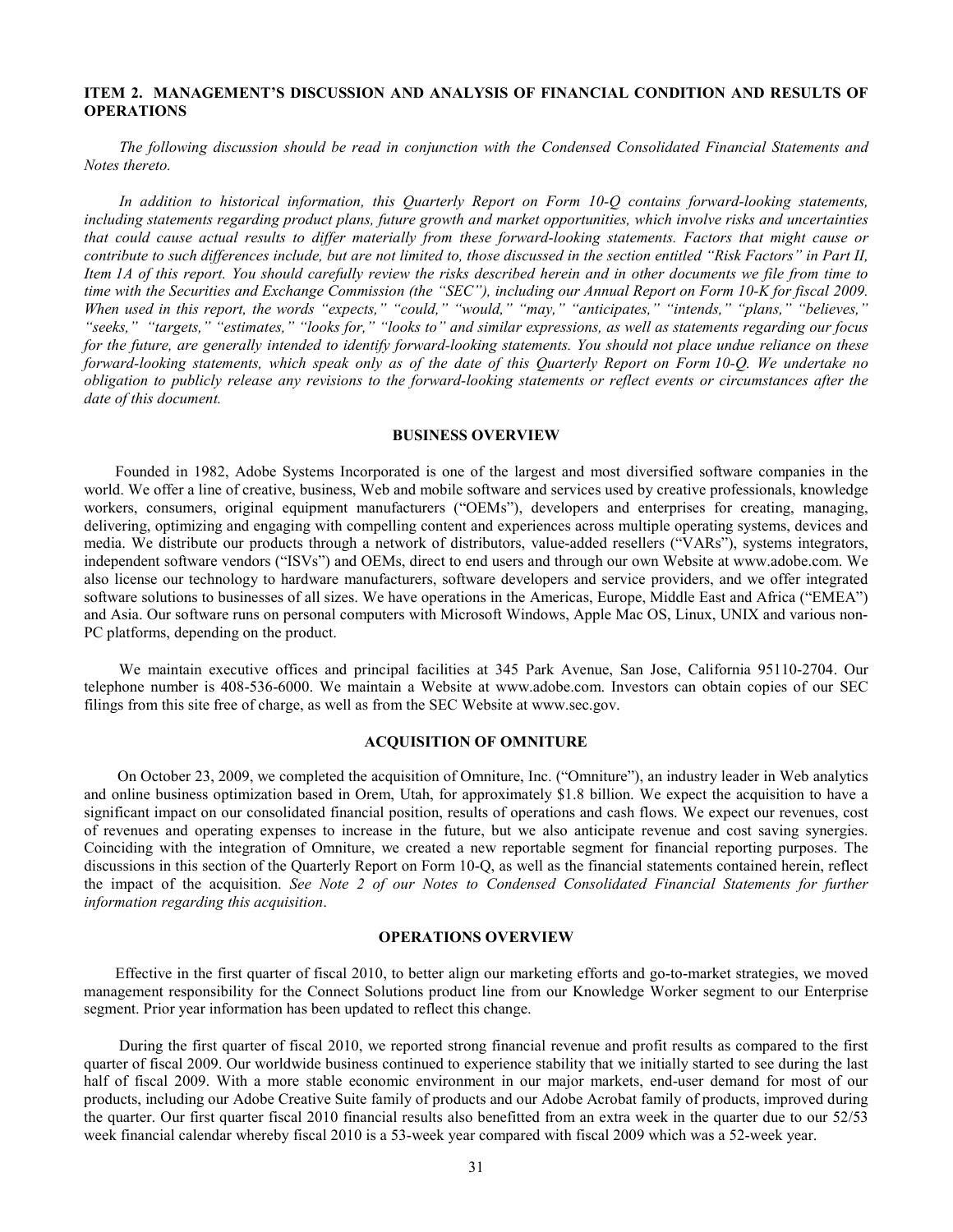In our Creative Solutions segment, hobbyist product revenue was strong, and revenue for our CS4 family of products, which began shipping in our fourth quarter of fiscal 2008, remained stable. However, overall CS4 product family revenue continued to lag the revenue achieved for the equivalent CS3 products for the comparable period of time by approximately 20%. We attribute this overall product family weakness to the economic conditions which affected the business throughout fiscal 2009. In the second quarter of fiscal 2010, we expect to ship new CS5 versions of our creative professional family of products.

Our Knowledge Worker segment experienced a pick-up in demand for our Acrobat product family in the first quarter of fiscal 2010 as compared to first quarter of fiscal 2009. We attribute this improvement to the stable and improving economic conditions in the major markets and geographies where we focus on Acrobat adoption.

Our Enterprise segment grew slightly on a year-over-year basis. Adoption and revenue strength of our Connect webconferencing solutions offset weaker-than-expected revenue for our LiveCycle family of products – which we attribute to longer sales cycles, as well as lower LiveCycle OEM partner revenue.

In our Omniture business, the success and momentum we experienced in the fourth quarter of fiscal 2009 continued into the first quarter of fiscal 2010. We achieved stronger-than-expected revenue in the first quarter of fiscal 2010, driven by variable subscription revenues, consulting services and certain fees recognized as revenue only upon cash collection. Also contributing to the increase in revenue was the favorable impact of an extra week in the quarter.

Our Platform and our Print and Publishing business segments achieved revenue results in the first quarter of fiscal 2010 which were consistent with our expectations.

# **CRITICAL ACCOUNTING POLICIES AND ESTIMATES**

In preparing our Condensed Consolidated Financial Statements in accordance with accounting principles generally accepted in the United States of America ("GAAP") and pursuant to the rules and regulations of the SEC, we make assumptions, judgments and estimates that affect the reported amounts of assets, liabilities, revenue and expenses, and related disclosures of contingent assets and liabilities. We base our assumptions, judgments and estimates on historical experience and various other factors that we believe to be reasonable under the circumstances. Actual results could differ materially from these estimates under different assumptions or conditions. On a regular basis, we evaluate our assumptions, judgments and estimates. We also discuss our critical accounting policies and estimates with the Audit Committee of the Board of Directors.

We believe that the assumptions, judgments and estimates involved in the accounting for revenue recognition, stockbased compensation, goodwill impairment and income taxes have the greatest potential impact on our Condensed Consolidated Financial Statements. These areas are key components of our results of operations and are based on complex rules which require us to make judgments and estimates, so we consider these to be our critical accounting policies. Historically, our assumptions, judgments and estimates relative to our critical accounting policies have not differed materially from actual results.

With the exception of the discussion below, there have been no significant changes in our critical accounting policies and estimates during the three months ended March 5, 2010, as compared to the critical accounting policies and estimates disclosed in Management's Discussion and Analysis of Financial Condition and Results of Operations included in our Annual Report on Form 10-K for the year ended November 27, 2009.

# **Revenue Recognition**

We recognize revenue when all four revenue recognition criteria have been met: persuasive evidence of an arrangement exists, we have delivered the product or performed the service, the fee is fixed or determinable and collection is probable. Determining whether and when some of these criteria have been satisfied often involves assumptions and judgments that can have a significant impact on the timing and amount of revenue we report. For example, for multiple element arrangements, we must: (1) determine whether and when each element has been delivered; (2) determine whether undelivered products or services are essential to the functionality of the delivered products and services; (3) determine the fair value of each element using the selling price hierarchy of vendor-specific objective evidence ("VSOE"), third-party evidence ("TPE") or estimated selling price ("ESP"), as applicable; and (4) allocate the total price among the various elements based on the relative selling price method. Changes in assumptions or judgments or changes to the elements in a software arrangement could cause a material increase or decrease in the amount of revenue that we report in a particular period.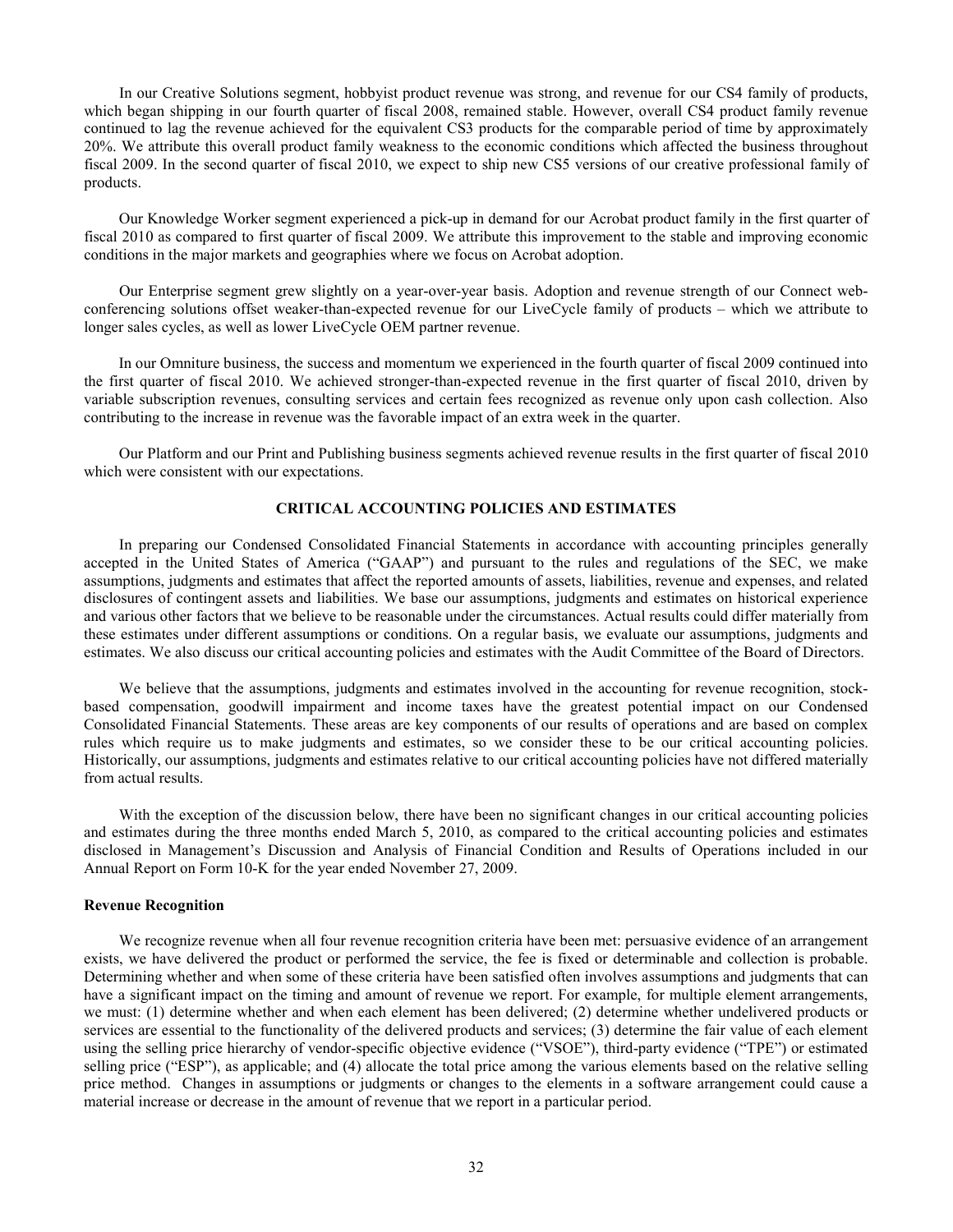In October 2009, the Financial Accounting Standards Board ("FASB") amended the accounting standards for certain multiple deliverable revenue arrangements to:

- provide updated guidance on whether multiple deliverables exist, how the deliverables in an arrangement should be separated, and how the consideration should be allocated;
- require an entity to allocate revenue in an arrangement using the best estimated selling price ("BESP") of deliverables if a vendor does not have vendor-specific objective evidence ("VSOE") of selling price or third-party evidence ("TPE") of selling price; and
- eliminate the use of the residual method and require an entity to allocate revenue using the relative selling price method.

We elected to early adopt this accounting guidance at the beginning of our fiscal quarter of fiscal 2010 on a prospective basis for applicable transactions originating or materially modified after November 27, 2009.

For multiple element arrangements that contain non-software related elements, for example our software as a service ("SaaS") offerings, we allocate revenue to each non-software element based upon the relative selling price of each and if software and software-related elements are also included in the arrangement, to those elements as a group based on our BESP for the group. When applying the relative selling price method, we determine the selling price for each deliverable using VSOE of selling price, if it exists, or TPE of selling price. If neither VSOE nor TPE of selling price exist for a deliverable, we use our BESP for that deliverable. Revenue allocated to each element is then recognized when the basic revenue recognition criteria is met for each element. The manner in which we account for multiple element arrangements that contain only software and software-related elements remains unchanged.

Consistent with our methodology under previous accounting guidance, we determine VSOE of fair value for each element based on historical stand-alone sales to third-parties or from the stated renewal rate for the elements contained in the initial software license arrangement.

In certain instances, we were not able to establish VSOE for all deliverables in an arrangement with multiple elements. This may be due to us infrequently selling each element separately, not pricing products or services within a narrow range, or only having a limited sales history. When VSOE cannot be established, we attempt to establish the selling price of each element based on TPE. TPE is determined based on competitor prices for similar deliverables when sold separately. Generally, our offerings contain significant differentiation such that the comparable pricing of products with similar functionality cannot be obtained. Furthermore, we are unable to reliably determine what similar competitor products' selling prices are on a stand-alone basis. Therefore, we typically are not able to obtain TPE of selling price.

When we are unable to establish selling prices using VSOE or TPE, we use BESP in our allocation of arrangement consideration. The objective of BESP is to determine the price at which we would transact a sale if the product or service were sold on a stand-alone basis. BESP is generally used for offerings that are not typically sold on a stand-alone basis or for new or highly customized offerings.

We determine BESP for a product or service by considering multiple factors including, but not limited to, geographies, market conditions, competitive landscape, internal costs, gross margin objectives and pricing practices. The determination of BESP is made through consultation with and formal approval by our management, taking into consideration our go-to-market strategy.

We regularly review VSOE and have established a review process for TPE and BESP and maintain internal controls over the establishment and updates of these estimates. There was no material impact to revenue during the three months ended March 5, 2010 resulting from changes in VSOE, TPE or BESP, nor do we expect a material impact from such changes in the near term.

Given the nature of our transactions, which are primarily software and software-related, our go-to-market strategies and our pricing practices, total net revenue as reported during the three months ended March 5, 2010 is materially consistent with total net revenue that would have been reported if the transactions entered into or materially modified after November 27, 2009 were subject to previous accounting guidance.

The new accounting standards for revenue recognition, if applied in the same manner to the year ended November 27, 2009, would not have had a material impact on total net revenues for that fiscal year. In terms of the timing and pattern of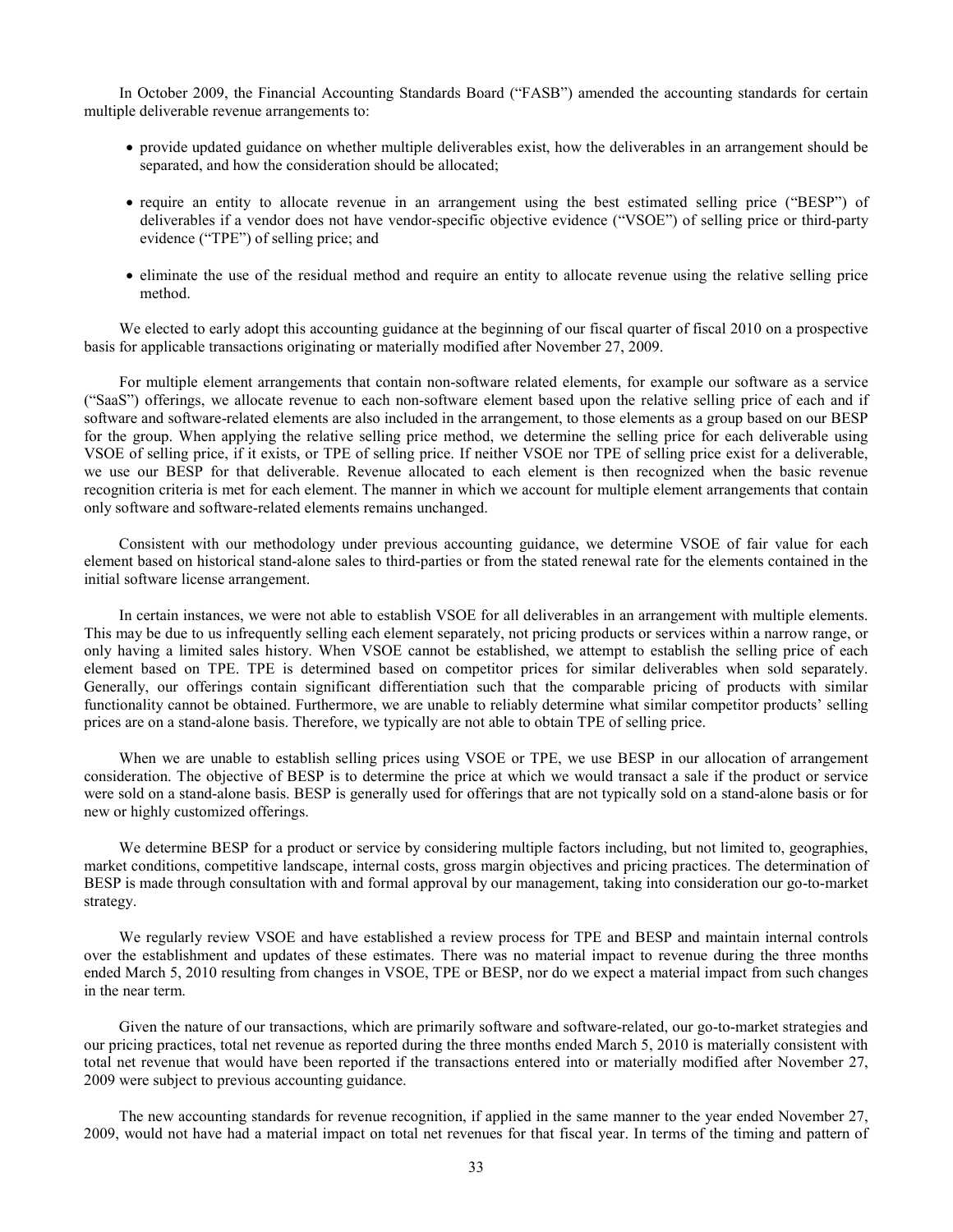revenue recognition, the new accounting guidance for revenue recognition is not expected to have a significant effect on total net revenues in periods after the initial adoption. However, we expect that this new accounting guidance will facilitate our efforts to optimize our offerings due to better alignment between the economics of an arrangement and the accounting. This may lead to us to engage in new go-to-market practices in the future. In particular, we expect that the new accounting standards will enable us to better integrate products and services without VSOE into existing offerings and solutions. As these go-to-market strategies evolve, we may modify our pricing practices in the future, which could result in changes in selling prices, including both VSOE and BESP. As a result, our future revenue recognition for multiple element arrangements could differ materially from the results in the current period. Changes in the allocation of the sales price between elements may impact the timing of revenue recognition, but will not change the total revenue recognized on the contract. We are currently unable to determine the impact that the newly adopted accounting principles could have on our revenue as these goto-market strategies evolve.

In addition to multiple element arrangements, we must estimate certain royalty revenue amounts due to the timing of securing information from our customers. While we believe we can make reliable estimates regarding these matters, these estimates are inherently subjective. Accordingly, our assumptions and judgments regarding future products and services as well as our estimates of royalty revenue could differ from actual events, thus materially impacting our financial position and results of operations.

Product revenue is recognized when the above criteria are met. We reduce the revenue recognized for estimated future returns, price protection and rebates at the time the related revenue is recorded. In determining our estimate for returns and in accordance with our internal policy regarding global channel inventory which is used to determine the level of product held by our distributors on which we have recognized revenue, we rely upon historical data, the estimated amount of product inventory in our distribution channel, the rate at which our product sells through to the end user, product plans and other factors. Our estimated provisions for returns can vary from what actually occurs. Product returns may be more or less than what was estimated. The amount of inventory in the channel could be different than what is estimated. Our estimate of the rate of sell through for product in the channel could be different than what actually occurs. There could be a delay in the release of our products. These factors and unanticipated changes in the economic and industry environment could make our return estimates differ from actual returns, thus materially impacting our financial position and results of operations.

We offer price protection to our distributors that allows for the right to a credit if we permanently reduce the price of a software product. When evaluating the adequacy of the price protection allowance, we analyze historical returns, current sellthrough of distributor and retailer inventory of our products, changes in customer demand and acceptance of our products and other related factors. In addition, we monitor the volume of sales to our channel partners and their inventories. Changes to these assumptions or in the economic environment could result in higher returns or higher price protection costs in subsequent periods.

In the future, actual returns and price protection may materially exceed our estimates as unsold products in the distribution channels are exposed to rapid changes in consumer preferences, market conditions or technological obsolescence due to new platforms, product updates or competing products. While we believe we can make reliable estimates regarding these matters, these estimates are inherently subjective. Accordingly, if our estimates change, our returns and price protection reserves would change, which would impact the total net revenue we report.

We recognize revenues for hosting services that are based on a committed number of transactions, including implementation and set-up fees, ratably beginning on the date the customer commences use of our services and continuing through the end of the customer term. Over-usage fees, and fees billed based on the actual number of transactions from which we capture data, are billed in accordance with contract terms as these fees are incurred. We record amounts that have been invoiced in accounts receivable and in deferred revenue or revenue, depending on whether the revenue recognition criteria have been met.

Our consulting revenue is recognized using the proportionate performance method and a time and materials basis and is measured monthly based on input measures, such as on hours incurred to date compared to total estimated hours to complete, with consideration given to output measures, such as contract milestones, when applicable. Accordingly, our estimates of consulting revenue could differ from actual events and may materially impact our financial position and results of operations.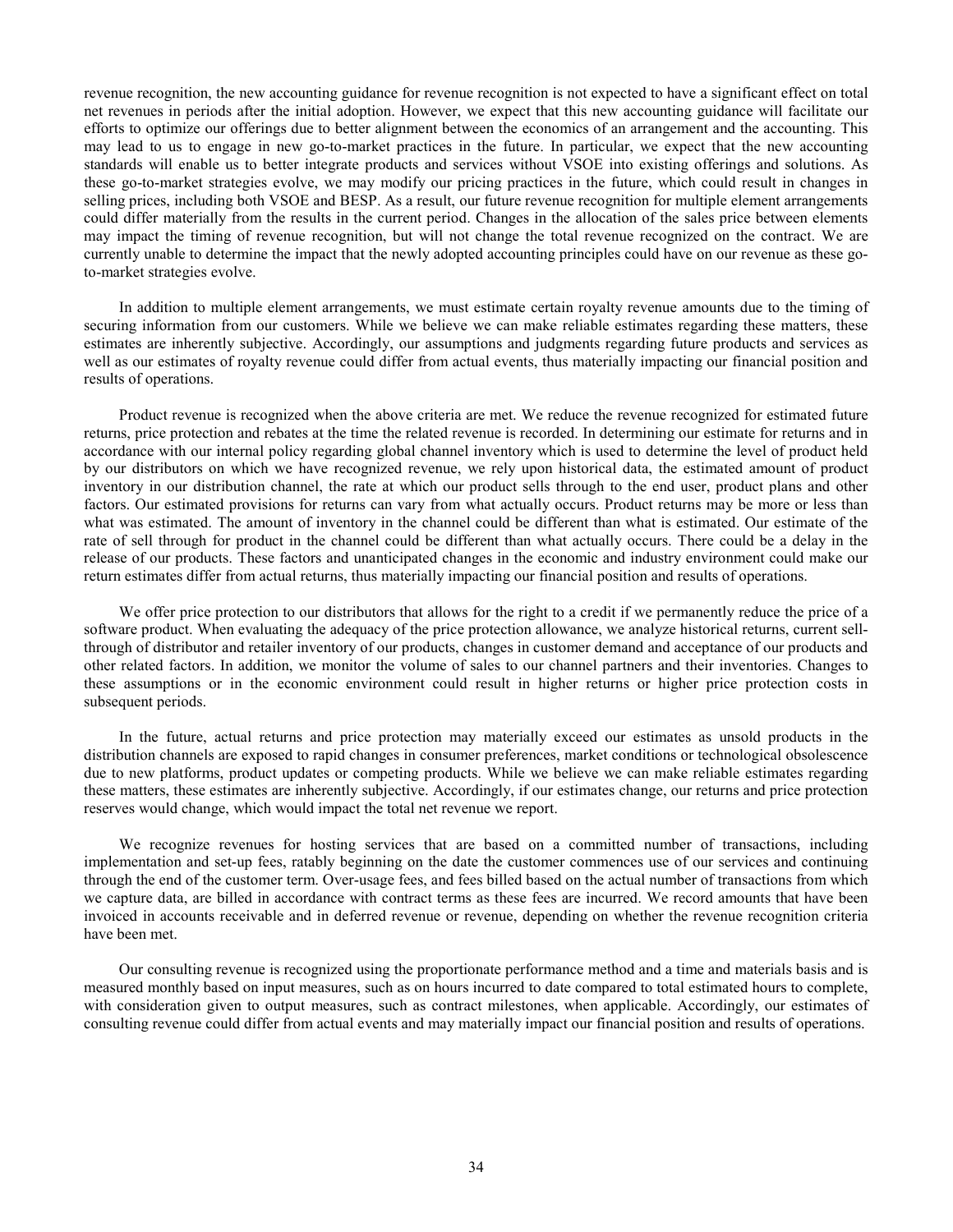#### **RESULTS OF OPERATIONS**

| <b>2010</b> | 2009  |
|-------------|-------|
| 703.9       | 729 9 |
| 82%         | 93%   |
| 95.5        |       |
| $11\%$      | $1\%$ |
| 593         |       |
| $7\%$       | 6%    |
| 858.7       |       |

#### **Revenue for the Three Months Ended March 5, 2010 and February 27, 2009 (dollars in millions)**

As described in *Note [18 of our Notes to Condensed Consolidated Financial Statements](#page-28-0)*, we have the following segments: Creative Solutions, Knowledge Worker, Enterprise, Omniture, Platform, and Print and Publishing.

Our subscription revenue is comprised primarily of fees we charge for our hosted service offerings including our hosted online business optimization services. We recognize subscription revenues ratably over the term of agreements with our customers, beginning on the commencement of the service. Of the \$95.5 million in subscription revenue, approximately \$77 million is from our Omniture segment with the remaining amount representing our other business offerings.

Our services and support revenue is comprised of consulting, training and maintenance and support, primarily related to the licensing of our enterprise, developer and platform products and the sale of our hosted online business optimization services. Our support revenue also includes technical support and developer support to partners and developer organizations related to our desktop products. Our maintenance and support offerings which entitle customers to receive product upgrades and enhancements or technical support, depending on the offering, are recognized ratably over the term of the arrangement.

#### *Segment Information (dollars in millions)*

| 2010  | 2009            | <b>Percent Change</b> |
|-------|-----------------|-----------------------|
| 432.0 | 460.7           | (6)%                  |
| 50%   | 59%             |                       |
| 1659  | 1499            | $11\%$                |
| 19%   | 19%             |                       |
| 799   | 77 1            | $4\%$                 |
| 9%    | 10%             |                       |
| 877   |                 | $\ast$                |
| 10%   | $-$ %           |                       |
| 46.6  | 52 <sup>3</sup> | (11)%                 |
| 6%    | $7\%$           |                       |
| 46.6  | 464             | $\ast$                |
| 6%    | .5%             |                       |
| 858.7 | 786 4           | 9%                    |

 $\mathcal{L}_\text{max}$  and  $\mathcal{L}_\text{max}$  and  $\mathcal{L}_\text{max}$  and  $\mathcal{L}_\text{max}$  and  $\mathcal{L}_\text{max}$ Percentage is not meaningful.

Revenue from Creative Solutions decreased \$28.7 million during the three months ended March 5, 2010, as compared to the three months ended February 27, 2009. This year-over-year decrease was driven largely by a 12% decline in Creative Suites related revenue and a decline of 2% in Photoshop point product revenue. A significant factor in these year-over-year declines was the Japanese launch (as well as other foreign language releases) of the CS4 family of products in the year-ago quarter. No comparable launch occurred in the first quarter of fiscal 2010. The overall number of units licensed for Creative Solutions remained relatively stable while unit average selling prices increased slightly when compared to the three months ended February 27, 2009.

Revenue from Knowledge Worker increased \$16.0 million during the three months ended March 5, 2010, as compared to the three months ended February 27, 2009. We attribute this improvement to the stable and improving economic conditions in the major markets and geographies where we focus on Acrobat adoption in addition to an increase in the number of units licensed. Unit average selling prices, excluding large enterprise license agreement ("ELA") deals, have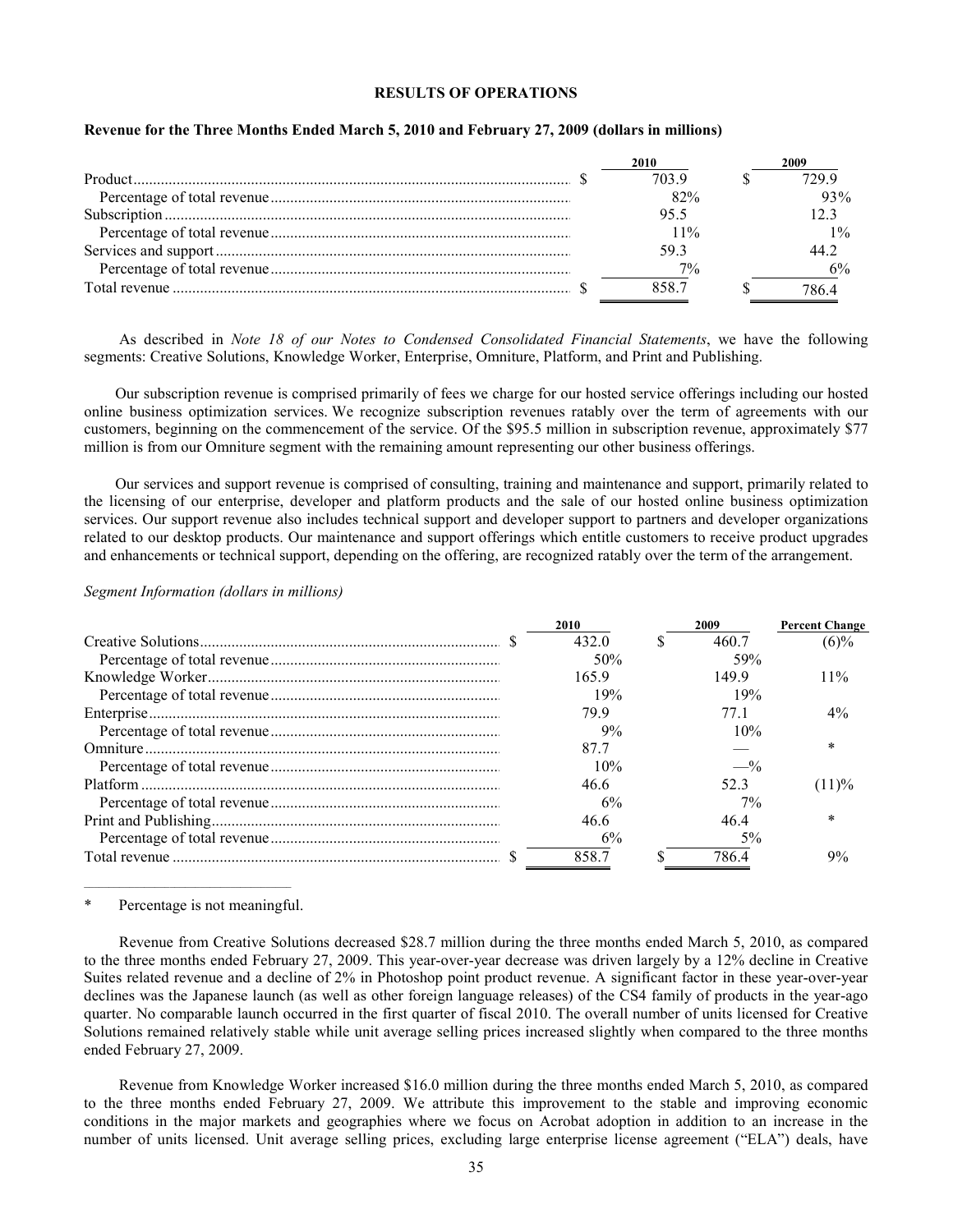remained relatively stable for the three months ended March 5, 2010, as compared to the three months ended February 27, 2009.

Revenue from Enterprise increased \$2.8 million during the three months ended March 5, 2010, as compared to the three months ended February 27, 2009. The increase was primarily due to strong growth with our Connect family of product solutions, which offset modest weakness in our LiveCycle family of products – which we attribute to longer LiveCycle sales cycles, as well as lower LiveCycle OEM partner revenue.

We acquired Omniture in the fourth quarter of fiscal 2009, and as such, there is no three months ended February 27, 2009 period with which to compare Omniture's revenue for three months ended March 5, 2010.

Revenue from Platform decreased \$5.7 million during the three months ended March 5, 2010, as compared to the three months ended February 27, 2009. This expected decrease was primarily due to lower revenue from our Mobile Client products.

Revenue from Print and Publishing increased \$0.2 million during the three months ended March 5, 2010, as compared to the three months ended February 27, 2009.

*Geographical Information (dollars in millions)*

| 2010  | 2009  | <b>Percent Change</b> |
|-------|-------|-----------------------|
| 408.4 | 326.1 | 25%                   |
| 48%   | 41%   |                       |
| 275.4 | 277.5 | (1)%                  |
| 32%   | 35%   |                       |
| 1749  | 182.8 | (4)%                  |
| 20%   | 24%   |                       |
| 858.7 | 786 4 | 9%                    |

Overall revenue for the three months ended March 5, 2010 increased when compared to the three months ended February 27, 2009, primarily due to the addition of Omniture revenue based on our acquisition of Omniture in the fourth quarter of fiscal 2009. Increased revenue in our Knowledge Worker business segment and strength with our creative hobbyist products and Connect Solutions also contributed to the year-over-year growth. This was offset by a decrease in our Creative Solutions tools due to no comparable launch occurring in the first quarter of fiscal 2010.

Revenue in the Americas increased \$82.3 million during the three months ended March 5, 2010, as compared to the three months ended February 27, 2009, for the same reasons as noted above.

Revenue in EMEA decreased \$2.1 million during the three months ended March 5, 2010, as compared to the three months ended February 27, 2009, primarily due to the fact that we were in the midst of shipping new versions of our CS4 family of products in the first quarter of fiscal 2009 and no comparable launch occurred in the first quarter of fiscal 2010.

Revenue in Asia decreased \$7.9 million during the three months ended March 5, 2010, as compared to the three months ended February 27, 2009, primarily due to the fact that we were in the midst of shipping new versions of our CS4 family of products in the first quarter of fiscal 2009 and no comparable launch occurred in the first quarter of fiscal 2010.

Included in the overall increase in revenue were impacts associated with foreign currency. Due to the strength of the Euro and British pound against the U.S. dollar, revenue in EMEA measured in U.S. dollars was favorably impacted by \$18.1 million during the three months ended March 5, 2010 as compared to the same reporting period last year. Of that, \$16.1 million was attributable to the Euro and \$2.0 million was attributable to the British pound. Due to the strength of the Yen against the U.S. dollar, revenue in Asia measured in U.S. dollars was favorably impacted by \$1.7 million during the three months ended March 5, 2010 as compared to the same reporting period last year. Our currency hedging program is used to mitigate a portion of the adverse foreign currency impacts to revenue, currently through the use of purchased foreign currency options. Due to the favorable currency impacts described above, during the three months ended March 5, 2010 no hedge benefits were realized from this program.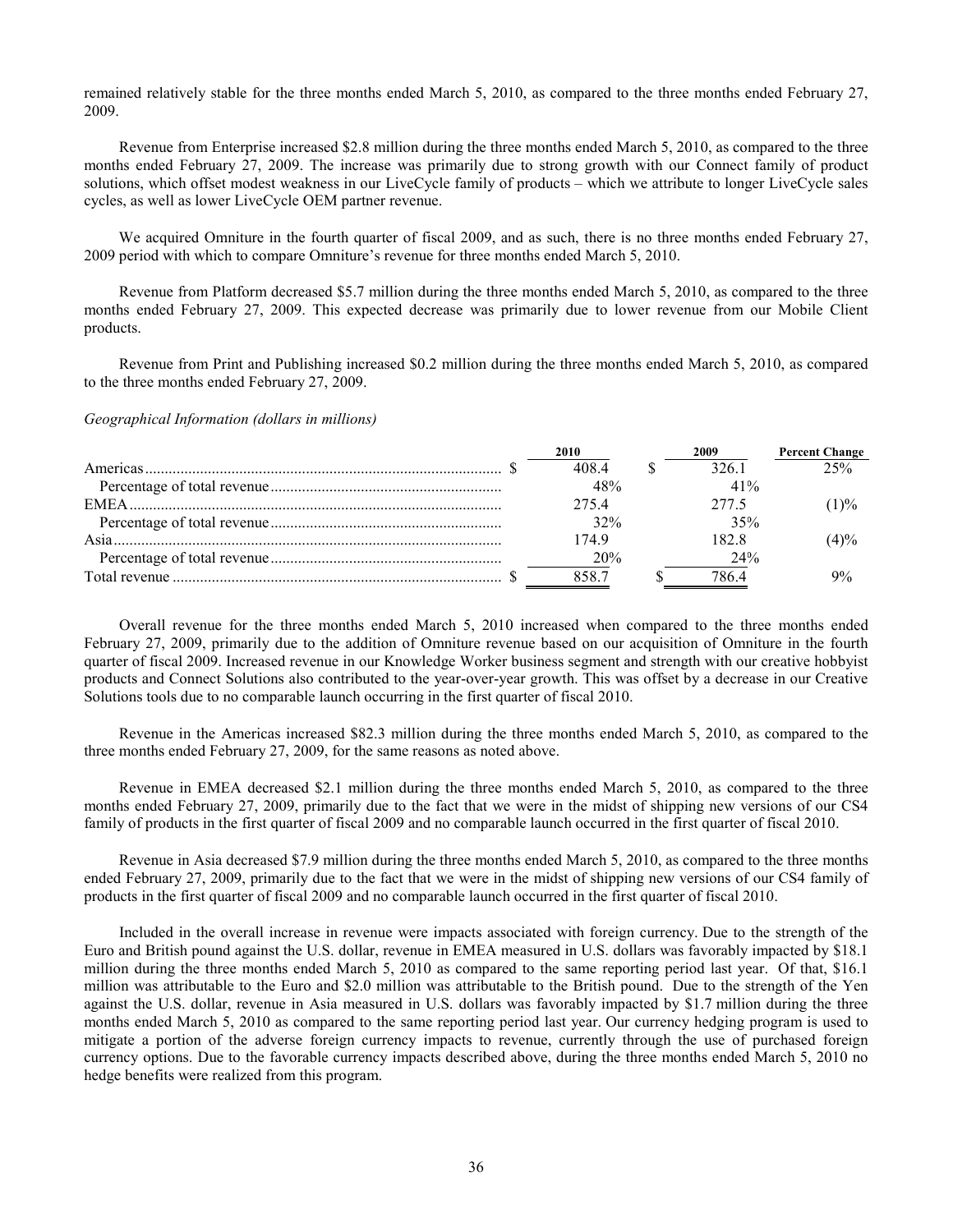#### *Product Backlog*

The actual amount of product backlog at any particular time may not be a meaningful indicator of future business prospects. Shippable backlog is comprised of unfulfilled orders, excluding those associated with new product releases, those pending credit review and those not shipped due to the application of our global inventory policy. Our shippable backlog for the first quarter of fiscal 2010 was approximately 6% of first quarter fiscal 2010 revenue. Our shippable backlog for the fourth quarter of fiscal 2009 was approximately 9% of fourth quarter fiscal 2009 revenue.

#### **Cost of Revenue for the Three Months Ended March 5, 2010 and February 27, 2009 (dollars in millions)**

| 2010 | 2009  | <b>Percent Change</b> |
|------|-------|-----------------------|
| 23.6 |       | (54)%                 |
| 3%   | $7\%$ |                       |
| 45.7 |       | 509%                  |
| 5%   | $1\%$ |                       |
| 20.1 | 184   | $9\%$                 |
| 2%   | $2\%$ |                       |
| 894  |       | 6%                    |

# *Product*

Cost of product revenue includes product packaging, third-party royalties, excess and obsolete inventory, amortization related to localization costs and acquired rights to use technology and the costs associated with the manufacturing of our products.

Cost of product revenue decreased due to the following:

| <b>Percent Change</b><br>2009 to 2010 |
|---------------------------------------|
| (21)%                                 |
| (16)                                  |
| (11)                                  |
| (6)                                   |
|                                       |
| (54)%                                 |

Amortization of purchased intangibles decreased during the three months ended March 5, 2010, as compared to the three months ended February 27, 2009, primarily due to amortization of approximately \$11.6 million associated with the intangible assets purchased through our Macromedia acquisition which were fully amortized at the end of fiscal 2009.

The decrease in localization costs was primarily due to CS4 products becoming fully amortized at the end of fiscal 2009.

The decrease in excess and obsolete inventory was primarily related to certain localized languages of our CS3 products, which became obsolete and were disposed of during the first quarter of fiscal 2009 and did not recur in the first quarter of fiscal 2010. In addition, the decrease was due to lower excess inventory levels.

Royalty costs related to obligations to certain key vendors that were incurred in the first quarter of fiscal 2009 and did not recur in the first quarter of fiscal 2010.

#### *Subscription*

Cost of subscription revenue consists of expenses related to operating our network infrastructure, including depreciation expenses and operating lease payments associated with computer equipment, data center costs, salaries and related expenses of network operations, implementation, account management and technical support personnel, amortization of intangible assets and allocated overhead. We enter into contracts with third-parties for the use of their data center facilities and our data center costs largely consist of the amounts we pay to these third-parties for rack space, power and similar items.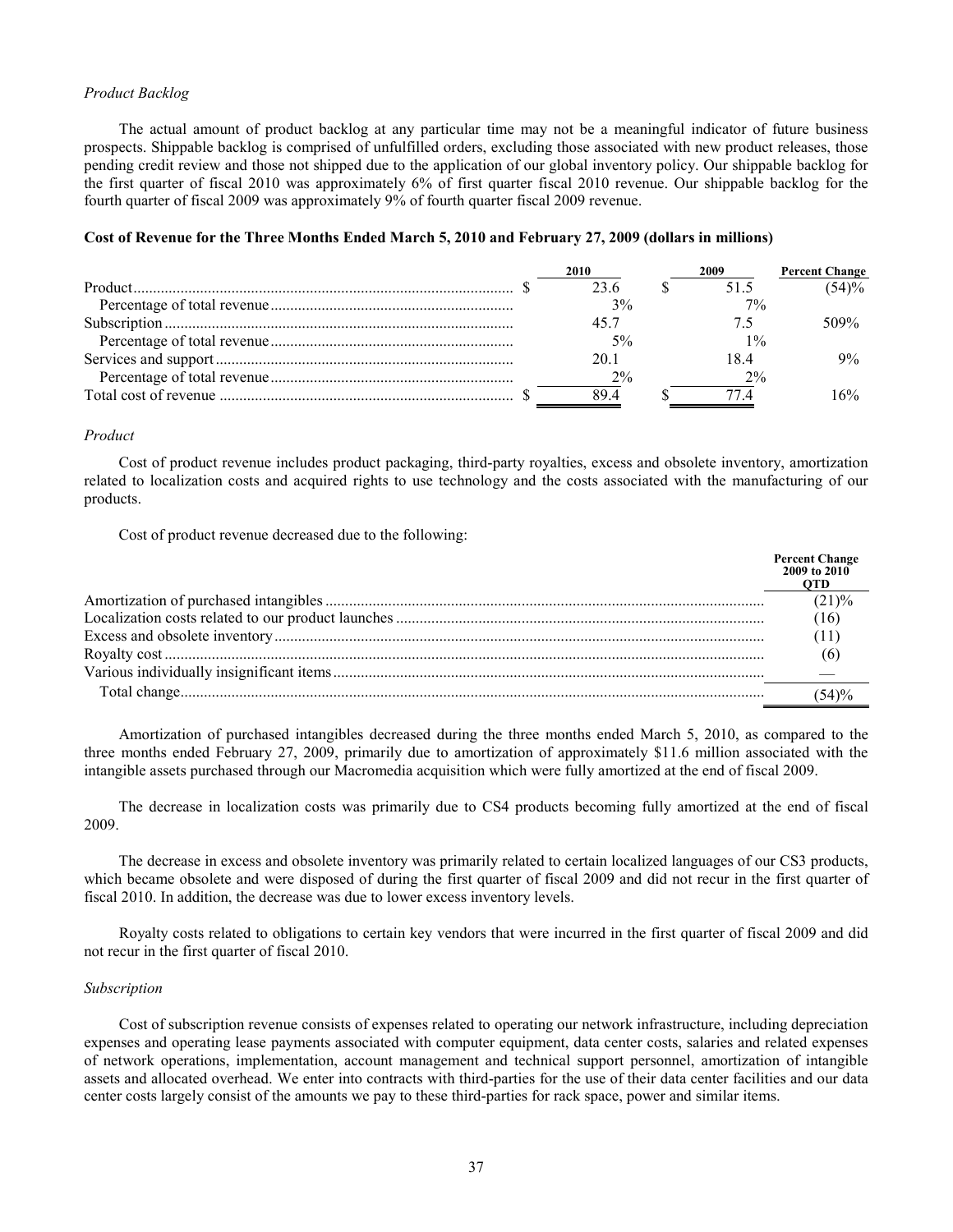Cost of subscription revenue increased during the three months ended March 5, 2010, as compared to the three months ended February 27, 2009 as a result of our acquisition of Omniture in the fourth quarter of fiscal 2009 and the addition of its related data center costs. Also included in cost of subscription revenue for the three months ended March 5, 2010 is \$15.2 million of amortization expense related to intangible assets acquired in conjunction with this acquisition.

#### *Services and Support*

Cost of services and support revenue is primarily comprised of employee-related costs and associated costs incurred to provide consulting services, training and product support.

Cost of services and support revenue increased during the three months ended March 5, 2010, as compared to the three months ended February 27, 2009, primarily due to increases in compensation and related benefits driven by additional headcount as a result of our acquisition of Omniture.

# **Operating Expenses for the Three Months Ended March 5, 2010 and February 27, 2009 (dollars in millions)**

# *Research and Development, Sales and Marketing, and General and Administrative Expenses*

The increase in research and development, sales and marketing and general and administrative expenses during the three months ended March 5, 2010 was primarily driven by increases in compensation expense due to additional headcount as a result of our acquisition of Omniture in addition to higher employee compensation including bonuses based on company performance to date as compared to the three months ended February 27, 2009.

#### *Research and Development*

|                             | 2010 | 2009   | <b>Percent Change</b> |
|-----------------------------|------|--------|-----------------------|
| <b>D</b><br>Expenses        | ′4   |        | 16%                   |
| Percentage of total revenue | 20%  | $.9\%$ |                       |

Research and development expenses consist primarily of salary and benefit expenses for software developers, contracted development efforts, related facilities costs and expenses associated with computer equipment used in software development.

Research and development expenses increased due to the following:

|                                                                                  | Percent Change<br>2009 to 2010 |
|----------------------------------------------------------------------------------|--------------------------------|
| Compensation associated with incentive compensation and stock-based compensation | 9%                             |
|                                                                                  |                                |
|                                                                                  |                                |
| Total change                                                                     | 6%                             |

We believe that investments in research and development, including the recruiting and hiring of software developers, are critical to remain competitive in the marketplace and are directly related to continued timely development of new and enhanced products. We will continue to focus on long-term opportunities available in our end markets and make significant investments in the development of our desktop application and server-based software products.

# *Sales and Marketing*

|                             | 2010                  | 2009                      | <b>Percent Change</b> |
|-----------------------------|-----------------------|---------------------------|-----------------------|
| ᠇<br>Expense                | 79′<br>$\cdot$ $\sim$ | AC                        | 19%                   |
| Percentage of total revenue | $5\%$                 | 2.20 <sub>4</sub><br>2470 |                       |

Sales and marketing expenses consist primarily of salary and benefit expenses, sales commissions, travel expenses and related facilities costs for our sales, marketing, order management and global supply chain management personnel. Sales and marketing expenses also include the costs of programs aimed at increasing revenue, such as advertising, trade shows, public relations and other market development programs.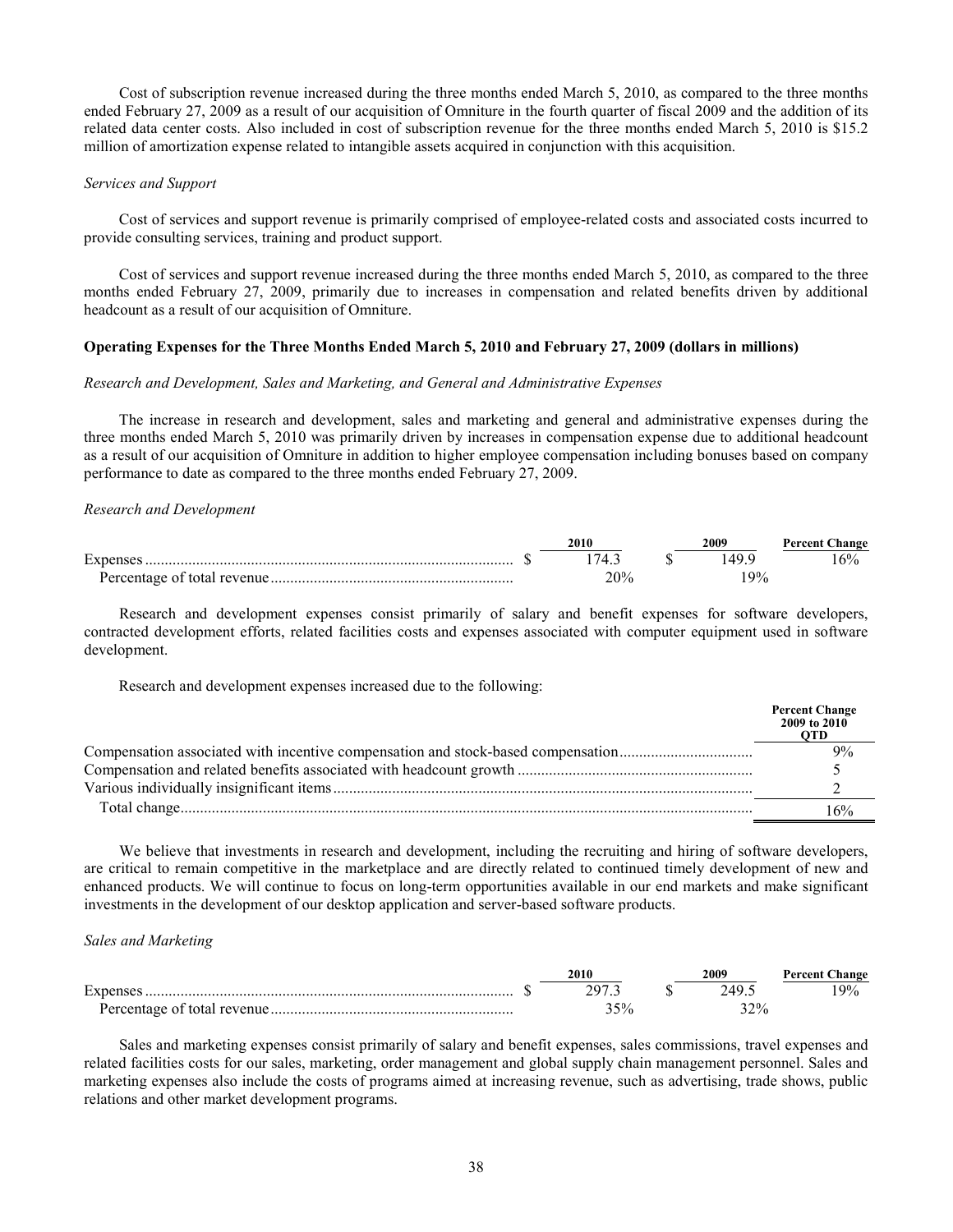Sales and marketing expenses increased due to the following:

|                                                                                                          | Percent Change<br>2009 to 2010<br><b>OTD</b> |
|----------------------------------------------------------------------------------------------------------|----------------------------------------------|
| Compensation associated with incentive compensation and stock-based compensation                         | 12%                                          |
|                                                                                                          |                                              |
| Marketing spending related to product launches and overall marketing efforts to further increase revenue |                                              |
|                                                                                                          |                                              |
|                                                                                                          | 9%                                           |

*General and Administrative*

|                             | 2010       | 2009 | <b>Percent Change</b> |
|-----------------------------|------------|------|-----------------------|
| Expense                     |            |      | 23%                   |
| Percentage of total revenue | $^{10}$ /0 | ∩∩   |                       |

General and administrative expenses consist primarily of compensation and benefit expenses, travel expenses and related facilities costs for our finance, facilities, human resources, legal, information services and executive personnel. General and administrative expenses also include outside legal and accounting fees, provision for bad debts, expenses associated with computer equipment and software used in the administration of the business, charitable contributions and various forms of insurance.

General and administrative expenses increased due to the following:

|                                                                                  | <b>Percent Change</b><br>2009 to 2010<br><b>OTD</b> |
|----------------------------------------------------------------------------------|-----------------------------------------------------|
| Compensation associated with incentive compensation and stock-based compensation | $11\%$                                              |
|                                                                                  |                                                     |
|                                                                                  | $\mathbf{3}$                                        |
|                                                                                  |                                                     |
|                                                                                  |                                                     |
|                                                                                  |                                                     |
|                                                                                  | 23%                                                 |

#### *Restructuring Charges*

|                             | 2010     | 2009                        | <b>Percent Change</b> |
|-----------------------------|----------|-----------------------------|-----------------------|
| Expense                     |          |                             | $(6)\%$               |
| Percentage of total revenue | $\Omega$ | $\mathcal{D}^0$<br><u>.</u> |                       |

# *Fiscal 2009 Restructuring Plan*

On November 10, 2009, in order to appropriately align our costs in connection with our fiscal 2010 operating plan, we initiated a restructuring plan consisting of reductions of up to approximately 630 full-time positions worldwide and the consolidation of facilities. The restructuring activities related to this plan affected only those employees that were associated with Adobe prior to the acquisition of Omniture on October 23, 2009.

In the first quarter of fiscal 2010, we continued to implement restructuring activities under this plan. We vacated approximately 8,000 square feet of sales facilities in Australia, Canada, Denmark and the U.S. We accrued \$0.4 million for the fair value of our future contractual obligations under these operating leases and we expect to pay these facilities-related liabilities through fiscal 2011. Additionally, we recorded charges of \$11.9 million for termination benefits for the elimination of approximately 159 of the remaining full-time positions expected to be terminated worldwide. The remaining accrual associated with these ongoing termination benefits is expected to be paid during fiscal 2010. We also recorded favorable adjustments of \$1.1 million to reflect reductions in previously recorded estimates of \$0.7 million and fluctuations related to foreign currency translation of \$0.4 million.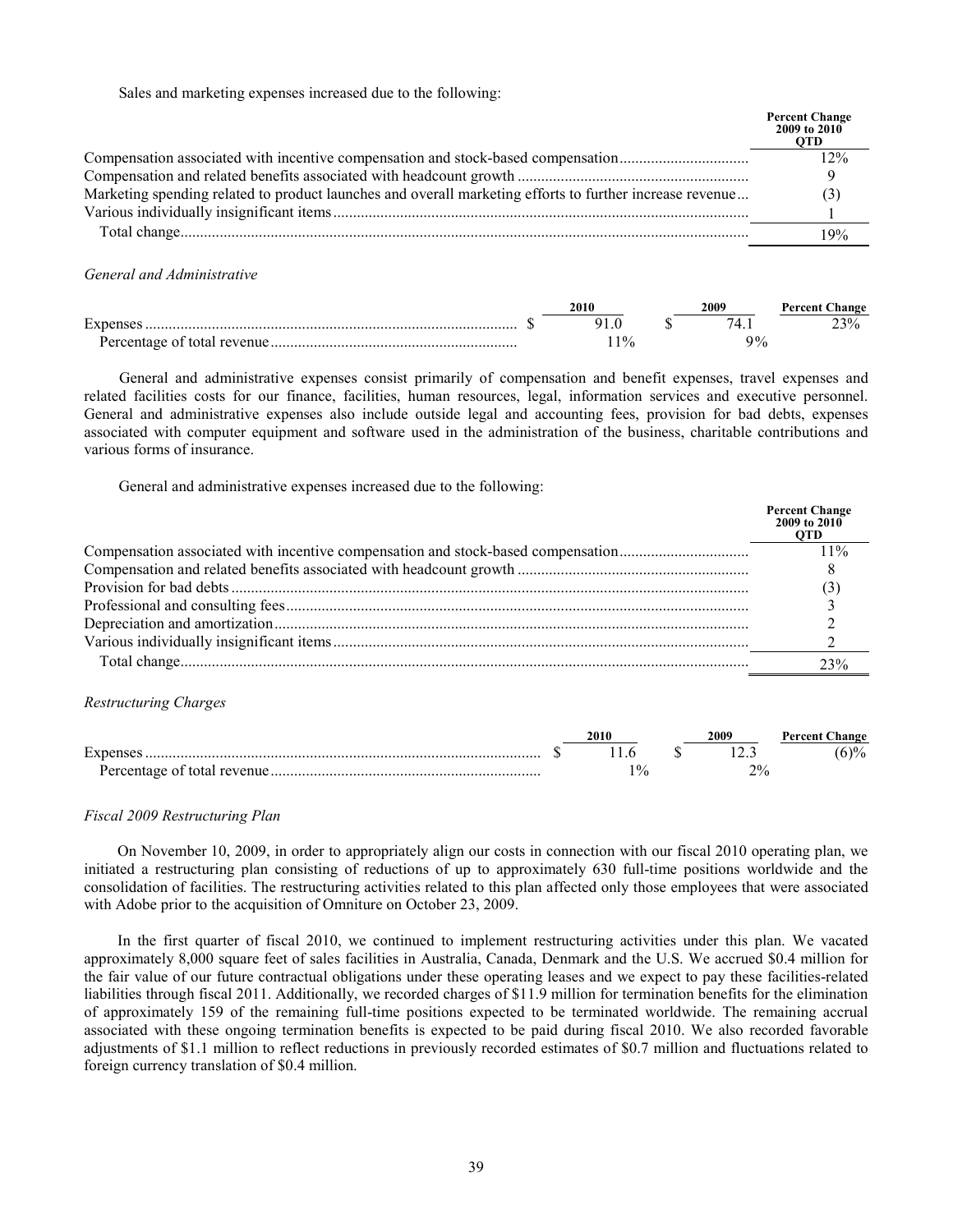#### *Fiscal 2008 Restructuring Plan*

In the fourth quarter of fiscal 2008, we initiated a restructuring program, consisting of reductions in workforce of approximately 560 full-time positions globally and the consolidation of facilities, in order to reduce our operating costs and focus our resources on key strategic priorities.

In the first quarter of fiscal 2009, we continued to implement restructuring activities under this program. We vacated approximately 89,000 square feet of research and development and sales facilities in the U.S., the United Kingdom and Canada. We accrued \$8.5 million for the fair value of our future contractual obligations under these operating leases using our credit-adjusted risk-free interest rate, estimated at approximately 6% as of the date we ceased to use the leased properties. This amount is net of the fair value of future estimated sublease income of approximately \$4.4 million. We also recorded additional charges of \$3.4 million for termination benefits for the elimination of substantially all of the remaining 100 fulltime positions expected to be terminated.

We expect to pay facilities-related liabilities through fiscal 2013 and the remaining liabilities associated with termination benefits in the second quarter of fiscal 2010.

*See [Note 11 of our Notes to Condensed Consolidated Financial Statements for further information regarding our](#page-20-0)  restructuring plans.*

#### *Amortization of Purchased Intangibles*

|                             | 2010 | 2009 | <b>Percent Change</b> |
|-----------------------------|------|------|-----------------------|
| Expense                     |      |      | 8%                    |
| Percentage of total revenue | 2%   | 2%   |                       |

Amortization expense increased during the three months ended March 5, 2010, as compared to the three months ended February 27, 2009 as a result of intangible assets purchased through our acquisition of Omniture in the fourth quarter of fiscal 2009 offset by a decrease in amortization associated with the intangible assets purchased through our Macromedia acquisition which were fully amortized at the end of fiscal 2009.

# **Non-Operating Income (Expense) for the Three Months Ended March 5, 2010 and February 27, 2009 (dollars in millions)**

|  | 2010   | 2009    | <b>Percent Change</b> |
|--|--------|---------|-----------------------|
|  |        | 133     | (95)%                 |
|  |        | $2\%$   |                       |
|  |        | (0.8)   | 863%                  |
|  | (1)%   |         |                       |
|  | (3.5)  | (17.3)  | (80)%                 |
|  |        | $(2)\%$ |                       |
|  | (10.6) | (4.8)   | (121)%                |

 $\mathcal{L}_\text{max}$  and  $\mathcal{L}_\text{max}$  and  $\mathcal{L}_\text{max}$  and  $\mathcal{L}_\text{max}$  and  $\mathcal{L}_\text{max}$ Percentage is not meaningful.

# *Interest and Other Income, Net*

Interest and other income, net, consists primarily of interest earned on cash, cash equivalents and short-term fixed income investments. Interest and other income, net also includes foreign exchange gains and losses, including those from hedging revenue transactions primarily denominated in Japanese Yen and Euro currencies.

Interest and other income, net, decreased during the three months ended March 5, 2010 as compared to the three months ended February 27, 2009 due to lower average interest rates, partially offset by an increase in average investment balances, as well as increased foreign currency losses.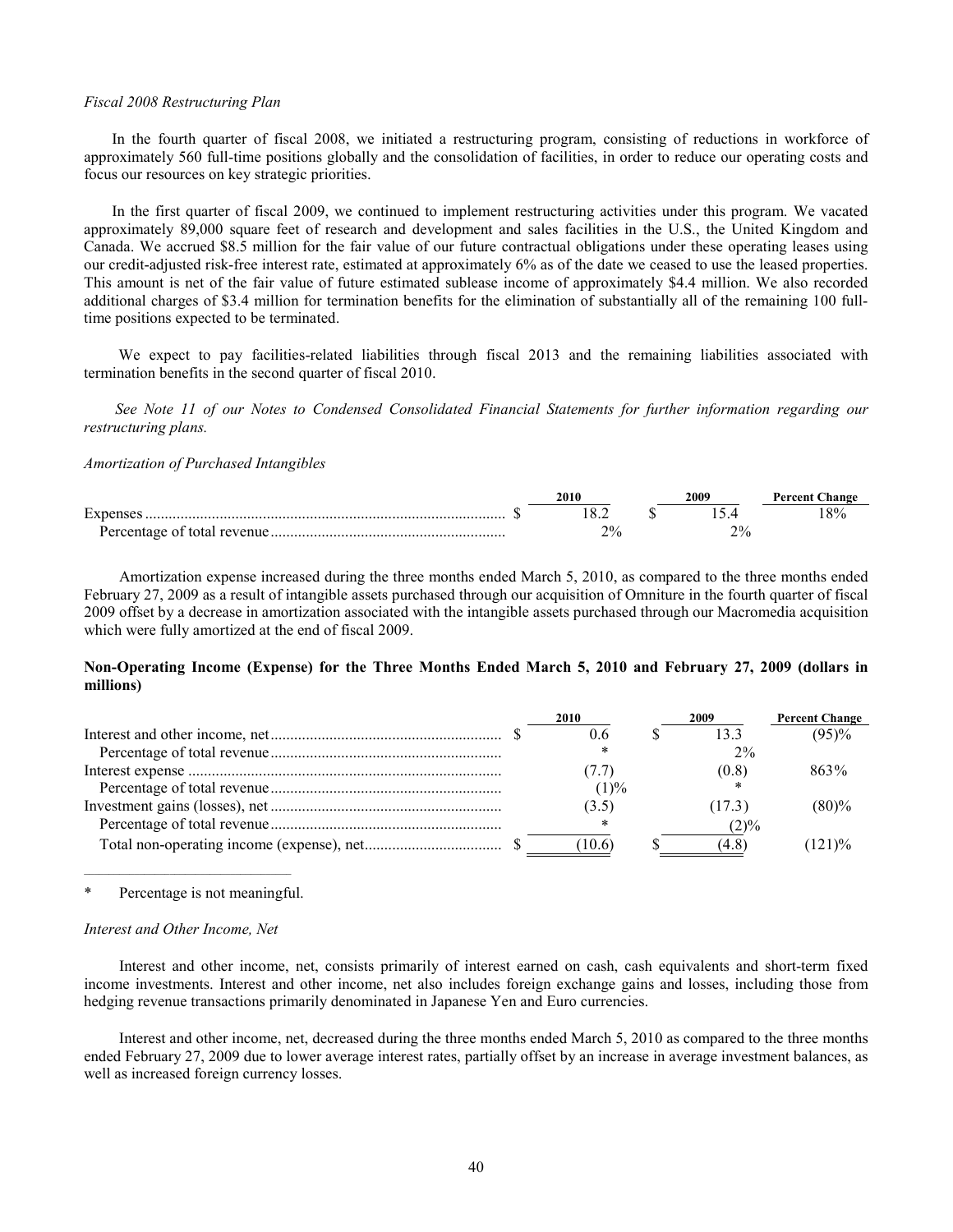#### *Interest Expense*

In February 2010, we issued \$600.0 million of 3.25% senior notes due February 1, 2015 (the "2015 Notes") and \$900.0 million of 4.75% senior notes due February 1, 2020 (the "2020 Notes" and, together with the 2015 Notes, the "Notes"). As of November 27, 2009, we had an outstanding credit facility of \$1.0 billion, which we repaid on February 1, 2010 with a portion of the proceeds from our Notes. The increase in interest expense is primarily due to interest associated with higher borrowings resulting from the issuance of the Notes as well as an increase in our average borrowing rate due to the Notes.

### *Investment Gains (Losses), Net*

Investment gains (losses), net, consists principally of realized gains or losses from the sale of marketable equity investments, other-than-temporary declines in the value of marketable and non-marketable equity securities, unrealized holding gains and losses associated with our deferred compensation plan assets (classified as trading securities), and gains and losses of Adobe Ventures. Our net investment losses for the three months ended March 5, 2010 decreased primarily due to other-than-temporary impairment charges on certain of our direct investments during the three months ended February 27, 2009 that did not recur during the three months ended March 5, 2010.

# **Provision for Income Taxes for the Three Months Ended March 5, 2010 and February 27, 2009 (dollars in millions)**

|           | 2010  | 2009                | <b>Percent Change</b> |
|-----------|-------|---------------------|-----------------------|
| Provision |       |                     | 16)%                  |
|           |       |                     |                       |
|           | 23.5% | 23.0 <sup>o</sup> % |                       |

Our effective tax rate increased approximately one percentage point during the three months ended March 5, 2010 as compared to the three months ended February 27, 2009. The increase was primarily related to the expiration of the U.S. research and development credit on December 31, 2009.

#### *Accounting for Uncertainty in Income Taxes*

The gross liability for unrecognized tax benefits at March 5, 2010 was \$217.5 million, exclusive of interest and penalties. If the total unrecognized tax benefits at March 5, 2010 were recognized in the future, \$200.2 million of unrecognized tax benefits would decrease the effective tax rate, which is net of an estimated \$17.3 million federal benefit related to deducting certain payments on future tax returns.

As of March 5, 2010, the combined amount of accrued interest and penalties related to tax positions taken on our tax returns was approximately \$16.2 million. This amount is included in non-current income taxes payable.

The timing of the resolution of income tax examinations is highly uncertain as are the amounts and timing of tax payments that are part of any audit settlement process. These events could cause large fluctuations in the balance sheet classification of current and non-current assets and liabilities. We believe that within the next 12 months, it is reasonably possible that either certain audits will conclude or statutes of limitations on certain income tax examination periods will expire, or both. Given the uncertainties described, we can only determine a range of estimated potential decreases in underlying unrecognized tax benefits equal to \$0 to approximately \$13 million. These amounts would decrease income tax expense as a result of our adoption of new accounting standards related to business combinations in fiscal 2010*.*

#### *Repatriation of Undistributed Foreign Earnings*

In December 2009, we repatriated \$700 million of undistributed foreign earnings for which a deferred tax liability had been previously accrued. As such, a long-term deferred tax liability of approximately \$200 million was reclassified to current income taxes payable.

# **Recent Accounting Pronouncements Not Yet Effective**

#### *Fair Value Measurements*

In January 2010, the FASB issued new accounting guidance related to the disclosure requirements for fair value measurements and provides clarification for existing disclosures requirements. More specifically, this update will require (a) an entity to disclose separately the amounts of significant transfers in and out of Levels 1 and 2 fair value measurements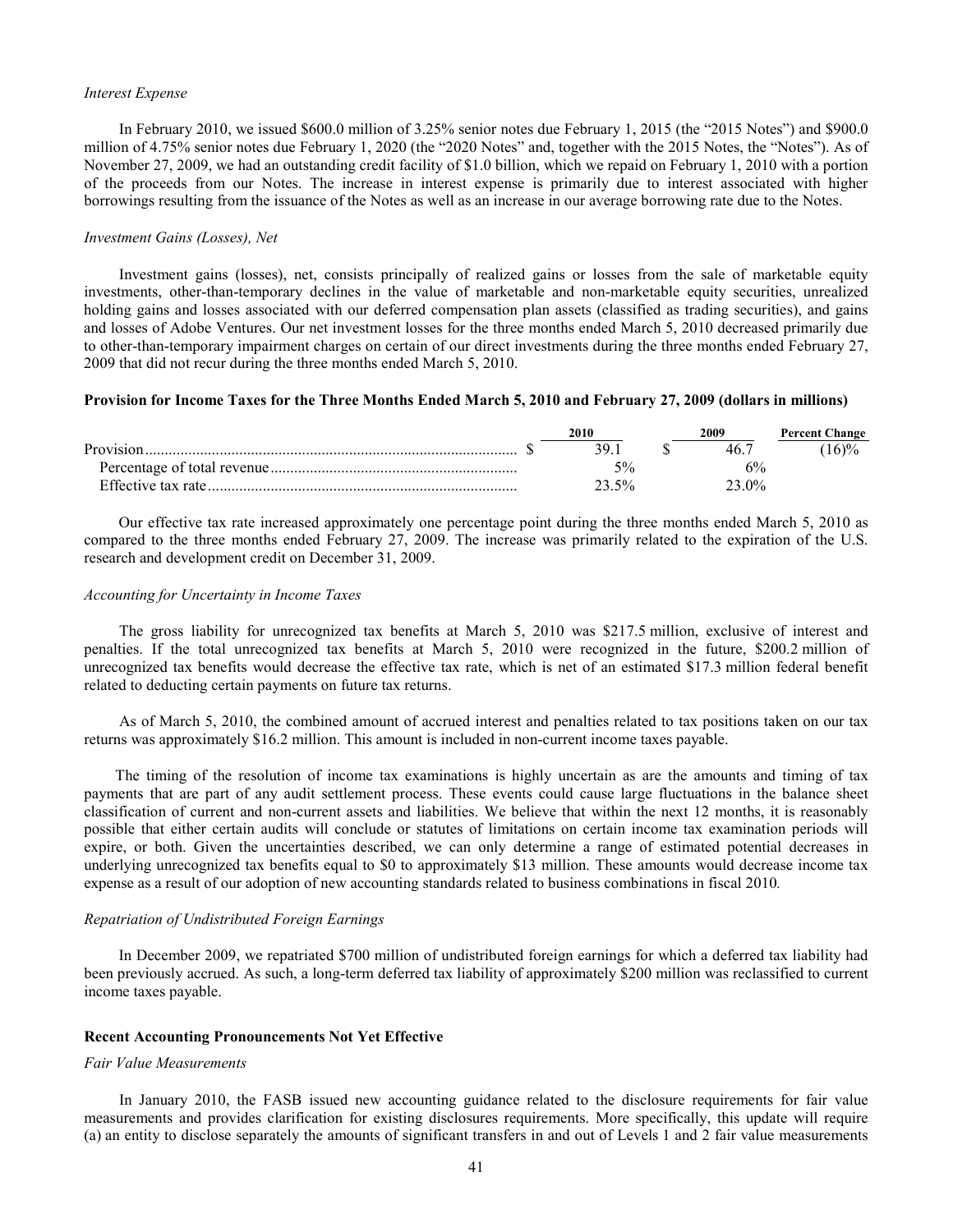and to describe the reasons for the transfers; and (b) information about purchases, sales, issuances and settlements to be presented separately (i.e. present the activity on a gross basis rather than net) in the reconciliation for fair value measurements using significant unobservable inputs (Level 3 inputs). This guidance clarifies existing disclosure requirements for the level of disaggregation used for classes of assets and liabilities measured at fair value and requires disclosures about the valuation techniques and inputs used to measure fair value for both recurring and nonrecurring fair value measurements using Level 2 and Level 3 inputs. The new disclosures and clarifications of existing disclosures are effective for interim and annual reporting periods beginning after December 15, 2009, except for the disclosure requirements related to the purchases, sales, issuances and settlements in the rollforward activity of Level 3 fair value measurements. Those disclosure requirements are effective for fiscal years ending after December 31, 2010. We will adopt the new disclosures in the second quarter of fiscal 2010 and the Level 3 requirements in the first quarter of fiscal 2012. We do not believe the adoption of this guidance will have a material impact to our consolidated financial statements.

# **LIQUIDITY AND CAPITAL RESOURCES**

This data should be read in conjunction with our Condensed Consolidated Statements of Cash flows.

| (in millions) | March 5.<br>2010 | November 27.<br>2009 |
|---------------|------------------|----------------------|
|               | 26724            | 1.904.5              |
|               | 2.276.4          | 1.629.1              |
|               | 5 1 7 1 4        | 48906                |

A summary of our cash flows is as follows (in millions):

|  | March 5.<br>2010 | February 27,<br>2009 |
|--|------------------|----------------------|
|  | 2598             | 365.7                |
|  | (208.7)          | (131.5)              |
|  | 540.2            | 28.7                 |
|  | (1.3)            | (0.4)                |
|  | 590.0            | 262.5                |

Our primary source of cash is receipts from revenue. The primary uses of cash are payroll related expenses; general operating expenses including marketing, travel and office rent; and cost of product revenue. Other sources of cash are proceeds from the exercise of employee options and participation in the employee stock purchase plan ("ESPP"). Another use of cash is our stock repurchase program, which is described below.

# *Cash Flows from Operating Activities*

Net cash provided by operating activities of \$259.8 million for the three months ended March 5, 2010, was primarily comprised of net income plus the net effect of non-cash items. The primary working capital sources of cash were net income coupled with decreases in trade receivables and increases in income taxes payable and deferred revenue. Trade receivables decreased primarily from revenue that was shipped in the second half of the fourth quarter of fiscal 2009 and collected during the first quarter of fiscal 2010. Income taxes payable increased primarily due to reclassifications in tax liabilities associated largely with the repatriation of undistributed foreign earnings. Increases in deferred revenue related primarily to net activity from our acquisition of Omniture and the related renewal of calendar-year based contracts in addition to our free of charge upgrades for our CS5 product launch in the second quarter of fiscal 2010, as well as increases in maintenance and support orders.

The primary working capital uses of cash were decreases in accrued expenses, accrued restructuring and trade payables. Accrued expenses decreased primarily due to the adoption of a new vacation policy which eliminated the vacation accrual for exempt employees in the U.S. beginning in the first quarter of fiscal 2010. Accrued restructuring decreased primarily due to payments related to the 2009 and Omniture restructuring plans that were initiated in the fourth quarter of fiscal 2009, offset in part by new charges.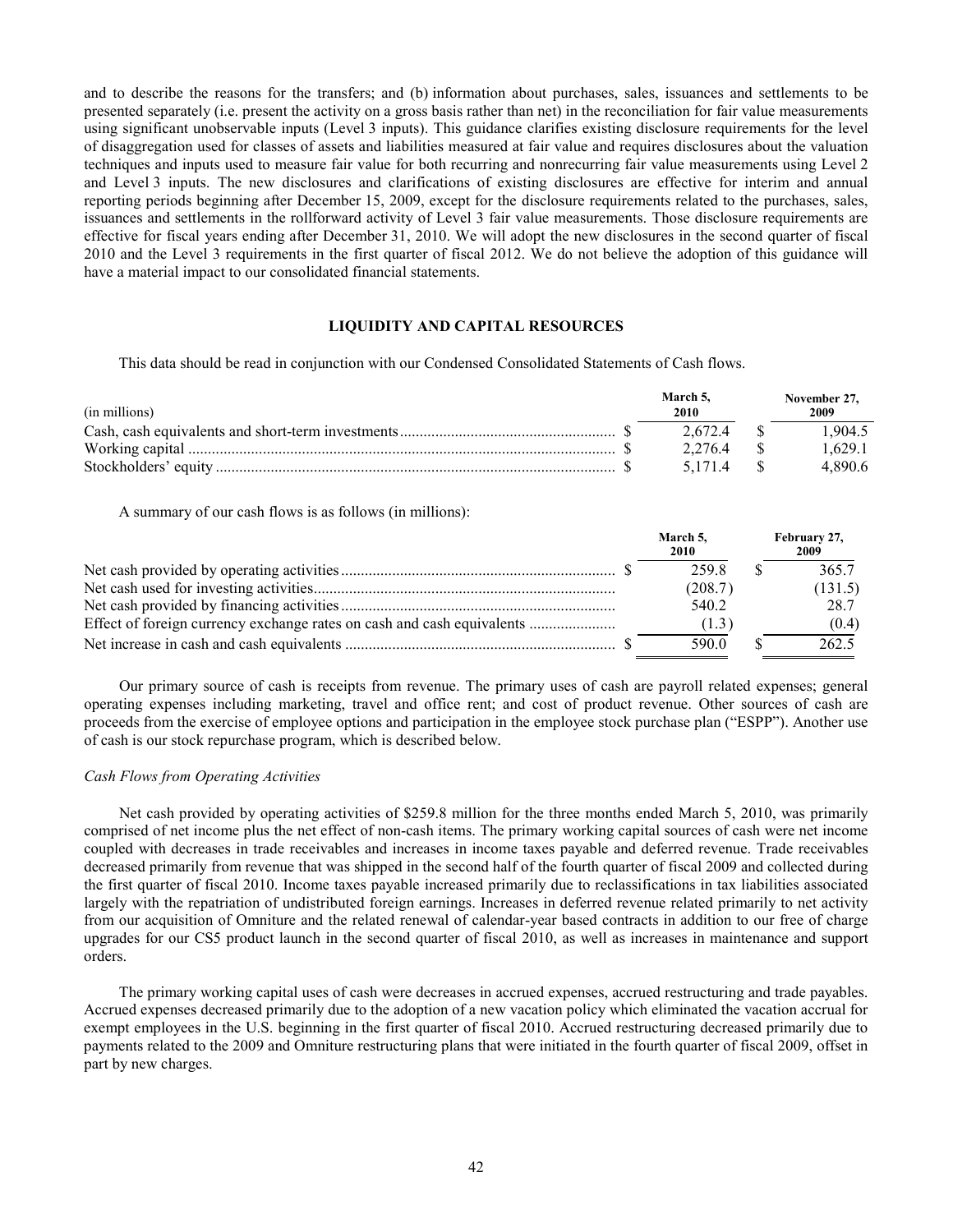#### *Cash Flows from Investing Activities*

Net cash used for investing activities of \$208.7 million for the three months ended March 5, 2010, was primarily due to purchases of short-term investments, offset in part by maturities and sales of short-term investments.

Other uses of cash during the three months ended March 5, 2010 represented purchases of property and equipment and long-term investments and other assets, offset in part by a decrease in our restricted cash balance (in "Other" on our Condensed Consolidated Statements of Cash Flows) and proceeds from the sale of equity securities.

# *Cash Flows from Financing Activities*

In February 2010, we issued \$600.0 million of 3.25% senior notes due February 1, 2015 and \$900.0 million of 4.75% senior notes due February 1, 2020. Our proceeds were approximately \$1.494 billion which is net of an issuance discount of \$6.561 million. The Notes rank equally with our other unsecured and unsubordinated indebtedness. In addition, we incurred issuance costs of approximately \$10.7 million. Both the discount and issuance costs are being amortized to interest expense over the respective terms of the Notes using the effective interest method. Interest is payable semi-annually, in arrears, on February 1 and August 1, commencing on August 1, 2010. The proceeds from this offering are available for general corporate purposes. As of March 5, 2010, the amount outstanding under the Notes was \$1.494 billion, which is included in long-term liabilities on our Condensed Consolidated Balance Sheets. *See Note [16 of our Notes to Condensed Consolidated](#page-27-0)  [Financial Statements for more detailed information.](#page-27-0)*

On February 1, 2010, we used \$1.0 billion of the proceeds from the Notes offering to pay the outstanding balance on our credit facility, and as of March 5, 2010, this facility has no outstanding balance. We are in compliance with all of our covenants under our credit facility and the entire \$1.0 billion credit line under this facility remains available for borrowing.

Net cash from financing activities of \$540.2 million for the three months ended March 5, 2010, was primarily due to proceeds from our Notes and treasury stock issuances, offset in part by payment of the outstanding balance on our credit facility.

We expect to continue our investing activities, including short-term and long-term investments, venture capital, facilities expansion and purchases of computer systems for research and development, sales and marketing, product support and administrative staff. Furthermore, cash reserves may be used to repurchase stock under our stock repurchase program and to strategically acquire companies, products or technologies that are complementary to our business.

# **Restructuring**

During the past several years, we have initiated the following four restructuring plans, two of which were the result of large acquisitions:

- Fiscal 2009 Restructuring Plan
- Fiscal 2008 Restructuring Plan
- Omniture Restructuring Plan
- Macromedia Restructuring Plan

At March 5, 2010, we have accrued total restructuring charges of approximately \$25.9 million of which approximately \$13.4 million relates to ongoing termination benefits and contract terminations and are expected to be paid during fiscal 2010. The remaining \$12.5 million relates to the cost of closing redundant facilities and are expected to be paid through fiscal 2013.

During the first quarter of fiscal 2010, we made payments related to the above restructuring plans totaling approximately \$30.3 million which consisted of approximately \$28.5 million related to termination benefits and contract terminations and approximately \$1.8 million related to the cost of closing redundant facilities.

We believe that our existing cash and cash equivalents, short-term investments and cash generated from operations will be sufficient to meet the cash outlays for the restructuring actions described above.

*[See Note 11 of our Notes to Condensed Consolidated Financial Statements for more detailed information regarding our](#page-20-0)  restructuring plans.*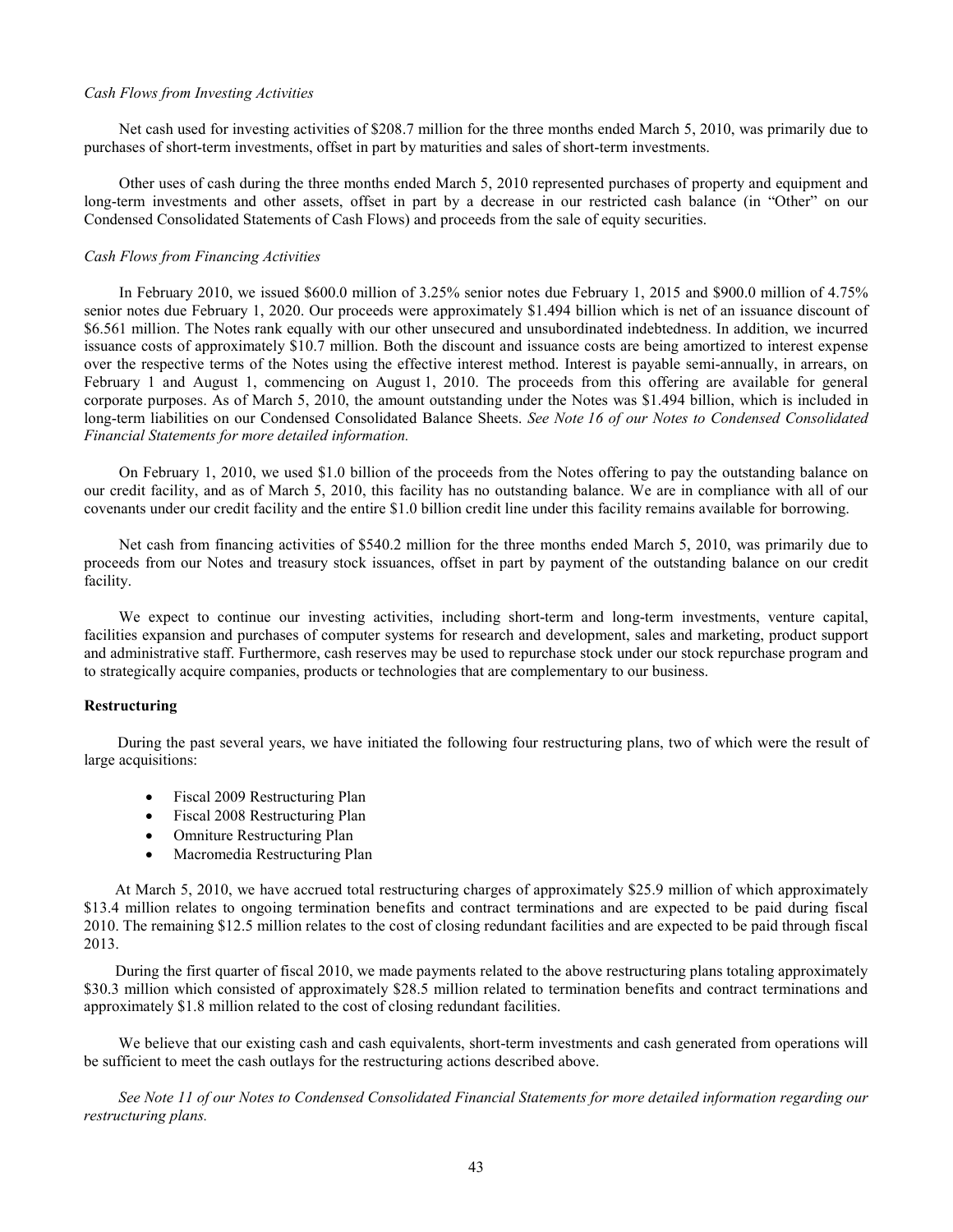#### **Other Liquidity and Capital Resources Considerations**

Our existing cash, cash equivalents and investment balances may fluctuate during the remainder of fiscal 2010 due to changes in our planned cash outlay, including changes in incremental costs such as direct and integration costs related to the Omniture acquisition. Cash from operations could also be affected by various risks and uncertainties, including, but not limited to the risks detailed in Part II, Item 1A titled "Risk Factors". However, based on our current business plan and revenue prospects, we believe that our existing balances, our anticipated cash flows from operations and our available credit facility will be sufficient to meet our working capital and operating resource expenditure requirements for the next twelve months.

At March 5, 2010, the amount outstanding under the Notes was \$1.494 billion. On February 1, 2010, we used \$1.0 billion of the proceeds from this offering to pay the outstanding balance on our credit facility. The remainder of the proceeds from this offering are available for general corporate purposes. There is no outstanding balance under our credit facility and the entire \$1.0 billion credit line under this facility remains available for borrowing.

We use professional investment management firms to manage a large portion of our invested cash. External investment firms managed, on average, 49% of our consolidated invested balances during the first quarter of fiscal 2010. Within the U.S., the portfolio is invested primarily in money market funds for working capital purposes. Outside of the U.S., our fixed income portfolio is primarily invested in U.S. Treasury securities.

#### **Stock Repurchase Program**

We did not enter into any new structured repurchase agreements during the three months ended March 5, 2010 and February 27, 2009. We have previously entered into these agreements in order to take advantage of repurchasing shares at a guaranteed discount to the Volume Weighted Average Price ("VWAP") of our common stock over a specified period of time. We only enter into such transactions when the discount that we receive is higher than the foregone return on our cash prepayments to the financial institutions. There were no explicit commissions or fees on these structured repurchases. Under the terms of the agreements, there is no requirement for the financial institutions to return any portion of the prepayment to us.

The financial institutions agree to deliver shares to us at monthly intervals during the contract term. The parameters used to calculate the number of shares deliverable are: the total notional amount of the contract, the number of trading days in the contract, the number of trading days in the interval, and the average VWAP of our stock during the interval less the agreed upon discount. During the three months ended March 5, 2010, we repurchased approximately 1.7 million shares at an average price per share of \$36.21 through structured repurchase agreements entered into during fiscal 2009. During the three months ended February 27, 2009, we repurchased approximately 5.0 million shares at an average price of \$22.79 through structured repurchase agreements entered into during fiscal 2008.

Subsequent to March 5, 2010, as part of our stock repurchase program, we entered into a structured stock repurchase agreement with a large financial institution whereupon we provided them with a prepayment of \$250.0 million. This amount will be classified as treasury stock on our Condensed Consolidated Balance Sheets. *See [Notes](#page-23-0) 12 and [19 of ou](#page-29-0)r Notes to Condensed Consolidated Financial Statements for further discussion of our stock repurchase program.*

*Refer to Part II, Item 2 in this report for share repurchases [during the quarter ended March 5, 2010.](#page-56-0)*

# **Off-Balance Sheet Arrangements and Aggregate Contractual Obligations**

We presented our contractual obligations in our Annual Report on Form 10-K for the fiscal year ended November 27, 2009. Our principal commitments as of March 5, 2010 consist of obligations under operating leases, royalty agreements and various service agreements. Except as discussed below, there have been no significant changes in those obligations during the first quarter of fiscal 2010. *See [Notes](#page-25-0) 15 and [16 of o](#page-27-0)ur Notes to Condensed Consolidated Financial Statements for more detailed information.*

# *Notes*

In February 2010, we issued \$600.0 million of 3.25% senior notes due February 1, 2015 and \$900.0 million of 4.75% senior notes due February 1, 2020. As of November 27, 2009, we had an outstanding credit facility of \$1.0 billion which we repaid on February 1, 2010 using the proceeds from the Notes.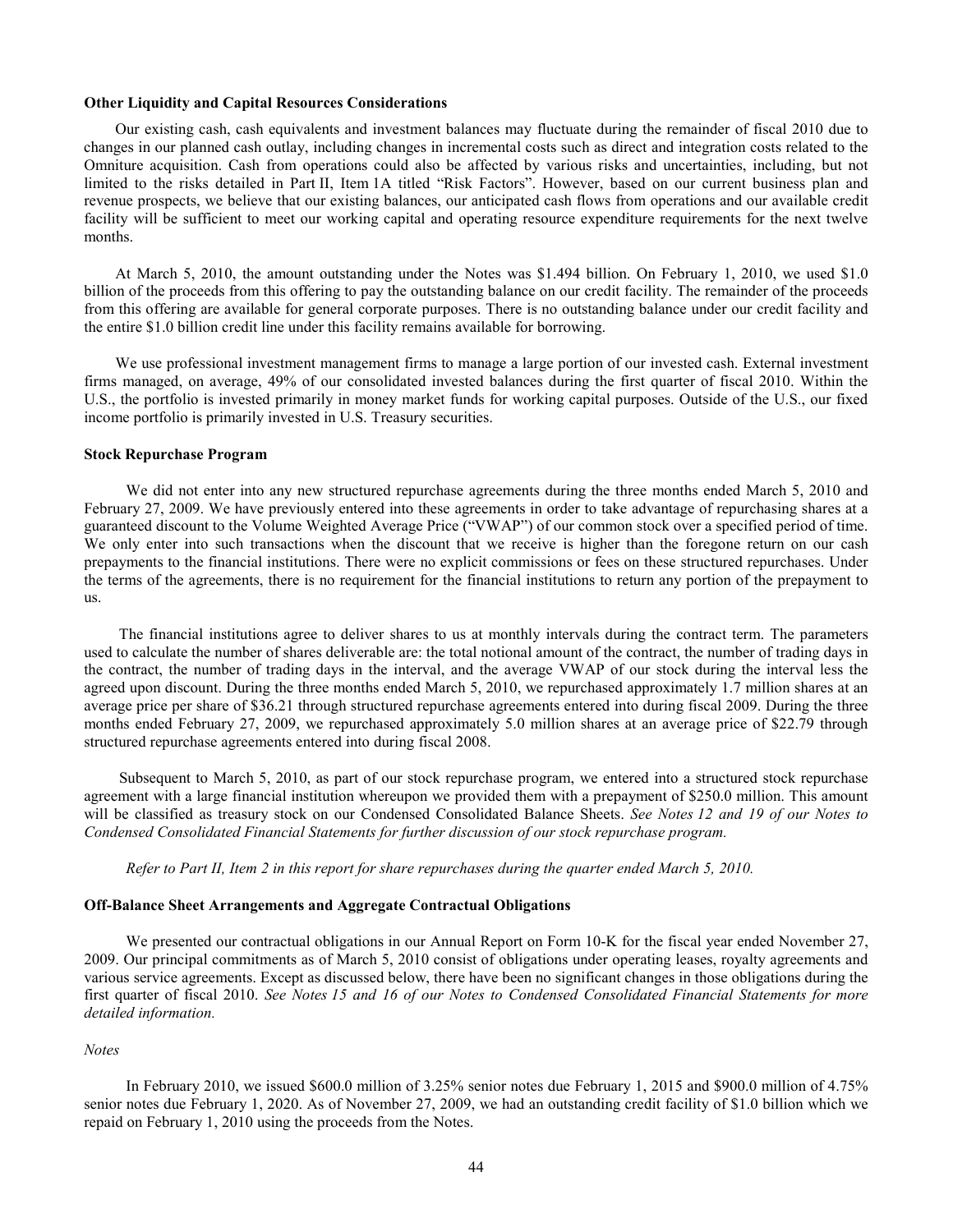<span id="page-44-0"></span>Interest on the Notes are payable semi-annually, in arrears on February 1 and August 1, commencing on August 1, 2010. At March 5, 2010, our maximum commitment for interest payments under the Notes was \$525.0 million. *[See Note](#page-27-0) 16 [of our Notes to Condensed Consolidated Financial Statements for more detailed information.](#page-27-0)*

#### *Financial Covenants*

Our credit facility contains a financial covenant requiring us not to exceed a certain maximum leverage ratio. Our leases for the East and West Towers and the Almaden Tower are both subject to standard covenants including certain financial ratios as defined in the lease agreements that are reported to the lessors quarterly. As of March 5, 2010, we were in compliance with all of our covenants. Our Notes do not contain any financial covenants. We believe these covenants will not impact our credit or cash in the coming fiscal year or restrict our ability to execute our business plan.

# *Royalties*

We have certain royalty commitments associated with the shipment and licensing of certain products. Royalty expense is generally based on a dollar amount per unit shipped or a percentage of the underlying revenue.

#### *Guarantees*

The lease agreements for our corporate headquarters provide for residual value guarantees. The fair value of a residual value guarantee in lease agreements entered into after December 31, 2002, must be recognized as a liability on our Condensed Consolidated Balance Sheets. As such, we recognized \$5.2 million and \$3.0 million in liabilities, related to the extended East and West Towers and Almaden Tower leases, respectively. These liabilities are recorded in other long-term liabilities with the offsetting entry recorded as prepaid rent in other assets. The balance will be amortized to our Condensed Consolidated Statements of Income over the life of the leases. As of March 5, 2010 and November 27, 2009, the unamortized portion of the fair value of the residual value guarantees, for both leases, remaining in other long-term liabilities and prepaid rent was \$1.2 million and \$1.3 million, respectively.

### *Indemnifications*

In the normal course of business, we provide indemnifications of varying scope to customers against claims of intellectual property infringement made by third parties arising from the use of our products. Historically, costs related to these indemnification provisions have not been significant and we are unable to estimate the maximum potential impact of these indemnification provisions on our future results of operations.

To the extent permitted under Delaware law, we have agreements whereby we indemnify our directors and officers for certain events or occurrences while the director or officer is, or was serving, at our request in such capacity. The indemnification period covers all pertinent events and occurrences during the director's or officer's lifetime. The maximum potential amount of future payments we could be required to make under these indemnification agreements is unlimited; however, we have director and officer insurance coverage that limits our exposure and enables us to recover a portion of any future amounts paid. We believe the estimated fair value of these indemnification agreements in excess of applicable insurance coverage is minimal.

As part of our limited partnership interest in Adobe Ventures, we have provided a general indemnification to Granite Ventures, an independent venture capital firm and sole general partner of Adobe Ventures, for certain events or occurrences while Granite Ventures is, or was serving, at our request in such capacity provided that Granite Ventures acts in good faith on behalf of the partnership. We are unable to develop an estimate of the maximum potential amount of future payments that could potentially result from any hypothetical future claim, but believe the risk of having to make any payments under this general indemnification to be remote.

# **ITEM 3. QUANTITATIVE AND QUALITATIVE DISCLOSURES ABOUT MARKET RISK**

We believe that there have been no significant changes in our market risk exposures for the three months ended March 5, 2010.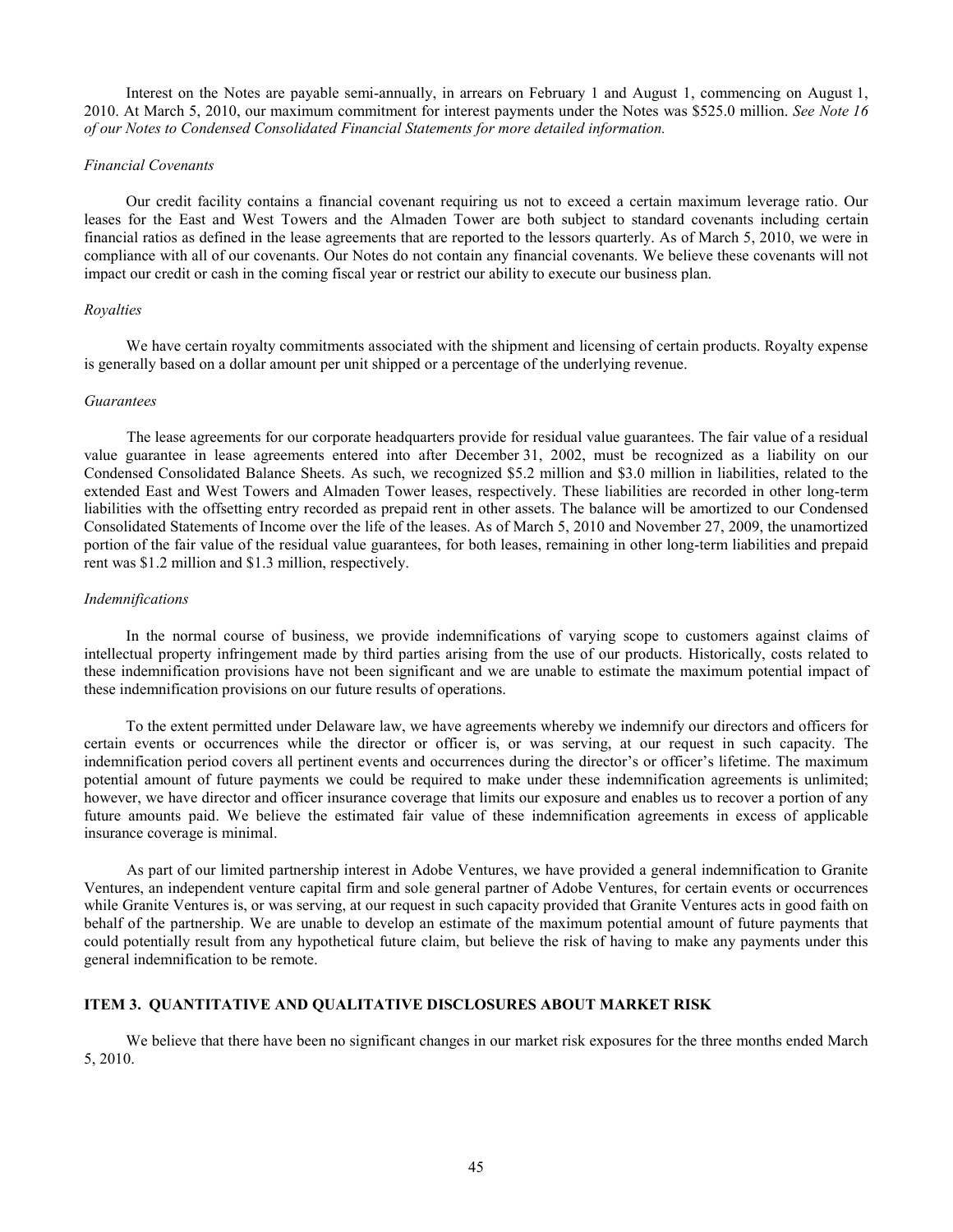# <span id="page-45-0"></span>**ITEM 4. CONTROLS AND PROCEDURES**

Based on their evaluation as of March 5, 2010, our Chief Executive Officer and Chief Financial Officer have concluded that our disclosure controls and procedures (as defined in Rules 13a-15(e) and 15d-15(e) under the Securities Exchange Act of 1934, as amended) were effective at the reasonable assurance level to ensure that the information required to be disclosed by us in this quarterly report on Form 10-Q was (i) recorded, processed, summarized and reported within the time periods specified in the SEC's rules and regulations and (ii) accumulated and communicated to our management, including our Chief Executive Officer and Chief Financial Officer, to allow timely decisions regarding required disclosure.

In October 2009, we acquired Omniture, Inc. We do not expect this acquisition to materially affect our internal controls over financial reporting. We have expanded the scope of a number of our internal processes to include the former operations of Omniture that were not yet fully integrated into our existing internal control processes at March 5, 2010. There were no other changes in our internal controls over financial reporting that occurred during the period covered by this quarterly report on Form 10-Q that have materially affected, or are reasonably likely to materially affect, our internal controls over financial reporting.

Our management, including our Chief Executive Officer and Chief Financial Officer, does not expect that our disclosure controls and procedures or our internal controls over financial reporting will prevent all error and all fraud. A control system, no matter how well conceived and operated, can provide only reasonable, not absolute, assurance that the objectives of the control system are met. Further, the design of a control system must reflect the fact that there are resource constraints, and the benefits of controls must be considered relative to their costs. Because of the inherent limitations in all control systems, no evaluation of controls can provide absolute assurance that all control issues and instances of fraud, if any, within Adobe have been detected.

# **PART II—OTHER INFORMATION**

#### **ITEM 1. LEGAL PROCEEDINGS**

*See Note 15 "Commitments and Contingencies" [of our Notes to Condensed Consolidated Financial Statements](#page-25-0)  regarding our legal proceedings.*

# **ITEM 1A. RISK FACTORS**

As previously discussed, our actual results could differ materially from our forward-looking statements. Factors that might cause or contribute to such differences include, but are not limited to, those discussed below. These and many other factors described in this report could adversely affect our operations, performance and financial condition.

*If we cannot continue to develop, market and distribute new products and services or upgrades or enhancements to existing products and services that meet customer requirements, our operating results could suffer.*

The process of developing new high technology products and services and enhancing existing products and services is complex, costly and uncertain, and any failure by us to anticipate customers' changing needs and emerging technological trends accurately could significantly harm our market share and results of operations. We must make long-term investments, develop or obtain appropriate intellectual property and commit significant resources before knowing whether our predictions will accurately reflect customer demand for our products and services. Our inability to extend our core technologies into new applications and new platforms, including the mobile and embedded devices market, and to anticipate or respond to technological changes could affect continued market acceptance of our products and services and our ability to develop new products and services. Additionally, any delay in the development, production, marketing or distribution of a new product or service or upgrade or enhancement to an existing product or service could cause a decline in our revenue, earnings or stock price and could harm our competitive position. We maintain strategic relationships with third parties with respect to the distribution of certain of our technologies. If we are unsuccessful in establishing or maintaining our strategic relationships with these third parties, our ability to compete in the marketplace or to grow our revenues would be impaired and our operating results would suffer.

We offer our desktop application-based products primarily on Windows and Macintosh platforms. We generally offer our server-based products on the Linux platform as well as the Windows and UNIX platforms. To the extent that there is a slowdown of customer purchases of personal computers on either the Windows or Macintosh platform or in general, to the extent that we have difficulty transitioning product or version releases to new Windows and Macintosh operating systems, or to the extent that significant demand arises for our products or competitive products on other platforms before we choose and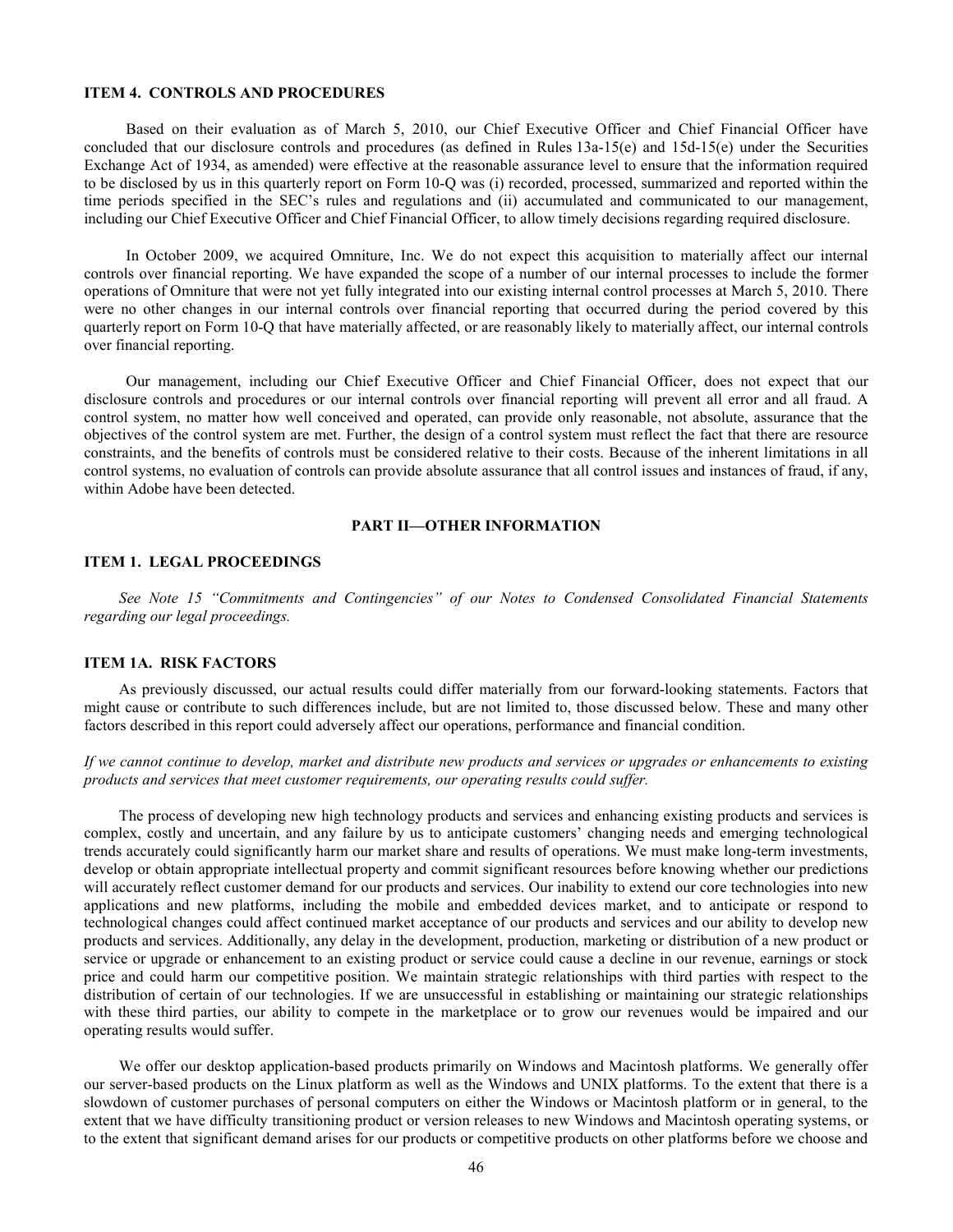are able to offer our products on these platforms our business could be harmed. Additionally, to the extent new releases of operating systems or other third-party products, platforms or devices, such as the Apple iPhone or iPad, make it more difficult for our products to perform, and our customers are persuaded to use alternative technologies, our business could be harmed.

*Introduction of new products, services and business models by existing and new competitors could harm our competitive position and results of operations.*

The markets for our products and services are characterized by intense competition, evolving industry standards and business models, disruptive software and hardware technology developments, frequent new product and service introductions, short product and service life cycles, price cutting, with resulting downward pressure on gross margins, and price sensitivity on the part of consumers. Our future success will depend on our ability to enhance our existing products and services, introduce new products and services on a timely and cost-effective basis, meet changing customer needs, extend our core technology into new applications, and anticipate and respond to emerging standards, business models, software delivery methods and other technological changes. For example, certain versions of Microsoft Windows operating systems contain a fixed document format, XPS, which competes with Adobe PDF. Additionally, certain versions of Microsoft Office offer a feature to save Microsoft Office documents as PDF files, which competes with Adobe PDF creation. Microsoft Expression Studio competes with our Adobe Creative Suite family of products and Microsoft Silverlight and Visual Studio, Web development tools for RIAs, compete with Adobe Flash, Adobe Flex and Adobe AIR. Oracle's (formerly Sun's) JavaFX, alternative approaches to deploying RIAs, compete with Adobe Flash and Adobe AIR. Additionally, HTML5 specifies scripting application programming interfaces which if broadly implemented in browsers could compete with Adobe Flash. Companies, such as Google, Sun, Apple and Microsoft, may introduce competing software offerings for free or open source vendors may introduce competitive products. In addition, recent advances in computing and communications technologies have made the SaaS, or on-demand, business model viable. SaaS allows companies to provide applications, data and related services over the Internet. Providers use primarily advertising or subscription-based revenue models. We are developing and deploying our own SaaS strategies through various business units, including our Omniture business unit, but there are significant competitors in this area as well. For instance, our Omniture Online Marketing Suite competes with Google Analytics, which Google offers free of charge, and other competitive SaaS offerings from companies such as Coremetrics, Yahoo! and WebTrends. If any competing products or services in these areas achieve widespread acceptance, our operating results could suffer. In addition, consolidation has occurred among some of the competitors in our markets. Any further consolidations among our competitors may result in stronger competitors and may therefore harm our results of operations. For additional information regarding our competition and the risks arising out of the competitive environment in which we operate, see the section entitled "Competition" contained in Item 1 of our Annual Report on Form 10-K for fiscal year 2009.

# *If we fail to successfully manage transitions to new business models and markets, our results of operations could be negatively impacted.*

We plan to release numerous new product and service offerings and employ new software delivery methods in connection with our transition to new business models. It is uncertain whether these strategies will prove successful or that we will be able to develop the infrastructure and business models as quickly as our competitors. Market acceptance of these new product and service offerings will be dependent on our ability to include functionality and usability in such releases that address certain customer requirements with which we have limited prior experience and operating history. Some of these new product and service offerings could subject us to increased risk of legal liability related to the provision of services as well as cause us to incur significant technical, legal or other costs. For example, with our introduction of on-demand services, we are entering a market that is at an early stage of development. Market acceptance of such services is affected by a variety of factors, including security reliability of on-demand services, customers concerns with entrusting a third party to store and manage their data, public concerns regarding privacy and the enactment of laws or regulations that restrict our ability to provide such services to customers in the U.S. or internationally. As our business continues to transition to new business models that may be more highly regulated for privacy and data security, and to countries outside the U.S. that have more strict data protection laws, our liability exposure, compliance requirements and costs may increase. In addition, laws in the areas of privacy and behavioral tracking and advertising are likely to be passed in the future, which could result in significant limitations on or changes to the ways in which we can collect, use, store or transmit the personal information of our customers or employees, communicate with our customers, and deliver products and services. Further, any perception of our practices as an invasion of privacy, whether or not illegal, may subject us to public criticism. Existing and potential future privacy laws, increased risks related to unauthorized data disclosures and increasing sensitivity of consumers to use of personal information may create negative public relations related to our business practices.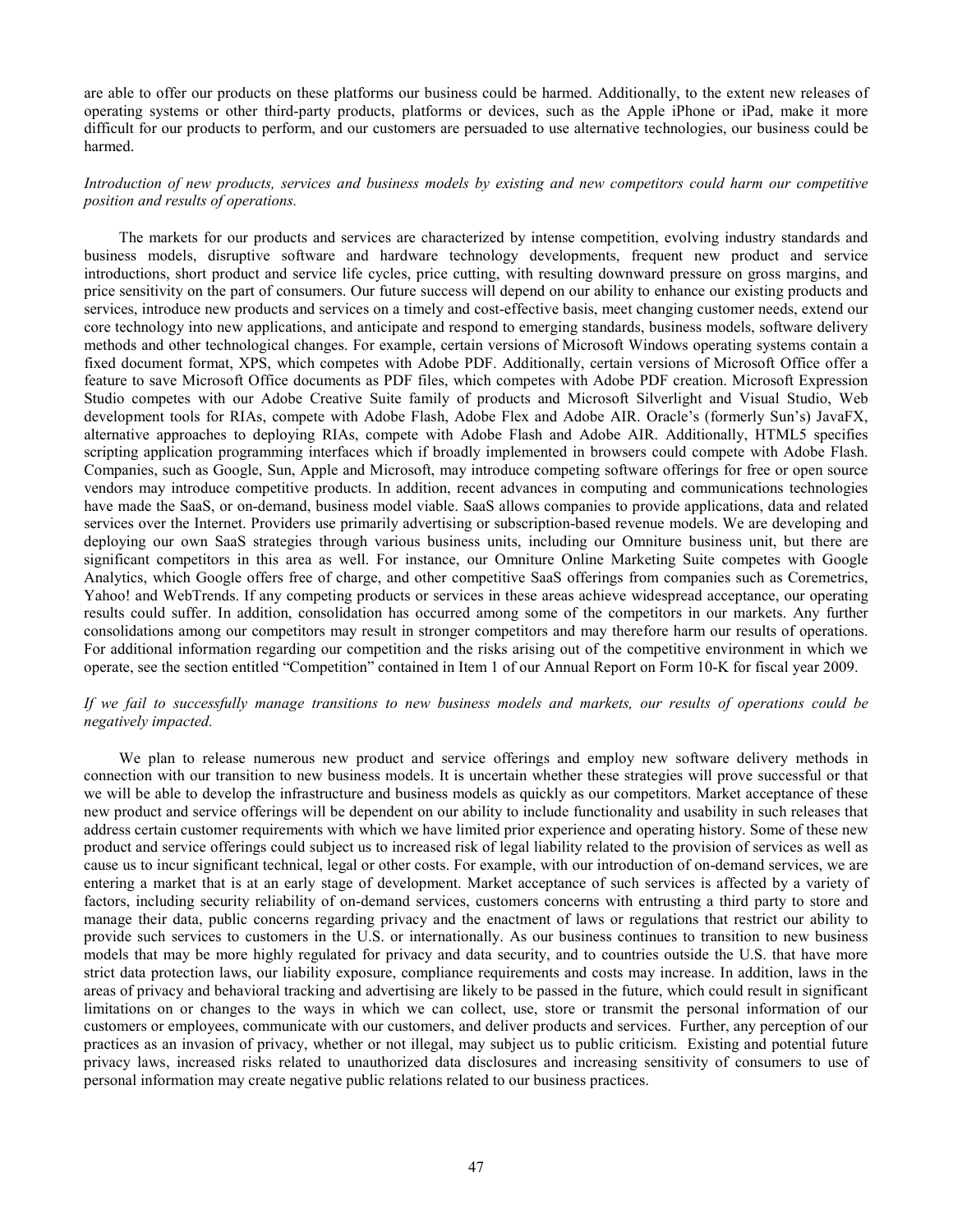Additionally, customer requirements for open standards or open source products could impact adoption or use with respect to some of our products or services. To the extent we incorrectly estimate customer requirements for such products or services or if there is a delay in market acceptance of such products or services, our business could be harmed.

 From time to time we open source certain of our technology initiatives, provide broader open access to our technology, such as opening access to certain of our technologies as part of our Open Screen Project ("OSP") initiative, and release selected technology for industry standardization. These changes may have negative revenue implications and make it easier for our competitors to produce products or services similar to ours. If we are unable to respond to these competitive threats, our business could be harmed.

We are also devoting significant resources to the development of technologies and service offerings in markets where we have a limited operating history, including the enterprise, government and mobile and non-pc device markets. In the enterprise and government markets, we intend to increase our focus on vertical markets such as education, financial services, manufacturing, and the architecture, engineering and construction markets and horizontal markets such as training and marketing. These new offerings and markets require a considerable investment of technical, financial and sales resources, and a scalable organization. Many of our competitors may have advantages over us due to their larger presence, larger developer network, deeper experience in the enterprise, government and mobile and device markets, and greater sales and marketing resources. In the mobile and device markets, our intent is to partner with device makers, manufacturers and telecommunications carriers to embed our technology on their platforms, and in the enterprise and government market our intent is to form strategic alliances with leading enterprise and government solutions and service providers to provide additional resources to further enable penetration of such markets. If we are unable to successfully enter into strategic alliances with device makers, manufacturers, telecommunication carriers and leading enterprise and government solutions and service providers, or if they are not as productive as we anticipate, our market penetration may not proceed as rapidly as we anticipate and our results of operations could be negatively impacted.

# *The economic downturn and continued uncertainty in the financial markets and other adverse changes in general economic or political conditions in any of the major countries in which we do business could adversely affect our operating results.*

As our business has grown, we have become increasingly subject to the risks arising from adverse changes in domestic and global economic and political conditions. Uncertainty about future economic and political conditions makes it difficult for us to forecast operating results and to make decisions about future investments. For example, the direction and relative strength of the global economy continues to be uncertain. If economic growth in the U.S. and other countries continues to be slow and does not improve, many customers may delay or reduce technology purchases, advertising spending or marketing spending. This could result in continued reductions in sales of our products and services, longer sales cycles, slower adoption of new technologies and increased price competition.

The recent global financial crisis that affected the banking system and financial markets and the possibility that financial institutions may continue to consolidate or cease to do business could again result in a tightening in the credit markets, a low level of liquidity in many financial markets, and increased volatility in fixed income, credit, currency and equity markets. There could be a number of follow-on effects from the credit crisis on our business, including insolvency of certain of our key distributors, resellers, OEMs, retailers and systems integrators, ISVs and VARs (collectively referred to as "distributors"), which could impair our distribution channels, inability of customers, including our distributors, to obtain credit to finance purchases of our products and services, and failure of derivative counterparties and other financial institutions, which could negatively impact our treasury operations. Other income and expense could also vary from expectations depending on gains or losses realized on the sale or exchange of financial instruments, impairment charges related to investment securities as well as equity and other investments, interest rates, cash balances, and changes in fair value of derivative instruments. Any of these events would likely harm our business, results of operations and financial condition.

Political instability in any of the major countries we do business in would also likely harm our business, results of operations and financial condition.

# *Revenue from our new businesses may be difficult to predict.*

As previously discussed, we are devoting significant resources to the development of product and service offerings where we have a limited operating history. This makes it difficult to predict revenue and revenue may decline quicker than anticipated. Additionally, we have a limited history of licensing products and offering services in certain markets such as the government and enterprise market and may experience a number of factors that will make our revenue less predictable, including longer than expected sales and implementation cycles, decision to open source certain of our technology initiatives, potential deferral of revenue due to multiple-element revenue arrangements and alternate licensing arrangements. If any of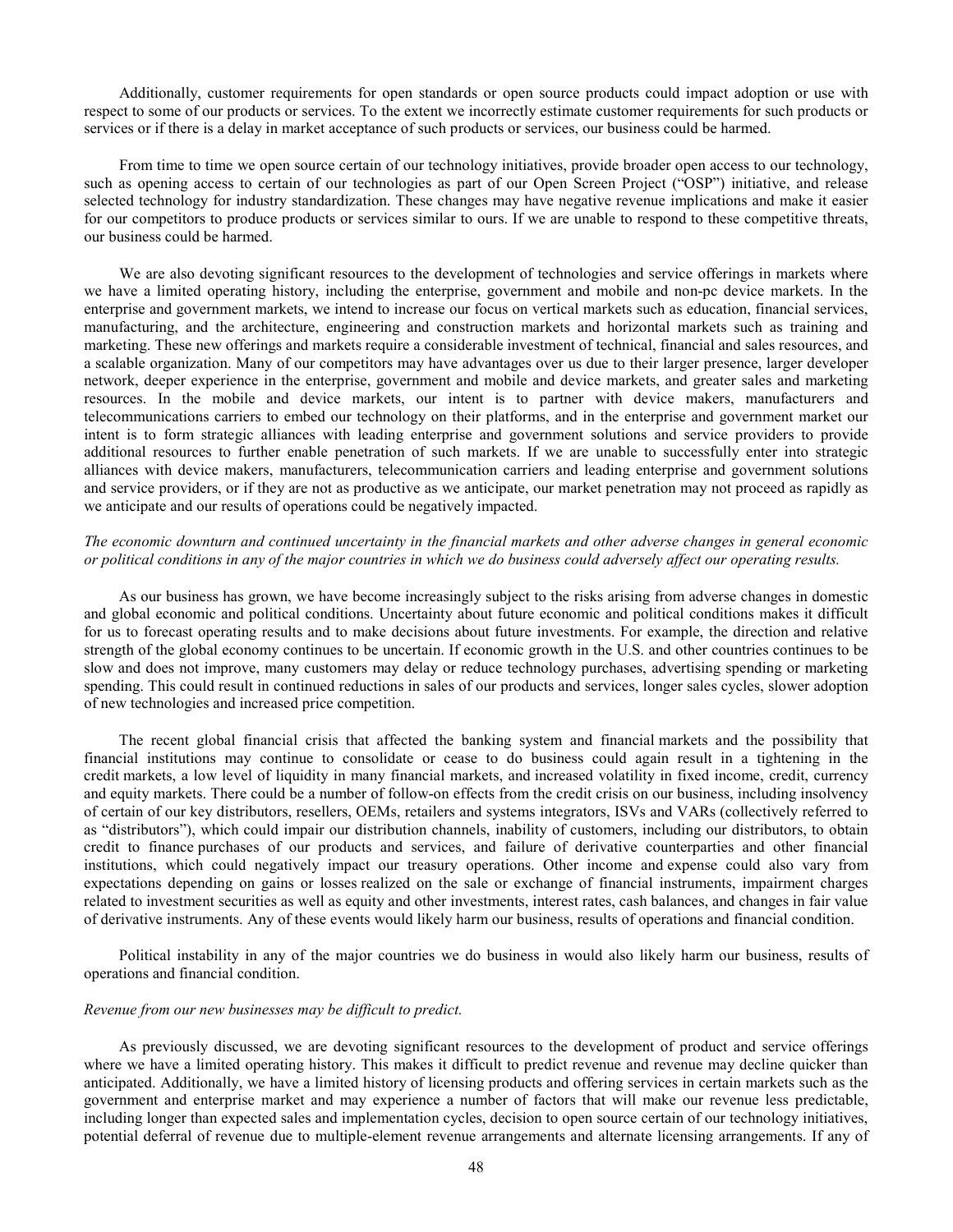our assumptions about revenue from our new businesses prove incorrect, our actual results may vary materially from those anticipated, estimated or projected.

For instance, the SaaS business model we utilize in our Omniture business unit typically involves selling services on a subscription basis pursuant to service agreements that are generally one to three years in length. Although many of our service agreements contain automatic renewal terms, our customers have no obligation to renew their subscriptions for our services after the expiration of their initial subscription period upon providing timely notice of non-renewal and we cannot provide assurance that these subscriptions will be renewed at the same or higher level of service, if at all. Moreover, under some circumstances, some of our customers have the right to cancel their service agreements prior to the expiration of the terms of their agreements. We cannot be assured that we will be able to accurately predict future customer renewal rates. Our customers' renewal rates may decline or fluctuate as a result of a number of factors, including their satisfaction or dissatisfaction with our services, the prices of our services, the prices of services offered by our competitors, mergers and acquisitions affecting our customer base, reductions in our customers' spending levels, or declines in consumer Internet activity as a result of economic downturns or uncertainty in financial markets. If our customers do not renew their subscriptions for our services or if they renew on less favorable terms to us, our revenues may decline.

# *We may not realize the anticipated benefits of past or future acquisitions, and integration of these acquisitions may disrupt our business and management.*

We have in the past and may in the future acquire additional companies, products or technologies. Most recently, we completed the acquisition of Omniture in October 2009. We may not realize the anticipated benefits of an acquisition and each acquisition has numerous risks. These risks include:

- difficulty in integrating the operations and personnel of the acquired company;
- difficulty in effectively integrating the acquired technologies, products or services with our current technologies, products or services;
- difficulty in maintaining controls, procedures and policies during the transition and integration;
- entry into markets in which we have no or limited direct prior experience and where competitors in such markets have stronger market positions;
- disruption of our ongoing business and distraction of our management and employees from other opportunities and challenges;
- difficulty integrating the acquired company's accounting, management information, human resources and other administrative systems;
- inability to retain key technical and managerial personnel of the acquired business;
- inability to retain key customers, distributors, vendors and other business partners of the acquired business;
- inability to achieve the financial and strategic goals for the acquired and combined businesses;
- inability to take advantage of anticipated tax benefits as a result of unforeseen difficulties in our integration activities;
- incurring acquisition-related costs or amortization costs for acquired intangible assets that could impact our operating results;
- potential additional exposure to fluctuations in currency exchange rates;
- potential impairment of our relationships with employees, customers, partners, distributors or third-party providers of our technologies, products or services;
- potential failure of the due diligence processes to identify significant problems, liabilities or other shortcomings or challenges of an acquired company or technology, including but not limited to, issues with the acquired company's intellectual property, product quality or product architecture, data back-up and security, revenue recognition or other accounting practices, employee, customer or partner issues or legal and financial contingencies;
- exposure to litigation or other claims in connection with, or inheritance of claims or litigation risk as a result of, an acquisition, including but not limited to, claims from terminated employees, customers, former stockholders or other third parties;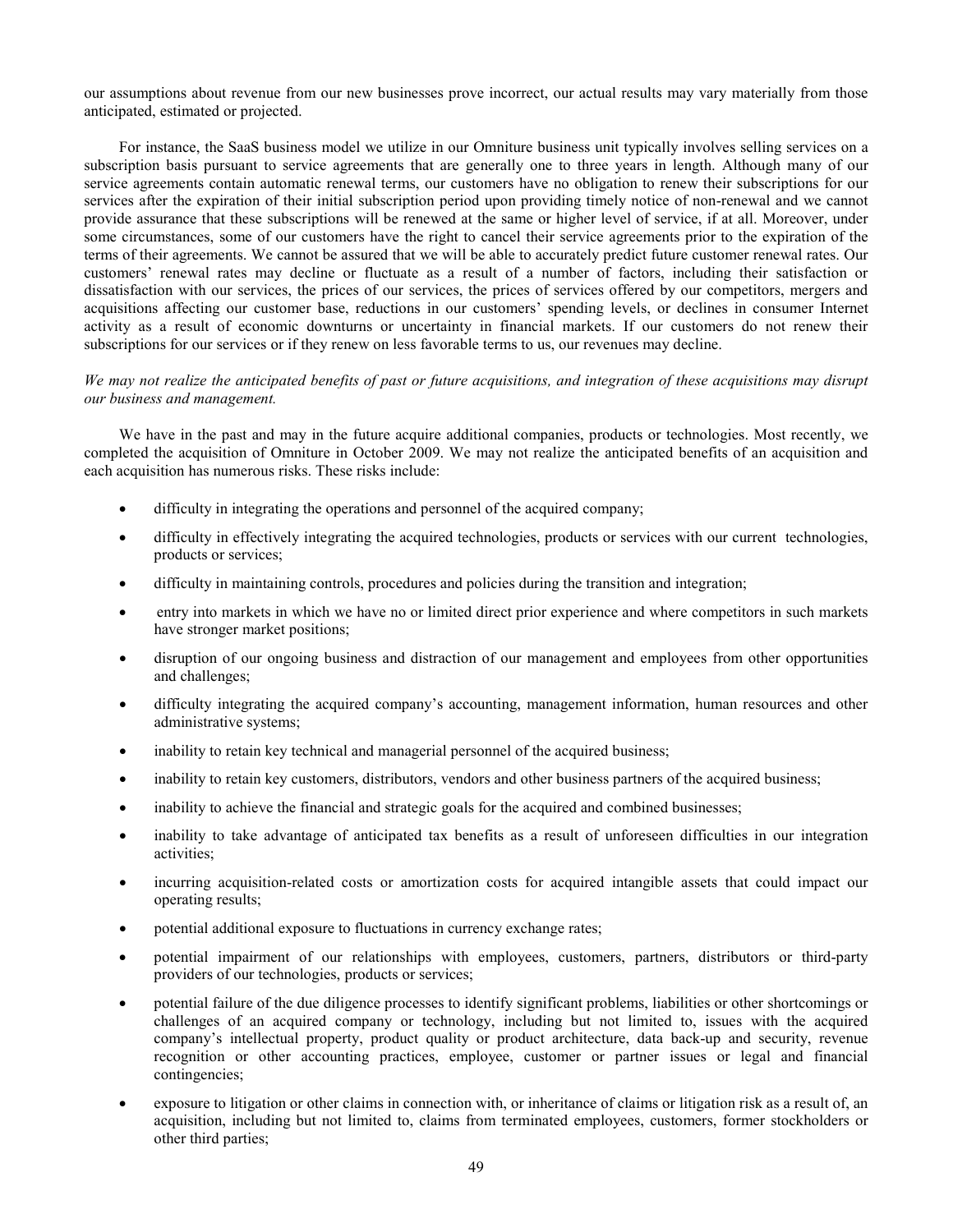- incurring significant exit charges if products or services acquired in business combinations are unsuccessful;
- potential inability to assert that internal controls over financial reporting are effective;
- potential inability to obtain, or obtain in a timely manner, approvals from governmental authorities, which could delay or prevent such acquisitions;
- potential delay in customer and distributor purchasing decisions due to uncertainty about the direction of our product and service offerings; and
- potential incompatibility of business cultures.

Mergers and acquisitions of high technology companies are inherently risky, and ultimately, if we do not complete an announced acquisition transaction or integrate an acquired business successfully and in a timely manner, we may not realize the benefits of the acquisition to the extent anticipated.

# *We may incur substantial costs enforcing or acquiring intellectual property rights and defending against third-party claims as a result of litigation or other proceedings.*

In connection with the enforcement of our own intellectual property rights, the acquisition of third-party intellectual property rights, or disputes relating to the validity or alleged infringement of third-party intellectual property rights, including patent rights, we have been, are currently and may in the future be subject to claims, negotiations or complex, protracted litigation. Intellectual property disputes and litigation are typically very costly and can be disruptive to our business operations by diverting the attention and energies of management and key technical personnel. Although we have successfully defended or resolved past litigation and disputes, we may not prevail in any ongoing or future litigation and disputes. Third-party intellectual property disputes could subject us to significant liabilities, require us to enter into royalty and licensing arrangements on unfavorable terms, prevent us from licensing certain of our products or offering certain of our services, subject us to injunctions restricting our sale of products or services, cause severe disruptions to our operations or the markets in which we compete, or require us to satisfy indemnification commitments with our customers including contractual provisions under various license arrangements and service agreements. In addition, we may incur significant costs in acquiring the necessary third-party intellectual property rights for use in our products. Any of these could seriously harm our business.

# *We may not be able to protect our intellectual property rights, including our source code, from third-party infringers, or unauthorized copying, use or disclosure.*

Although we defend our intellectual property rights and combat unlicensed copying and use of software and intellectual property rights through a variety of techniques, preventing unauthorized use or infringement of our rights is inherently difficult. We actively pursue software pirates as part of our enforcement of our intellectual property rights, but we nonetheless lose significant revenue due to illegal use of our software. If piracy activities increase, it may further harm our business.

Additionally, we take significant measures to protect the secrecy of our confidential information and trade secrets, including our source code. If unauthorized disclosure of our source code occurs through security breach or attack, or otherwise, we could potentially lose future trade secret protection for that source code. The loss of future trade secret protection could make it easier for third-parties to compete with our products by copying functionality, which could adversely affect our revenue and operating margins. We also seek to protect our confidential information and trade secrets through the use of non-disclosure agreements with our customers, contractors, vendors, and partners. However there is a risk that our confidential information and trade secrets may be disclosed or published without our authorization, and in these situations it may be difficult and/or costly for us to enforce our rights.

# *Security vulnerabilities in our products and systems could lead to reduced revenues or to liability claims.*

Maintaining the security of computers and computer networks is a critical issue for us and our customers. Hackers develop and deploy viruses, worms, and other malicious software programs that attack our products and systems, including our internal network. Although this is an industry-wide problem that affects computers and products across all platforms, it affects our products in particular because hackers tend to focus their efforts on the most popular operating systems and programs and we expect them to continue to do so. Critical vulnerabilities have been identified in certain of our products. These vulnerabilities could cause the application to crash and could potentially allow an attacker to take control of the affected system.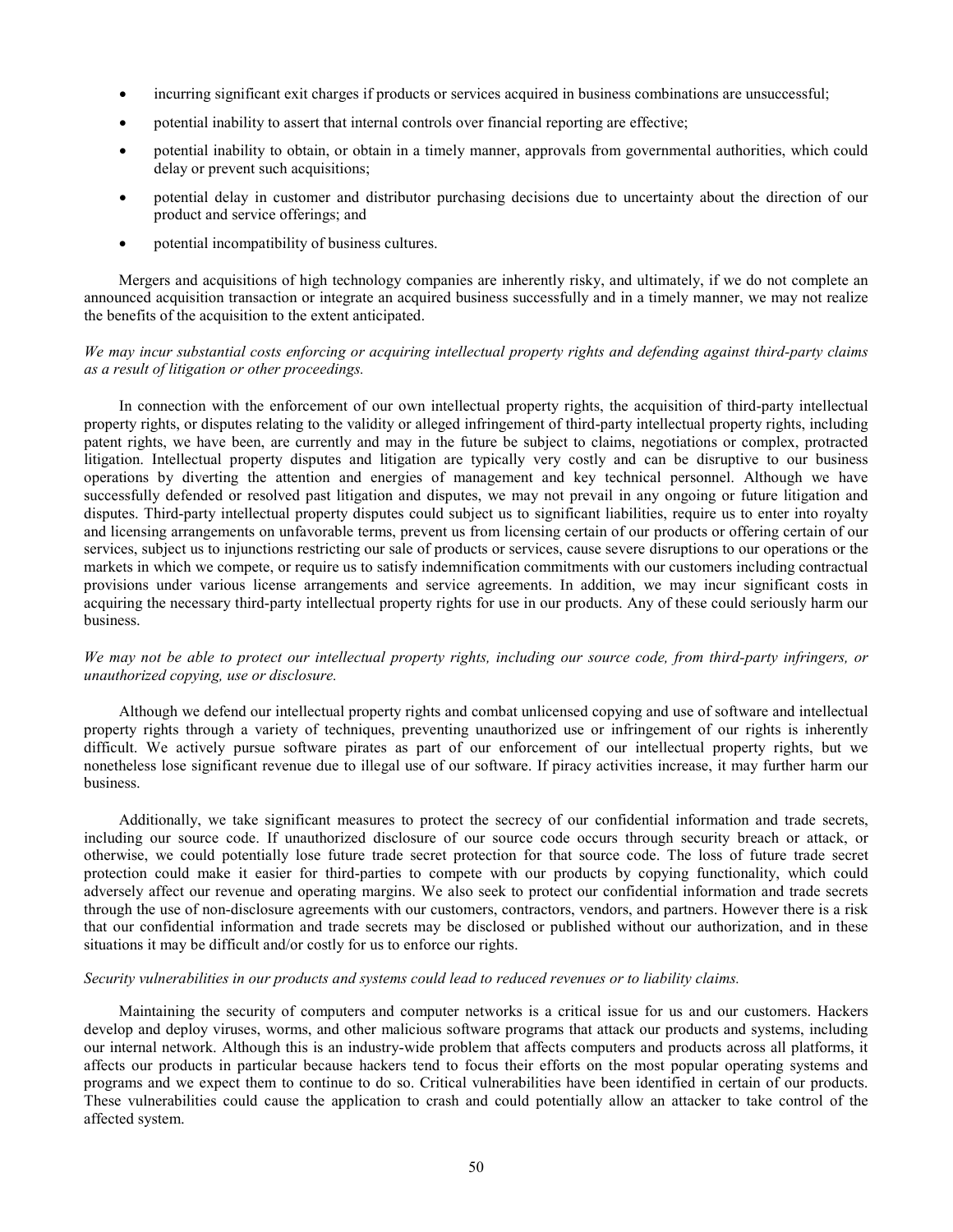We devote significant resources to address security vulnerabilities through engineering more secure products, enhancing security and reliability features in our products and systems, code hardening, deploying security updates to address security vulnerabilities and improving our incident response time. The cost of these steps could reduce our operating margins. Despite these efforts, actual or perceived security vulnerabilities in our products and systems may lead to claims against us and harm our reputation, and could lead some customers to seek to return products, to stop using certain services, to reduce or delay future purchases of products or services, or to use competing products or services. Customers may also increase their expenditures on protecting their existing computer systems from attack, which could delay adoption of new technologies. Any of these actions by customers could adversely affect our revenue.

*Some of our businesses rely on us or third-party service providers to host and deliver services, and any interruptions or delays in our service or service from these third parties, security or privacy breaches, or failures in data collection could expose us to liability and harm our business and reputation.*

Some of our businesses, including our Omniture business unit, rely on hosted services from us or third parties. Because we hold large amounts of customer data and host certain of such data in third-party facilities, a security incident may compromise the integrity or availability of customer data, or customer data may be exposed to unauthorized access. Unauthorized access to customer data may be obtained through break-ins, breach of our secure network by an unauthorized party, employee theft or misuse, or other misconduct. It is also possible that unauthorized access to customer data may be obtained through inadequate use of security controls by customers. While strong password controls, IP restriction and account controls are provided and supported, their use is controlled by the customer. For example, this could allow accounts to be created with weak passwords, which could result in allowing an attacker to gain access to customer data. Additionally, failure by customers to remove accounts of their own employees, or granting of accounts by the customer in an uncontrolled manner, may allow for access by former or unauthorized customer employees. If there were ever an inadvertent disclosure of personally identifiable information, or if a third party were to gain unauthorized access to the personally identifiable information we possess, our operations could be disrupted, our reputation could be harmed and we could be subject to claims or other liabilities. In addition, such perceived or actual unauthorized disclosure of the information we collect or breach of our security could result in the loss of customers and harm our business.

Because of the large amount of data that we collect and manage on behalf of our customers, it is possible that hardware failures or errors in our systems could result in data loss or corruption or cause the information that we collect to be incomplete or contain inaccuracies that our customers regard as significant. Furthermore, our ability to collect and report data may be delayed or interrupted by a number of factors, including access to the Internet, the failure of our network or software systems, security breaches or significant variability in visitor traffic on customer Websites. In addition, computer viruses may harm our systems causing us to lose data, and the transmission of computer viruses could expose us to litigation. We may also find, on occasion, that we cannot deliver data and reports to our customers in near real time because of a number of factors, including significant spikes in consumer activity on their Websites or failures of our network or software. We may be liable to our customers for damages they may incur resulting from these events, such as loss of business, loss of future revenues, breach of contract or for the loss of goodwill to their business. In addition to potential liability, if we supply inaccurate information or experience interruptions in our ability to capture, store and supply information in near real time or at all, our reputation could be harmed and we could lose customers.

On behalf of certain of our customers using our services, including those using services offered by our Omniture business unit, we collect and use information derived from the activities of Website visitors, which may include anonymous and/or personal information. This enables us to provide such customers with reports on aggregated anonymous or personal information from and about the visitors to their Websites in the manner specifically directed by such customers. Federal, state and foreign government bodies and agencies have adopted or are considering adopting laws regarding the collection, use and disclosure of this information. Therefore, our compliance with privacy laws and regulations and our reputation among the public body of Website visitors depend on such customers' adherence to privacy laws and regulations and their use of our services in ways consistent with such visitors' expectations. We also rely on representations made to us by customers that their own use of our services and the information we provide to them via our services do not violate any applicable privacy laws, rules and regulations or their own privacy policies. We ask customers to represent to us that they provide their Website visitors the opportunity to "opt-out" of the information collection associated with our services, as applicable. We do not formally audit such customers to confirm compliance with these representations. If these representations are false or if such customers do not otherwise comply with applicable privacy laws, we could face potentially adverse publicity and possible legal or other regulatory action.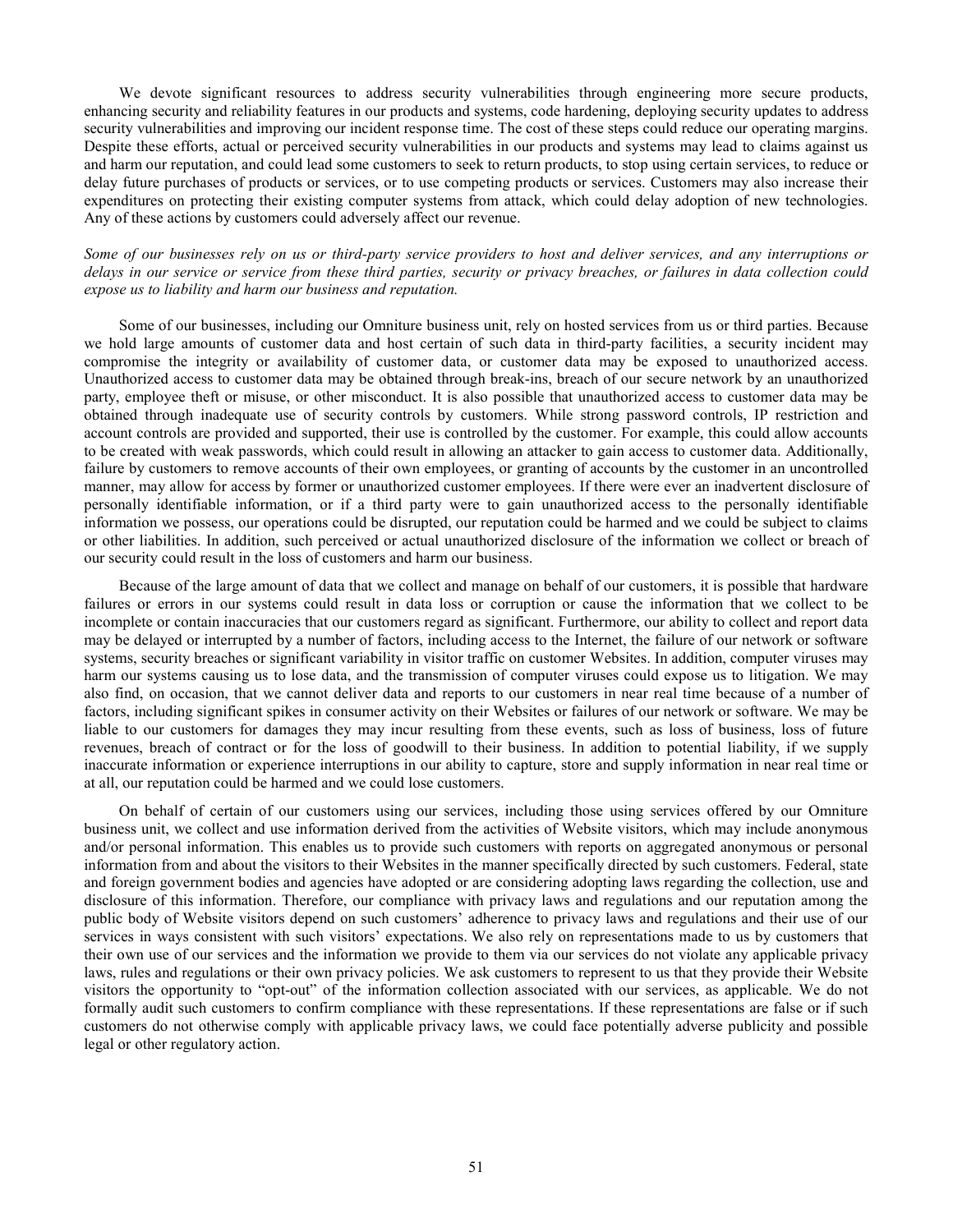# *Failure to manage our sales and distribution channels and third-party customer service and technical support providers effectively could result in a loss of revenue and harm to our business.*

A significant amount of our revenue for application products is from two distributors, Ingram Micro, Inc. and Tech Data Corporation, which represented 15% and 6% of our net revenue for the first quarter of fiscal 2010, respectively. We have multiple non-exclusive, independently negotiated distribution agreements with Ingram Micro and Tech Data and their subsidiaries covering our arrangements in specified countries and regions. Each of these contracts has an independent duration, is independent of any other agreement (such as a master distribution agreement) and any termination of one agreement does not affect the status of any of the other agreements. In the first quarter of fiscal 2010, no single agreement with these distributors was responsible for over 10% of our total net revenue. If any one of our agreements with these distributors were terminated, we believe we could make arrangements with new or existing distributors to distribute our products without a substantial disruption to our business; however, any prolonged delay in securing a replacement distributor could have a negative short-term impact on our results of operations.

Successfully managing our indirect channel efforts to reach various potential customer segments for our products and services is a complex process. Our distributors are independent businesses that we do not control. Notwithstanding the independence of our channel partners, we face potential legal risk from the activities of these third parties including, but not limited to, export control violations, corruption and anti-competitive behavior. Although we have undertaken efforts to reduce these third-party risks, they remain present. We cannot be certain that our distribution channel will continue to market or sell our products effectively. If we are not successful, we may lose sales opportunities, customers and revenues.

Our distributors also sell our competitors' products, and if they favor our competitors' products for any reason, they may fail to market our products as effectively or to devote resources necessary to provide effective sales, which would cause our results to suffer. We also distribute some products through our OEM channel, and if our OEMs decide not to bundle our applications on their devices, our results could suffer.

In addition, the financial health of our distributors and our continuing relationships with them are important to our success. Some of these distributors may be unable to withstand adverse changes in current economic conditions, which could result in insolvency of certain of our distributors and/or the inability of our distributors to obtain credit to finance purchases of our products. In addition, weakness in the end-user market could further negatively affect the cash flow of our distributors who could, in turn, delay paying their obligations to us, which would increase our credit risk exposure. Our business could be harmed if the financial condition of some of these distributors substantially weakens and we were unable to timely secure replacement distributors.

We also sell certain of our products and services through our direct sales force. Risks associated with this sales channel include a longer sales cycle associated with direct sales efforts, difficulty in hiring, retaining and motivating our direct sales force, and substantial amounts of training for sales representatives, including regular updates to cover new and upgraded products and services. Moreover, our recent hires and sales personnel added through our recent business acquisitions may not become as productive as we would like, as in most cases it takes a significant period of time before they achieve full productivity. Our business could be seriously harmed if these expansion efforts do not generate a corresponding significant increase in revenues and we are unable to achieve the efficiencies we anticipate.

We also provide products and services, directly and indirectly, to a variety of governmental entities, both domestically and internationally. The licensing and sale of products and services to governmental entities may require adherence to complex specific procurement regulations and other requirements. While we believe we have adequate controls in this area, failure to effectively manage this complexity and satisfy these requirements could result in the potential assessment of penalties and fines, harm to our reputation and lost sales opportunities to such governmental entities.

We outsource a substantial portion of our customer service and technical support activities to third-party service providers. We rely heavily on these third-party customer service and technical support representatives working on our behalf and we expect to continue to rely heavily on third parties in the future. This strategy provides us with lower operating costs and greater flexibility, but also presents risks to our business, including the possibilities that we may not be able to impact the quality of support that we provide as directly as we would be able to do in our own company-run call centers, and that our customers may react negatively to providing information to, and receiving support from, third-party organizations, especially if based overseas. If we encounter problems with our third-party customer service and technical support providers, our reputation may be harmed and our revenue may be adversely affected.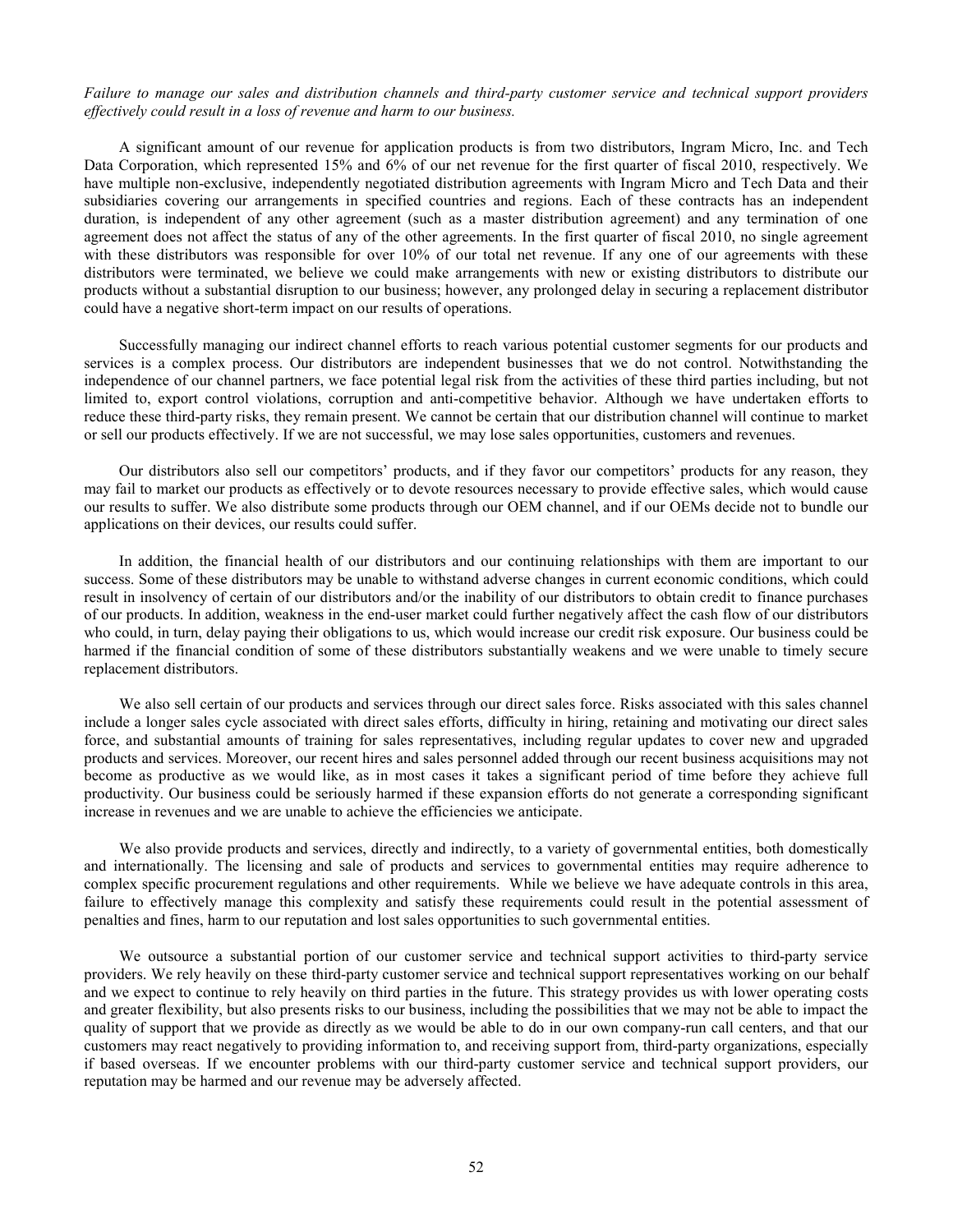#### *Catastrophic events may disrupt our business.*

We are a highly automated business and rely on our network infrastructure and enterprise applications, internal technology systems and our Website for our development, marketing, operational, support, hosted services and sales activities. In addition, some of our businesses rely on third-party hosted services and we do not control the operation of thirdparty data center facilities serving our customers from around the world, which increases our vulnerability. A disruption, infiltration or failure of these systems or third-party hosted services in the event of a major earthquake, fire, power loss, telecommunications failure, cyber attack, war, terrorist attack, or other catastrophic event could cause system interruptions, reputational harm, loss of intellectual property, delays in our product development, lengthy interruptions in our services, breaches of data security and loss of critical data and could prevent us from fulfilling our customers' orders. Our corporate headquarters, a significant portion of our research and development activities, certain of our data centers, and certain other critical business operations are located in the San Francisco Bay Area, which is near major earthquake faults. We have developed certain disaster recovery plans and certain backup systems to reduce the potentially adverse effect of such events, but a catastrophic event that results in the destruction or disruption of any of our data centers or our critical business or information technology systems could severely affect our ability to conduct normal business operations and, as a result, our future operating results could be adversely affected.

# *Net revenue, margin or earnings shortfalls or the volatility of the market generally may cause the market price of our stock to decline.*

The market price for our common stock has experienced significant fluctuations and may continue to fluctuate significantly. The market price for our common stock may be affected by a number of factors, including shortfalls in our net revenue, margins, earnings or key performance metrics, changes in estimates or recommendations by securities analysts; the announcement of new products, product enhancements or service introductions by us or our competitors, seasonal variations in the demand for our products and services and the implementation cycles for our new customers, the loss of a large customer or our inability to increase sales to existing customers and attract new customers, quarterly variations in our or our competitors' results of operations, developments in our industry; unusual events such as significant acquisitions, divestitures and litigation, general socio-economic, regulatory, political or market conditions and other factors, including factors unrelated to our operating performance.

### *We are subject to risks associated with global operations which may harm our business.*

We are a global business that generates over 50% of our total revenue from sales to customers outside of the Americas. This subjects us to a number of risks, including:

- foreign currency fluctuations;
- changes in government preferences for software procurement;
- international economic, political and labor conditions;
- tax laws (including U.S. taxes on foreign subsidiaries);
- increased financial accounting and reporting burdens and complexities;
- unexpected changes in, or impositions of, legislative or regulatory requirements;
- failure of laws to protect our intellectual property rights adequately;
- inadequate local infrastructure and difficulties in managing and staffing international operations;
- delays resulting from difficulty in obtaining export licenses for certain technology, tariffs, quotas and other trade barriers and restrictions;
- transportation delays;
- operating in locations with a higher incidence of corruption and fraudulent business practices; and
- other factors beyond our control, including terrorism, war, natural disasters and diseases.

If sales to any of our customers outside of the Americas are delayed or cancelled because of any of the above factors, our revenue may be negatively impacted.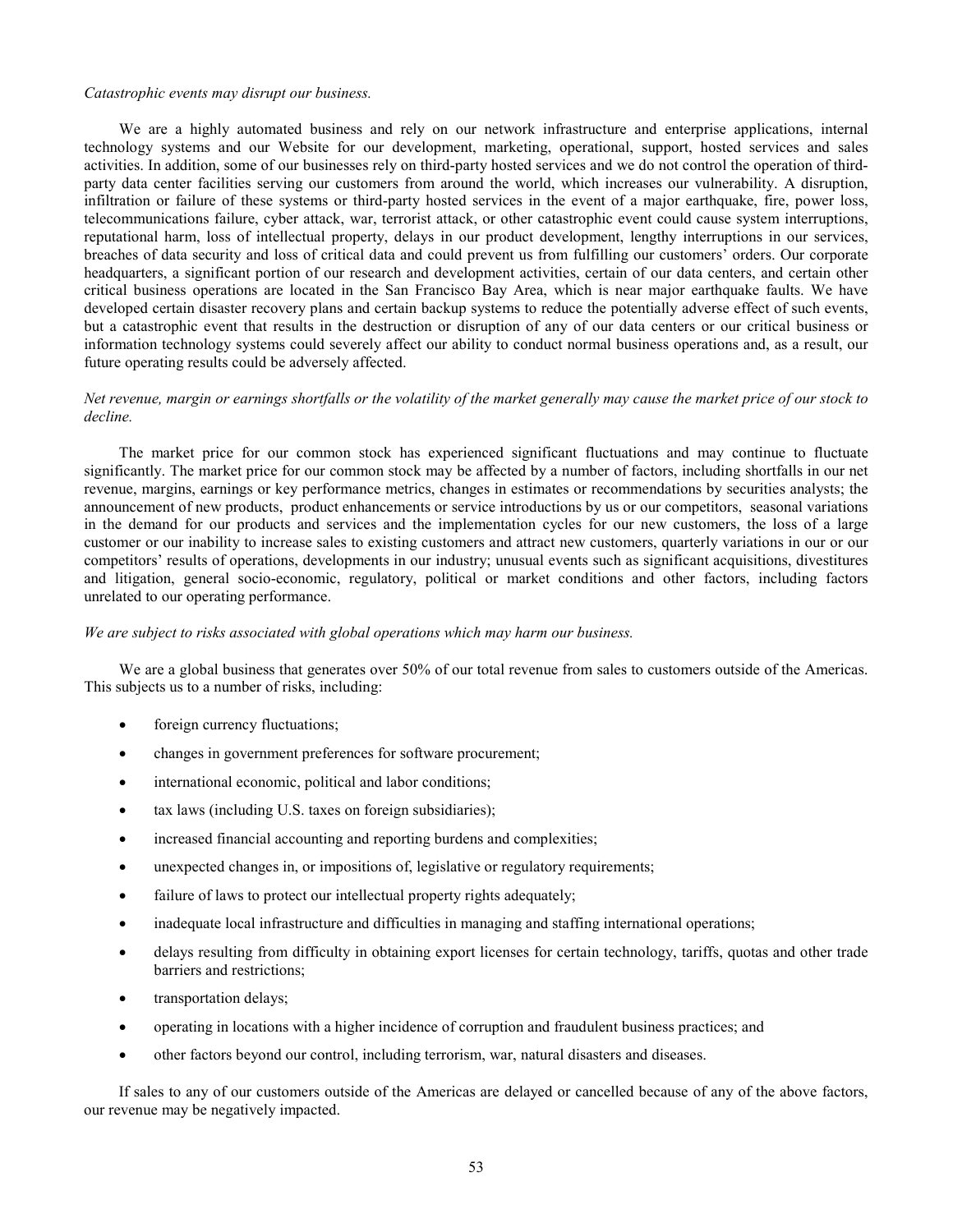In addition, approximately 44% of our employees are located outside the U.S. This means we have exposure to changes in foreign laws governing our relationships with our employees, including wage and hour laws and regulations, fair labor standards, unemployment tax rates, workers' compensation rates, citizenship requirements and payroll and other taxes, which likely would have a direct impact on our operating costs. We also intend to continue expansion of our international operations and international sales and marketing activities. Expansion in international markets has required, and will continue to require, significant management attention and resources. We may be unable to scale our infrastructure effectively, or as quickly as our competitors, in these markets and our revenues may not increase to offset these expected increases in costs and operating expenses, which would cause our results to suffer.

Moreover, as a global company, we are subject to varied and complex laws, regulations and customs domestically and internationally. These laws and regulations relate to a number of aspects of our business, including trade protection, import and export control, data and transaction processing security, records management, gift policies, employment and labor relations laws, securities regulations and other regulatory requirements affecting trade and investment. The application of these laws and regulations to our business is often unclear and may at times conflict. Compliance with these laws and regulations may involve significant costs or require changes in our business practices that result in reduced revenue and profitability. Non-compliance could also result in fines, damages, criminal sanctions against us, our officers, or our employees, prohibitions on the conduct of our business, and damage to our reputation. We incur additional legal compliance costs associated with our global operations and could become subject to legal penalties in foreign countries if we do not comply with local laws and regulations, which may be substantially different from those in the U.S. In many foreign countries, particularly in those with developing economies, it is common to engage in business practices that are prohibited by U.S. regulations applicable to us such as the Foreign Corrupt Practices Act. Although we implement policies and procedures designed to ensure compliance with these laws, there can be no assurance that all of our employees, contractors and agents, as well as those companies to which we outsource certain of our business operations, including those based in or from countries where practices which violate such U.S. laws may be customary, will not take actions in violation of our internal policies. Any such violation, even if prohibited by our internal policies, could have an adverse effect on our business.

# *We may incur losses associated with currency fluctuations and may not be able to effectively hedge our exposure.*

Our operating results are subject to fluctuations in foreign currency exchange rates. We attempt to mitigate a portion of these risks through foreign currency hedging, based on our judgment of the appropriate trade-offs among risk, opportunity and expense. We have established a hedging program to partially hedge our exposure to foreign currency exchange rate fluctuations for various currencies. We regularly review our hedging program and make adjustments as necessary based on the judgment factors discussed above. Our hedging activities may not offset more than a portion of the adverse financial impact resulting from unfavorable movement in foreign currency exchange rates, which could adversely affect our financial condition or results of operations.

# *We have issued \$1.5 billion of notes in a debt offering and may incur other debt in the future, which may adversely affect our financial condition and future financial results.*

In the first quarter of fiscal year 2010 we issued \$1.5 billion in senior unsecured notes. We also have a \$1.0 billion revolving credit facility. Although we have no current plans to request any advances under this credit facility, we may use the proceeds of any future borrowing for general corporate purposes or for future acquisitions or expansion of our business.

This debt may adversely affect our financial condition and future financial results by, among other things:

- requiring the dedication of a portion of our expected cash from operations to service our indebtedness, thereby reducing the amount of expected cash flow available for other purposes, including capital expenditures and acquisitions; and
- limiting our flexibility in planning for, or reacting to, changes in our business and our industry.

Our senior unsecured notes and revolving credit facility impose restrictions on us and require us to maintain compliance with specified covenants. Our ability to comply with these covenants may be affected by events beyond our control. If we breach any of the covenants and do not obtain a waiver from the lenders or noteholders, then, subject to applicable cure periods, any outstanding indebtedness may be declared immediately due and payable.

In addition, changes by any rating agency to our credit rating may negatively impact the value and liquidity of both our debt and equity securities. Under certain circumstances, if our credit ratings are downgraded or other negative action is taken,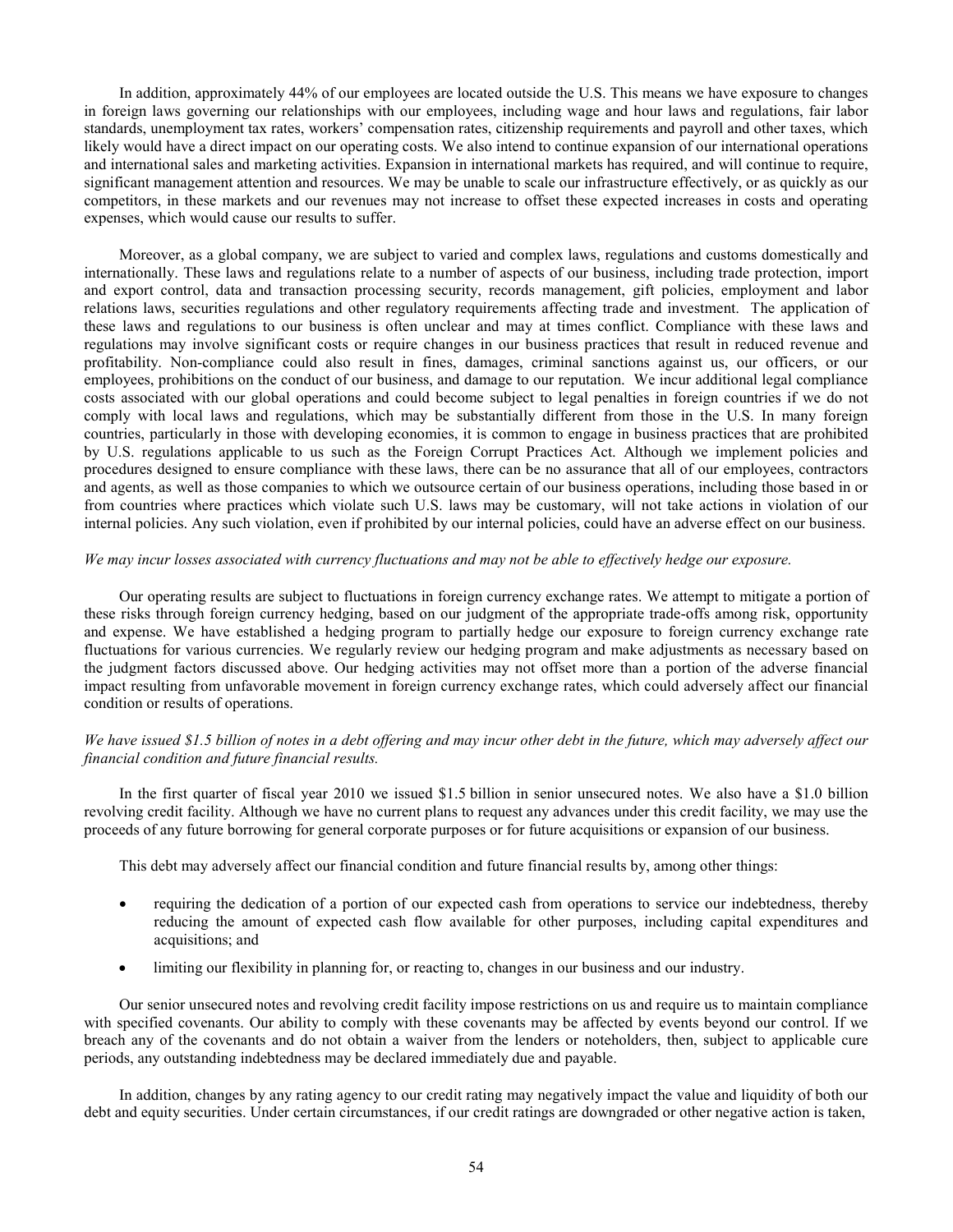an increase in the interest rate payable by us under our revolving credit facility could result. In addition, any downgrades in our credit ratings may affect our ability to obtain additional financing in the future and may affect the terms of any such financing.

# *Changes in, or interpretations of, accounting principles could result in unfavorable accounting charges.*

We prepare our Condensed Consolidated Financial Statements in accordance with GAAP. These principles are subject to interpretation by the SEC and various bodies formed to interpret and create appropriate accounting principles. A change in these principles can have a significant effect on our reported results and may even retroactively affect previously reported transactions. Our accounting principles that recently have been or may be affected by changes in the accounting principles are as follows:

- software and subscription revenue recognition;
- accounting for stock-based compensation;
- accounting for income taxes; and
- accounting for business combinations and related goodwill.

In December 2007, FASB issued revised standards for business combinations, which changes the accounting for business combinations including timing of the measurement of acquirer shares issued in consideration for a business combination, the timing of recognition and amount of contingent consideration, the accounting for pre-acquisition gain and loss contingencies, the recognition of capitalized in-process research and development, the accounting for acquisition related restructuring liabilities, the treatment of acquisition related transaction costs and the recognition of changes in the acquirer's income tax valuation allowance. The revised standards for business combinations are effective for financial statements issued for fiscal years beginning after December 15, 2008. The revised standards for business combinations are effective for us beginning the first quarter of fiscal 2010. We currently believe that the adoption of the revised standards for business combinations will result in the recognition of certain types of expenses in our results of operations that we currently capitalize pursuant to existing accounting standards.

In October 2009, the FASB amended the accounting standards for multiple deliverable revenue arrangements to: (1) provide updated guidance on whether multiple deliverables exist, how the deliverables in an arrangement should be separated, and how the consideration should be allocated; (2) require an entity to allocate revenue in an arrangement using BESP of deliverables if a vendor does not have VSOE of selling price or TPE of selling price; and (3) eliminate the use of the residual method and require an entity to allocate revenue using the relative selling price method. We elected to early adopt this accounting guidance at the beginning of our first quarter of fiscal year 2010 on a prospective basis for applicable transactions originating or materially modified after November 27, 2009. The new accounting standards for revenue recognition if applied in the same manner to the year ended November 27, 2009 would not have had a material impact on total net revenues for that fiscal year. In terms of the timing and pattern of revenue recognition, the new accounting guidance for revenue recognition is not expected to have a significant effect on total net revenues in periods after the initial adoption when applied to multiple-element arrangements based on current go-to-market strategies due to the existence of VSOE across certain of our product and service offerings. However, we expect that the new accounting standards will enable us to evolve our go-to-market strategies which could result in future revenue recognition for multiple element arrangements to differ materially from the results in the current period. Changes in the allocation of the sales price between elements may impact the timing of revenue recognition, but will not change the total revenue recognized on the contract. We are currently unable to determine the impact that the newly adopted accounting principles could have on our revenue as these go-to-market strategies evolve.

# *If our goodwill or amortizable intangible assets become impaired we may be required to record a significant charge to earnings.*

Under GAAP, we review our goodwill and amortizable intangible assets for impairment when events or changes in circumstances indicate the carrying value may not be recoverable. Goodwill is required to be tested for impairment at least annually. Factors that may be considered a change in circumstances indicating that the carrying value of our goodwill or amortizable intangible assets may not be recoverable include a decline in stock price and market capitalization, future cash flows, and slower growth rates in our industry. We may be required to record a significant charge to earnings in our financial statements during the period in which any impairment of our goodwill or amortizable intangible assets is determined, resulting in an impact on our results of operations. For example, our Mobile and Device Solutions business, which is reported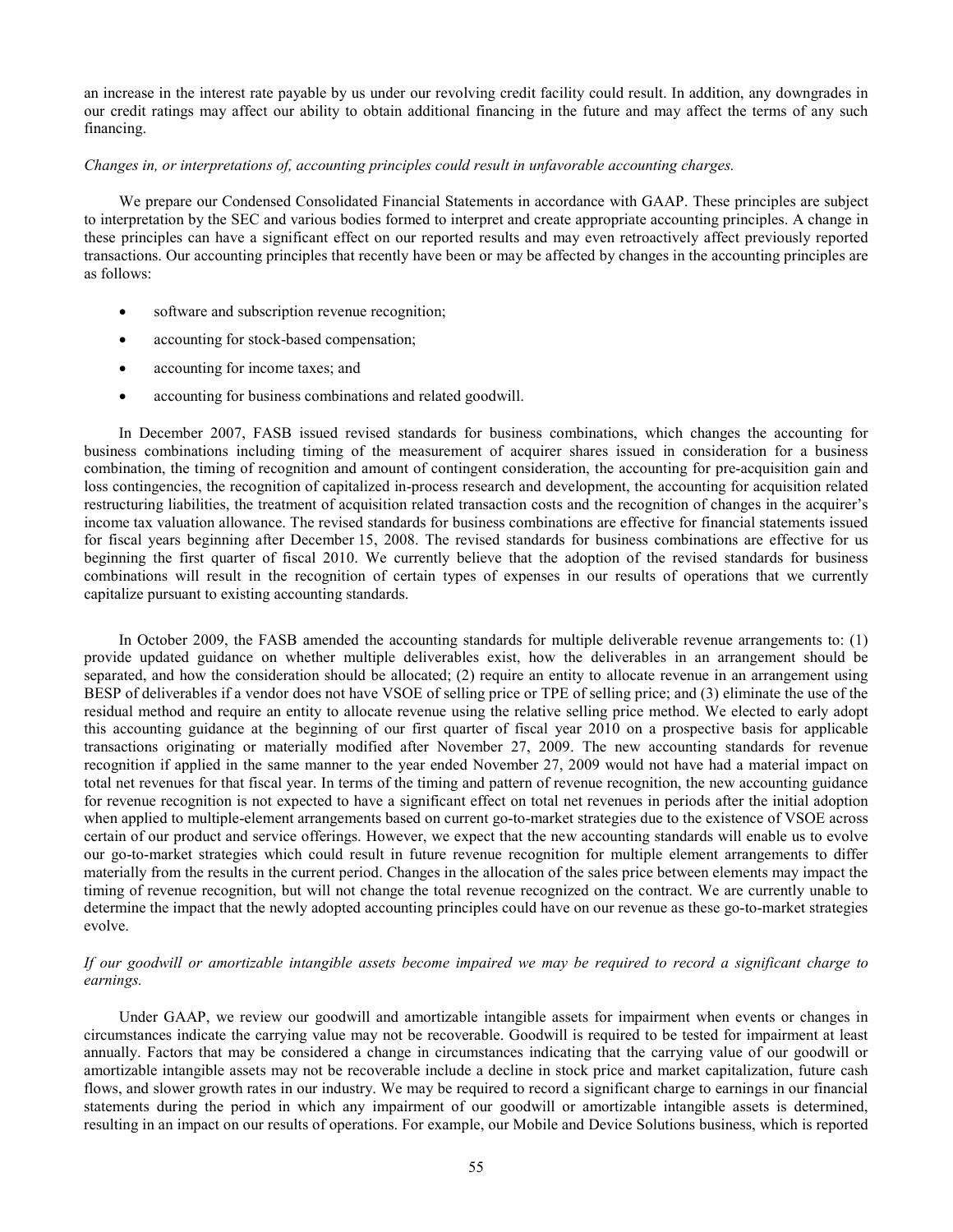as part of our Platform segment in fiscal 2009, is in an emerging market with high growth potential. In May 2008, we announced the OSP. As part of the project, we will be removing the license fees on the next major releases of Adobe Flash Player and Adobe AIR for devices. Revenue from this segment has begun to decrease. Although we would expect this decrease to be offset in time by an increased demand for tooling products, server technologies, hosted services and applications, if future revenue or revenue forecasts for our Platform segment do not meet our expectations, we may be required to record a charge to earnings reflecting an impairment of recorded goodwill or intangible assets.

# *Changes in, or interpretations of, tax rules and regulations may adversely affect our effective tax rates.*

We are a U.S. based multinational company subject to tax in multiple U.S. and foreign tax jurisdictions. Unanticipated changes in our tax rates could affect our future results of operations. Our future effective tax rates could be unfavorably affected by changes in, or interpretation of, tax rules and regulations in the jurisdictions in which we do business, by unanticipated decreases in the amount of revenue or earnings in countries with low statutory tax rates, by lapses of the availability of the U.S. research and development tax credit, or by changes in the valuation of our deferred tax assets and liabilities.

In addition, we are subject to the continual examination of our income tax returns by the IRS and other domestic and foreign tax authorities, including a current examination by the IRS of our fiscal 2005, 2006 and 2007 tax returns. These examinations are expected to focus on our intercompany transfer pricing practices as well as other matters. We regularly assess the likelihood of outcomes resulting from these examinations to determine the adequacy of our provision for income taxes and have reserved for potential adjustments that may result from the current examination. We believe such estimates to be reasonable; however, there can be no assurance that the final determination of any of these examinations will not have an adverse effect on our operating results and financial position.

#### *If we are unable to recruit and retain key personnel our business may be harmed.*

Much of our future success depends on the continued service and availability of our senior management. These individuals have acquired specialized knowledge and skills with respect to Adobe. The loss of any of these individuals could harm our business. Our business is also dependent on our ability to retain, hire and motivate talented, highly skilled personnel. Experienced personnel in the information technology industry are in high demand and competition for their talents is intense, especially in the San Francisco Bay Area, where many of our employees are located. We have relied on our ability to grant equity compensation as one mechanism for recruiting and retaining such highly skilled personnel. Accounting regulations requiring the expensing of equity compensation may impair our ability to provide these incentives without incurring significant compensation costs. If we are unable to continue to successfully attract and retain key personnel, our business may be harmed. Effective succession planning is also a key factor for our long-term success. Our failure to enable the effective transfer of knowledge and facilitate smooth transitions with regards to our key employees could adversely affect our long-term strategic planning and execution.

We believe that a critical contributor to our success to date has been our corporate culture, which we believe fosters innovation and teamwork. As we grow, including from the integration of employees and businesses acquired in connection with our previous or future acquisitions, we may find it difficult to maintain important aspects of our corporate culture which could negatively affect our ability to retain and recruit personnel and otherwise adversely affect our future success.

#### *Our investment portfolio may become impaired by deterioration of the capital markets.*

Our cash equivalent and short-term investment portfolio as of March 5, 2010 consisted of U.S. treasury securities, bonds of U.S. government agencies, U.S. municipal bonds, government guaranteed bonds, obligations of foreign governments, corporate bonds and taxable money market mutual funds. We follow an established investment policy and set of guidelines to monitor and help mitigate our exposure to interest rate and credit risk. The policy sets forth credit quality standards and limits our exposure to any one issuer, as well as our maximum exposure to various asset classes.

As a result of current adverse financial market conditions, investments in some financial instruments may pose risks arising from recent market liquidity and credit concerns. As of March 5, 2010, we had no material impairment charges associated with our short-term investment portfolio relating to such adverse financial market conditions. Although we believe our current investment portfolio has very little risk of material impairment, we cannot predict future market conditions or market liquidity and can provide no assurance that our investment portfolio will remain materially unimpaired.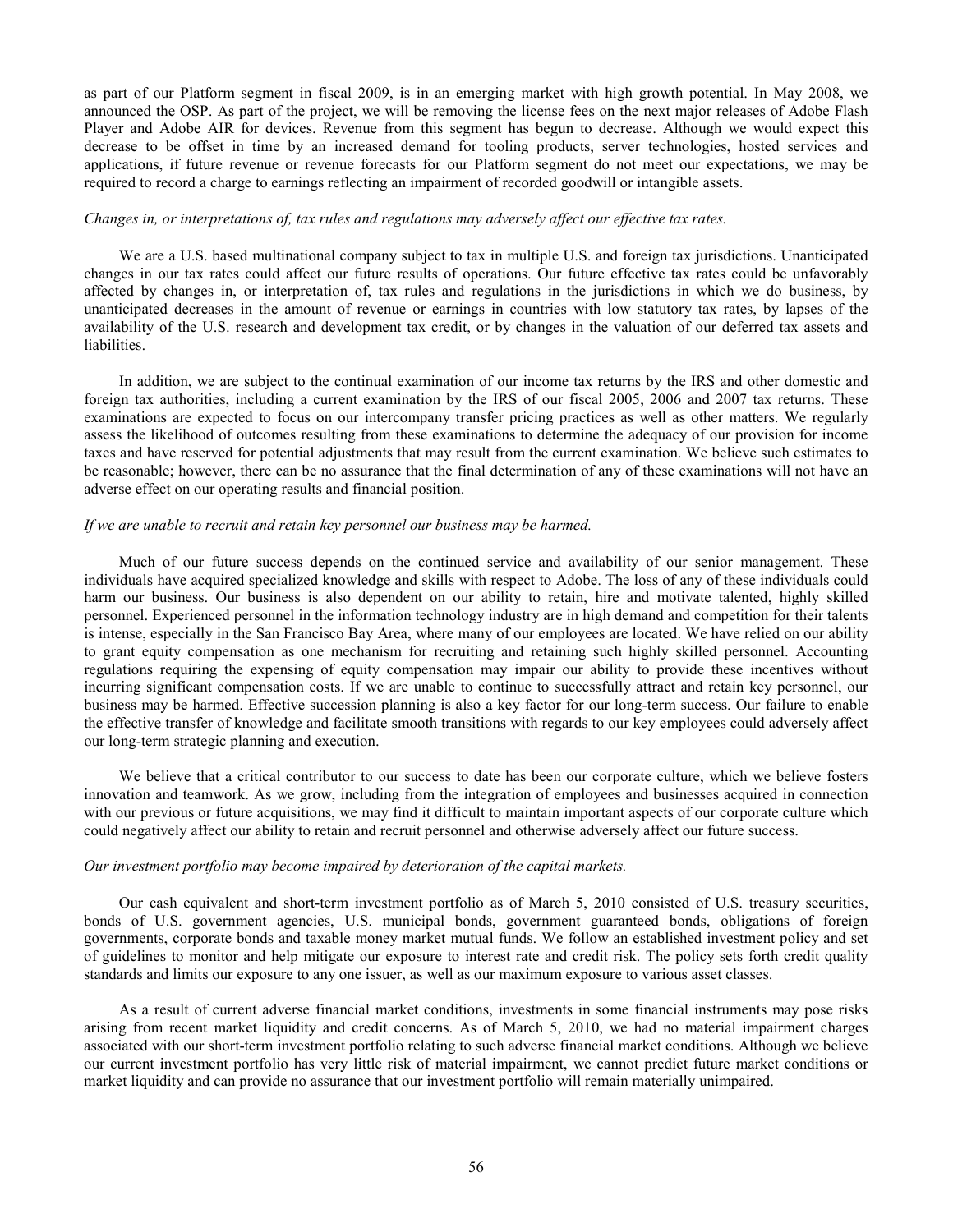# <span id="page-56-0"></span>*We may suffer losses from our equity investments which could harm our business.*

We have investments and plan to continue to make future investments in privately held companies, many of which are considered to be in the start-up or development stages. These investments are inherently risky, as the market for the technologies or products these companies have under development is typically in the early stages and may never materialize. Our investment activities can impact our net income. Future price fluctuations in these securities and any significant longterm declines in value of any of our investments could reduce our net income in future periods.

# **ITEM 2. UNREGISTERED SALES OF EQUITY SECURITIES AND USE OF PROCEEDS**

Below is a summary of stock repurchases for the three months ended March 5, 2010. *See Note [12 of our Notes to](#page-23-0)  [Condensed Consolidated Financial Statements for information regarding](#page-23-0) our stock repurchase program.*

| Period $(1)$                                                  | <b>Shares</b><br>Repurchased <sup>(2)</sup> | Average<br><b>Price Per</b><br><b>Share</b> | <b>Maximum Number</b><br>of Shares that May<br><b>Yet be Purchased</b><br><b>Under the Plan</b> |  |
|---------------------------------------------------------------|---------------------------------------------|---------------------------------------------|-------------------------------------------------------------------------------------------------|--|
| Beginning shares available to be repurchased as of November   |                                             |                                             | (3)                                                                                             |  |
|                                                               |                                             |                                             | 132,376,995                                                                                     |  |
| November 28—January 1, 2010                                   |                                             |                                             |                                                                                                 |  |
|                                                               |                                             |                                             |                                                                                                 |  |
|                                                               | 1,653,830 \$                                | 36.21                                       |                                                                                                 |  |
| January 2-January 29, 2010                                    |                                             |                                             |                                                                                                 |  |
|                                                               | 549 \$                                      | 35.66                                       |                                                                                                 |  |
|                                                               | $-$ \$                                      |                                             |                                                                                                 |  |
| January 30—March 5, 2010                                      |                                             |                                             |                                                                                                 |  |
|                                                               |                                             |                                             |                                                                                                 |  |
|                                                               | $-$ \$                                      |                                             |                                                                                                 |  |
|                                                               |                                             |                                             | 4,819,445 <sup>(5)</sup>                                                                        |  |
|                                                               | 1,654,379                                   |                                             | (1,654,379)                                                                                     |  |
| Ending shares available to be repurchased as of March 5, 2010 |                                             |                                             | $135,542,061$ <sup>(6)</sup>                                                                    |  |

<sup>(1)</sup> In December 1997, our Board of Directors authorized our stock repurchase program which is not subject to expiration. However, this repurchase program is limited to covering net dilution from stock issuances and is subject to business conditions and cash flow requirements as determined by our Board of Directors from time to time.

 $\mathcal{L}_\text{max} = \mathcal{L}_\text{max} = \mathcal{L}_\text{max} = \mathcal{L}_\text{max} = \mathcal{L}_\text{max} = \mathcal{L}_\text{max}$ 

 $(2)$  All shares were purchased as part of publicly announced plans.

 $^{(3)}$  Additional 109.0 million shares were issued for the acquisition of Macromedia which accounted for the majority of the repurchase authorization.

 $(4)$  The repurchases from employees represent shares cancelled when surrendered in lieu of cash payments for withholding taxes due.

 $^{(5)}$  Adjustment of authority to reflect changes in the dilution from outstanding shares and options.

 $^{(6)}$  The remaining authorization for the ongoing stock repurchase program is determined by combining all stock issuances, net of any cancelled, surrendered or exchanged shares less all stock repurchases under the ongoing plan, beginning in the first quarter of fiscal 1998.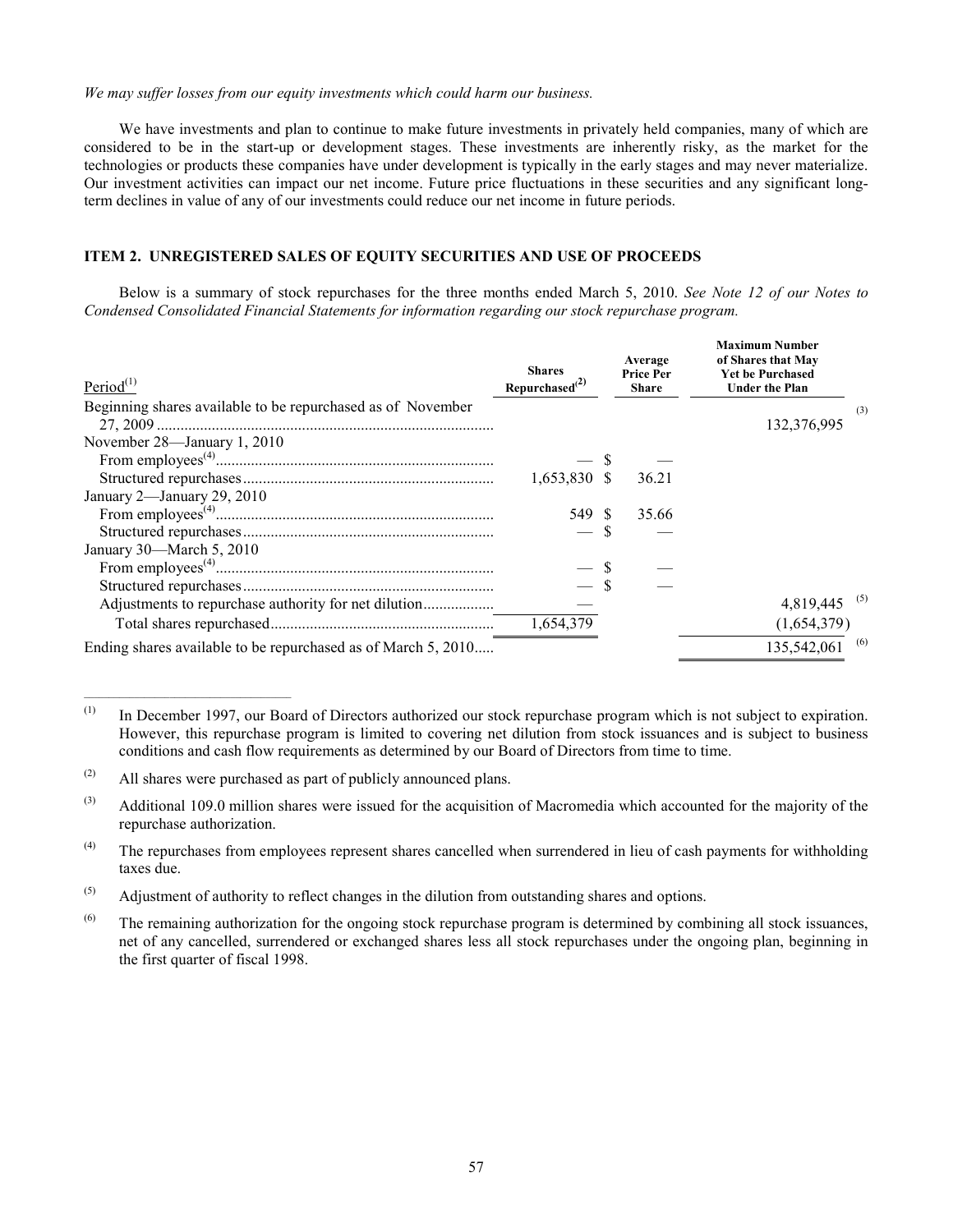# <span id="page-57-0"></span>**ITEM 6. EXHIBITS**

| <b>Exhibit</b> |                                                                                                                                                                                                                 | <b>Incorporated by Reference**</b> | <b>Filed</b> |               |          |
|----------------|-----------------------------------------------------------------------------------------------------------------------------------------------------------------------------------------------------------------|------------------------------------|--------------|---------------|----------|
| Number         | <b>Exhibit Description</b>                                                                                                                                                                                      | Form                               | Date         | <b>Number</b> | Herewith |
| 3.1            | Amended and Restated<br><b>Bylaws</b>                                                                                                                                                                           | $8-K$                              | 1/13/09      | 3.1           |          |
| 3.2            | Restated Certificate of<br>Incorporation of Adobe<br>Systems Incorporated                                                                                                                                       | $10-Q$                             | 7/16/01      | 3.6           |          |
| 3.2.1          | Certificate of Correction<br>of Restated Certificate of<br>Incorporation of Adobe<br>Systems Incorporated                                                                                                       | $10-Q$                             | 4/11/03      | 3.6.1         |          |
| 3.3            | Certificate of Designation<br>of Series A Preferred<br>Stock of Adobe Systems<br>Incorporated                                                                                                                   | $10-Q$                             | 7/08/03      | 3.3           |          |
| 4.1            | Fourth Amended and<br><b>Restated Rights</b><br>Agreement between<br>Adobe Systems<br>Incorporated and<br>Computershare Investor<br>Services, LLC                                                               | $8-K$                              | 7/03/00      | 1             |          |
| 4.1.1          | Amendment No. 1 to<br>Fourth Amended and<br><b>Restated Rights</b><br>Agreement between<br>Adobe Systems<br>Incorporated and<br>Computershare Investor<br>Services, LLC                                         | $8-A/2G/A$                         | 5/23/03      | 7             |          |
| 4.2            | Specimen Common Stock<br>Certificate                                                                                                                                                                            | $S-3$                              | 1/15/2010    | 4.3           |          |
| 4.3            | Form of Indenture                                                                                                                                                                                               | $S-3$                              | 1/15/2010    | 4.1           |          |
| 4.4            | Forms of Global Note for<br>Adobe Systems<br>Incorporated's 3.250%<br>Notes due 2015 and<br>4.750% Notes due 2020,<br>together with Form of<br>Officer's Certificate<br>setting forth the terms of<br>the Notes | $8-K$                              | 1/26/2010    | 4.1           |          |
| 10.1           | Amended 1994<br>Performance and<br>Restricted Stock Plan*                                                                                                                                                       |                                    |              |               | X        |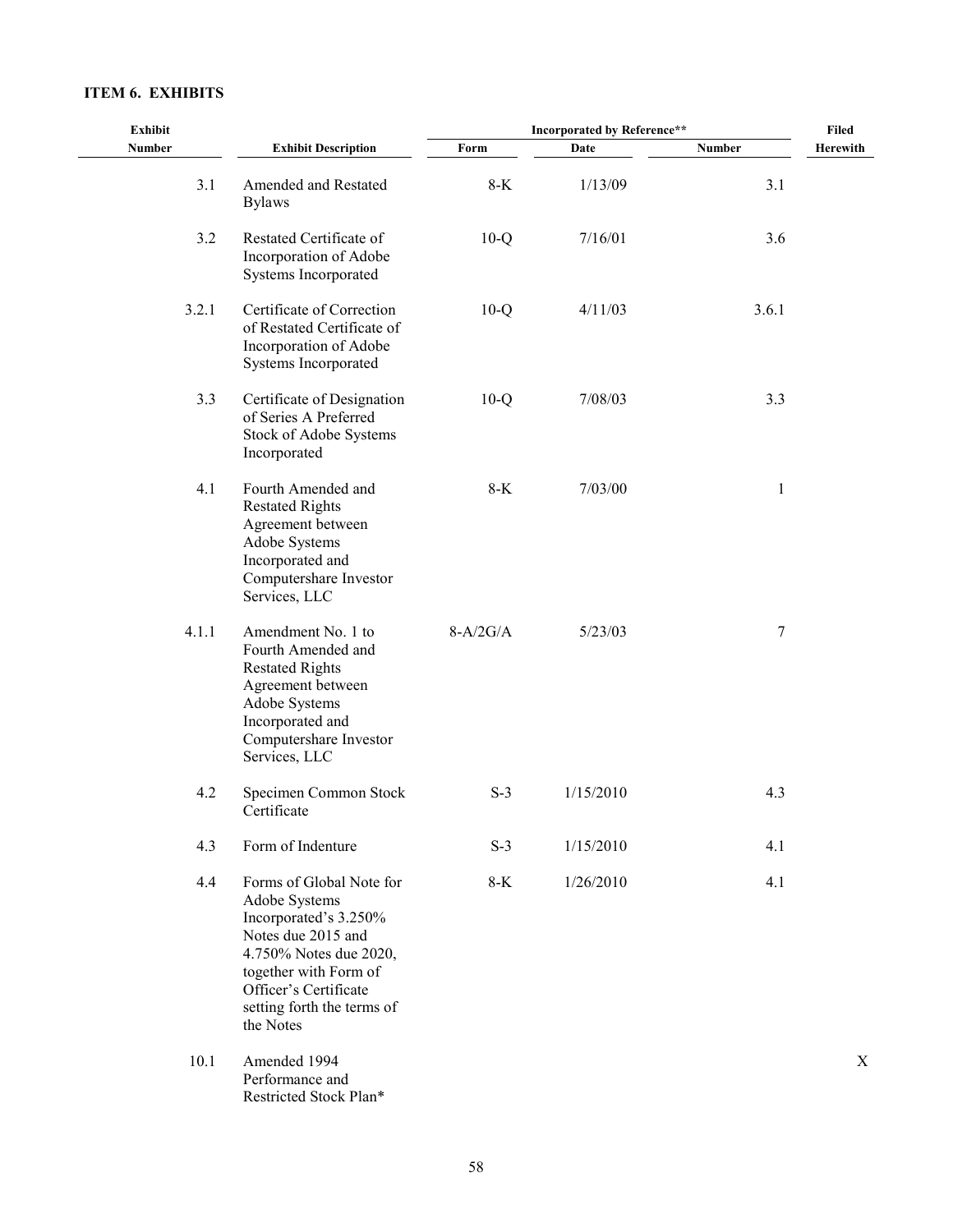| <b>Exhibit</b> |                                                                                                                                                                  | <b>Incorporated by Reference**</b> | Filed    |            |          |
|----------------|------------------------------------------------------------------------------------------------------------------------------------------------------------------|------------------------------------|----------|------------|----------|
| <b>Number</b>  | <b>Exhibit Description</b>                                                                                                                                       | Form                               | Date     | Number     | Herewith |
| 10.2           | Form of Restricted Stock<br>Agreement used in<br>connection with the<br>Amended 1994<br>Performance and<br>Restricted Stock Plan*                                | $10-K$                             | 1/23/09  | 10.3       |          |
| 10.3           | 1997 Employee Stock<br>Purchase Plan, as<br>amended*                                                                                                             | $10-K$                             | 1/24/08  | 10.5       |          |
| 10.4           | 1996 Outside Directors<br>Stock Option Plan, as<br>amended*                                                                                                      | $10-Q$                             | 4/12/06  | 10.6       |          |
| 10.5           | Forms of Stock Option<br>Agreements used in<br>connection with the 1996<br><b>Outside Directors Stock</b><br>Option Plan*                                        | $S-8$                              | 6/16/00  | 4.8        |          |
| 10.6           | 1999 Nonstatutory Stock<br>Option Plan, as<br>amended*                                                                                                           | $S-8$                              | 10/29/01 | 4.6        |          |
| 10.7           | 1999 Equity Incentive<br>Plan, as amended*                                                                                                                       | $10-K$                             | 2/26/03  | 10.37      |          |
| 10.8           | 2003 Equity Incentive<br>Plan, as amended and<br>restated*                                                                                                       | DEF 14A                            | 2/20/09  | Appendix A |          |
| 10.9           | Form of Stock Option<br>Agreement used in<br>connection with the 2003<br>Equity Incentive Plan*                                                                  | $10-Q$                             | 4/4/08   | 10.11      |          |
| 10.10          | Form of Indemnity<br>Agreement*                                                                                                                                  | $10-Q$                             | 6/26/09  | 10.12      |          |
| 10.11          | Forms of Retention<br>Agreement*                                                                                                                                 | $10-K$                             | 11/28/97 | 10.44      |          |
| 10.12          | Second Amended and<br>Restated Master Lease of<br>Land and Improvements<br>by and between SMBC<br>Leasing and Finance, Inc.<br>and Adobe Systems<br>Incorporated | $10-Q$                             | 10/07/04 | 10.14      |          |
| 10.13          | Lease between Adobe<br>Systems Incorporated and<br>Selco Service<br>Corporation, dated<br>March 26, 2007                                                         | $8-K$                              | 3/28/07  | 10.1       |          |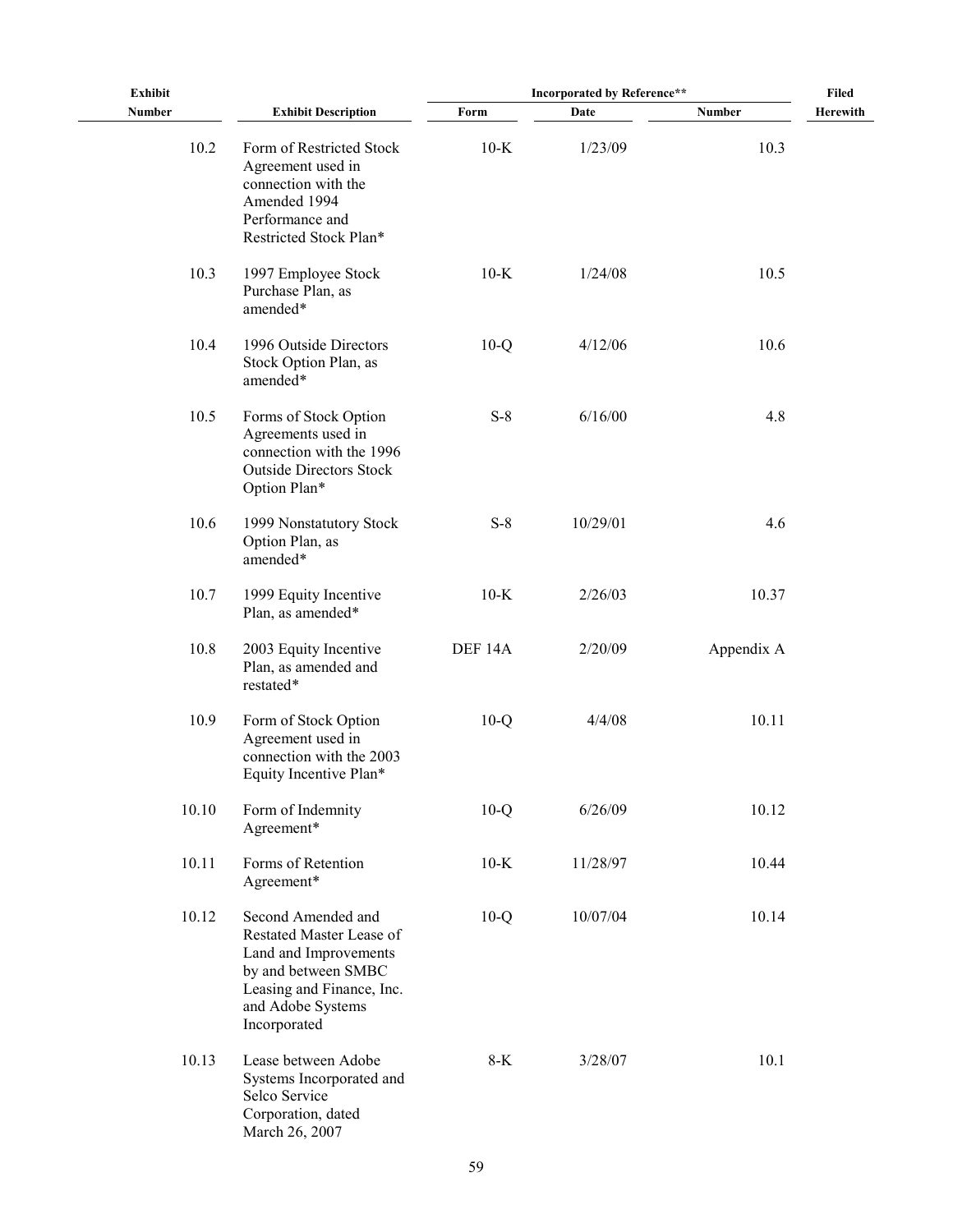| Exhibit | <b>Incorporated by Reference**</b>                                                                                                     |        |          |        |          |  |  |  |  |  | <b>Filed</b> |
|---------|----------------------------------------------------------------------------------------------------------------------------------------|--------|----------|--------|----------|--|--|--|--|--|--------------|
| Number  | <b>Exhibit Description</b>                                                                                                             | Form   | Date     | Number | Herewith |  |  |  |  |  |              |
| 10.14   | Participation Agreement<br>among Adobe Systems<br>Incorporated, Selco<br>Service Corporation, et<br>al. dated March 26, 2007           | 8-K    | 3/28/07  | 10.2   |          |  |  |  |  |  |              |
| 10.15   | Form of Restricted Stock<br>Unit Agreement used in<br>connection with the<br>Amended 1994<br>Performance and<br>Restricted Stock Plan* | $10-K$ | 1/23/09  | 10.19  |          |  |  |  |  |  |              |
| 10.16   | Form of Restricted Stock<br>Unit Agreement used in<br>connection with the 2003<br>Equity Incentive Plan*                               | $10-K$ | 1/23/09  | 10.20  |          |  |  |  |  |  |              |
| 10.17   | Form of Restricted Stock<br>Agreement used in<br>connection with the 2003<br>Equity Incentive Plan*                                    | $10-Q$ | 10/07/04 | 10.11  |          |  |  |  |  |  |              |
| 10.18   | 2008 Executive Officer<br>Annual Incentive Plan*                                                                                       | $8-K$  | 1/30/08  | 10.4   |          |  |  |  |  |  |              |
| 10.19   | 2005 Equity Incentive<br>Assumption Plan, as<br>amended and restated*                                                                  |        |          |        | X        |  |  |  |  |  |              |
| 10.20   | Form of Stock Option<br>Agreement used in<br>connection with the 2005<br><b>Equity Incentive</b><br>Assumption Plan*                   | $10-Q$ | 4/4/08   | 10.24  |          |  |  |  |  |  |              |
| 10.21   | Allaire Corporation 1997<br>Stock Incentive Plan*                                                                                      | $S-8$  | 03/27/01 | 4.06   |          |  |  |  |  |  |              |
| 10.22   | Allaire Corporation 1998<br>Stock Incentive Plan*                                                                                      | $S-8$  | 03/27/01 | 4.07   |          |  |  |  |  |  |              |
| 10.23   | Allaire Corporation 2000<br>Stock Incentive Plan*                                                                                      | $S-8$  | 03/27/01 | 4.08   |          |  |  |  |  |  |              |
| 10.24   | Andromedia, Inc. 1999<br>Stock Plan*                                                                                                   | $S-8$  | 12/07/99 | 4.09   |          |  |  |  |  |  |              |
| 10.25   | <b>Blue Sky Software</b><br>Corporation 1996 Stock<br>Option Plan*                                                                     | $S-8$  | 12/29/03 | 4.07   |          |  |  |  |  |  |              |
| 10.26   | Macromedia, Inc. 1999<br>Stock Option Plan*                                                                                            | $S-8$  | 08/17/00 | 4.07   |          |  |  |  |  |  |              |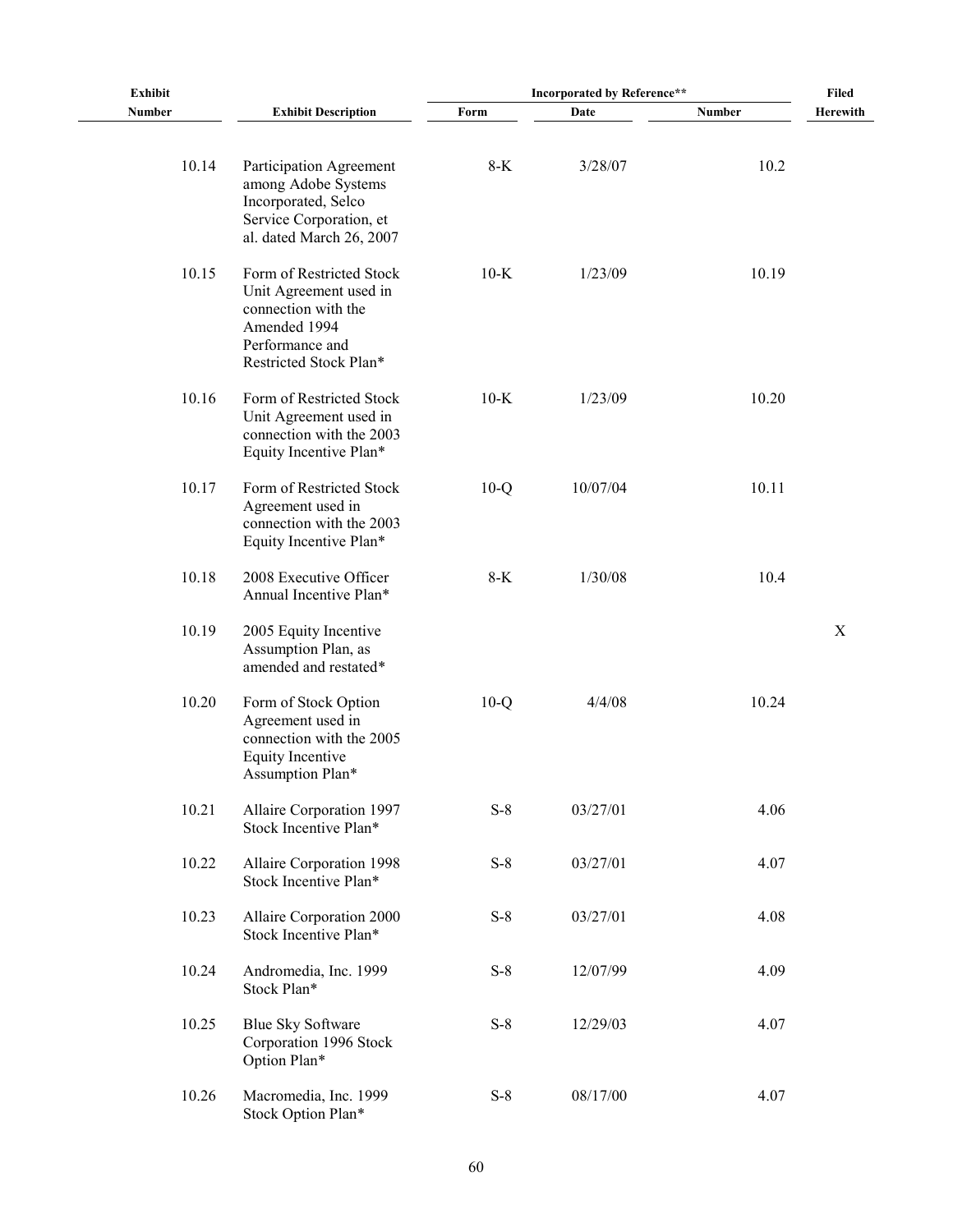| <b>Exhibit</b> |                                                                                                                                                                                                                                            | <b>Incorporated by Reference**</b> | Filed    |               |          |
|----------------|--------------------------------------------------------------------------------------------------------------------------------------------------------------------------------------------------------------------------------------------|------------------------------------|----------|---------------|----------|
| <b>Number</b>  | <b>Exhibit Description</b>                                                                                                                                                                                                                 | Form                               | Date     | <b>Number</b> | Herewith |
| 10.27          | Macromedia, Inc. 1992<br>Equity Incentive Plan*                                                                                                                                                                                            | $10-Q$                             | 08/03/01 | 10.01         |          |
| 10.28          | Macromedia, Inc. 2002<br>Equity Incentive Plan*                                                                                                                                                                                            | $S-8$                              | 08/10/05 | 4.08          |          |
| 10.29          | Form of<br>Macromedia, Inc. Stock<br>Option Agreement*                                                                                                                                                                                     | $S-8$                              | 08/10/05 | 4.09          |          |
| 10.30          | Middlesoft, Inc. 1999<br>Stock Option Plan*                                                                                                                                                                                                | $S-8$                              | 08/17/00 | 4.09          |          |
| 10.31          | Form of<br>Macromedia, Inc.<br>Revised Non-Plan Stock<br>Option Agreement*                                                                                                                                                                 | $S-8$                              | 11/23/04 | 4.10          |          |
| 10.32          | Form of<br>Macromedia, Inc.<br><b>Restricted Stock Purchase</b><br>Agreement*                                                                                                                                                              | $10-Q$                             | 2/08/05  | 10.01         |          |
| 10.33          | Adobe Systems<br>Incorporated Form of<br>Performance Share<br>Program pursuant to the<br>2003 Equity Incentive<br>Plan*                                                                                                                    | $8-K$                              | 1/29/10  | 10.1          |          |
| 10.34          | Form of Award Grant<br>Notice and Performance<br>Share Award Agreement<br>used in connection with<br>grants under the Adobe<br>Systems Incorporated<br>2008 Performance Share<br>Program pursuant to the<br>2003 Equity Incentive<br>Plan* | $8-K$                              | 1/30/08  | 10.2          |          |
| 10.35          | 2008 Award Calculation<br>Methodology Exhibit A<br>to the 2008 Performance<br>Share Program pursuant<br>to the 2003 Equity<br>Incentive Plan*                                                                                              | $8-K$                              | 1/30/08  | 10.3          |          |
| 10.36          | Adobe Systems<br><b>Incorporated Deferred</b><br>Compensation Plan*                                                                                                                                                                        | $10-K$                             | 1/24/08  | 10.52         |          |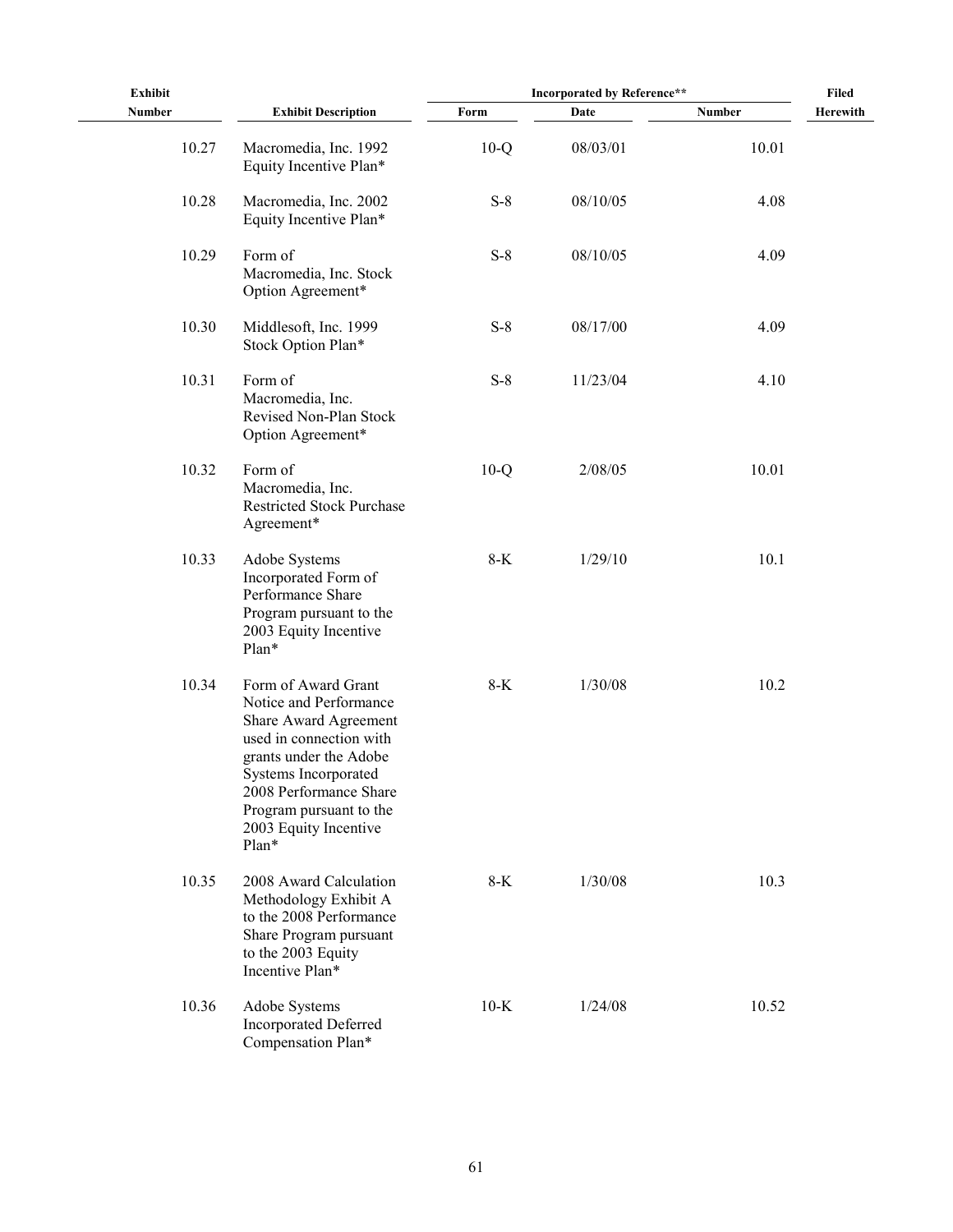| <b>Exhibit</b> |                                                                                                                                                                                                                                                                       | Incorporated by Reference** |         |            | <b>Filed</b>    |
|----------------|-----------------------------------------------------------------------------------------------------------------------------------------------------------------------------------------------------------------------------------------------------------------------|-----------------------------|---------|------------|-----------------|
| Number         | <b>Exhibit Description</b>                                                                                                                                                                                                                                            | Form                        | Date    | Number     | <b>Herewith</b> |
| 10.37          | Adobe Systems<br>Incorporated 2007<br>Performance Share<br>Program pursuant to the<br>2003 Equity Incentive<br>Plan*                                                                                                                                                  | $8-K$                       | 1/30/07 | 10.1       |                 |
| 10.38          | Form of Award Grant<br>Notice and Performance<br>Share Award Agreement<br>used in connection with<br>grants under the Adobe<br>Systems Incorporated<br>2007 Performance Share<br>Program pursuant to the<br>2003 Equity Incentive<br>Plan*                            | $8-K$                       | 1/30/07 | 10.2       |                 |
| 10.39          | Adobe Systems<br>Incorporated 2007<br>Performance Share<br>Program pursuant to the<br>Amended 1994<br>Performance and<br>Restricted Stock Plan*                                                                                                                       | $8-K$                       | 1/30/07 | 10.3       |                 |
| 10.40          | Form of Award Grant<br>Notice and Performance<br>Share Award Agreement<br>used in connection with<br>grants under the Adobe<br>Systems Incorporated<br>2007 Performance Share<br>Program pursuant to the<br>Amended 1994<br>Performance and<br>Restricted Stock Plan* | $8-K$                       | 1/30/07 | 10.4       |                 |
| 10.41          | Adobe Systems<br>Incorporated Executive<br>Cash Bonus Plan*                                                                                                                                                                                                           | DEF 14A                     | 2/24/06 | Appendix B |                 |
| 10.42          | First Amendment to<br>Retention Agreement<br>between Adobe Systems<br>Incorporated and<br>Shantanu Narayen,<br>effective as of<br>February 11, 2008*                                                                                                                  | $8-K$                       | 2/13/08 | 10.1       |                 |
| 10.43          | Adobe Systems<br>Incorporated Executive<br>Severance Plan in the<br>Event of a Change of<br>Control*                                                                                                                                                                  | $8-K$                       | 2/13/08 | 10.2       |                 |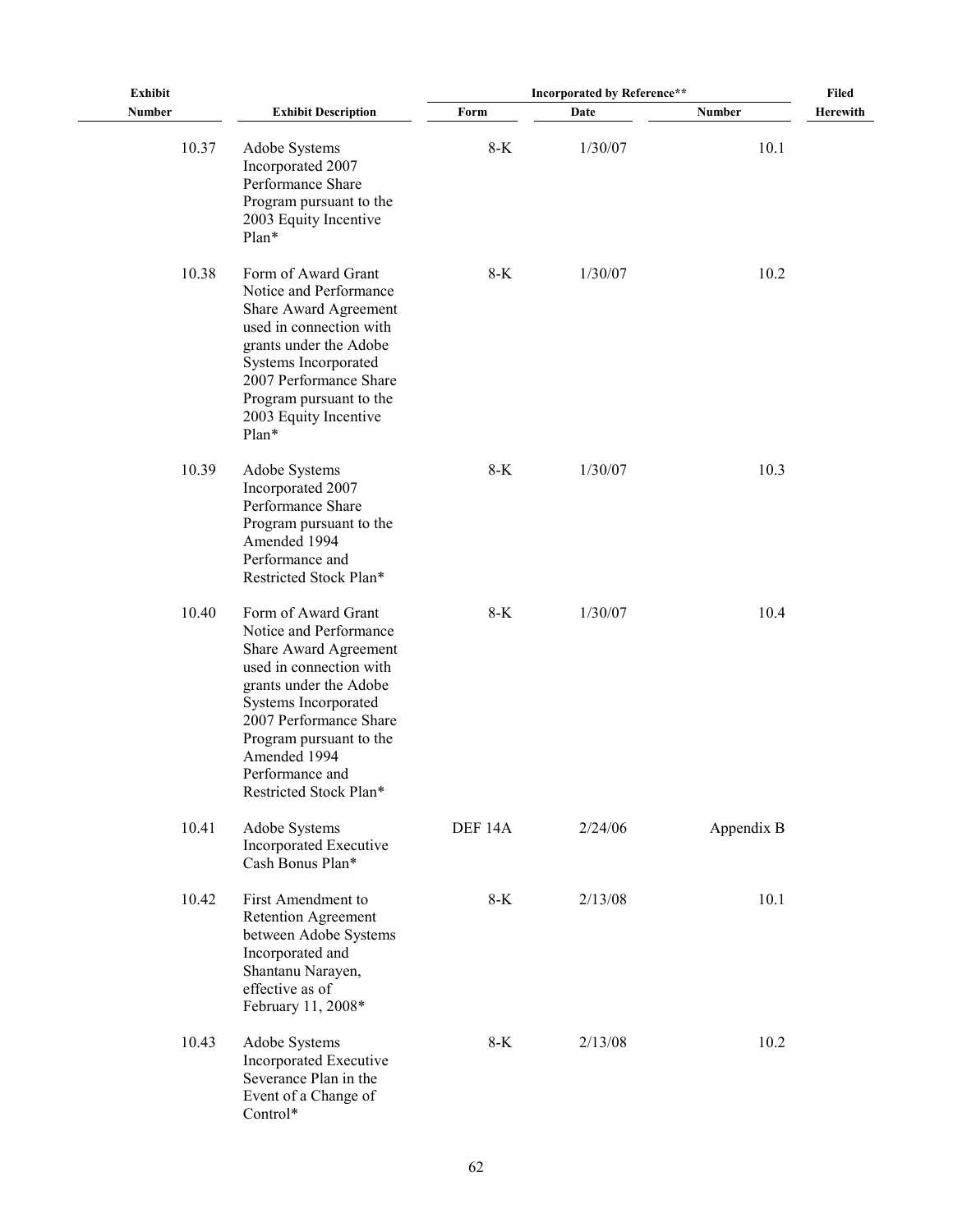| <b>Exhibit</b> |                                                                                                                                                                                                                                                                                                                                                                                                                                                                                                                                                                   |       | <b>Incorporated by Reference**</b> |               | Filed           |
|----------------|-------------------------------------------------------------------------------------------------------------------------------------------------------------------------------------------------------------------------------------------------------------------------------------------------------------------------------------------------------------------------------------------------------------------------------------------------------------------------------------------------------------------------------------------------------------------|-------|------------------------------------|---------------|-----------------|
| <b>Number</b>  | <b>Exhibit Description</b>                                                                                                                                                                                                                                                                                                                                                                                                                                                                                                                                        | Form  | Date                               | <b>Number</b> | <b>Herewith</b> |
| 10.44          | Employment offer letter<br>between Adobe Systems<br>Incorporated and Richard<br>Rowley, dated<br>October 30, 2006*                                                                                                                                                                                                                                                                                                                                                                                                                                                | $8-K$ | 11/16/06                           | 10.1          |                 |
| 10.45          | Employment offer letter<br>between Adobe Systems<br>Incorporated and Mark<br>Garrett dated January 5,<br>2007*                                                                                                                                                                                                                                                                                                                                                                                                                                                    | $8-K$ | 1/26/07                            | 10.1          |                 |
| 10.46          | Credit Agreement, dated<br>as of February 16, 2007,<br>among Adobe Systems<br>Incorporated and Certain<br>Subsidiaries as<br>Borrowers; BNP Paribas,<br>Keybank National<br>Association, and UBS<br>Loan Finance LLC as Co-<br>Documentation Agents;<br>JPMorgan Chase Bank,<br>N.A. as Syndication<br>Agent; Bank of America,<br>N.A. as Administrative<br>Agent and Swing Line<br>Lender; the Other<br>Lenders Party Thereto;<br>and Banc of America<br>Securities LLC and J.P.<br>Morgan Securities Inc. as<br>Joint Lead Arrangers and<br>Joint Book Managers | $8-K$ | 8/16/07                            | 10.1          |                 |
| 10.47          | Amendment to Credit<br>Agreement, dated as of<br>August 13, 2007, among<br>Adobe Systems<br>Incorporated, as<br>Borrower; each Lender<br>from time to time party to<br>the Credit Agreement;<br>and Bank of America,<br>N.A. as Administrative<br>Agent                                                                                                                                                                                                                                                                                                           | $8-K$ | 8/16/07                            | 10.2          |                 |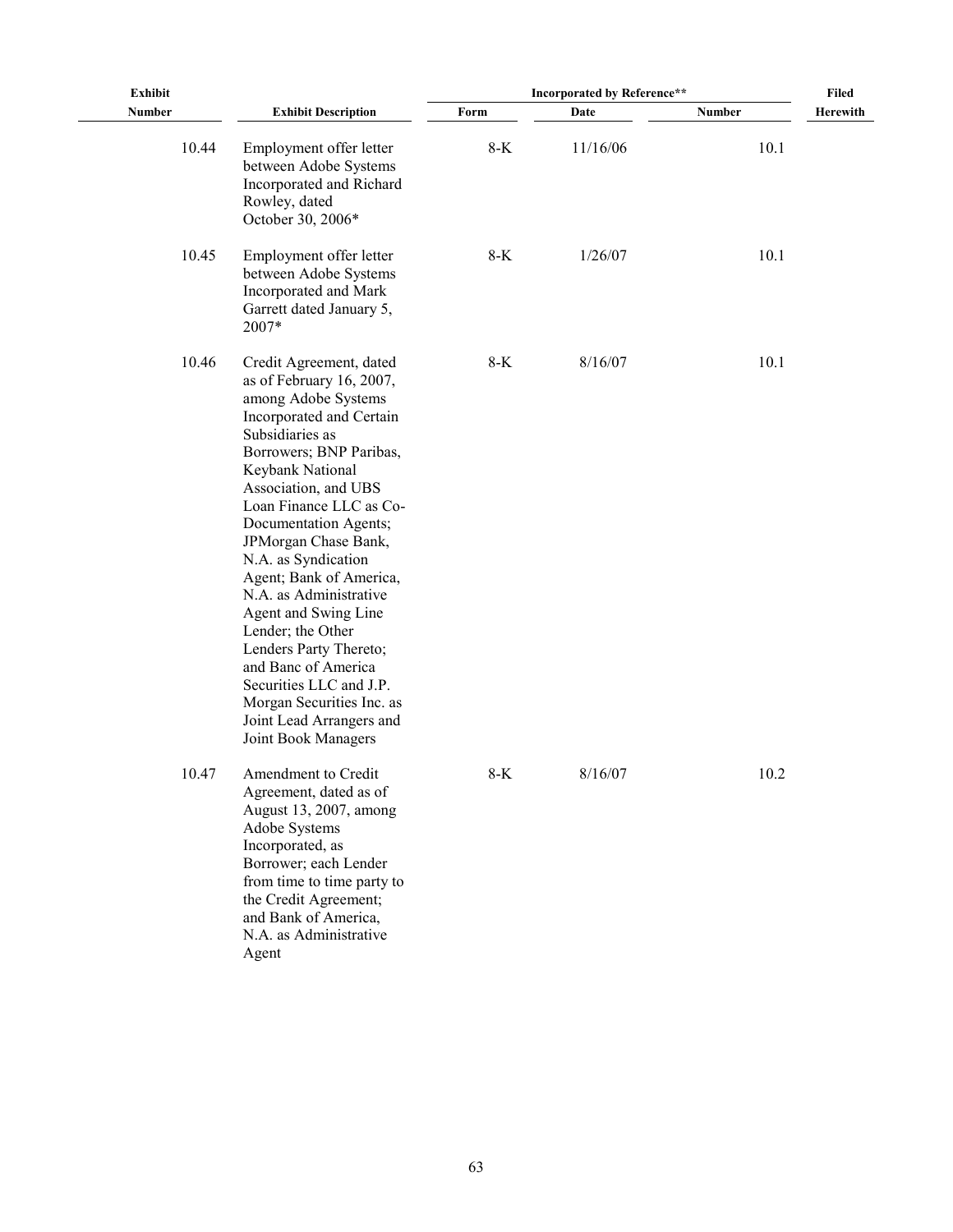| <b>Exhibit</b> |                                                                                                                                                                                                                                                                  | <b>Incorporated by Reference**</b> | <b>Filed</b> |               |          |
|----------------|------------------------------------------------------------------------------------------------------------------------------------------------------------------------------------------------------------------------------------------------------------------|------------------------------------|--------------|---------------|----------|
| Number         | <b>Exhibit Description</b>                                                                                                                                                                                                                                       | Form                               | Date         | <b>Number</b> | Herewith |
| 10.48          | Second Amendment to<br>Credit Agreement, dated<br>as of February 26, 2008,<br>among Adobe Systems<br>Incorporated, as<br>Borrower; each Lender<br>from time to time party to<br>the Credit Agreement;<br>and Bank of America,<br>N.A. as Administrative<br>Agent | $8-K$                              | 2/29/08      | 10.1          |          |
| 10.49          | Purchase and Sale<br>Agreement, by and<br>between NP Normandy<br>Overlook, LLC, as Seller<br>and Adobe Systems<br>Incorporated as Buyer,<br>effective as of May 12,<br>2008                                                                                      | $8-K$                              | 5/15/08      | 10.1          |          |
| 10.50          | Form of Director Annual<br><b>Grant Stock Option</b><br>Agreement used in<br>connection with the 2003<br>Equity Incentive Plan*                                                                                                                                  | $10-K$                             | 1/23/09      | 10.60         |          |
| 10.51          | Form of Director Initial<br><b>Grant Restricted Stock</b><br>Unit Agreement in<br>connection with the 2003<br>Equity Incentive Plan*                                                                                                                             | $10-K$                             | 1/23/09      | 10.61         |          |
| 10.52          | Form of Director Annual<br><b>Grant Restricted Stock</b><br>Unit Agreement in<br>connection with the 2003<br>Equity Incentive Plan*                                                                                                                              | $10-K$                             | 1/23/09      | 10.62         |          |
| 10.53          | Description of 2009<br>Director Compensation*                                                                                                                                                                                                                    | $10-K$                             | 1/23/09      | 10.63         |          |
| 10.54          | 2009 Performance Share<br>Program Award<br>Calculation<br>Methodology*                                                                                                                                                                                           | $8-K$                              | 1/29/09      | 10.3          |          |
| 10.55          | 2009 Executive Annual<br>Incentive Plan*                                                                                                                                                                                                                         | $8-K$                              | 1/29/09      | 10.4          |          |
| 10.56          | Omniture, Inc. 1999<br>Equity Incentive Plan, as<br>amended (the "Omniture<br>1999 Plan")*                                                                                                                                                                       | $S-1$                              | 4/4/06       | 10.2A         |          |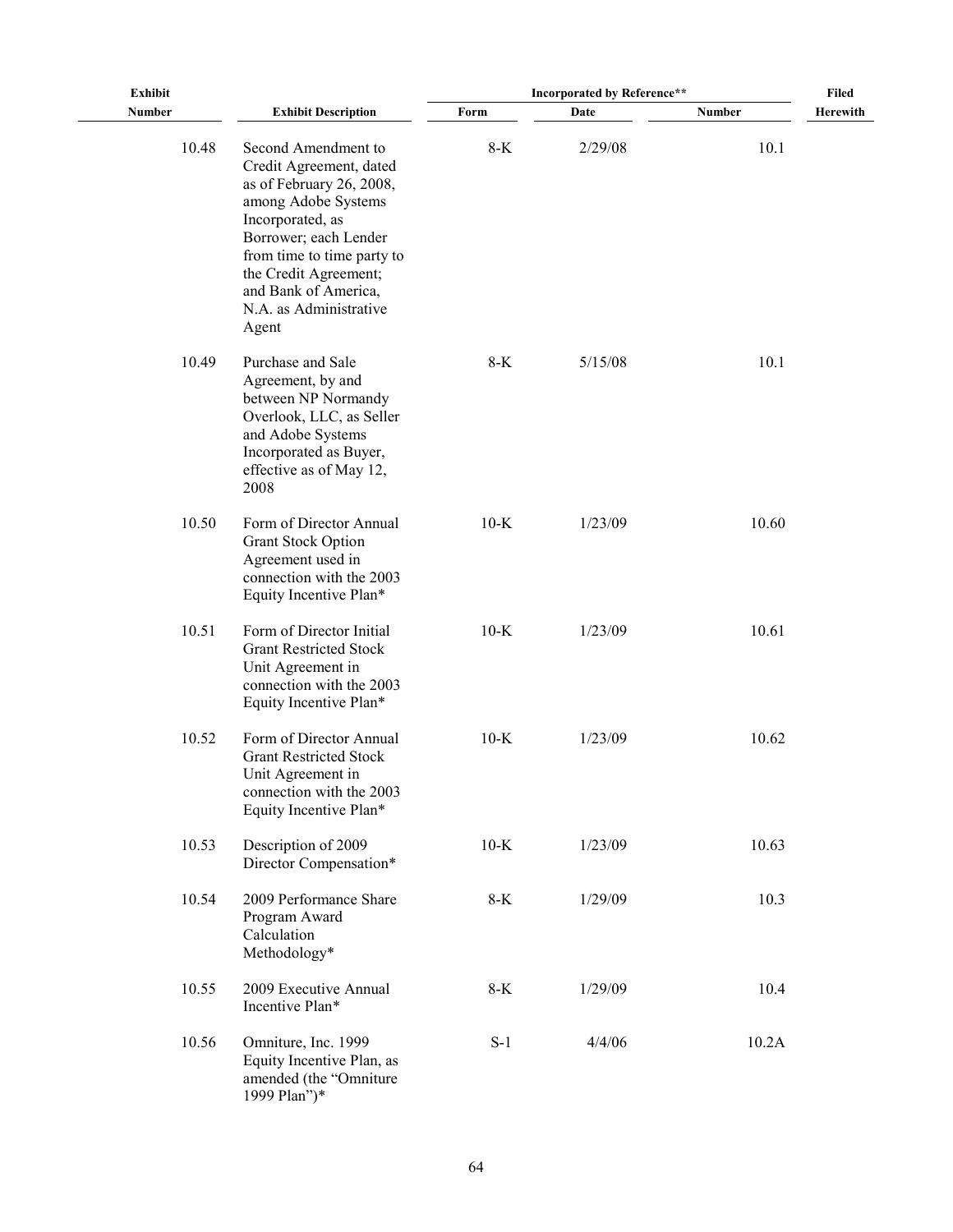| <b>Exhibit</b> |                                                                                                                                                                            | <b>Incorporated by Reference**</b> | <b>Filed</b> |        |          |
|----------------|----------------------------------------------------------------------------------------------------------------------------------------------------------------------------|------------------------------------|--------------|--------|----------|
| <b>Number</b>  | <b>Exhibit Description</b>                                                                                                                                                 | Form                               | Date         | Number | Herewith |
| 10.57          | Forms of Stock Option<br>Agreement under the<br>Omniture 1999 Plan*                                                                                                        | $S-1$                              | 4/4/06       | 10.2B  |          |
| 10.58          | Form of Stock Option<br>Agreement under the<br>Omniture 1999 Plan used<br>for Named Executive<br>Officers and Non-<br>Employee Directors*                                  | $S-1$                              | 6/9/06       | 10.2C  |          |
| 10.59          | Omniture, Inc. 2006<br>Equity Incentive Plan and<br>related forms*                                                                                                         | $10-Q$                             | 08/06/09     | 10.3   |          |
| 10.60          | Omniture, Inc. 2007<br>Equity Incentive Plan and<br>related forms*                                                                                                         | $10-K$                             | 2/27/09      | 10.9   |          |
| 10.61          | Omniture, Inc. 2008<br>Equity Incentive Plan and<br>related forms*                                                                                                         | $10-K$                             | 2/27/09      | 10.10  |          |
| 10.62          | Visual Sciences, Inc.<br>(formerly,<br>WebSideStory, Inc.)<br>Amended and Restated<br>2000 Equity Incentive<br>Plan*                                                       | $10-K$                             | 2/29/08      | 10.5   |          |
| 10.63          | Visual Sciences, Inc.<br>(formerly,<br>WebSideStory, Inc.) 2004<br>Equity Incentive Award<br>Plan (the "VS 2004<br>Plan") and Form of<br><b>Option Grant</b><br>Agreement* | $10-K$                             | 2/29/08      | 10.6   |          |
| 10.64          | Form of Restricted Stock<br>Award Grant Notice and<br><b>Restricted Stock Award</b><br>Agreement under the VS<br>2004 Plan*                                                | $10-K$                             | 2/29/08      | 10.6A  |          |
| 10.65          | Visual Sciences, Inc.<br>(formerly,<br>WebSideStory, Inc.) 2006<br>Employment<br>Commencement Equity<br>Incentive Award Plan and<br>Form of Option Grant<br>Agreement*     | $10-K$                             | 2/29/08      | 10.8   |          |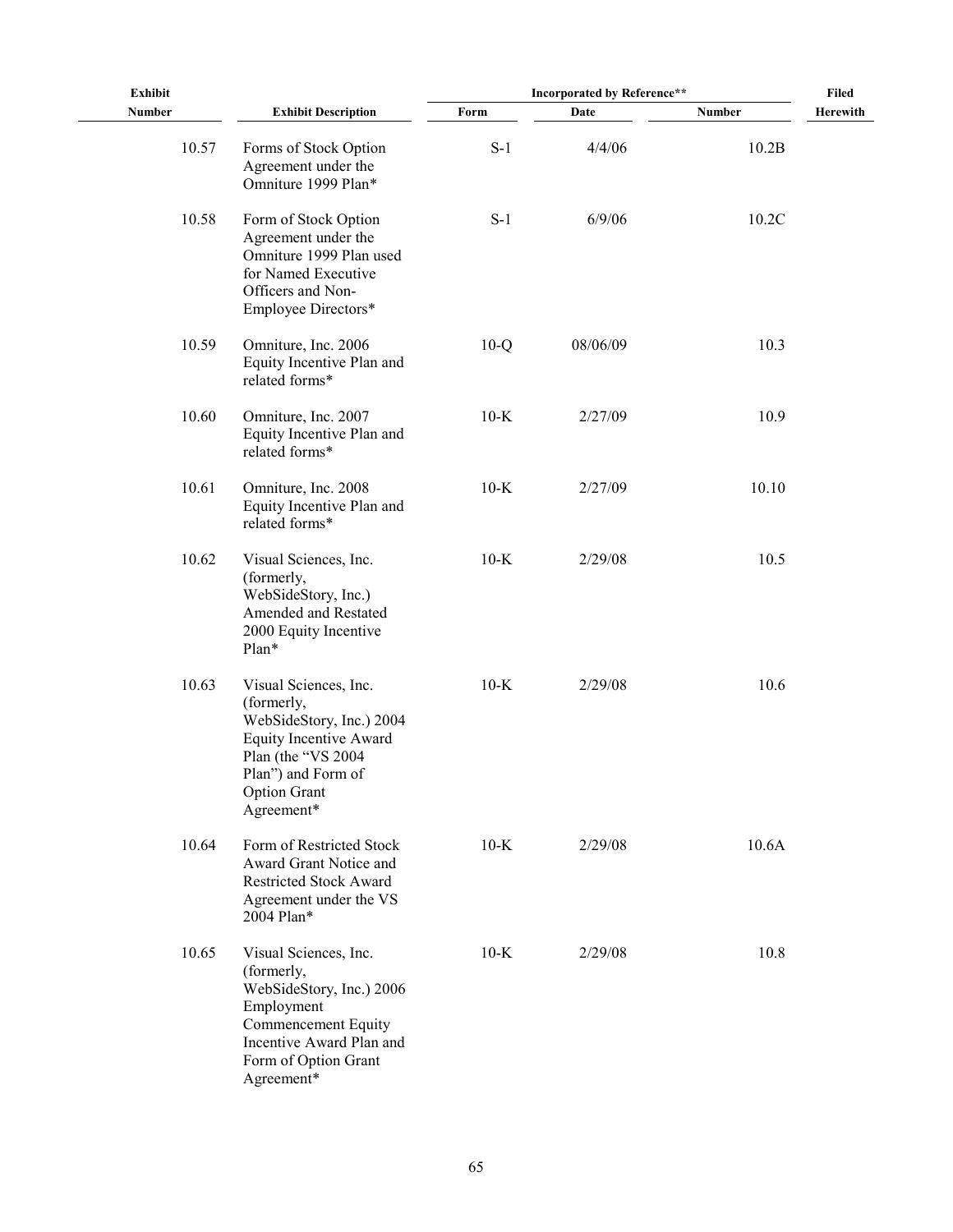| <b>Exhibit</b> |                                                                                                                                                          | <b>Incorporated by Reference**</b> | Filed   |               |          |
|----------------|----------------------------------------------------------------------------------------------------------------------------------------------------------|------------------------------------|---------|---------------|----------|
| <b>Number</b>  | <b>Exhibit Description</b>                                                                                                                               | Form                               | Date    | <b>Number</b> | Herewith |
| 10.66          | Avivo Corporation 1999<br>Equity Incentive Plan and<br>Form of Option Grant<br>Agreement*                                                                | $10-K$                             | 2/29/08 | 10.7          |          |
| 10.67          | The Touch Clarity<br><b>Limited Enterprise</b><br>Management Incentives<br>Share Option Plan 2002*                                                       | $S-8$                              | 3/16/07 | 99.5          |          |
| 10.68          | Forms of Agreements<br>under The Touch Clarity<br>Limited Enterprise<br>Management Incentives<br>Share Option Plan 2002*                                 | $S-8$                              | 3/16/07 | 99.6          |          |
| 10.69          | Touch Clarity Limited<br>2006 U.S. Stock Plan*                                                                                                           | $S-8$                              | 3/16/07 | 99.7          |          |
| 10.70          | Form of Stock Option<br>Agreement under Touch<br>Clarity Limited 2006<br>U.S. Stock Plan*                                                                | $S-8$                              | 3/16/07 | 99.8          |          |
| 10.71          | Description of 2010<br>Director Compensation*                                                                                                            | $10-K$                             | 1/22/10 | 10.71         |          |
| 10.72          | Form of Performance<br>Share Program Award<br>Grant Notice and<br>Performance Share<br>Award Agreement<br>pursuant to the 2003<br>Equity Incentive Plan* | $8-K$                              | 1/29/10 | 10.2          |          |
| 10.73          | 2010 Performance Share<br>Program Award<br><b>Calculation Methodology</b><br>pursuant to the 2003<br>Equity Incentive Plan*                              | $8-K$                              | 1/29/10 | 10.3          |          |
| 10.74          | Fiscal Year 2010<br><b>Executive Annual</b><br>Incentive Plan*                                                                                           | $8-K$                              | 1/29/10 | 10.4          |          |
| 31.1           | Certification of Chief<br>Executive Officer, as<br>required by Rule 13a-<br>$14(a)$ of the Securities<br>Exchange Act of 1934                            |                                    |         |               | X        |
| 31.2           | Certification of Chief<br>Financial Officer, as<br>required by Rule 13a-<br>$14(a)$ of the Securities<br>Exchange Act of 1934                            |                                    |         |               | X        |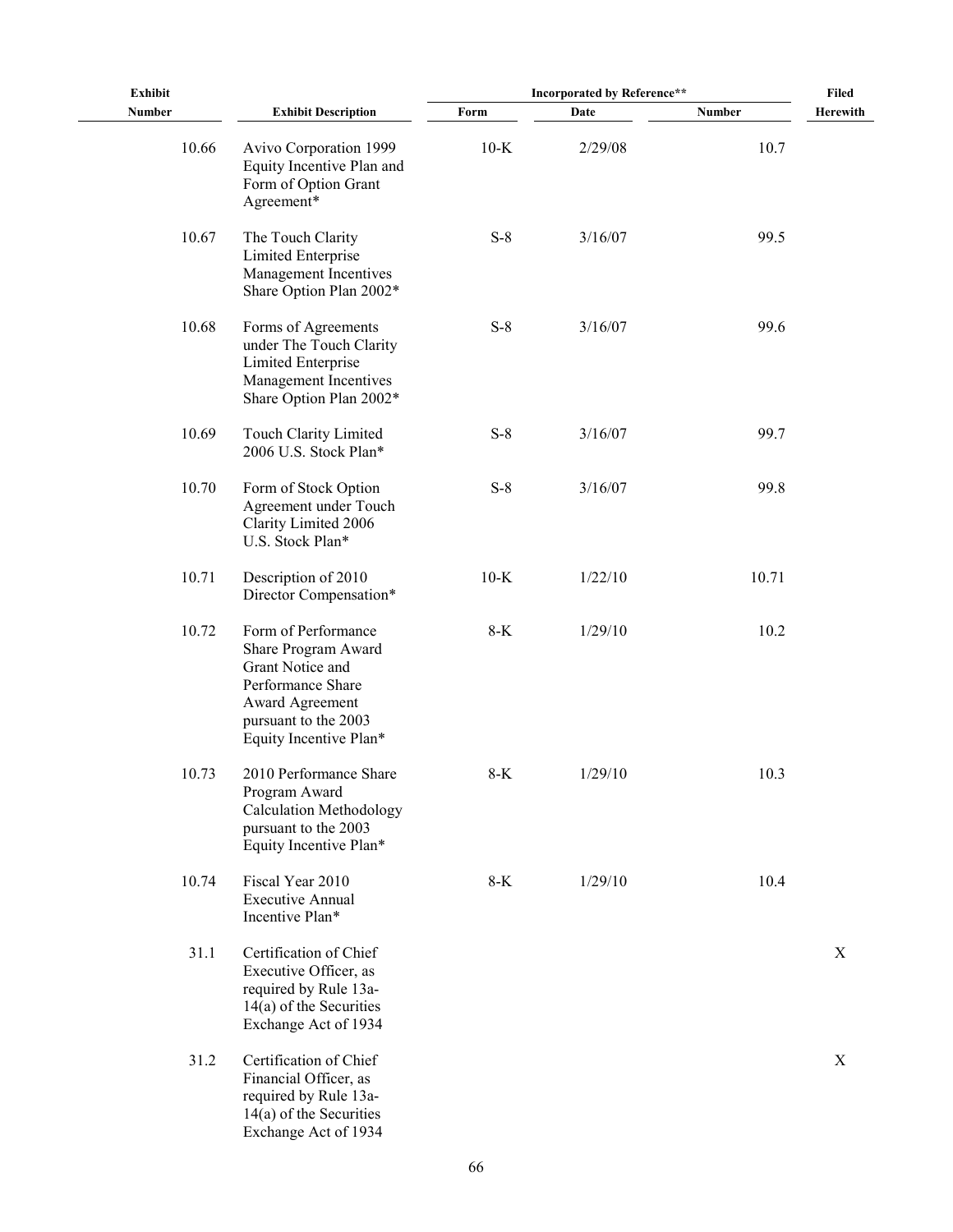| <b>Exhibit</b> |                                                                                                                              |      | <b>Filed</b> |               |                           |
|----------------|------------------------------------------------------------------------------------------------------------------------------|------|--------------|---------------|---------------------------|
| <b>Number</b>  | <b>Exhibit Description</b>                                                                                                   | Form | Date         | <b>Number</b> | <b>Herewith</b>           |
| 32.1           | Certification of Chief<br>Executive Officer, as<br>required by Rule 13a-<br>14(b) of the Securities<br>Exchange Act of 1934† |      |              |               | $\mathbf X$               |
| 32.2           | Certification of Chief<br>Financial Officer, as<br>required by Rule 13a-<br>14(b) of the Securities<br>Exchange Act of 1934† |      |              |               | $\mathbf X$               |
| 101.INS        | XBRL Instance††                                                                                                              |      |              |               | $\mathbf X$               |
| 101.SCH        | <b>XBRL Taxonomy</b><br>Extension Schema††                                                                                   |      |              |               | $\mathbf X$               |
| 101.CAL        | <b>XBRL Taxonomy</b><br>Extension Calculation††                                                                              |      |              |               | $\mathbf X$               |
| 101.LAB        | <b>XBRL Taxonomy</b><br>Extension Labels††                                                                                   |      |              |               | $\mathbf X$               |
| 101.PRE        | <b>XBRL Taxonomy</b><br>Extension Presentation††                                                                             |      |              |               | $\mathbf X$               |
| 101.DEF        | <b>XBRL Taxonomy</b><br>Extension Definition††                                                                               |      |              |               | $\boldsymbol{\mathrm{X}}$ |
|                |                                                                                                                              |      |              |               |                           |

\* Compensatory plan or arrangement.

\*\* References to Exhibits 10.21 through 10.32 are to filings made by Macromedia, Inc. References to Exhibits 10.56 through 10.70 are to filings made by Omniture, Inc.

† The certifications attached as Exhibits 32.1 and 32.2 that accompany this Quarterly Report on Form 10-Q, are not deemed filed with the Securities and Exchange Commission and are not to be incorporated by reference into any filing of Adobe Systems Incorporated under the Securities Act of 1933, as amended, or the Securities Exchange Act of 1934, as amended, whether made before or after the date of this Form 10-Q, irrespective of any general incorporation language contained in such filing.

†† Furnished, not filed.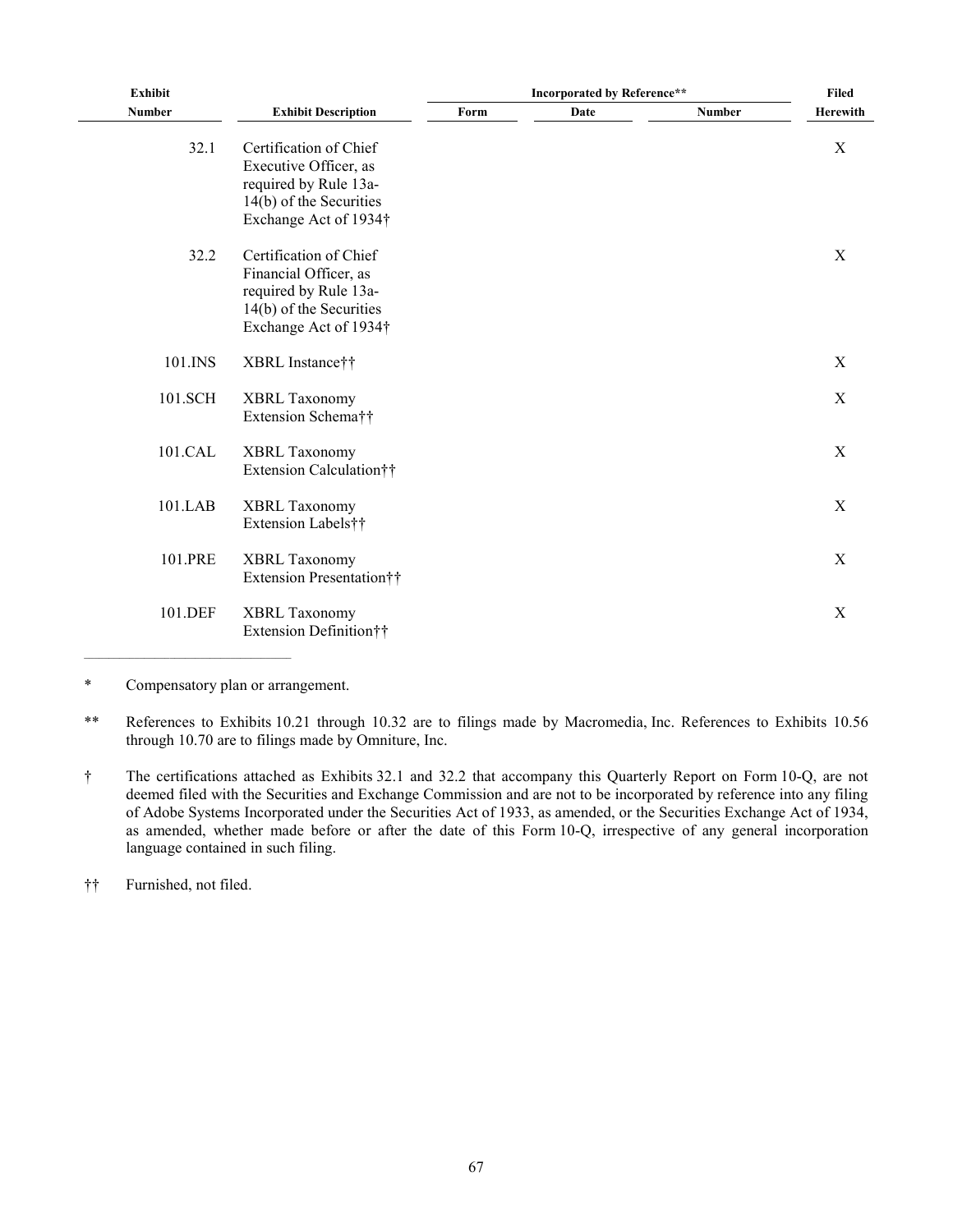# **SIGNATURE**

<span id="page-67-0"></span>Pursuant to the requirements of the Securities Exchange Act of 1934, the registrant has duly caused this report to be signed on its behalf by the undersigned, thereunto duly authorized.

# ADOBE SYSTEMS INCORPORATED

By /s/ MARK GARRETT

Mark Garrett Executive Vice President and Chief Financial Officer (Principal Financial Officer)

Date: April 9, 2010